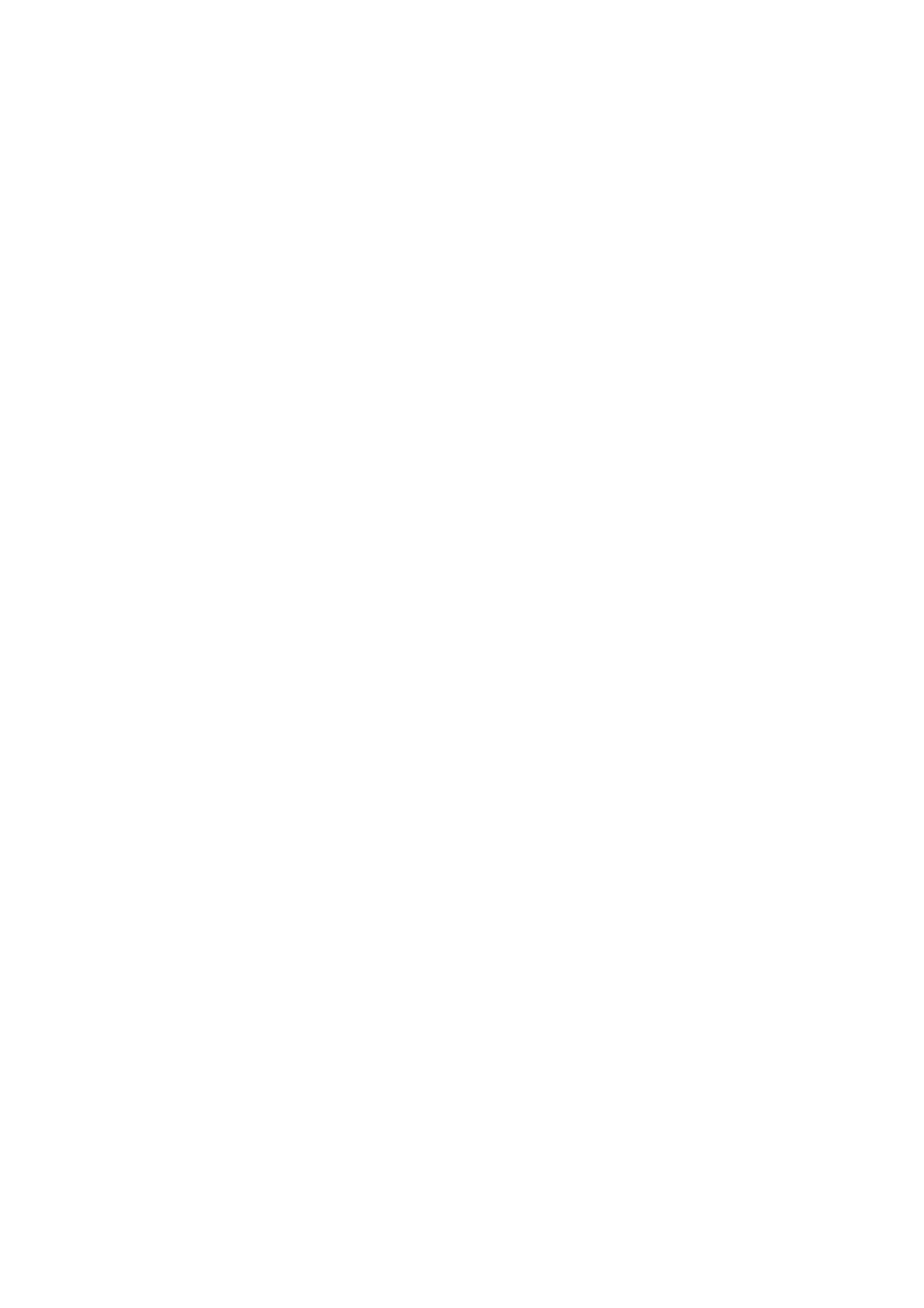Approval of the thesis:

## **PSYCHIC SPACES IN THREE PLAYS BY SAMUEL BECKETT THE ABJECTED SEMIOTIC INTRUDING INTO THE SYMBOLIC**

submitted by **BETÜL DEMİR** in partial fulfillment of the requirements for the degree of **Master of Arts in English Literature, the Graduate School of Social Sciences of Middle East Technical University** by,

Prof. Dr. Yaşar KONDAKÇI Dean Graduate School of Social Sciences Prof. Dr. Çiğdem SAĞIN ŞİMSEK Head of Department Department of Foreign Language Education Assoc. Prof. Dr. Margaret J-M SÖNMEZ Supervisor Department of Foreign Language Education **Examining Committee Members:** Prof. Dr. Nurten BİRLİK (Head of the Examining Committee) Middle East Technical University Department of Foreigh Language Education Assoc. Prof. Dr. Margaret J-M SÖNMEZ (Supervisor) Middle East Technical University Department of Foreign Language Education Assist. Prof. Dr. Özlem KARADAĞ İstanbul University Department of English Language and Literature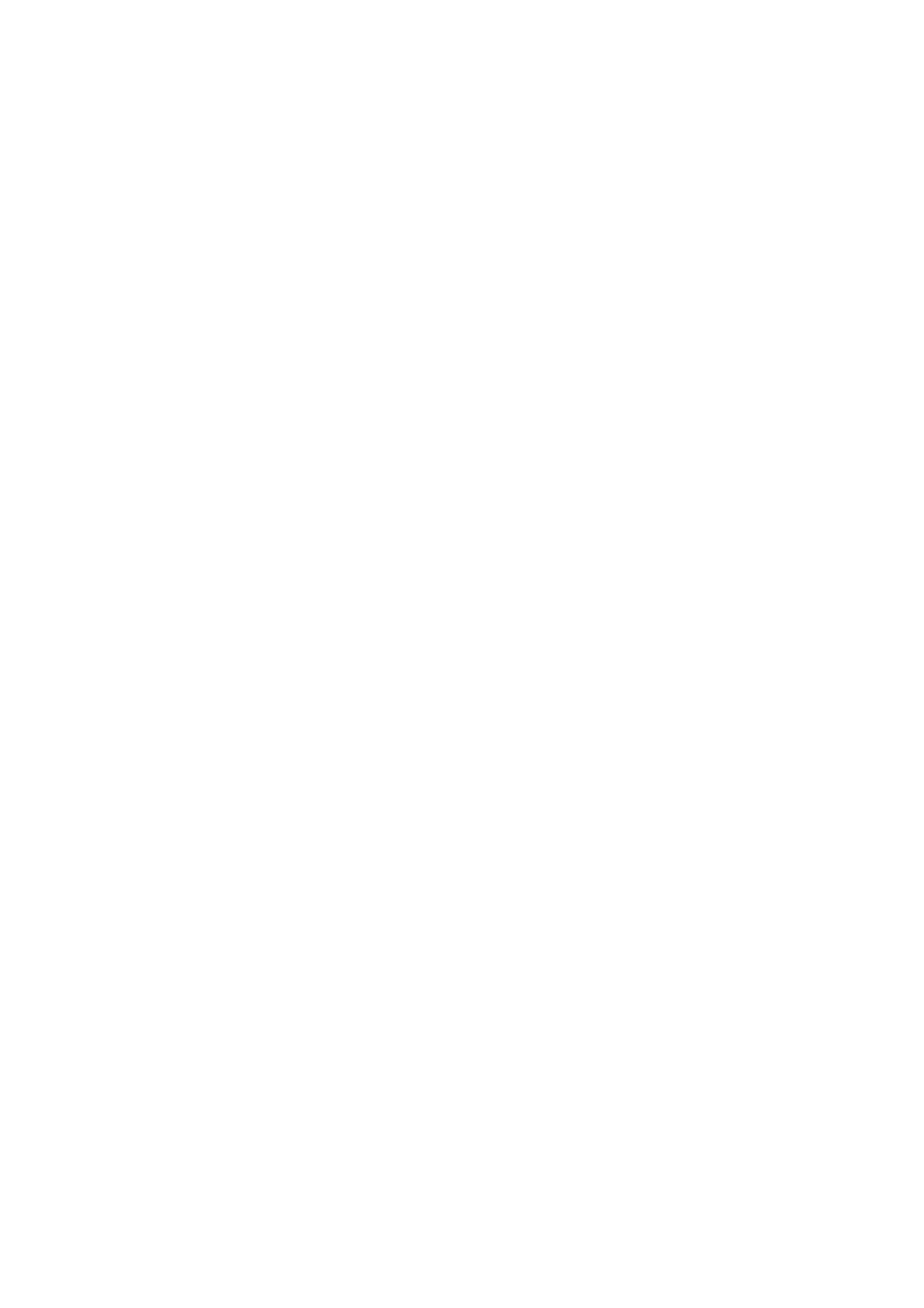**I hereby declare that all information in this document has been obtained and presented in accordance with academic rules and ethical conduct. I also declare that, as required by these rules and conduct, I have fully cited and referenced all material and results that are not original to this work.**

**Name, Last Name:** Betül DEMİR

**Signature:**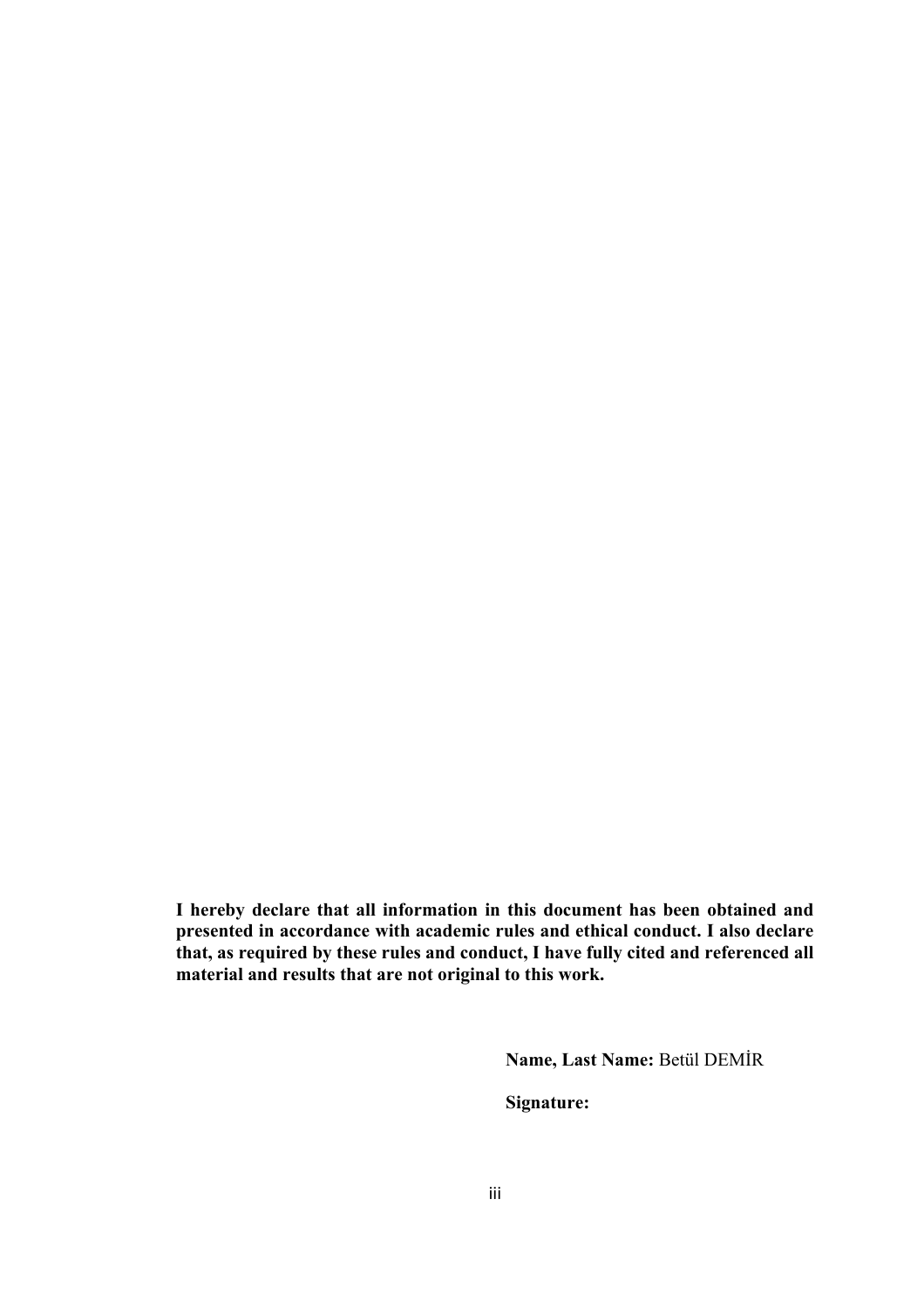### **ABSTRACT**

# PSYCHIC SPACES IN THREE PLAYS BY SAMUEL BECKETT THE ABJECTED SEMIOTIC INTRUDING INTO THE SYMBOLIC

DEMİR, Betül

M.A., The Department of English Literature Supervisor: Assoc. Prof. Dr. Margaret J-M SÖNMEZ March 2021, 119 pages

This thesis examines the intrusion of the abjected semiotic into the symbolic in *Waiting for Godot*, *Endgame* and *Happy Days* by Samuel Beckett. A survey of studies in drama finds that the recent spatial turn has largely ignored spaces of drama, and that the current state of spatial criticism alone cannot adequately explain spaces in the drama of Beckett. Spatial binarism and the imagery of death, being relevant in these plays, are used as the initial steps for investigating psychic spatiality in the drama of Beckett and provide the analytical tools of this thesis. Furthermore, these elements of the plays also repeatedly demonstrate the very concerns that Kristeva refers to in her theory of the symbolic, the semiotic and abjection. According to Kristeva, the subject-to-be becomes a subject in the symbolic and the semiotic no longer exists after the thetic break. There may still be, however, vestiges or residues of the semiotic that may appear as abjected elements such as death. The hypothesis of this thesis is that in the aforementioned plays Beckett shows the intrusion of the abjected semiotic into the symbolic, and this is done through the following three steps: firstly, a spatial binarism is created between the onstage and offstage spaces at the beginning of each play; secondly, gradual information is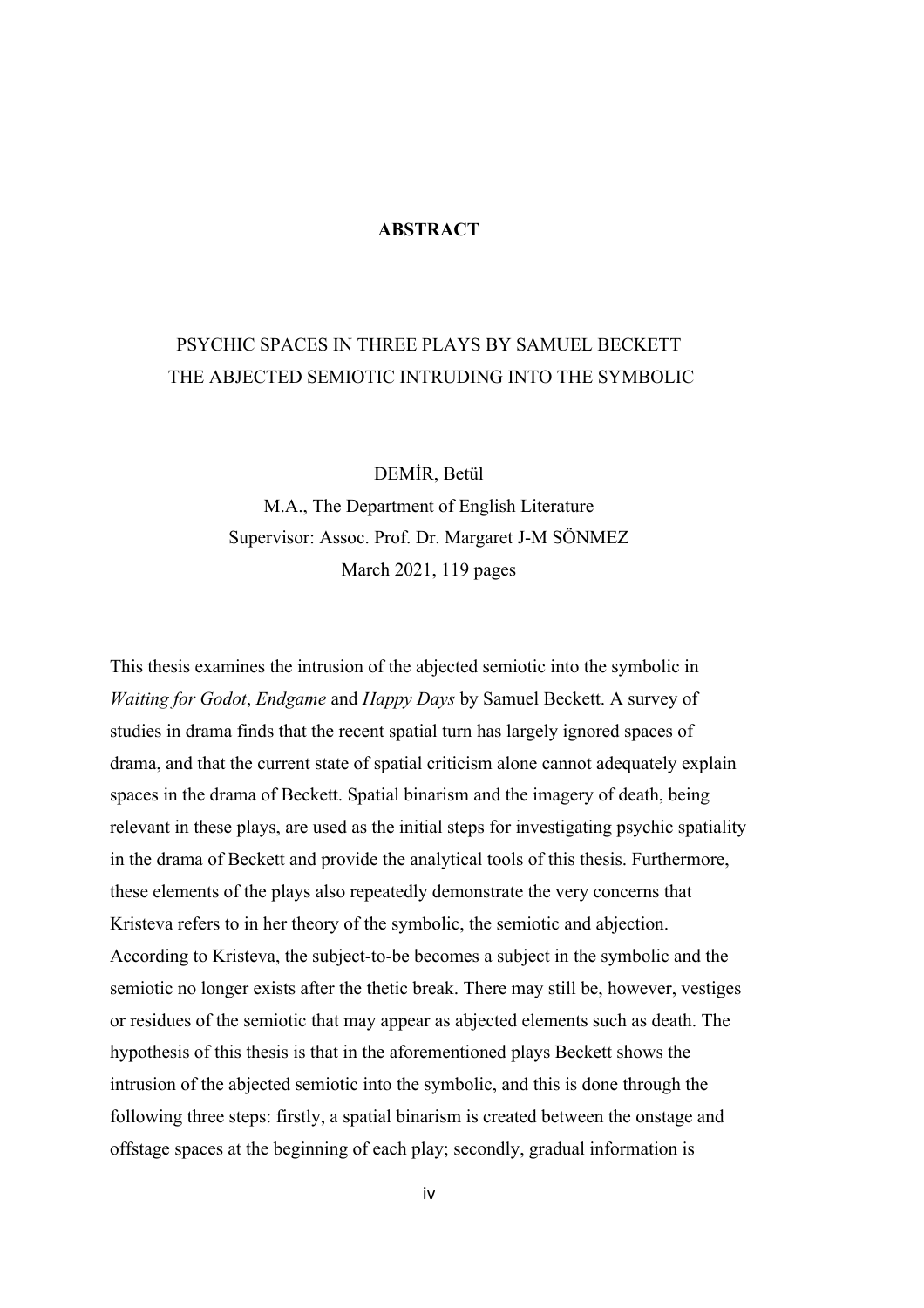provided through language and actions of the characters about the offstage space that is depicted with images of death throughout the plays; thirdly, the imagery of death or the abjected semiotic initially abjected to the offstage space intrudes into the onstage space and the order in the onstage space is broken at the end of each play. Therefore, it is suggested that, in the drama of Beckett, the abjected semiotic intrudes into the symbolic but that this has no outcome, because the symbolic cannot deal with these abjected semiotic vestiges.

**Keywords**: Beckett, the semiotic, the symbolic, abjection, psychic space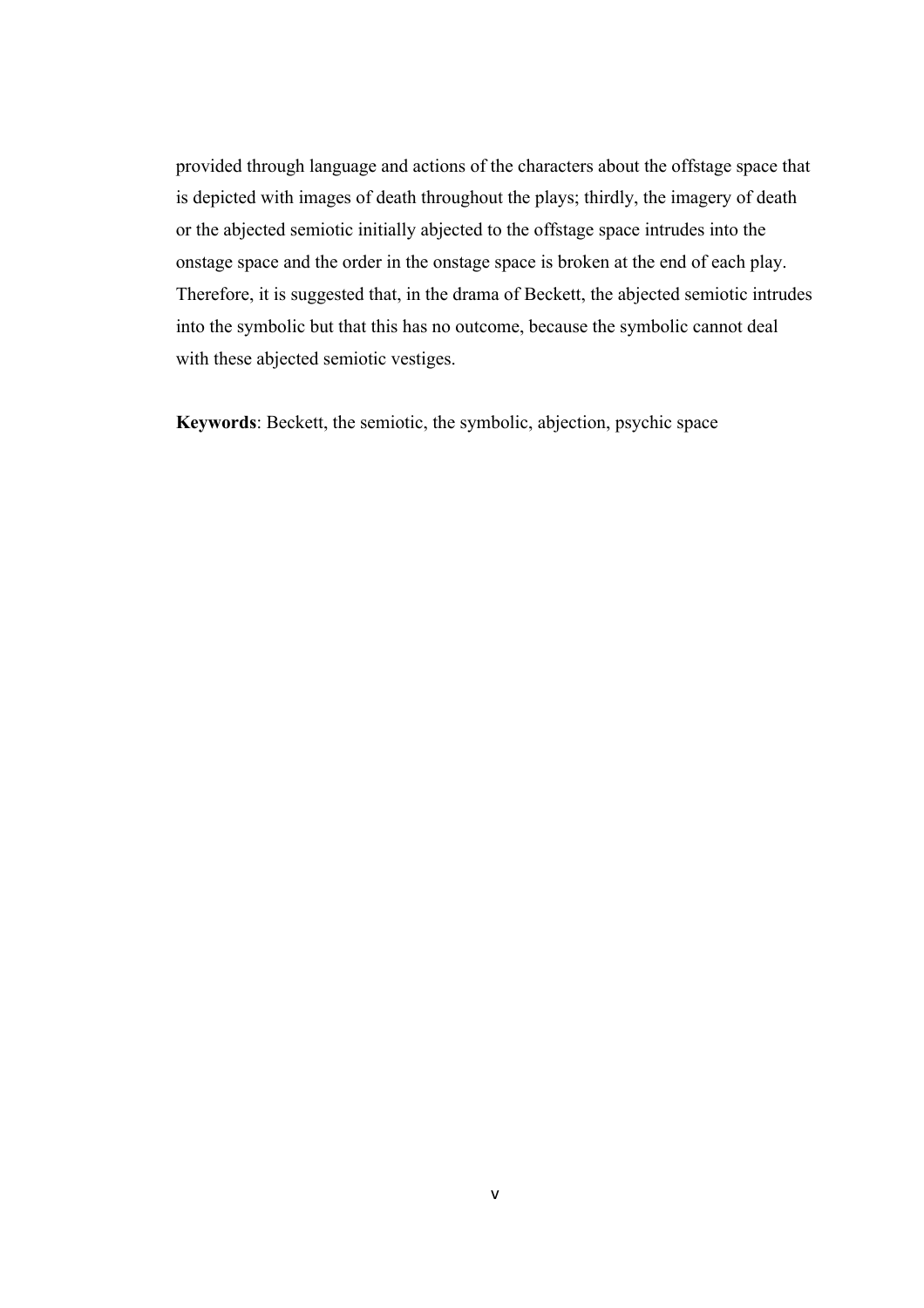# SAMUEL BECKETT'İN ÜÇ OYUNUNDA ZİHNİ MEKÂNLAR SEMİYOTİĞİN SEMBOLİĞE ZORLA GİRİŞİ

DEMİR, Betül Yüksek Lisans, İngiliz Edebiyatı Bölümü Tez Yöneticisi: Assoc. Prof. Dr. Margaret J-M SÖNMEZ Mart 2021, 119 sayfa

Bu tez Samuel Beckett tarafından yazılmış *Waiting for Godot*, *Endgame* ve *Happy Days* oyunlarında iğrençleşmiş semiyotiğin semboliğe zorla girişini incelemektedir. Tiyatro yazını incelendiğinde mekân konulu çalışmalara artan akademik ilginin tiyatro yazınında mekânı büyük ölçüde göz ardı ettiği ve günümüzdeki mekân çalışmalarının Beckett tarafından yazılmış tiyatro yazınındaki mekânları tek başına yeterli düzeyde açıklamaya yetmediği sonuçlarına ulaşmıştır. Beckett tarafından yazılmış tiyatro yazınında ilk olarak, bu oyunlarda belirgin bir şekilde görülen, mekânsal ikilik ve ölüm imgesi eserlerde bulunan psişik mekânları incelemek için kullanılmıştır ve mekânsal ikilik ile ölüm imgesi bu tezin analitik araçlarını oluşturmaktadır. Buna ek olarak, oyunlardaki bu iki unsur Kristeva'nın semiyotik, sembolik ve iğrençlik (abjection) konularında sıklıkla değinilmiştir. Kristeva'ya göre özne-olacak-kişi ancak semboliğe girdikten sonra özne olmaktadır ve semiyotikten semboliğe ayrılıştan (thetic break) sonra semiyotik artık yoktur. Ne var ki semiyotikten geriye arta kalanlar ya da kalıntılar olabilmektedir ki bu kalıntılar ölüm benzeri iğrençleşmiş öğeler olarak ortaya çıkabilmektedir. Bu tezin hipotezine göre Beckett'in yukarıda bahsi geçen oyunlarında iğrençleşmiş semiyotiğin semboliğe zorla girişi işlenmiştir ve bu şu üç adım ile yapılmıştır: ilk olarak, oyunların başında sahnedeki uzam ile sahne-dışındaki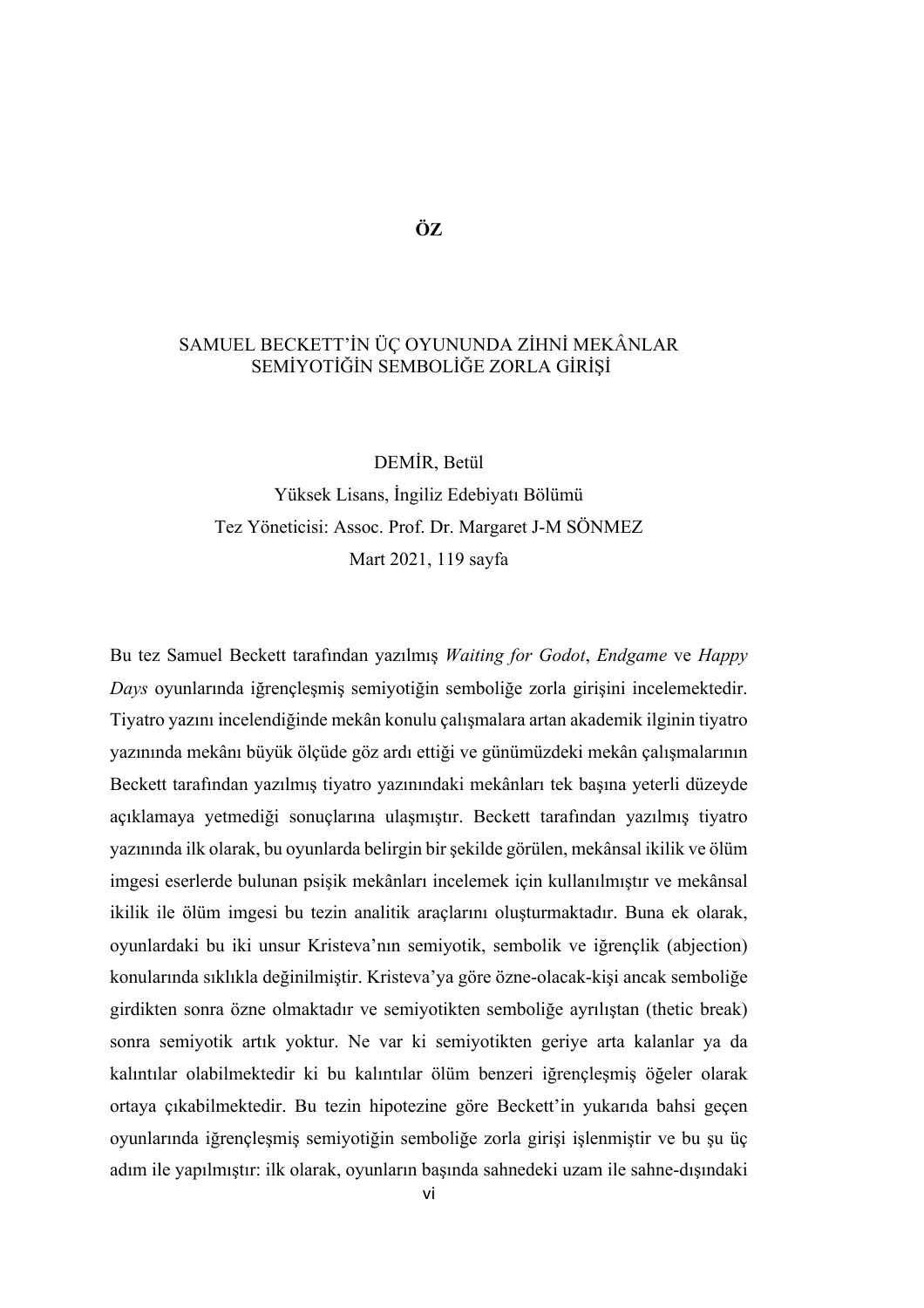uzam arasında mekânsal bir ikilik yaratılmıştır; ikinci olarak, oyunlar ilerledikçe karakterlerin konuşmaları ve eylemleri yoluyla sahne-dışı uzam hakkında kademeli olarak bilgi verilmiştir ki sahne-dışı uzam ölüm imgesiyle tasvir edilmiştir; üçüncü olarak, ölüm imgesi ya da başlarda sahne-dışındaki uzama itilmiş iğrençleşmiş semiyotik sahnedeki uzama zorla girmektedir ve sahnedeki uzamda yaratılan düzen oyunların sonuna gelindiğinde kırılmıştır. Dolayısıyla, öne sürülmektedir ki Beckett tarafından yazılmış tiyatro yazınında iğrençleşmiş semiyotik semboliğe zorla girmektedir fakat bu bir sonuç doğurmaz, çünkü sembolik bu iğrençleşmiş semiyotik kalıntılarıyla başa çıkamaz.

**Anahtar Kelimeler**: Beckett, semiyotik, sembolik, iğrençlik, psişik mekân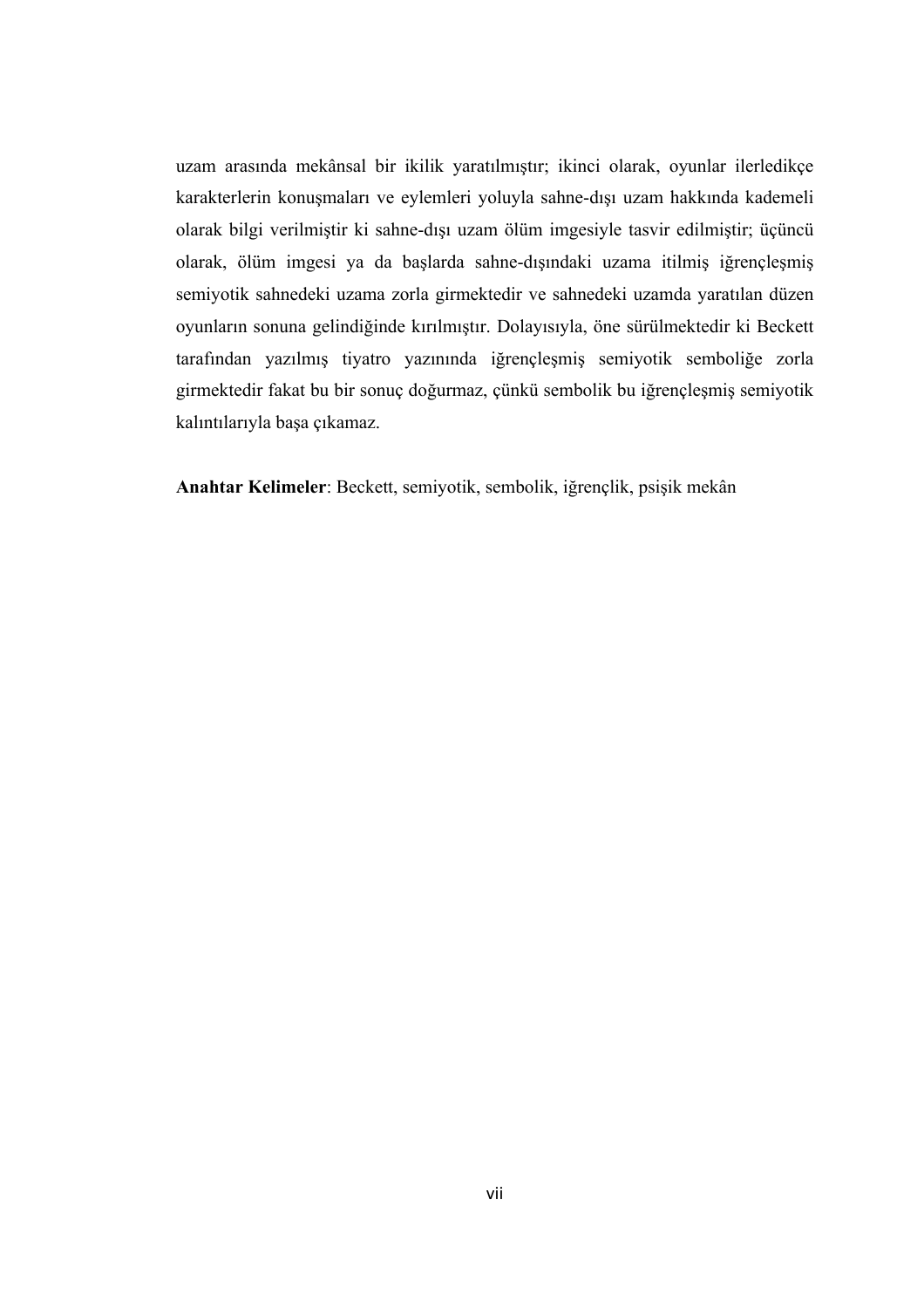*To me*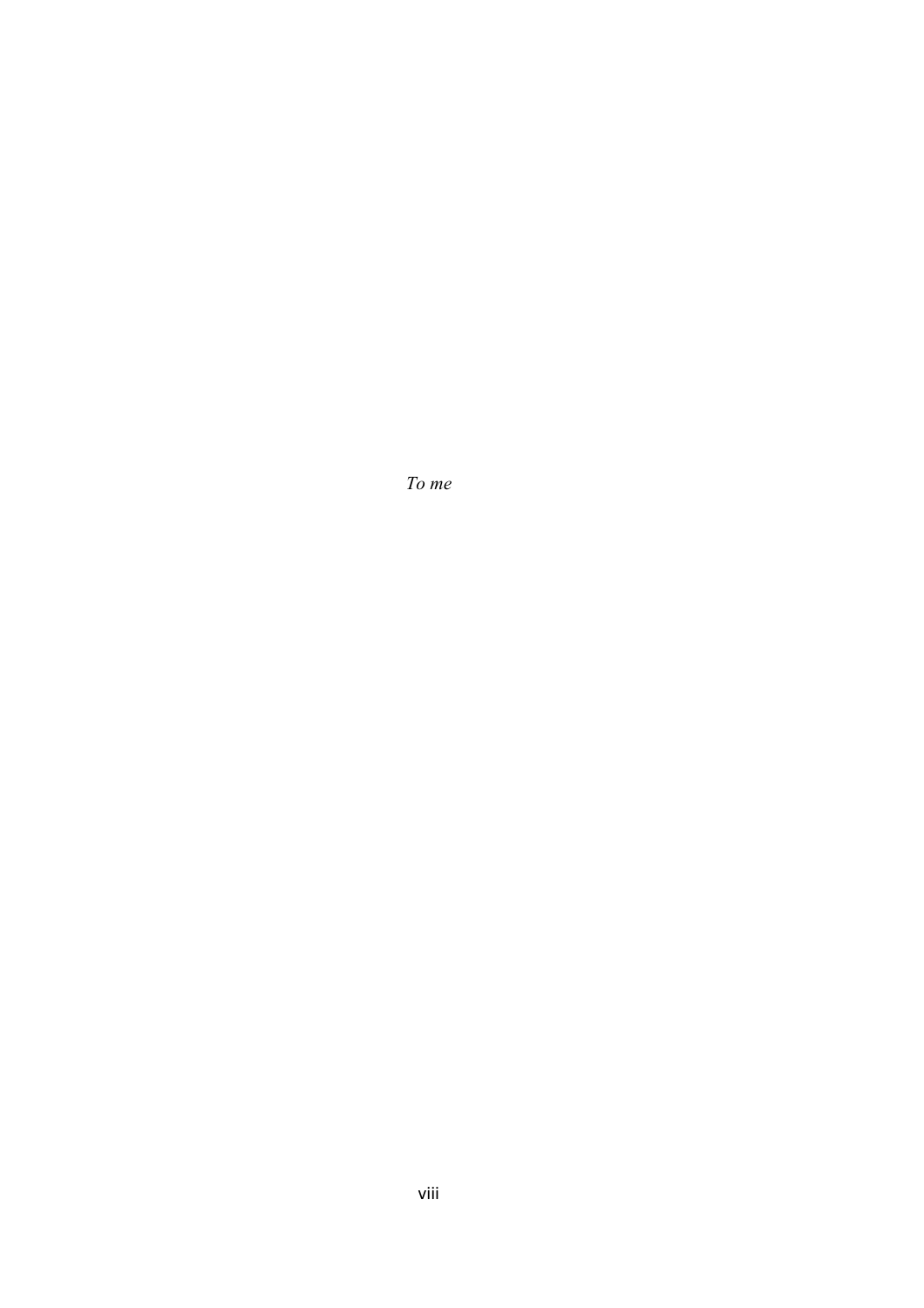### **ACKNOWLEDGEMENTS**

I would like to express my heartfelt gratitude to my advisor Assoc. Prof. Dr. Margaret J-M Sönmez for her everlasting benevolence in every part of the process. In addition to her academic experience, it was her patience and guidence that helped me in developing this thesis. Amidst a global pandemic which affected her and her family as much as everybody else, she has been there for me. For that, I am eternally grateful.

In addition to my advisor. I would like to express my sincere gratitude to the jury members Prof. Dr. Nurten Birlik and Assist. Prof. Dr. Özlem Karadağ for their invaluable advice, insightful comments and for being examples they have set for us amateur researchers. It is through the path you have opened with your research that we are able to follow your lead.

Also, for all the teachers in my life, in the past and in the present, who have taught me, guided me, helped me grow up and provided me with an understanding of the world: thank you. I am fortunate to have met you and I am proud to have been your student.

Lastly, I would like to thank my family who has unknowingly contributed greatly in the making of this thesis by supporting me wholeheartedly with every adventurous decision I have made. My story would have been very different without you by my side wherever I go, my beloved mother and father. And it would be utterly boring without you in my life, my treasured sister and brother.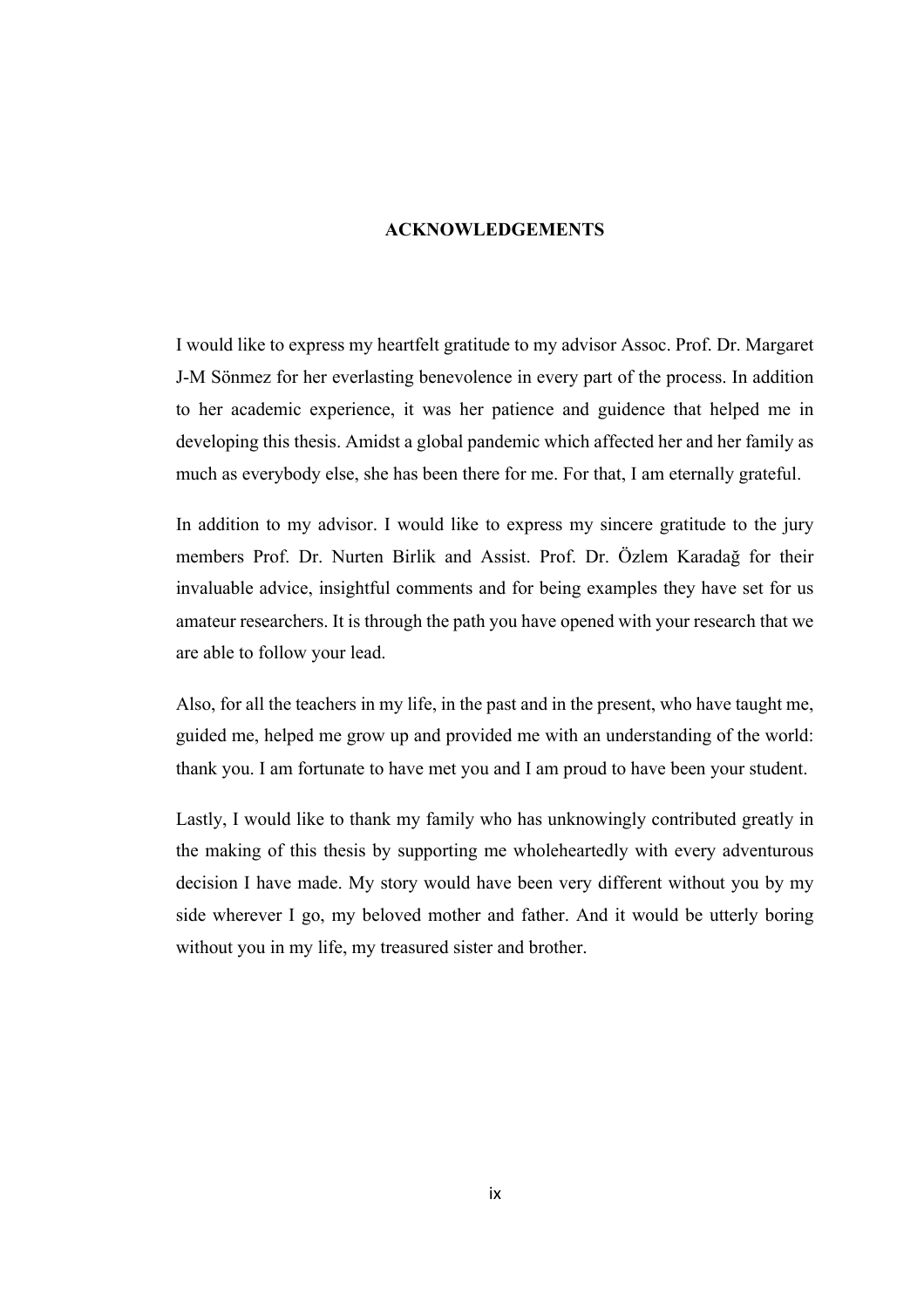# **TABLE OF CONTENTS**

| <b>CHAPTERS</b>                                                      |
|----------------------------------------------------------------------|
|                                                                      |
|                                                                      |
|                                                                      |
|                                                                      |
|                                                                      |
|                                                                      |
|                                                                      |
|                                                                      |
|                                                                      |
|                                                                      |
| 2.2. The Onstage as The Symbolic and The Offstage as the Semiotic 23 |
|                                                                      |
|                                                                      |
|                                                                      |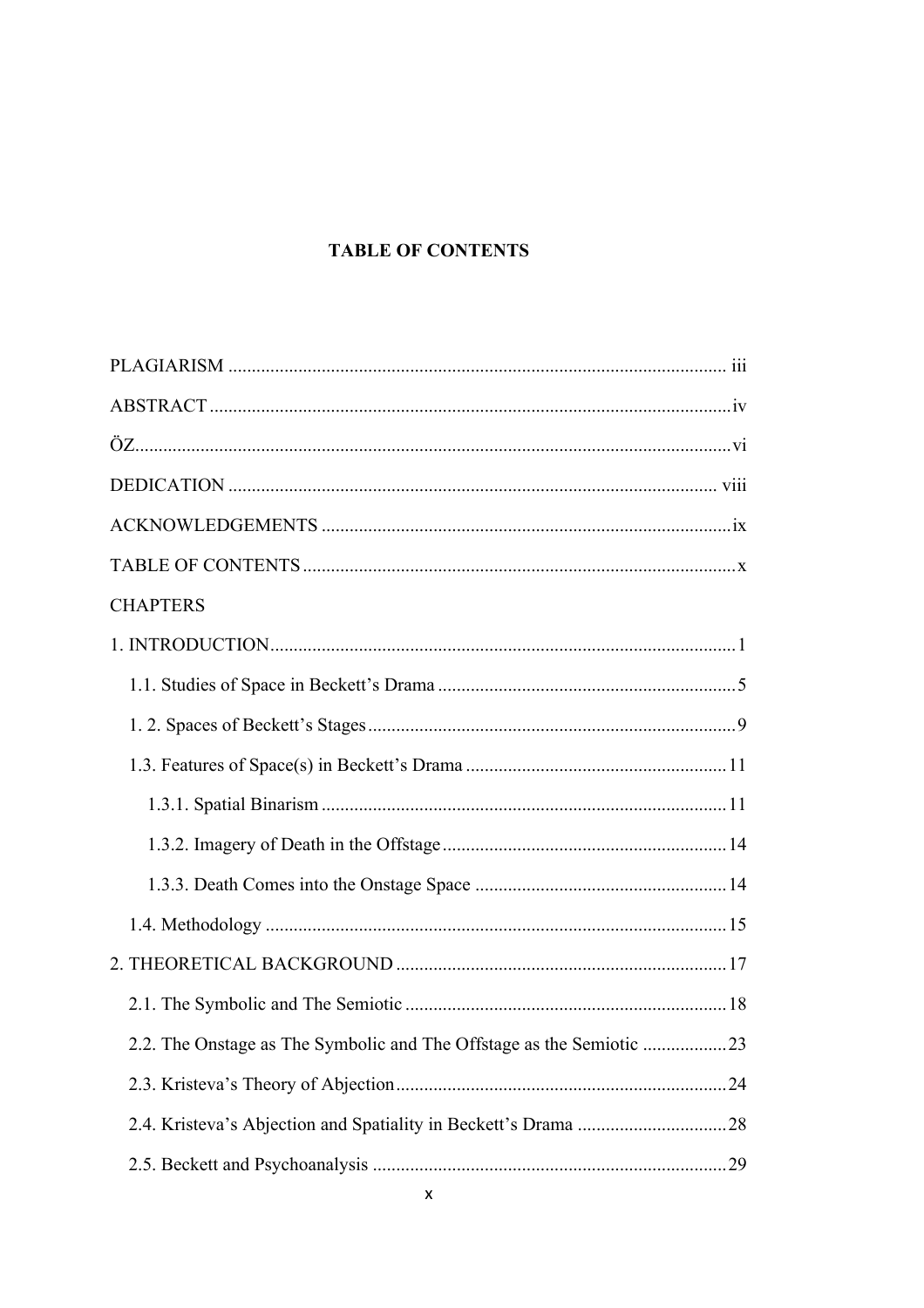| 2.5.1. Ends as Beginnings in Beckettian Texts in Relation to Psychoanalysis30 |
|-------------------------------------------------------------------------------|
|                                                                               |
|                                                                               |
|                                                                               |
|                                                                               |
|                                                                               |
|                                                                               |
|                                                                               |
| 4.1.1. The Offstage Space as A Space of Death in Waiting for Godot  51        |
|                                                                               |
|                                                                               |
|                                                                               |
|                                                                               |
|                                                                               |
|                                                                               |
|                                                                               |
|                                                                               |
|                                                                               |
|                                                                               |
|                                                                               |
|                                                                               |
|                                                                               |
|                                                                               |
|                                                                               |
|                                                                               |
|                                                                               |
|                                                                               |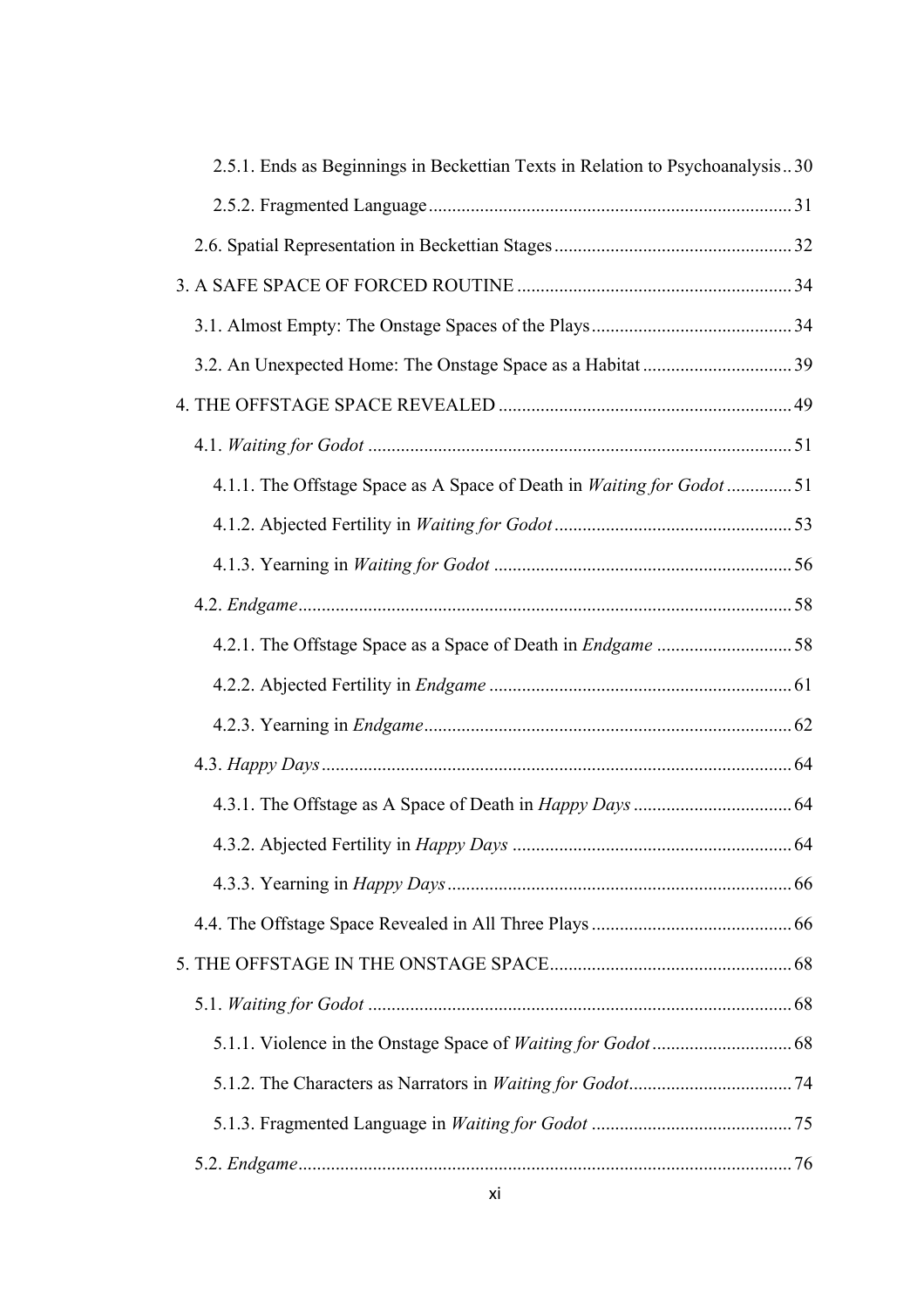| 5.2.1. The Presence of the Offstage Space in the Onstage Space in <i>Endgame</i> 76 |
|-------------------------------------------------------------------------------------|
|                                                                                     |
|                                                                                     |
|                                                                                     |
|                                                                                     |
|                                                                                     |
|                                                                                     |
|                                                                                     |
|                                                                                     |
|                                                                                     |
| <b>APPENDICES</b>                                                                   |
|                                                                                     |
|                                                                                     |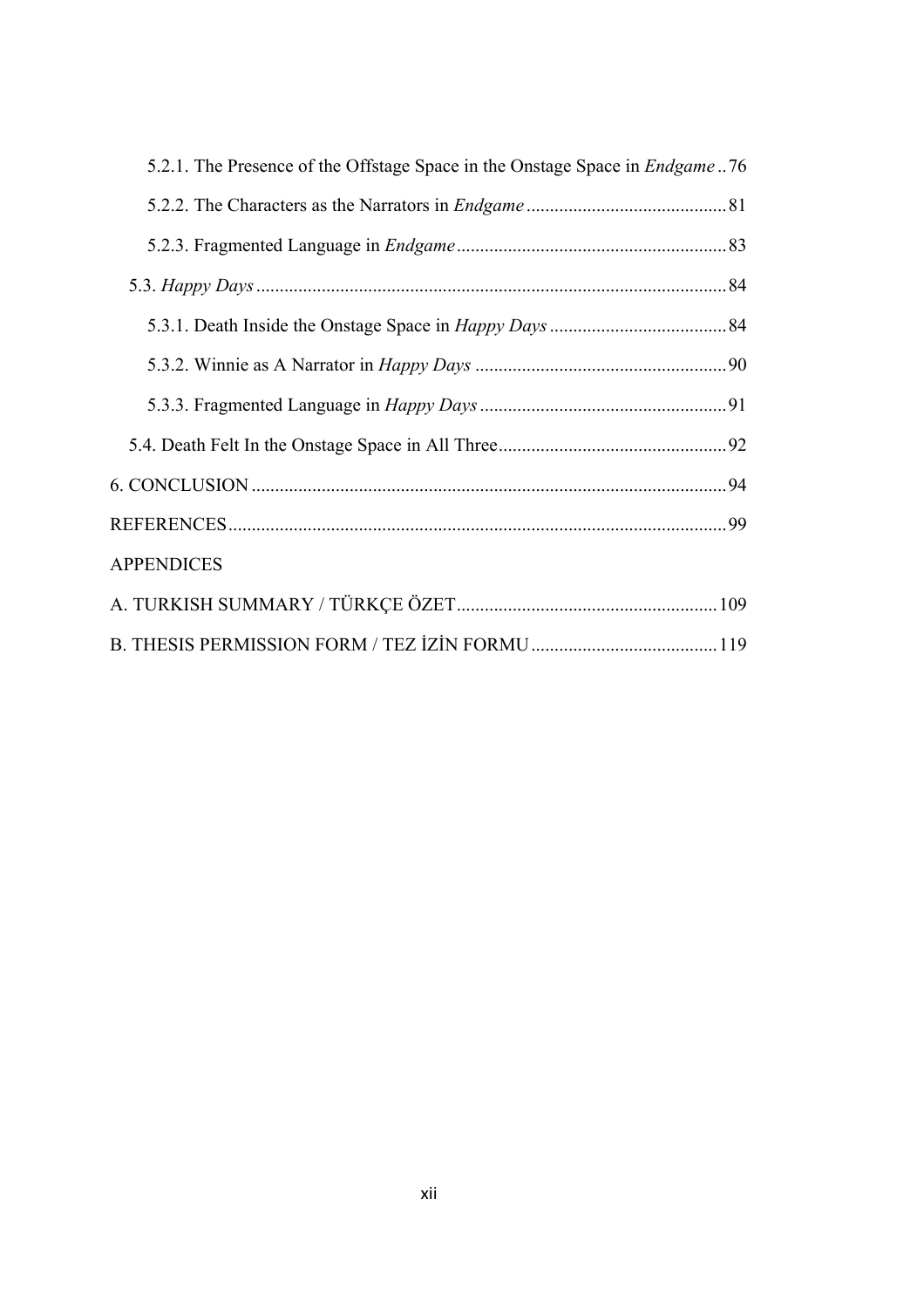# **CHAPTER 1**

### **INTRODUCTION**

If, following Beckett's example, one can banish from a play various elements, such as movement, or even dialogue, the element that must remain constant and be retained in any text written for theatrical performance is, of course, space.

Michael Issacharoff, "Space and Reference in Drama"

The connection between space and drama studies is significant as plays are written to be performed and more importantly, to be seen by their audience. However, the importance of space in a play seldom attracts any attention. This introductoray chapter aims to look into the importance of space in theatre plays, especially in plays by Samuel Beckett. In this chapter, an overview of the gap in research on spatial analysis applied on 20th century British drama will be given. After the gap in the research is discussed, literature review on studies indirectly related to spaces of Beckettian drama will be briefly summarized and the unique representation of space in Beckettian drama will be explained. Consequently, this chapter will try to answer the question of why this study may prove to be significant within the field of drama studies analysing Beckettian drama.

In his notable study, Esslin uses the term "absurd theatre" and discusses it in relation to plays by the following five playwrights: Samuel Beckett, Eugéne Ionesco, Harold Pinter, Arthur Adamov, Jean Genet. Esslin writes that originally the word meant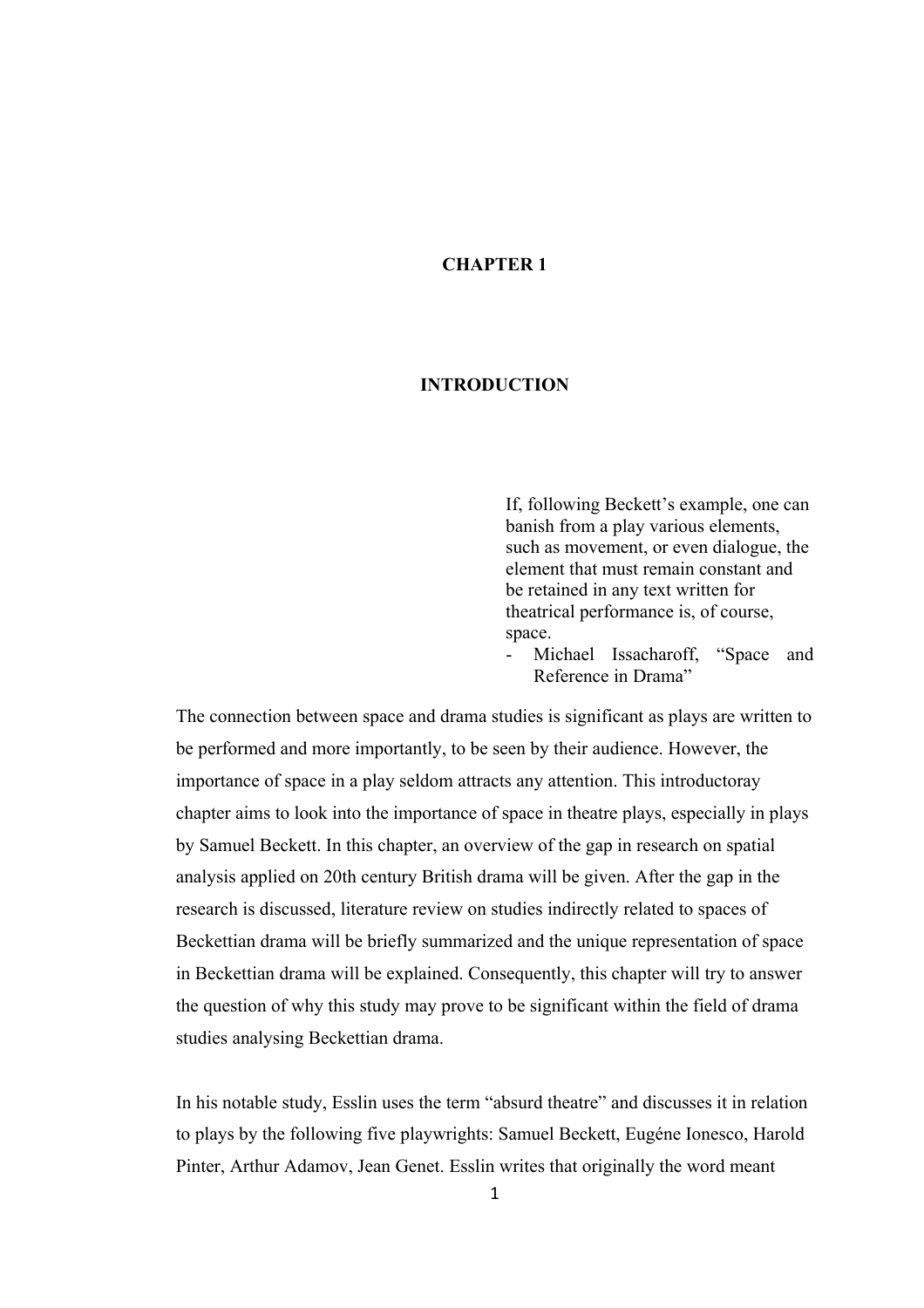"'out of harmony'" in a musical context" and Ionesco had stated that "[a]bsurd is that which is devoid of purpose. ... Cut off from his religious, metaphysical, and transcendental roots, man is lost; all his actions become senseless, absurd, useless" (Ionesco qtd. in Esslin 23). While some believe that the term Absurd Theatre, or Theatre of the Absurd "had been rightly or wrongly applied to the entire corpus in question", it has immensely influenced the direction of research on texts by the aforementioned playwrights and shaped the way scholars analyse their plays (Elam 54; Bennett *Reassessing* xii). "The scholarship surrounding the major writers traditionally affiliated with the theatrical absurd […] has generally worked under, or alongside, the rubric of absurdism" (Bennett *The Cambridge* 128). Chambon discusses a similar effect of early criticism on Beckett and writes that "Blanchot's illuminating essay on Beckett's Trilogy had unfortunately become a *doxa*; and as any doxa, it prevented most critics from taking into account what Beckett's writings – and especially his dramatic works – could mean for our common experience" (169). Accordingly, with few recent exceptions, the majority of criticism on plays that have become acclaimed as by the aforementioned playwrights focusses on existential subjects, while other research areas seem to be not looked into as much. As Bennett writes, the term was "thrust upon" the writers and it does not suffice to understand their texts in their entirety (*The Cambridge* 47). Although using different theoretical methods, studies exploring absurdist theatre even feminisim, semiology, phenomenology and recently ecocriticism tend to ask similar research questions.

Very few studies ask questions related to issues such as the unique way plays by the aforementioned playwrights depict space. In fact, there has been almost no interest in space within 20<sup>th</sup> century British drama using any theoretical framework available in literary criticism, even after the recent spatial turn. Even when  $20<sup>th</sup>$  century British drama is set aside, spatial studies investigating theatre plays have been "most consistently overlooked" except for some studies such as Helen Heusner Lojek's *The Spaces of Irish Drama* (2011) and Chrish Morash and Shaun Richard's *Mapping Irish Theatre: Theories of Space and Place* (2013) (Tompkins "Space" 537). A renown scholar working on literary space, Westphal discusses the creation of imaginary spaces using narrative, but interestingly, although their lines are written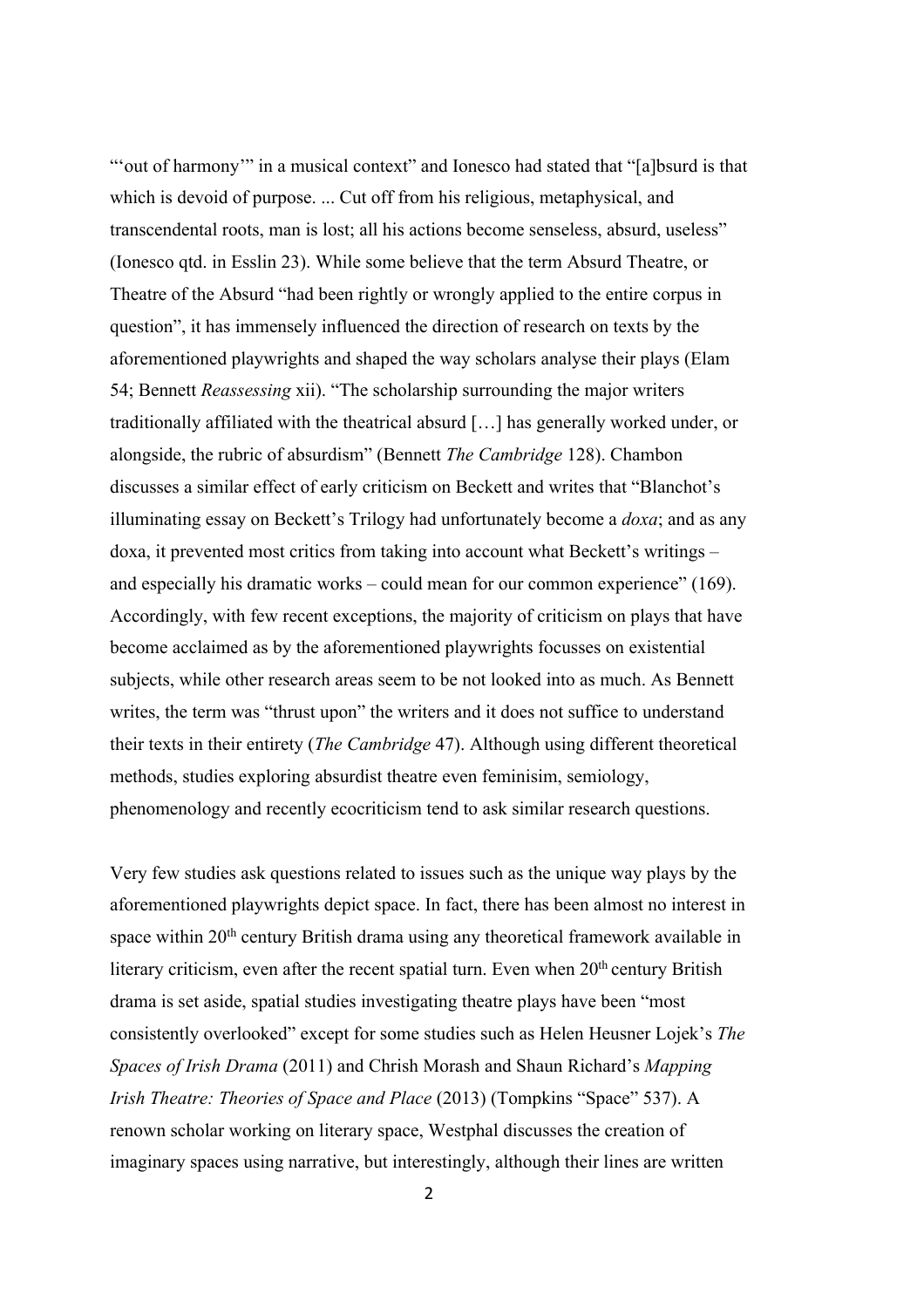specifically to be spoken, Westphal's discussion of space creation through *parole* in addition to words and narrative seldom includes theatre plays as Westphal's study does not make an open distinction between different forms of literature and their relation to literary space (73). Notwithstanding the fact that, with the recent spatial turn, space is no longer being viewed as a passive vessel where events unfold, and that scholars such as Marvin Carlson, Una Chaudhuri, Anna Ubersfeld, Peter Brooks have contributed greatly to interest in space within theatre and drama studies, there is a gap in spatial research on plays by the aforementioned playwrights. All of these playwrights share similar minimalistic domestic settings enveloped and threatened by a chaotic space right outside, but as this is most evident in the following plays, this thesis will look into *Waiting for Godot*, *Endgame* and *Happy Days* by Samuel Beckett. This study aims to examine the unique spaces of Beckettian drama in selected plays and this will be a post-Cartesian reading of these plays. Characteristics of such spaces in Beckettian drama will be discussed in detail later.

When these texts have been studied, it has been noticed that these texts overridingly depict space in spatial binarism (between the onstage space and the offstage space) at first and then remove the separation later by letting imagery of death initially associated with the offstage space leak into the onstage space initially associated with life and routine. In *Waiting for Godot* no form of physical violence is shown in the onstage space and physical violence is initially warded off to the offstage space, but this changes; for instance, physical violence is openly shown in the onstage space after the entrance of Pozzo and Lucky from the offstage space into the onstage space. At the beginning of Beckett's selected plays, the audience/reader is presented with a limited inside area that suggests the presence of an outside/open area. Gradually, through the dialogues of the characters, there is a feeling that the characters are on a safe zone that is surrounded by an immediate area of danger and that the characters try to keep themselves protected from that danger by staying where they are on that safe inside/closed area. The characteristic of the onstage space in Beckettian drama indicated to be a safe zone at first and disrupted later lead us to question the initial spatial binarism between the onstage and offstage spaces. This feeling of two separate spaces, the onstage and the offstage spaces, lead us to think about spatiality in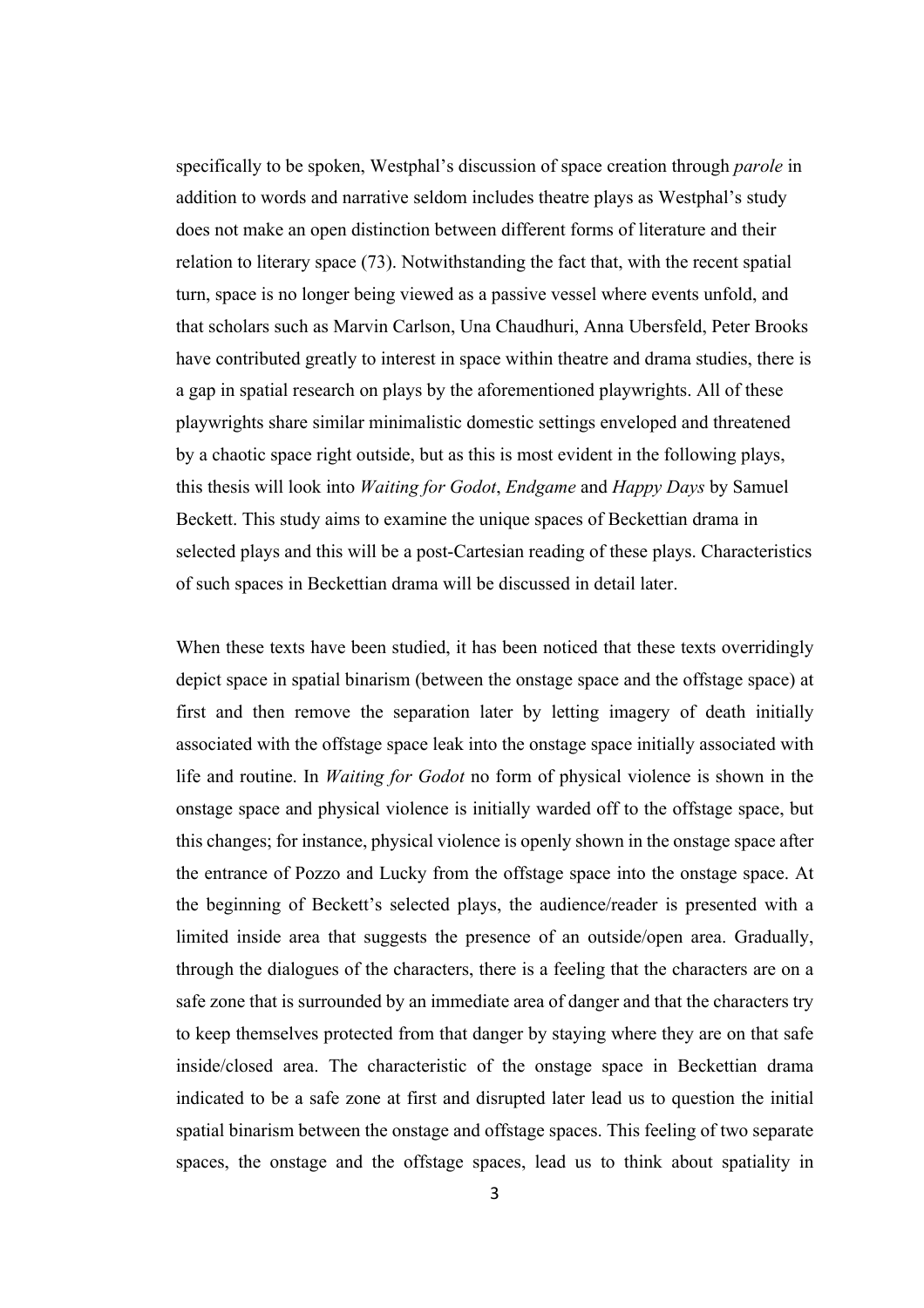Beckettian drama in binary terms and as a result, we move to what spatial theory offers that may explain spaces in Beckettian drama. Spatial theory offers explanations for different types of spaces. Lefebvre believes space should be understood in trialistic terms – influenced by Hegel according to Elden et al - and argues that space has three components that are separate yet conflated with one another, which he names the spatial triad<sup>1</sup> (Elden et al 16). The stress of Lefebvre's study, however, is on the Marxist understanding of space as being both a product and a producer of social life. Arguing that Bachelard's *La poétique de l'espace* – translated into English as *The Poetics of Space* by Maria Jolas- "primarily concern[s] internal space", Foucault believes that "external space" should be discussed in addition to space as an internal image in a person's mind and he suggests the concept of heterotopias<sup>2</sup>. However, while there is spatial binarism in the aforementioned plays that may be looked into from the vantage point of Lefebvre's spatial triad or Foucault's heterotopias, these plays also defy the initial spatial binarism that they create at the beginning and later on reveal that one space, the offstage space, intrudes into the other, the onstage space, through dialogues and actions of the characters. Accordingly, spatial theories do not suffice in explaing the research question of this thesis: why do these plays begin in a domestic onstage space that is surrounded with an unknown, myterious and perhaps even dangerous offstage space present inside the onstage space through the dialogues and actions of the characters? Although this question has not been answered, studies indirectly looking into space in Beckettian drama get close to the answer.

<sup>&</sup>lt;sup>1</sup> Lefebvre refrains from giving definitions of these terms and is believed to be ambiguous in his discussion of them by some, but according to Martin et al "Perceived space, or spatial practice, encompasses the material spaces of daily life where social production and reproduction occurs […] Conceived space is tied to those relations of production [and reproduction] and to the 'order' which those relationships impose, and hence to knowledge, to signs, to codes […]" (Martin et al 146). Representational spaces are "directly *lived* through its associated images and symbols" and they "tend toward more or less coherent systems of non-verbal symbols and signs" (Lefebvre 39).

<sup>&</sup>lt;sup>2</sup> Foucault explains heterotopias as "counter sites" and he emphasizes them "by way of contrast to utopias" (4). Some argue Foucault's explanation needs further detail and that "Foucault's formulation assists little either in analysing theatre or how theatrical space comes to represent potentialities" (Tompkins *Theatre's* 5).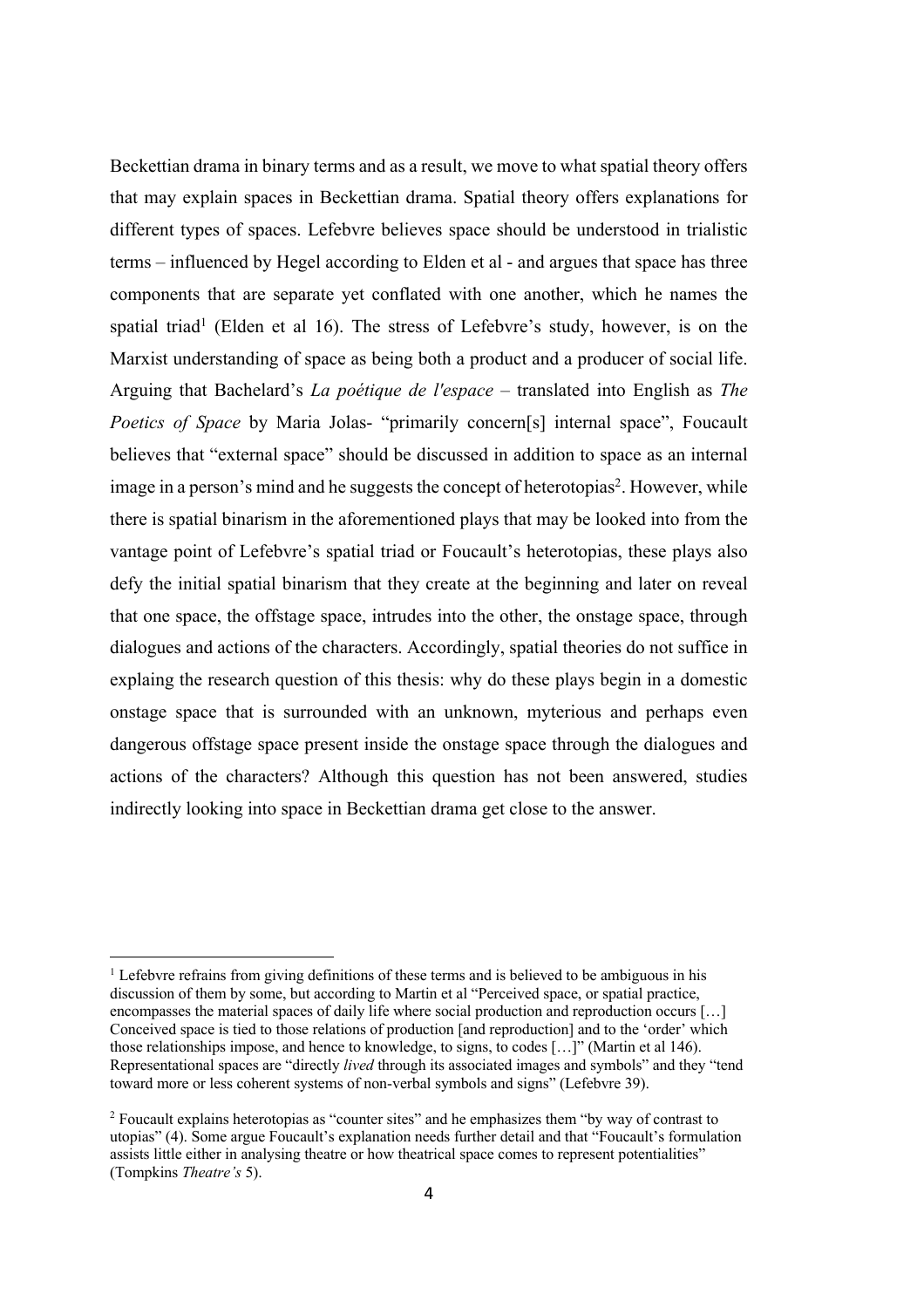#### **1.1.Studies of Space in Beckett's Drama**

Although not on the contrasting spaces in Beckett's theatre, there are studies on Beckett's spaces. Most scholars who write about spatiality in Beckett connect his writing to his personal life. Writing in French and then translating his work into English, Samuel Barclay Beckett (1906-1989) is a playwright who can live in different spaces. His Irish identity and his choice to move to France and even to write in French instead of English have been discussed greatly, and some argue that "Beckett's rejection of the national boundaries of identity and history was informed [...] within the context of a hegemonic social structure [...] and the symbolic systems which legitimized and sustained that structure" (McMullan 98). Examining Beckett's work from a postcolonial perspective, McMullan's argument is that "Beckett's work performs a dislocation of the frames of nation, identity, or theory", indicating that Beckett's work cannot be easily pinned down to a specific location (107). As Boxall argues, writing about Beckett's first play *Eleuthéria*, that even the title of the play "inform[s] the restless movement of the drama from one register and location to another", Beckett's work avoids a connection with a specific location that comes with its cultural associations and hence, his settings are borderless, nationless and perhaps even universal with universal characters (250) (Yüksel *İbsen'den* 32; *Samuel* 42). As Cohn similarly writes discussing *Endgame*, "[c]alculatedly mysterious is the geographic location of Hamm's shelter", as any other location is in Beckettian universe (*Just* 21). For some scholars, "they [Beckett and Ionesco] seemed to lack even minimal points of reference to the world outside the theater" (Gilman et al 72). Beckett's placeless settings therefore may be explained as a universal structure and are not just limited to any nation such as Irish or French, but this thesis will find that his settings are not entirely placeless as will be discussed later. Although settings in Beckett's plays are "constantly eluding any attempt at placing and fixing the play in some understandable and coherent world", these settings are choices made on purpose and they are depicted the way they are for a reason as Beckett's strict rules during performances and his theatrical notebooks suggest (*The Cambridge* 57).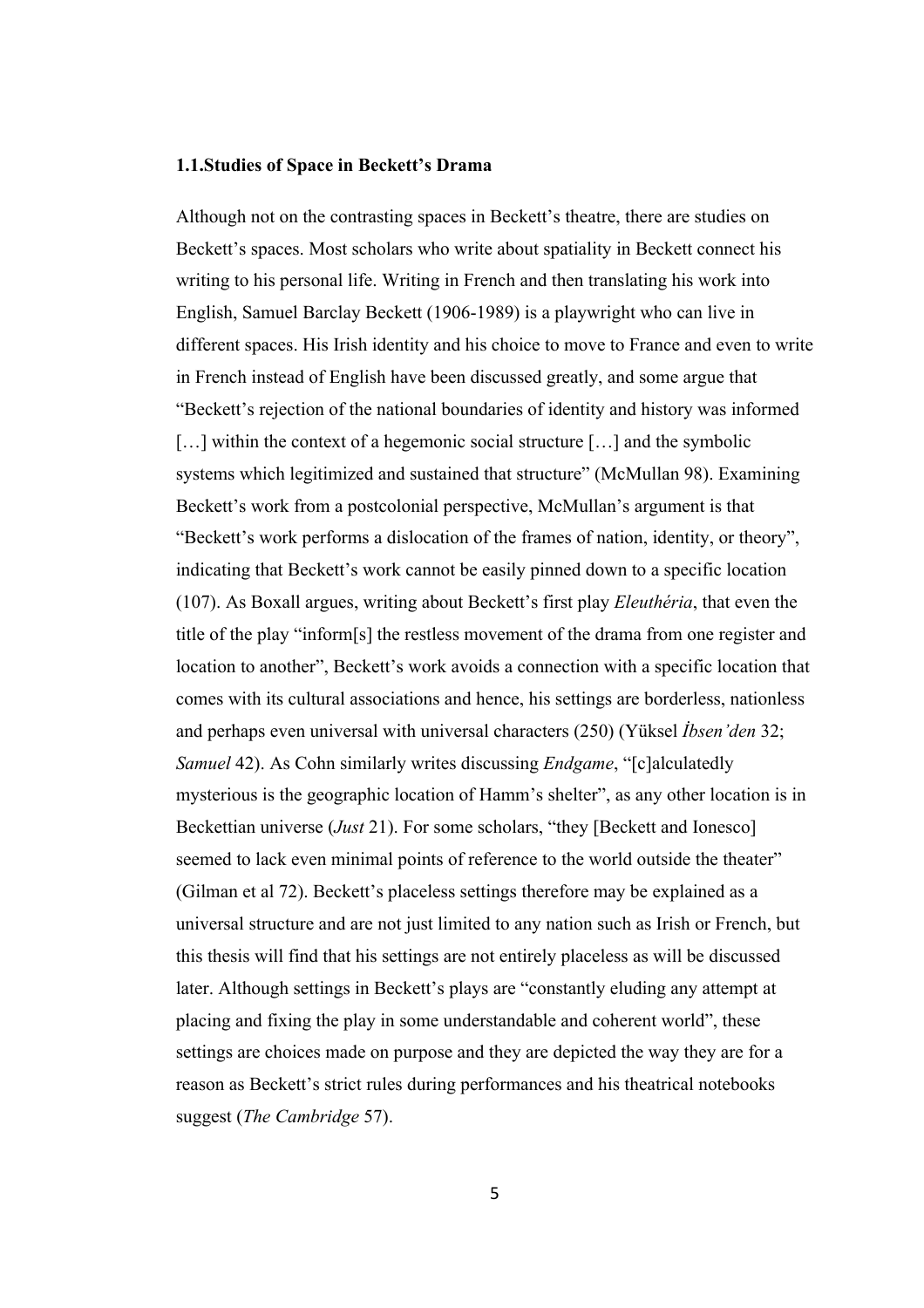While studies investigating space in drama studies are rare, research indirectly examining space in drama has been conducted, strengthening the idea that space is crucial for theatre plays in general, as Issacharoff suggests (211). Published in 1978, Brater's study draws attention to Beckett's choice of one visual element in *Footfalls*: the image of moving footsteps that are heard but never seen on a tiny stage ("A Footnote" 35). Highlighting Beckett's usage of sound in creating a particular atmosphere, Brater also notes that "The entire action consists of the greatest number of permutations and combinations within the framework of a large square blocked on the same stage floor" ("A Footnote" 36). Brater discusses Beckett's spaces as narrow, but his study points to the direction of space's significance in Beckett's theatre. Other indirect studies on space in absurdist theatre focus on emptiness. Literary criticism on negativity/nothingness in Beckett scholarship is invaluable to a spatial understanding of absurdist theatre, although no connection between spatial theories and studies on empty space in Beckett's theatre has been analysed or made explicit in published scholarship to date. According to Abbott, criticism on Beckett and nothingness can be divided into two: while some scholars argue that Beckett's nothingness is an absolute end; other scholars claim that Beckett's nothingness is a beginning for newer things to come ("A Footnote" 9). "Any full treatment of the theme of nothing in Beckett must credit both of these arguments – the Levy/Rick argument and the Barker/Wolosky argument, nothing as ending and nothing as beginning" (Abbott 9). Hence, following the application of negativity in Beckett's texts, when empty space on Beckett's stage is to be taken as nothingness, these studies may provide answers for some spatial questions on Beckett's drama. However, although physically empty, the spaces of Beckett's plays are not entirely empty: floating signifiers, regardless of a lack of visible signifieds on stage, exist and are communicated through lines, gestures and stage directions. As a result, although previous research on Beckett and nothingness is promising, this thesis will not interpret Beckett's stages as empty spaces. As Abbott suggests, "Beckett's wonted austerity as an artist [. . .] has much to do with crafting spaces that are anything but empty" (15).

Other notable studies of the spaces of Beckett's drama focus on its representations or references to the spaces of physical land. Ackerley and Gontarski mention a certain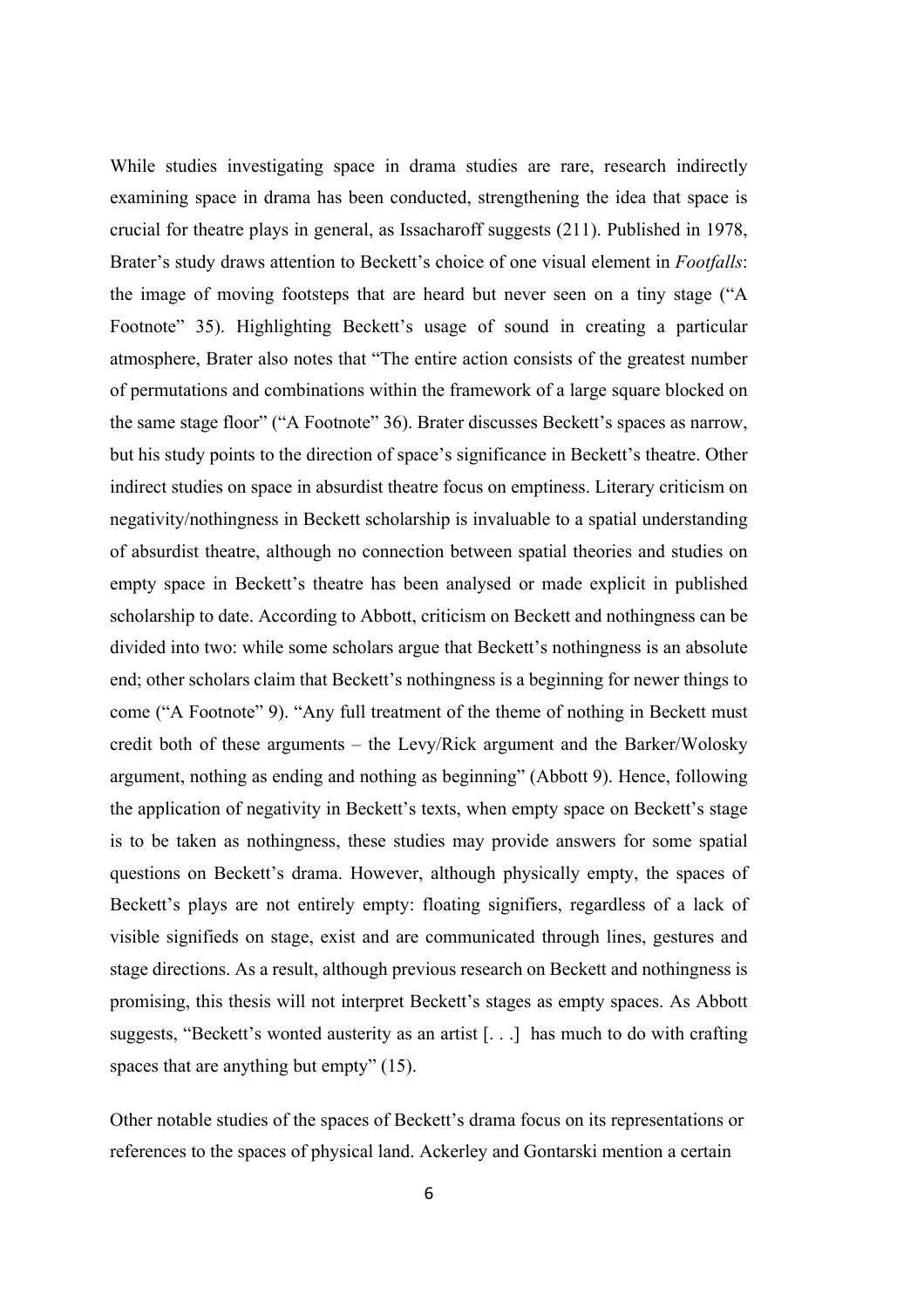similarity between paintings by Caspar David Friedrich (1774-1840) and Samuel Beckett's landscapes and draws attention to the unique spaces of Beckett by writing that "[. . .] his creatures peopled what critics began to recognize as a distinct terrain, *the Beckett country*" (Ackerley and Gontarski 15; emphasis added). In an M.A. thesis by Valcourt, the similarities between this "distinct terrain, the Beckett country", Dutch "minor key" landscape painting and Friedrich's paintings are noted (Valcourt 3; Ackerley and Gontarski 15). According to Valcourt, "setting becomes more atmospheric than topographical" in Dutch minor key landscape paintings and he claims that in "Friedrich's relatively empty canvases" landscapes resemble a "void that will ultimately consume the figure"  $(3, 69)$ . What makes Valcourt's study interesting to this thesis is that his statements about Friedrich's paintings, as he claims, can be interpreted as applicable to the plays of Beckett, as well. Accordingly, the following statement can be interpreted as appropriate to Beckett's plays: "rather than a celebration of prosperity and a sense of communication between fellow man and nature as found in the Dutch landscapes, in Friedrich we identify a lamentation of loss and a sense of profound human solitude in *inhospitable terrain*" (3; emphasis added). Neither Ackerley and Gontarski nor Valcourt continue working on this idea of the "inhospitable terrain" found particularly in Beckett's drama, meaning that the pursuit of his concept is original to the research here presented (Valcourt 3).

More closely tied to the spatial study of  $20<sup>th</sup>$  century British drama is Inan's work, which examines the unique way landscapes are portrayed in Pinter's theatre and looks into "the social space beyond the rooms in which Pinter's plays take place" (*The City and Landscapes* 9-10). Also using terms such as "no-mans land" and "urban decay", alluding to space in Pinter's plays, İnan's research is an exploration of space in 20th century British drama that views space as barren, and her study also, indirectly, draws attention to the imagery of death within Pinteresque space (*The City and Landscapes* 11; 16). Similar to İnan's study on Pinter's landscapes, White writes on Beckett together with his decaying landscapes and argues that these landscapes imply how the characters feel:

If we look closely at the Beckettian world we fail to locate the beautiful summer days often located in Romanticism for example. Warmth and vitality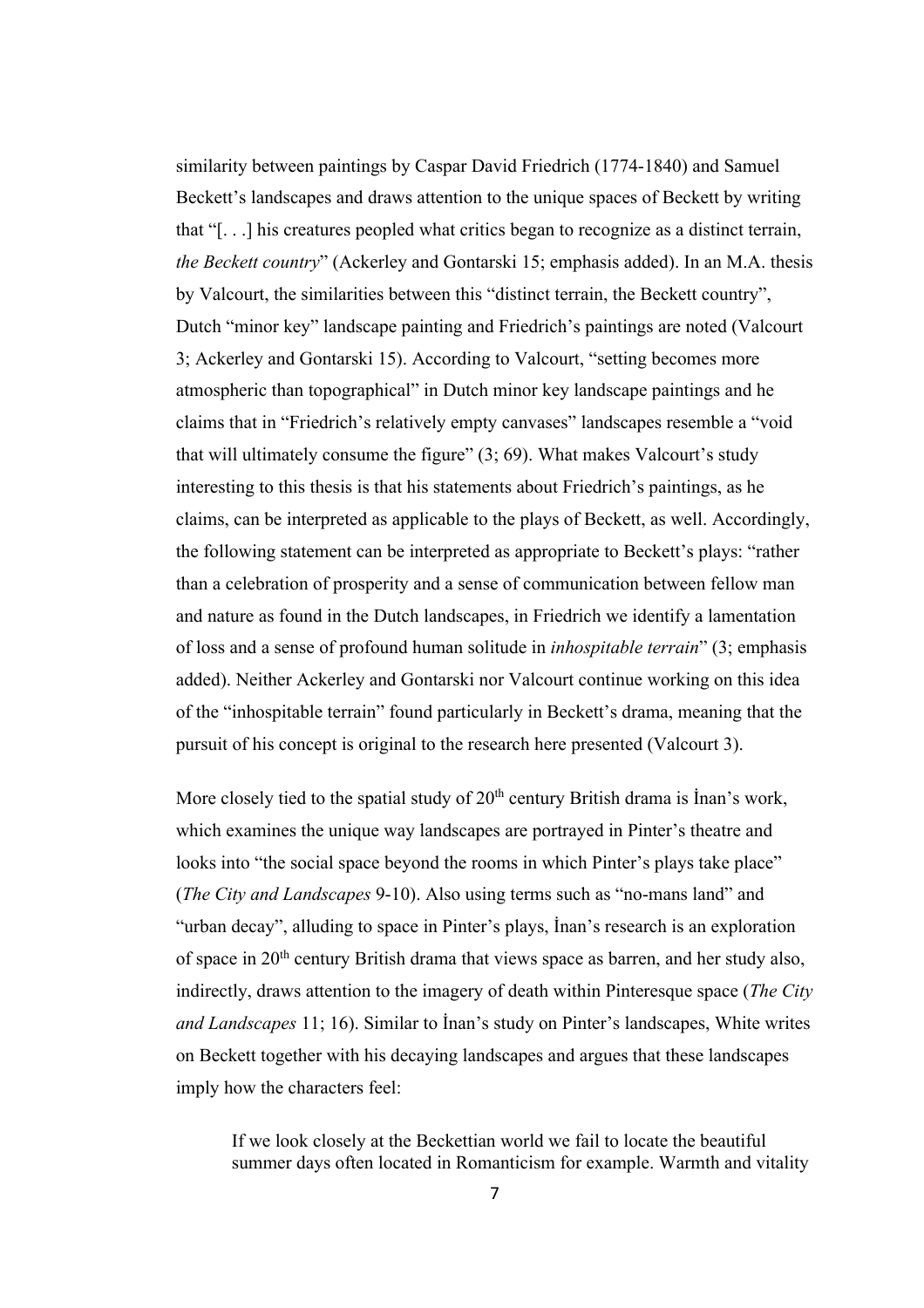rarely exist within these landscapes, and the sterility, which has become dominant, offers no hope of renewal. Everything appears to be in decline, as Beckett presents the natural world in a state of degradation. Inside these landscapes, which appears, at times, apocalyptic, the reality of the void becomes even more apparent. The ruination of buildings and the representation of corpses, forces one to view the Beckettian world as almost horrific, where corrosion takes precedence over vitality. Beckett uses these physical images to represent decay and essentially emphasize the erosion of human life. The environment is therefore confirmation about how these characters feel internally, and we question how life could possibly get any better for them, when the world in which they exist is itself degenerating, with the external erosion emulating their inner decay. (White 33)

Perhaps, as White suggests, these landscapes represent the way the characters feel, but they may serve other purposes as will be discussed later. Similarly, scholars such as Lamont, Tönnies and Dobrez also note the theme of "inhospitable terrain" in Beckett's drama examined together with Eugéne Ionesco's drama (Valcourt 13). Lamont notes the unique portrayal of space in addition to spatial similarities between Beckett and Ionesco and writes that "Beckett's *Endgame* bears an amazing similarity to *The Chairs*. Here again we find the last survivors from a world cataclysm. They live in a barren room, lighted by two small windows, one of which comes out on the sea, the other on the earth" (Lamont 324). By the same token, Tönnies highlights the feeling of being stuck inside a closed area that one gets from Ionesco's plays and refers to *The Chairs* as having a "claustrophobic atmosphere" (164). Similarly, Dobrez repeatedly discusses Ionesco's texts as having a basic pattern that is "an enclosed, claustrophobic situation, with the protagonist in their small flat, cut off from outside contact" (132). More importantly, Dobrez also notes that Ionesco's writing has "the experience of sinking into darkness and mud so familiar in the plays [of Ionesco]", alluding to the imagery of death present in Ionesco's drama (156). With the similarities shared by Beckett and Ionesco's drama, it is significant to this thesis that these scholars have noted a unique depiction of space in Beckettian drama. Although they do not directly focus on the spaces of drama, these scholars suggest that plays by Beckett and Ionesco have resemblances in terms of their spatial application and are similarly depicted as inhospitable. In fact, Dobrez's study draws attention to the opposing interior versus exterior spaces in Ionesco's theatre. However, although similarities between Beckett and Ionesco's dramas have been discussed by these scholars, the issue of their spaces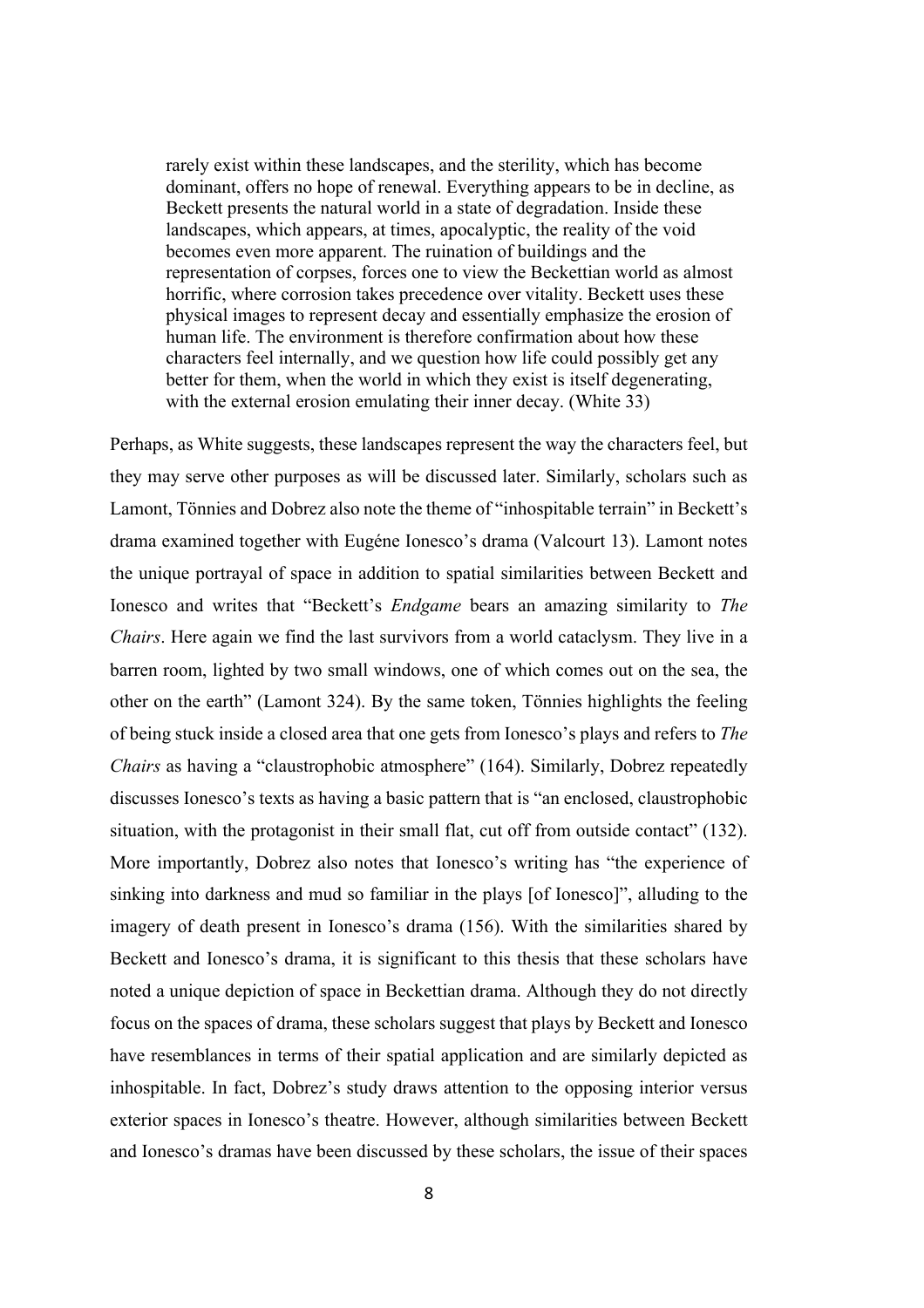is not furthered and their discussion is not supported with a theoretical framework, forming the gap in the research that this thesis aims to fill. While they have noted the similarities between Beckett and Ionesco's drama and, indirectly, noted the unique depiction of space in Beckett's drama through their discussion of the similarities between the two playwrights, their studies do not focus on spaces in the drama of either playwright. Furthermore, while Beckett's drama does present its space as inhospitable and with close association to death as noted by other scholars, as well, his spaces are presented not entirely as inhospitable as will be discussed later.

#### **1. 2. Spaces of Beckett's Stages**

Beckett's drama is known for its barren settings that seldom give any clues about themselves, but although Beckett's drama is comparatively emptier, its settings are not completely empty and they are made the way they are with deliberate choices. "The more that the stage space is emptied of objects the more signifying weight is carried by those that remain" (Morash 72). Selected plays by Beckett nearly always begin with stage directions that give limited information on their settings: an onstage space that is depicted as either inside of a house or a spot on which the characters live during the events of the play and an offstage space unseen throughout the play, but it is nevertheless apparently felt by the characters as their dialogues and actions indicate. The spatial contrast between the onstage and offstage spaces influence the characters, as well, and the characters are depicted as if they were aware of this difference between these two spaces, but would not fully acknowledge it. Hence, the plays indicate that the characters deliberately avoid the offstage space as while the onstage space does not create the best living conditions for them, it is hinted to be comparatively safer. The offstage space, on the other hand, is associated with death as indicated by the dialogues of the characters and the characters are depicted as protecting themselves from its dangers by repeating the same routine over and over and by avoiding acknowledging the significance and effects of the offstage space on them as will be discussed in detail in the following analytical chapters with examples from each play.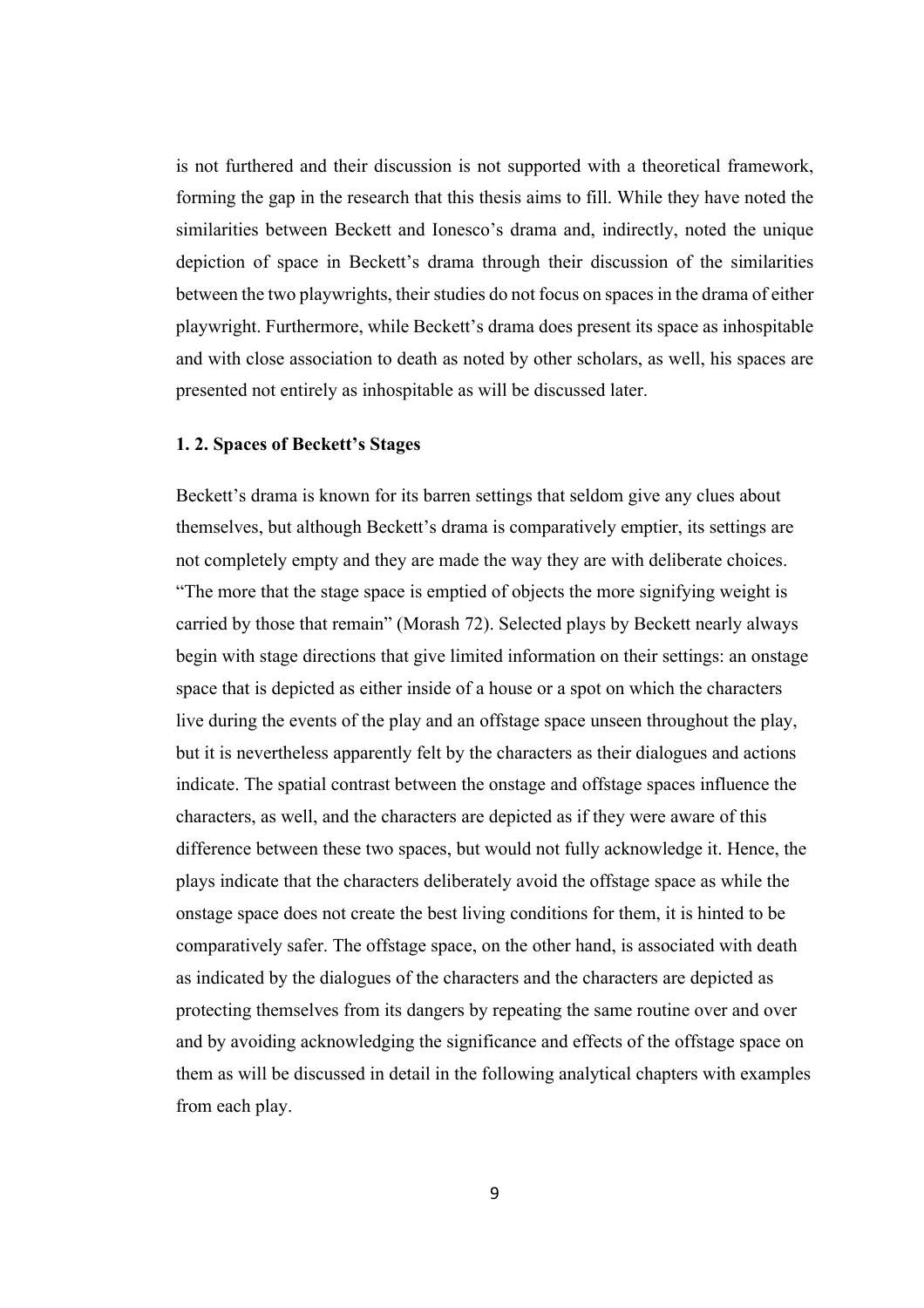In addition, Beckett's drama is known to be minimalistic, to say the least and the theme of "nothingness" has been studied, as discussed earlier. Although "nothingness" as a general theme in Beckett's oeuvre is acknowledged, nothingness is only a theme at the beginning of his plays. Nearly all plays by Beckett reveal their settings through dialogues. The initial near empty onstage space is slowly filled with information on the offstage space and it is communicated to the reader/audience that the characters are not in the middle of nowhere at all. Instead, the characters are somewhere significant for them and the distinct feature of that space(s) is first narrated through binarism between the onstage and offstage spaces: the former associated with safety, while the latter is affiliated with danger. Thus, this contrast between the two spaces, the onstage and offstage, creates spatial binarism (between the onstage and offstage spaces) in Beckett's drama and gives the reader/audience the feeling that while the characters are located in the onstage space with associations to a routine, they are still inside the offstage space and are influenced by it as the onstage space is enveloped by the offstage space. Initially, this is done by creating almost an uncanny contrast between the onstage and the offstage spaces through the dialogues and actions of the characters as will be discussed later.

This initial spatial binarism at the beginning of Beckett's plays, sometimes gradually and sometimes intermittently, is strengthened with diegetic references to the offstage space that is closely associated with imagery of death. While the characters in the onstage space are depicted as busy with their routine and unbothered by the chaotic atmosphere surrounding them, the plays give additional information on the offstage space. As indicated through the imagery of death associated with the offstage space in contrast to the imagery of life associated with the onstage space, the characters seem to have warded off everything unsuitable to their routine in the onstage space into the offstage space to perhaps protect their lives in the onstage space. In other words, while the onstage space is associated with an orderly and stabile routine, the offstage space is suggested to be its opposite with disorder and instability. After a while, however, this initial spatial binarism between the onstage and offstage spaces are no longer continued and the plays present the two separate spaces as intermingled. Accordingly, Beckett's drama 1) initially creates a spatial binarim between the onstage and offstage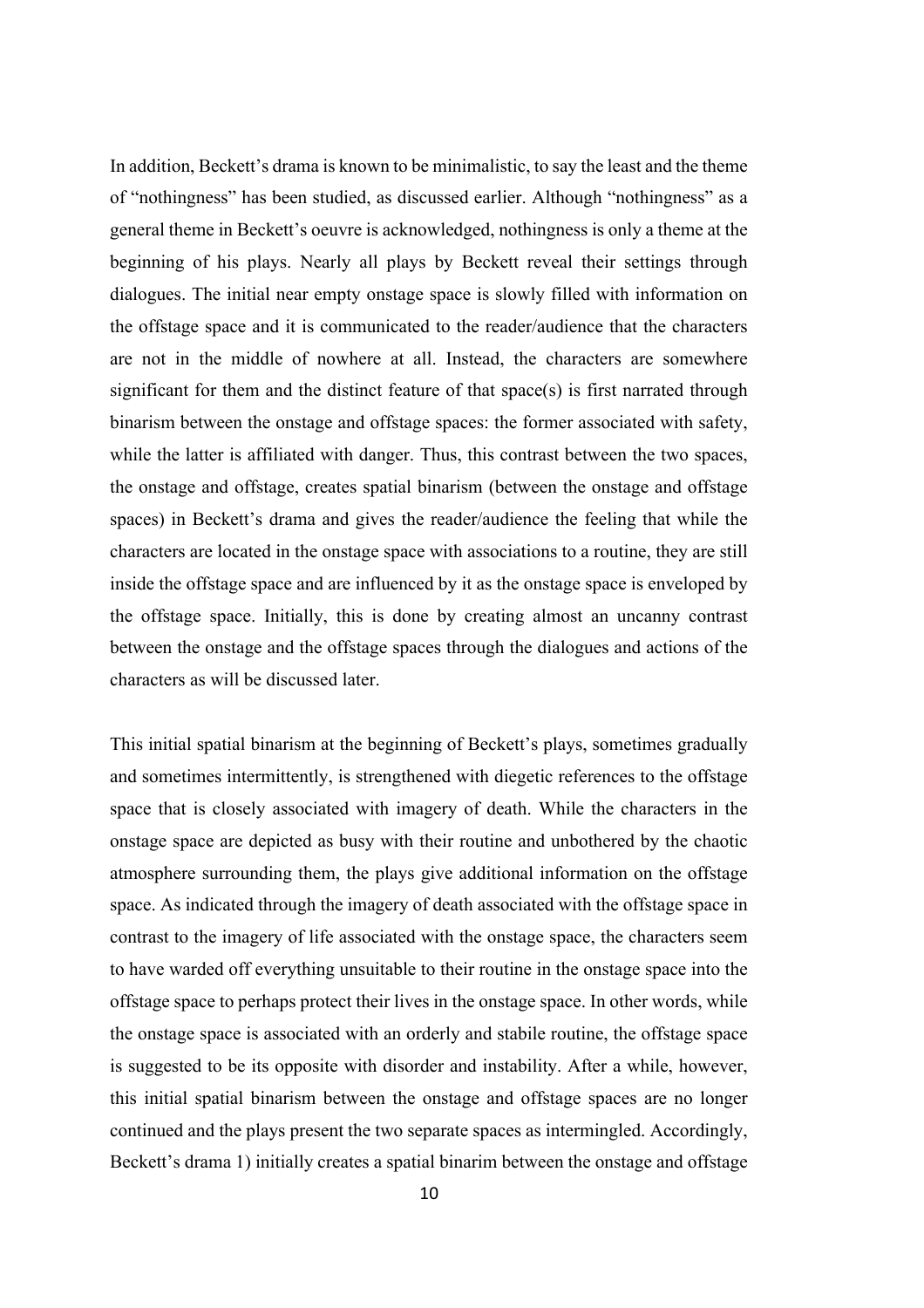spaces; 2) gives more information about the offstage space later on; 3) breaks the initial separation between the two spaces so that the offstage space is presented inside the onstage space, and as a result, the order in the onstage space is disrupted by the offstage space leaking its imagery of death into the onstage space. Accordingly, this thesis attempts to understand the unique way Beckettian drama depicts its spaces as first separate and then one with the aforementioned three steps.

#### **1.3. Features of Space(s) in Beckett's Drama**

With no direct study on space in Beckett's drama, in this part the spatial features of Beckett's drama will be examined in greater detail. Beckett's dramatic settings have the following features: 1) the settings portray spatial binarism in the form of binaries such as inside versus outside, dangerous versus safe, seen versus unseen; 2) while only the onstage space is shown in these plays, additional information through the dialogues and actions of the characters depict the offstage space with an imagery of death; 3) the initial spatial binarism is broken with the imagery of death associated with the offstage space intruding into the onstage space and disrupting its order.

#### **1.3.1. Spatial Binarism**

The settings in Beckett's drama are shown through binary presentation. Simply put, Beckett's plays depict spaces as in binary contrast: inside versus outside, safe versus dangerous, visible versus invisible. Before moving on to the importance of Kristevan theory in relation to spatial binarism between the onstage and offstage spaces in Beckettian drama, some notable studies on spatial binarism should be noted.

Although these studies do not discuss spaces in Beckettian drama as separate first and together later, they do note spatial binarism in space in general or in spaces in drama. Firstly, there is Tuan's explanation that may be useful in understanding spatial binarism in Beckettian drama. The contrast of spaces in Beckettian drama may be explained with the difference between space and place. According to Tuan, space is "more abstract" when compared to place and that "[w]hat begins as undifferentiated space becomes place as we get to know it better and endow it with value" (6). Hence, the onstage space can be said to be "place" in Tuan's terms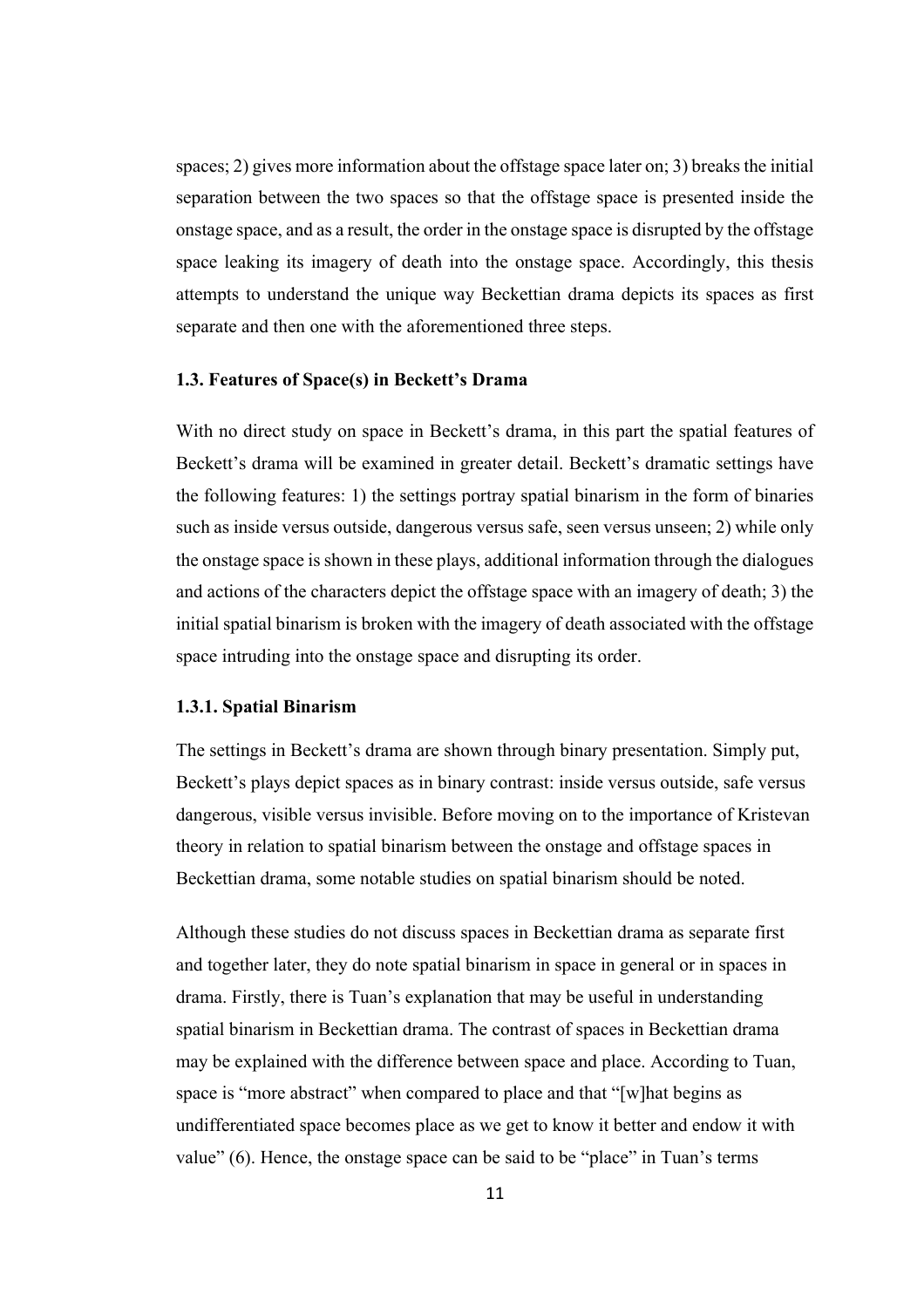because it is "endowed" with value, while the offstage space can be taken as "space" because it is "undifferentiated" and does not have value for the individuals: or to put it the other way around, "place" is familiar to the characters and hence it can be likened to the onstage area, and "space" is unfamiliar to the characters and hence it can be likened to the offstage area (Tuan 74). Furthering Tuan's argument on space and place, Morash examines Irish drama and claims that "[t]he theatre is a machine for making place from space" as it turns unfamiliar (space) into familiar (place) and that it is possible […] to equate the zone A of realism with place–known, defined, lived–and the zone non-A of the offstage with space–open, undefined, free, but also threatening" (75; 104). However, while Tuan's distinction between space and place can explain the unique depiction of space in Beckettian drama, binarism plays a more significant and perhaps even different role in such plays as although Beckett's spaces are indicated to be separate at first, later it is revealed that there is no separation between them as will be discussed in the following chapters.

In addition to Tuan and Morash studying spatial binarism, there are studies looking into binarism as a general feature in Beckettian texts. Binarism through Cartesianism has been discussed in relation to criticism on Beckett's oeuvre, for instance by Pattie, who argues that "Firstly, there is the notion of Beckett the Cartesian: His work demonstrates and expands on the idea, crucial to Descartes' thought, of a split between the mind and the body" (231). Another scholar, Kenner, argues that Beckett's texts portray Cartesianism, while some other scholars disagree and believe that a complete separation between the two opposites is not entirely true (Kenner 131-132). Ben-zvi claims that "the central given in Beckett's works can be said to be the very recalcitrance of the body against dismissal and its gross insubordination in *refusing to assume its place in the Cartesian hierarchy* where mind holds ultimately sway" (137; emphasis added).

On spatial binarism applied to theatre and drama studies, Ubersfeld categorizes stage space in terms that may be applied to Beckettian drama: zone A (visible onstage space) and zone non-A (invisible offstage space). In addition, Ubersfeld adds that "[b]inary opposition can be created between two sub-sets that are intended to be part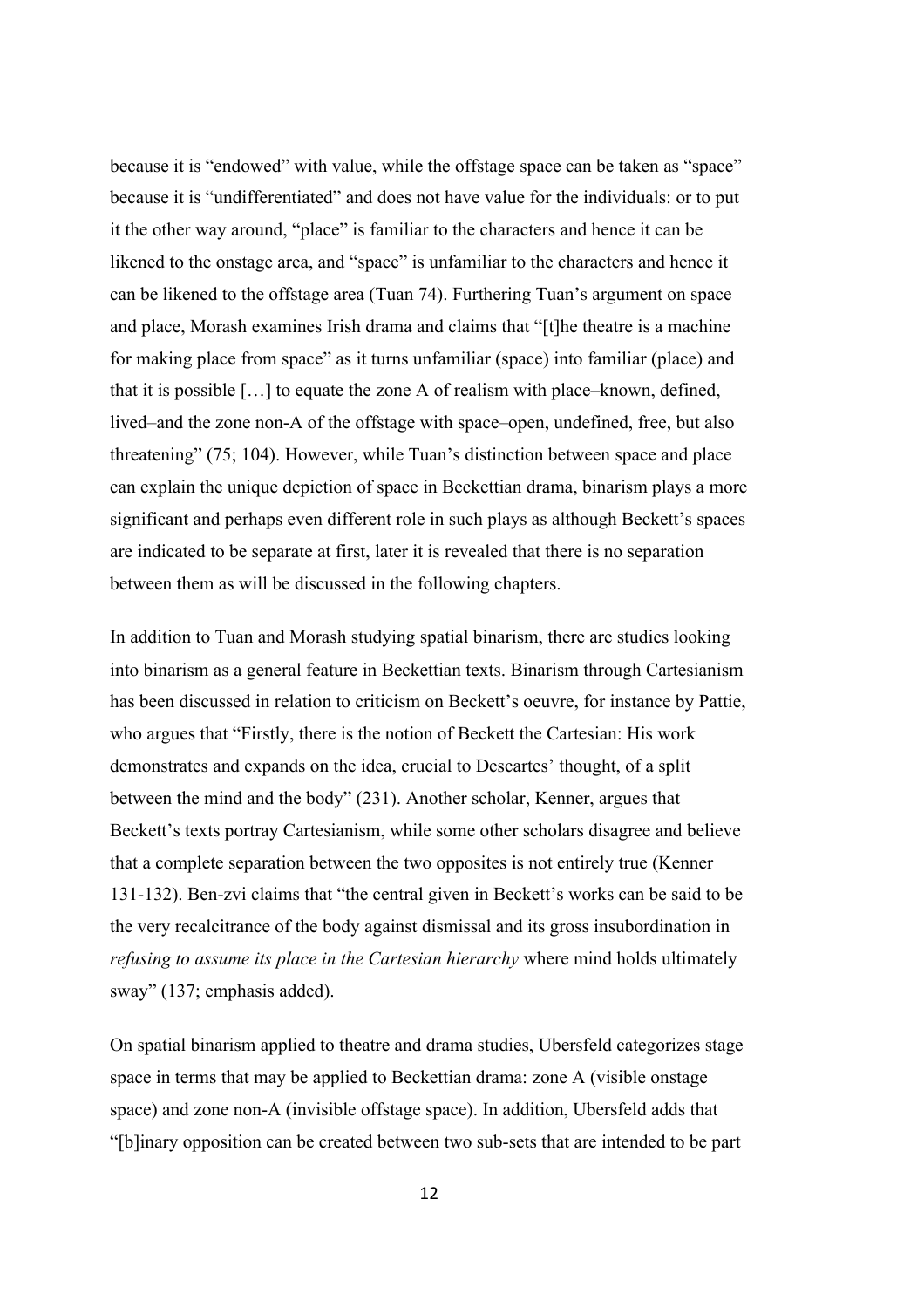of the totality of the staging" (117). Discussing Ubersfeld's opposing zones, İnan writes:

Zone A is produced by bodies, and by physical objects in space, interacting through language, zone non-A, by contrast need not be visible at all, and can be produced purely through diegetic references. A spatial division occurs between the zone A and the zone non-A, between that which is visible and that which is produced diegetically. If onstage zone A is the site of recollection, then the offstage, zone non-A is the site of absence, the pure loss that is being memorialized onstage. (İnan "Fluorescence of Place" 80)

When plays by Beckett are concerned, it can be said that in zone A, there is nearly always a visible/onstage domestic area while zone non-A is invisible/offstage, but in addition, zone non-A in these plays is depicted with the imagery of death. The characters in these plays seem to be portrayed as caught between these two seemingly opposing spaces: onstage zone A and offstage zone non-A. These seemingly opposing spaces of zone A that is associated with domestic themes and zone non-A that is associated with imagery of death can be found in nearly every major absurdist play, but it is more striking in plays by Beckett than in plays by Ionesco, Pinter, Adamov and Genet.

Furthermore, Ubersfeld refers to "two zones of meaning, an A zone and a non-A zone" in the following manner and strengthens the feature of spatial binarism frequently found in spaces of Beckettian drama (115). It should be noted that according to the following paragraph by Ubersfeld, zone A can be likened to Kristevan symbolic, while zone non-A resembles her semiotic as will be discussed in detail in the following chapter.

In one zone they belong to everyday life and obey the regular laws of existence, the logic according to which they live in society; the other zone is the locus of a different social practice, a place where the laws and codes that normally govern their behaviour, while remaining in force, no longer govern them as individuals living out their particular socio-economic lives. They are no longer in the game (or victims of the game?). They can allow themselves to observe the laws that govern them in all of their constricting reality. This justifies the continuing presence of mimesis in theatre. There is imitation of people and their actions, while the laws that govern them appear, in that imaginary world, to be suspended. (Ubersfeld 24-25)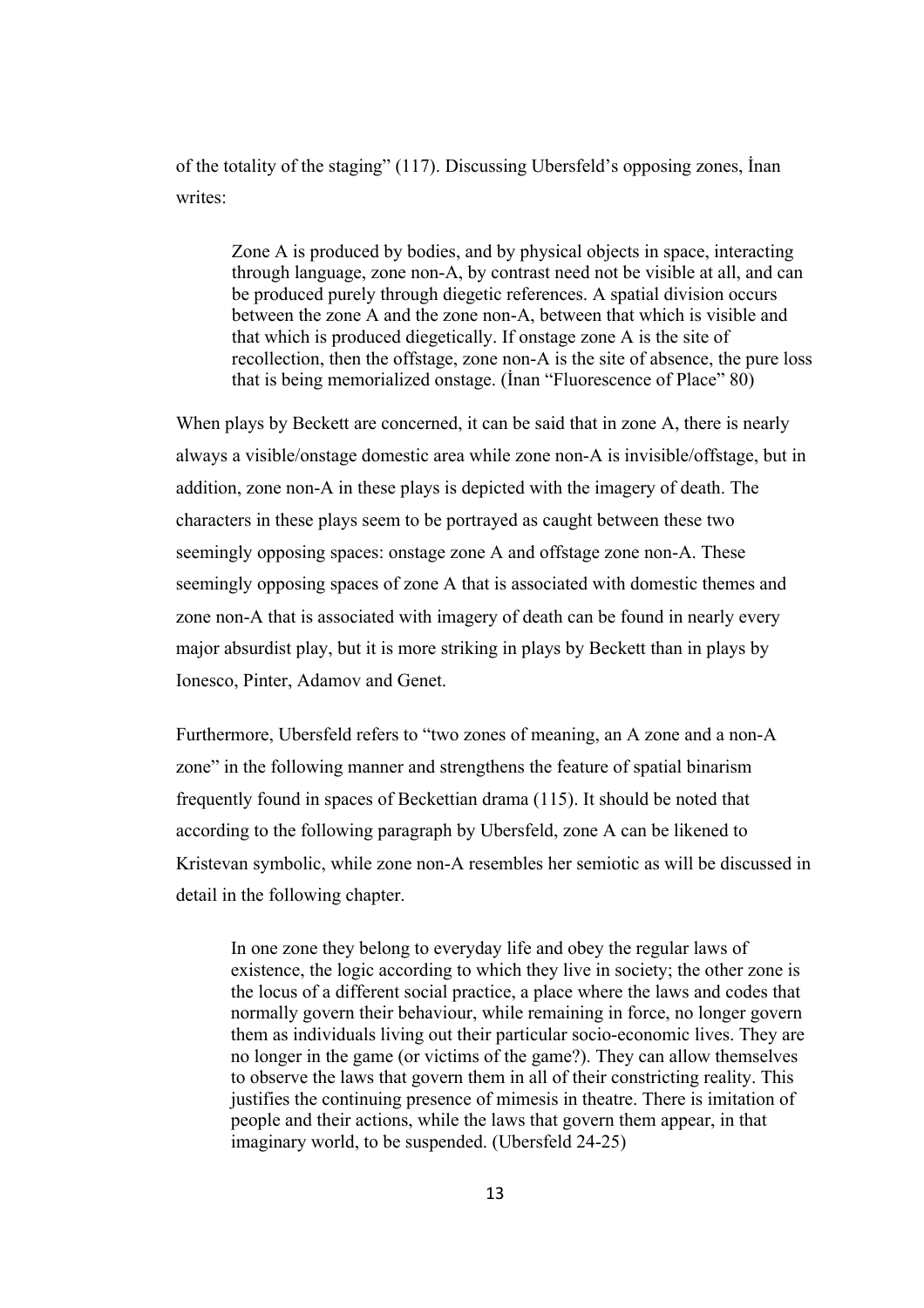#### **1.3.2. Imagery of Death in the Offstage**

Concerning the first point mentioned above, stage directions in these plays mostly include a few pieces of old furniture at best and the stages are almost always barren, but this emptiness becomes filled with a powerful imagery of death. Although there are occasional city and country names, these names rarely refer to where the play is set. The imagery of death is inferred by readers and audiences from the characters' words and actions. Noted for the similarites to Beckett's drama, it is interesting to this thesis that Eugene Ionesco acknowledges the imagery of death in his drama. Discussing *The Bald Soprano*, Ionesco (qtd. in Dobrez) states that: "Overcome by a proliferation of corpse-like words, stunned by automatism of conservation, I almost gave way to disgust, unspeakable misery, nervous depression and positive asphyxiation" (140). The words "corpse-like" may be used to describe nearly all invisible spaces of Beckett's drama, as the imagery of death that seems to be hanging in the air in almost every play by Beckett is evoked most powerfully in the selected plays. Scholars mention the repetition of Beckett's spaces and it has been said that "It is a cliché of Beckett commentary that all his places are alike", but these places are alike precisely because of a specific and characteristic use of space to evoke, among other things, death (Cohn *Just* 17). In fact, Beckett's three plays share constant references to death and the imagery of disgust. Writing on disgust rather than death in Beckettian drama, Moorjani believes the imagery of disgust is a political choice attacking bourgeouis values such cleanliness ("Diogenes" 26).

#### **1.3.3. Death Comes into the Onstage Space**

With the initial spatial binarism and the depiction of the offstage space with the imagery of death given through dialogues and actions, Beckett's drama, especially the three selected plays, disarrays the binarism and separation between the two spaces. While the onstage space is presented as a space of forced routine in contrast to the chaos in the offstage space closely associated with death imagery, these two initially separate spaces mix in the end and the routine in the onstage space is disrupted by the offstage space's imagery of death leaking into the onstage space. In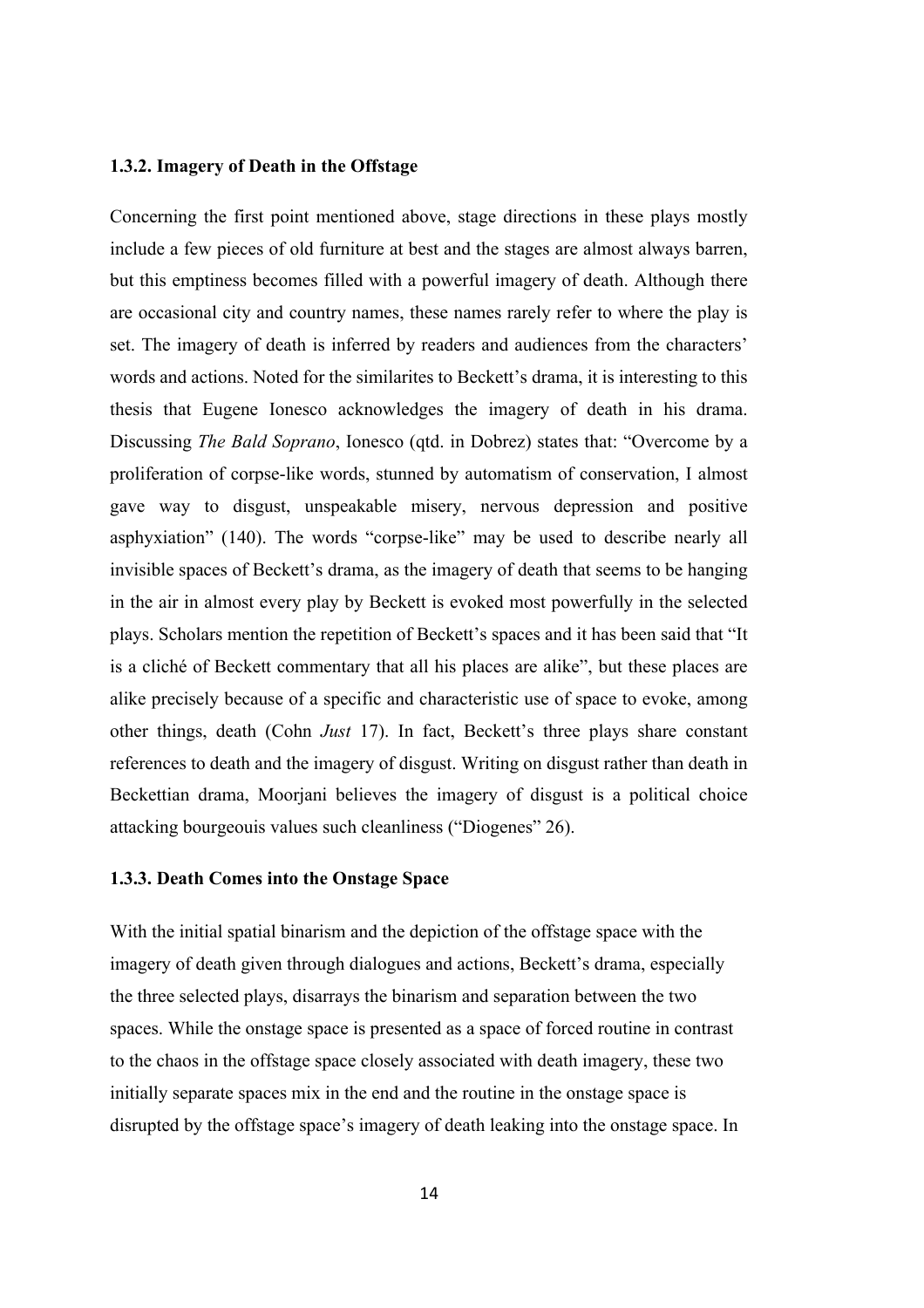other words, Beckettian spaces are eventually not separate, but together as one of the spaces intrudes into the other.

All three parts of the depiction of Beckettian spaces in his drama will be discussed in detail in the analytical chapters.

### **1.4. Methodology**

Due to the unique depiction of space(s) as initially separate – the routine space of the onstage space and the chaotic/inhospitable space of the offstage- and then together as most evident in *Waiting for Godot*, *Endgame* and *Happy Days* by Samuel Beckett, these plays will be examined. Although *Eleutheria* is Beckett's first play and it represents its setting in spatial binarism with a stage split in two, it does not share the inhospitable terrain and minimalistic visual/auditory characteristics with the other plays by Beckett as written by Yüksel and this thesis therefore begins with *Waiting for Godot* instead and ends with *Happy Days* that is the third and last long play written by Beckett as stated by Yüksel (*Samuel* 39; 92; 99).

In the analytical chapters, the principle of selection in spaces of selected plays by Beckett are analysed as space(s) that are depicted through the stage directions, the actions of the characters and the dialogues of the characters in relation to both the onstage and the offstage spaces. Different performances interpreted by various directors are not included in the analysis. Although ideally all versions of these three plays should have been looked into, due to the difficulty in obtaining textual data on the grey canon, i.e. Beckett's theatrical notebooks on his plays and various versions of his plays, only one textual version of each play is examined. Furthermore, while the characters discuss their experiences or tell stories, the space of those experiences or stories are taken as part of the character's understanding of space and may also be referred to as part of the spaces of the plays.

When discussing space(s) with close reading of stage directions, this thesis will refer to space(s) using the following terms: "the onstage space" will be used for what is seen by the audience or depicted to be seen/imagined by the reader in the stage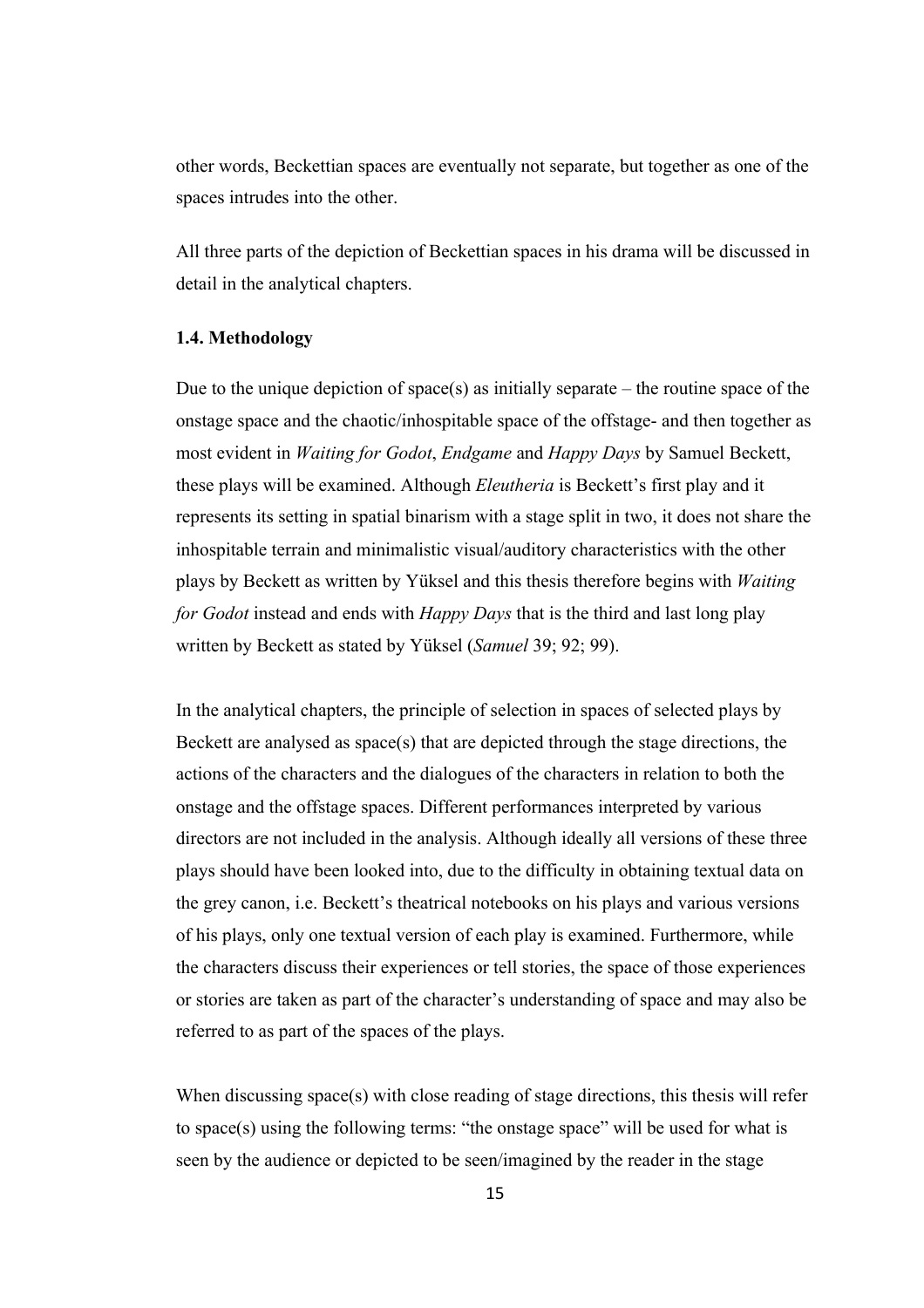directions and "the offstage space" will be used for the unseen and diegetically referred to area outside of the onstage space. Memories of the characters in the offstage space will be referred to through their connection to the offstage space as they are outside the onstage space.

Briefly, this thesis attempts to discuss Beckett's spaces in three selected plays by him. Chapter one presented the introduction. In chapter two, I present the key analytical tools and Kristeva's explanation of her theories in relation to Beckettian drama. Chapter three analyses these plays with respect to the spatialiased binarism that results from and at the same time creates the particular sense of a spatialised nowhereness of the offstage space that is associated with the semiotic and with the forced routine in the onstage space that is associated with the symbolic while chapter four analyses the imagery of death as it intrudes from the non-represented offstage spaces into the onstage spaces through the dialogue, thoughts and actions of the characters in the represented (staged) spaces of the plays. Chapter five examines the offstage space as felt inside the onstage space and chapter six, the conclusion, draws attention to the main findings of the research, and indicates promising areas for future study.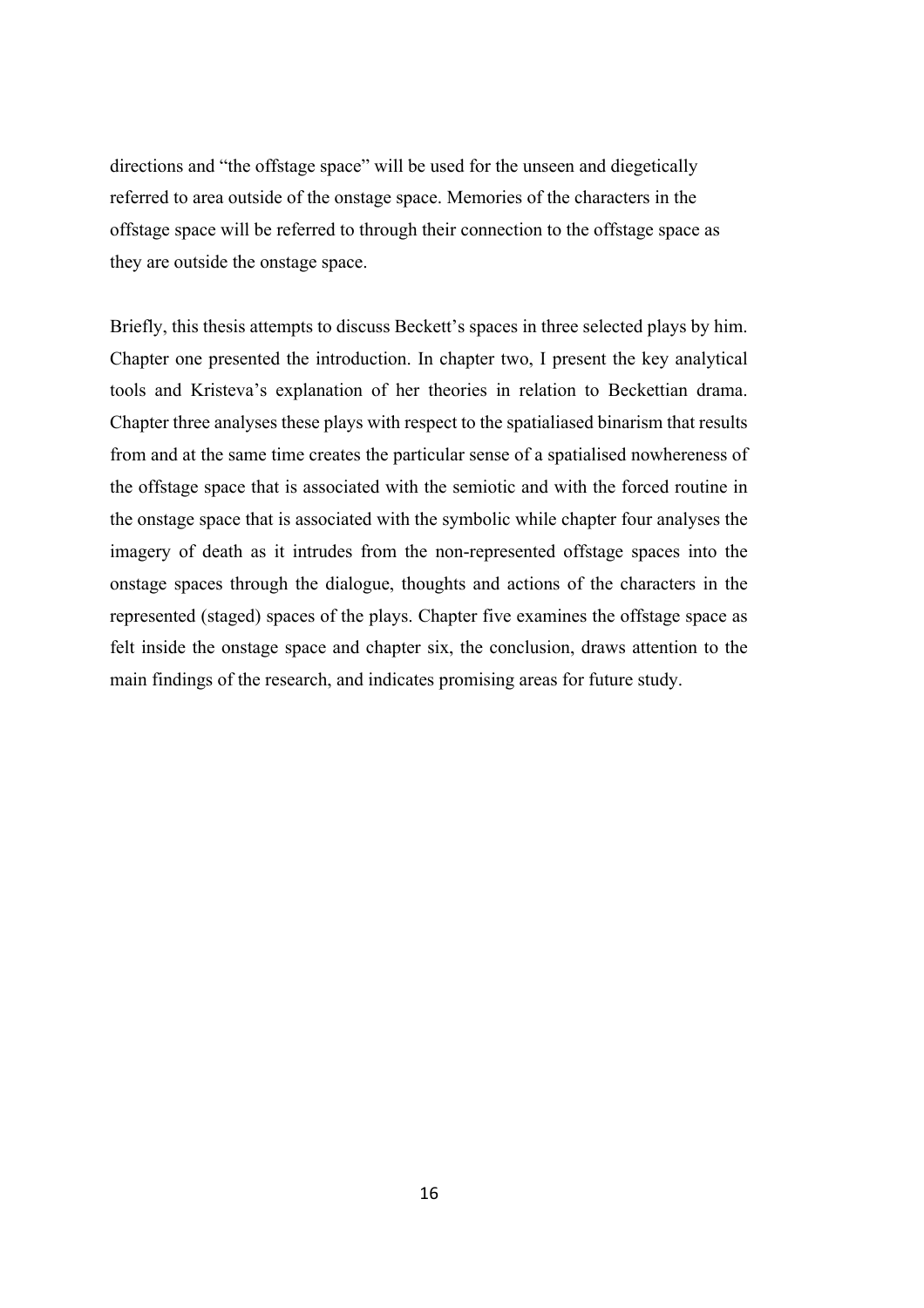### **CHAPTER 2**

### **THEORETICAL BACKGROUND**

This chapter discusses Julia Kristeva's understanding and theorization of the symbolic, the semiotic and abjection because of the resemblance between the relationship of the semiotic-symbolic and the relationship of onstage-offstage spaces. It also draws attention to the suitability of Kristevan theory in answering the research question of this thesis focusing on Beckettian spaces, thereby explaining why spatial theory has not been used as the major parameter of analysis in this thesis, and Kristeva's theory has been more conducive to significant results instead.

Before explaining Kristevan understanding of the terms the symbolic, the semiotic and her theory of abjection, a distinction between what Kristeva means and what psychoanalytic theory claims has to be made. According to Kristeva, "all signification is composed of two elements, the symbolic and the semiotic" (Oliver xiv). In other words, the symbolic and the semiotic are viewed as elements of signification and all signification happens with an oscillation between the symbolic and semiotic elements of signification. Oliver further notes that in the Kristevan understanding of the term, "[t]he symbolic element of language should not […] be confused with Lacan's notion of the Symbolic, which includes the entire realm of signification whereas Kristeva's symbolic is one element of that realm" (xiv). However, although Kristeva does not use these terms to refer to the stages in a theory of developmental psychology, she defines these terms in similarity to these developmental stages. Accordingly, these two elements of signification have resemblances to the Lacanian Symbolic and Imaginary registers, but they are in no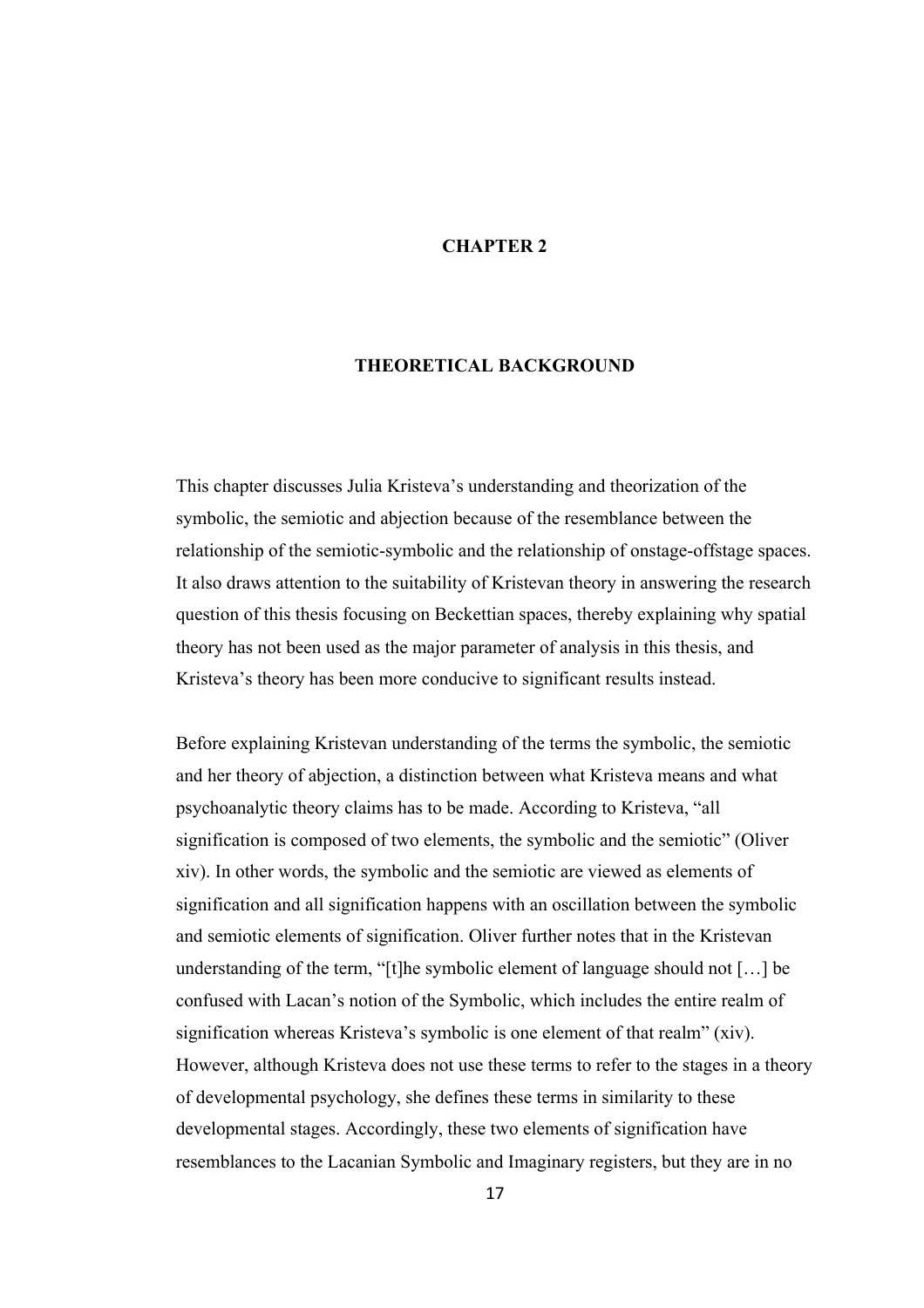way interchangeable with them, even though some critics who write about the Kristevan symbolic and semiotic assume a close relation to these registers. More importantly, this thesis will focus more on the relationship between the semiotic and the symbolic.

#### **2.1. The Symbolic and The Semiotic**

In her discussions Kristeva explains her understanding of the symbolic and the semiotic in contrast to one another, and hence it is impossible to discuss the terms separately. In other words, the symbolic gains its meaning from its contrast to what the semiotic stands for and vice versa. McAfee notes that this interrelation between the symbolic and the semiotic is described by Kristeva as similar to "the distinctions between nature and culture, between body and mind, between the unconscious and consciousness, and between feeling and reason" (16). Nature is recognised as what it is because there is culture in contrast to it and, similarly, the symbolic can be understood better with respect to the semiotic. On a side note, however, one must not take this contrast as definitional: a Kristevan understanding of the symbolic and the semiotic may be mistakenly understood in binary terms, but while the two may seem to be binary opposites of one another, the distinction between the two is "by no means an oppositional one", as will be discussed later both in this theoretical background chapter and in the following analytical chapters where the theory is applied to textual evidence (Söderbäck 1). The symbolic and the semiotic (in its abjected form, not the semiotic before the thetic break) are not separate entities; they coexist. Such a coexistence does not mean that the subject has access to both the symbolic and the semiotic as the semiotic is gone after the subject-to-be becomes a subject by entering the symbolic.

According to Kristeva, the semiotic element of signification is defined as similar to the developmental stage before the infant begins to understand and make use of signs. In her understanding, that the subject-to-be has begun to separate from its mother before learning how to use language and signification means that the subjectto-be has moved from the semiotic into the symbolic (Acker 703). Kristeva's definition of the term *the semiotic* is as follows, but it should be noted that Kristeva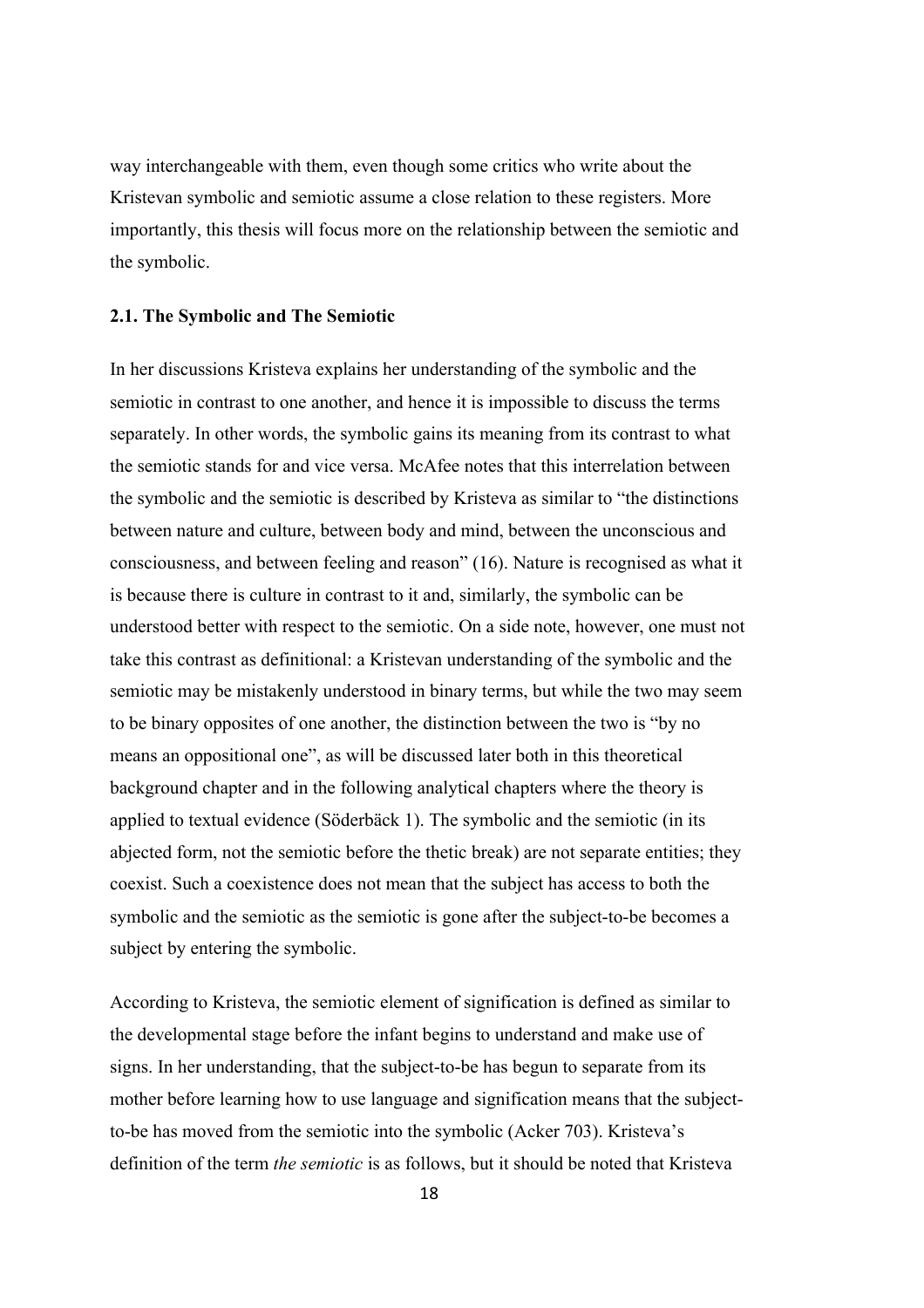begins her definition of the term with the absence of signification rather than explaining what the semiotic is in itself:

[...] this signifying disposition is not that of meaning or signification: no sign, no predication, no signified object and therefore no operating consciousness of a transcendental ego. We shall call this disposition *semiotic* (*le sémiotique*), meaning, according to the etymology of the Greek sémeion [...] – in short, a *distinctiveness* admitting of an uncertain and indeterminate articulation because it does not yet refer (for young children) or no longer refers (in psychotic discourse) to a signified object for a thetic consciousness […] (Kristeva *Desire* 133).

Kristeva thus defines the semiotic with the absence of signification. The infant does not have a consciousness separate from the mother and it is one with her. In other words, the distinctiveness that is defined by the subject-to-be as a pre-signified object through which the infant views itself together with the mother and hence the infant is "not yet differentiated from her [the mother]" (Söderbäck 1). In other words, "[t]he mother and the body as such in fact go together for Kristeva" (Lechte *Julia* 129).

Further details need not be explained here, because they do not immediately concern this thesis, which does not apply a psychoanalytic analysis of the characters. The thesis, rather, presents analyses predicated upon a noted set of similarities between Kristevan theory and Beckettian spaces. As such, the semiotic element of signification will be likened to Beckettian offstage space as the offstage space is presented to the audience/reader with its absence in contrast to the onstage space's presence. That is to say, Beckettian offstage spaces have, like Kristevan semiotic, "no sign, no predication, no signified object" (Kristeva *Desire* 133). Absence or nothingness in Beckettian texts has been noted and studied by scholars before, but Kristevan semiotic's absence does not equal to emptiness or nothingness as discussed in the previous chapter. In other words, it is pre-ontological, prelinguistic. It is closer to Beckettian offstage space that is both a physically absent meaning that it is outside signification, but also somehow part of the onstage space in its abjected form, as will be discussed with examples in the following analytical chapters.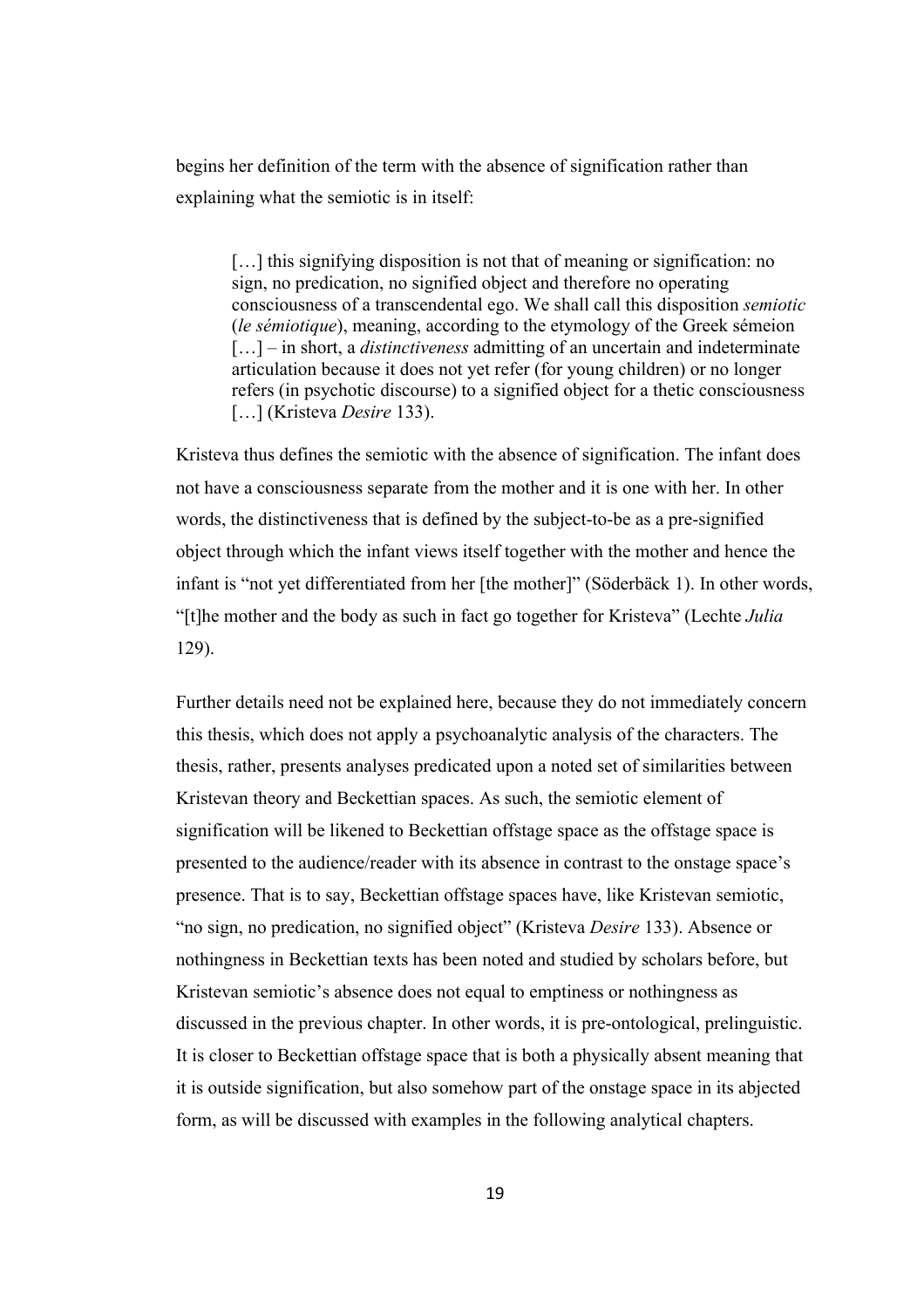In addition to her understanding of the semiotic as a space of pre-signification, Kristeva also notes the connection between the infant and the semiotic. As noted earlier, the infant does not yet have a separate consciousness and is viewing itself as one with the mother. "In her psychoanalytic account of subject development, Kristeva associates the semiotic with the early *symbiotic* relation between mother and child" (Söderbäck 12; emphasis added). The relationship between the infant and the mother is crucial as it implies the relation between the subject-to-be and the semiotic. The semiotic is likened to a space of joy and happiness before the thetic break that means the separation of the infant from the semiotic into the symbolic (see below). While Kristeva does not openly claim that the semiotic is a celebrated space, both her texts and secondary resources on her theories imply Kristeva's view of the semiotic as cherished by the subject-to-be before the thetic break, indicating that what comes after the thetic break may cause disappointment or a sense of loss when the subject-to-be becomes a subject. For instance, in a discussion of one of Bellini's artworks Kristeva concluded with the following words: "for Bellini, motherhood is nothing more than such a luminous spatialization, the ultimate language of a jouissance at the far limits of repression, whence bodies, identities, and signs are begotten" (*Desire* 269). Although Kristeva was writing about Bellini's understanding of motherhood and the way the infant views the mother through his artwork, some critics believe Kristeva's explanation implies that "the artist […] recognizes that a mother is also an unrepresentable body (chora), *a locus of jouissance* because she is both other and inseparable from the subject's own self" (Lechte *Julia* 132; emphasis added). Thus art, through the artist, is a vessel that can go beyond the signification and into the pre-thetic break, according to Kristeva. Through art, the subject can express unexpressable feelings towards a different space with either no signification or perhaps a different form of signification. Although she does not openly claim that the semiotic is a celebrated space, Kristeva's discussions of the semiotic together with art indicate that the subject is happy as a non-subject before the thetic break. Similarly, McAfee likens the Kristevan semiotic chora to a "warm cocoon" and her choice of wording implies a similar cherished space of the semiotic (22). Accordingly, Kristeva's understanding of the semiotic implies that the semiotic is understood in connection with jouissance and as the mother is "the empirical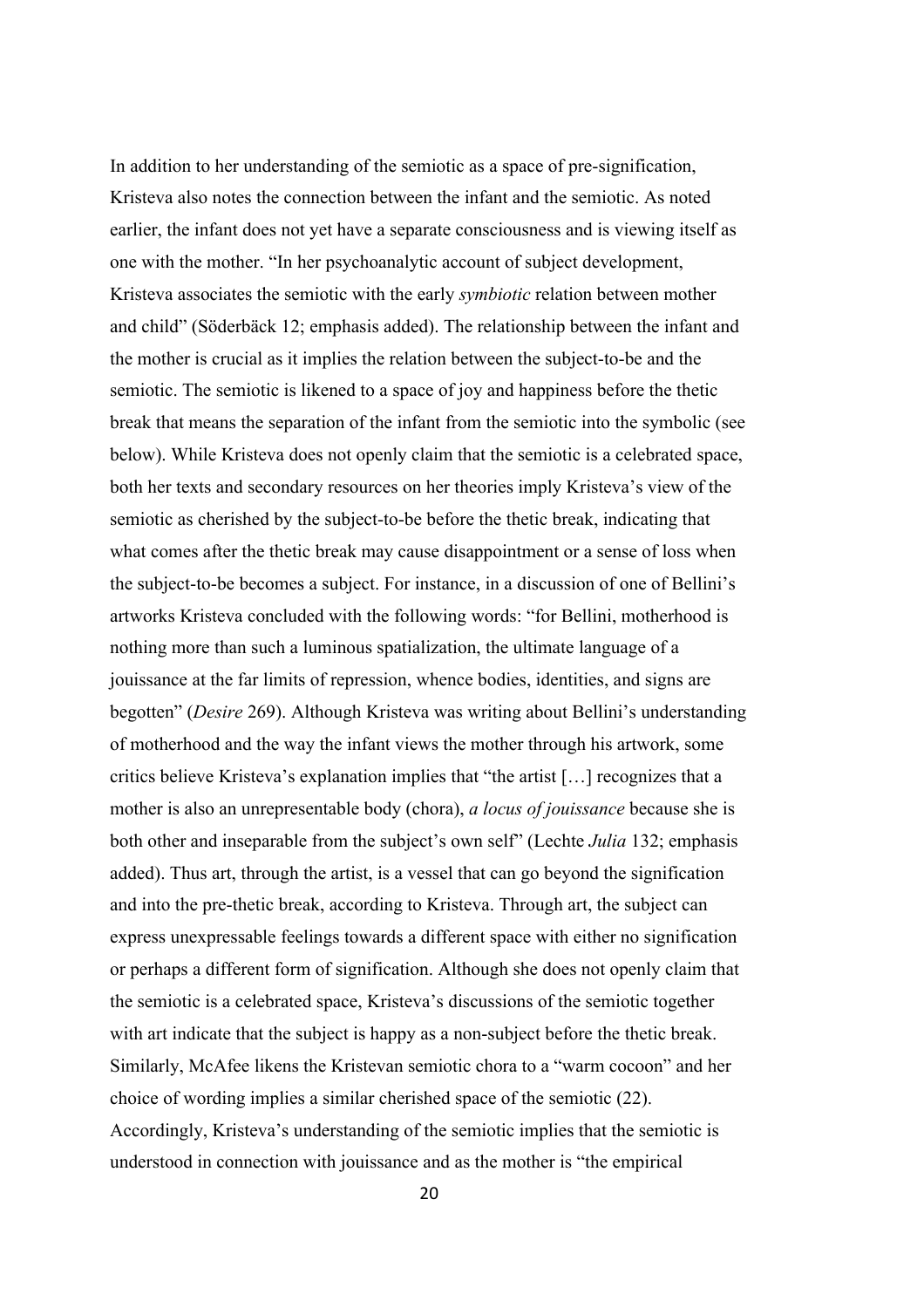evocation of the maternal chora", the mother/maternal has a similar association (Lechte *Art* 27).

Another indication of the semiotic being perceived as a cherished space can be found in Kristeva's discussion of the thetic break, a concept that will be extremely useful and significant in analysing Beckett's uses of onstage and offstage spaces as being, themselves, signifying elements in his dramas. According to Kristeva, the thetic separation is explained as a "break, which produces the positing of signification, a *thetic* phase" and the positing or "positionality" is the distinguishing element of the semiotic from the symbolic (*Revolution* 43). Briefly, "All enunciation, whether of a word or of a sentence, is thetic. It requires an identification; in other words, the subject must separate from and through his image, from and through his objects" (*Revolution* 43). McAfee believes what Kristeva calls the thetic break is when the infant "begins to realize its own difference from its surroundings", "becomes aware of the difference between self (subject) and other (object)" and "comprehends that language can point to things outside itself, that it is potentially referential" (20-21). The major indication of the semiotic as a celebrated space in Kristevan thought is that this separation is associated with pain. "From the very beginning of its unfolding, separation is psychically painful. A sense of loss, or emptiness comes to exist where once there was a satisfying union with the mother" (Lechte *Art* 29). As a result of this painful separation, the infant is forced to adapt to its life in the symbolic and become a subject. In other words, signification or adapting to life in the symbolic is indicated to be like a space of separation from the joy of being one with the mother. While Kristeva believes a total separation of the semiotic and the symbolic is impossible due to the fact that the abjected semiotic may remain or leak into the symbolic, the thetic break from the semiotic into the symbolic and the loss of connection to the semiotic nevertheless induces pain. If the offstage space is to be taken as a space of pre-signification, it may be said that the image of birth as being pulled away from pre-signification (the offstage space) into signification (the onstage space) in some plays in Beckettian drama is painful because the subject-to-be is forced to become a subject, as will be discussed later in the following analytical chapters.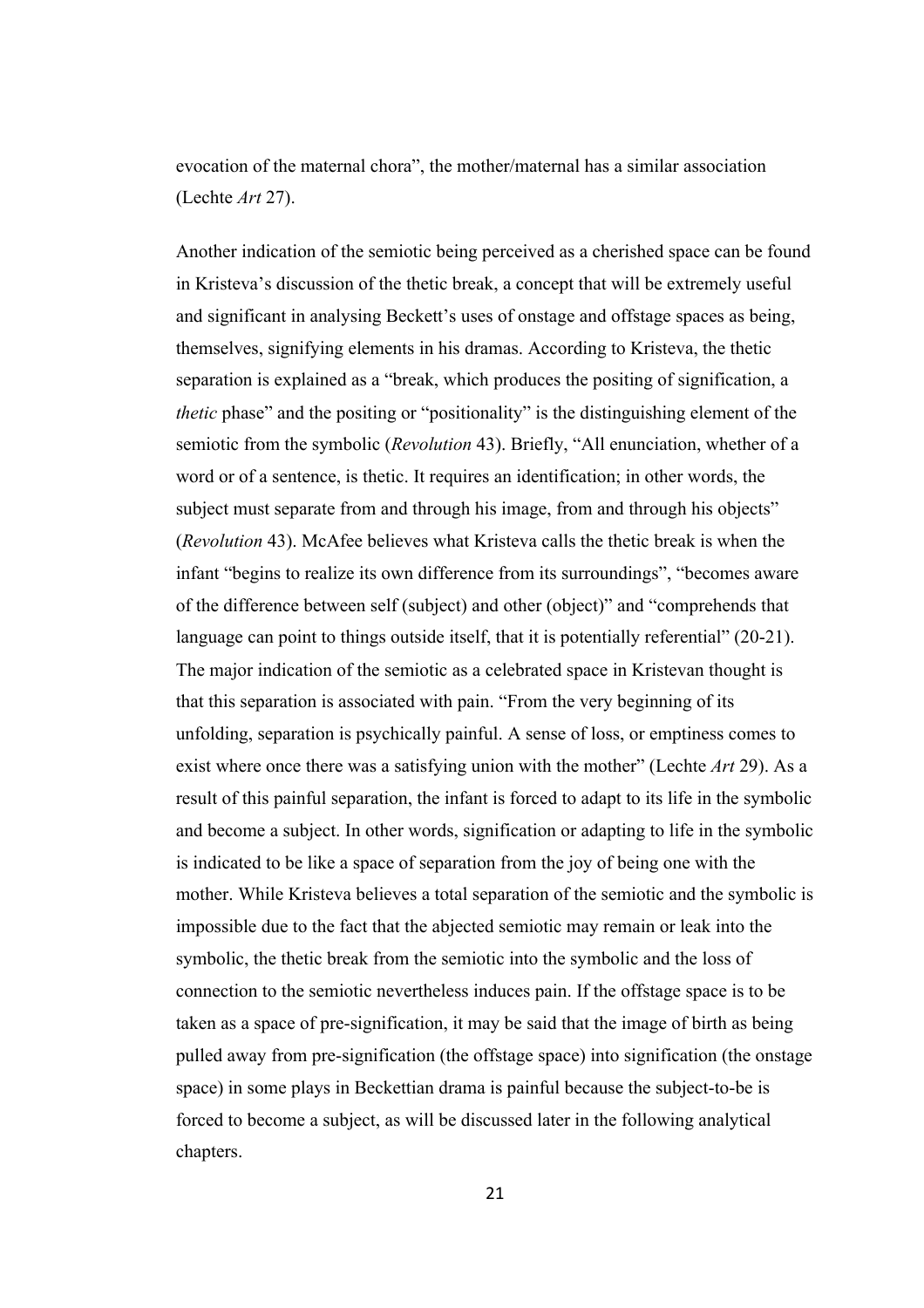With the semiotic implied to be a cherished space outside the realm of signification, the symbolic is indicated to be its opposite as the semiotic is pre-signification and the symbolic is signification. According to Kristeva, the symbolic comes after the thetic break from the semiotic. Kristeva defines *the symbolic* in the following way: "The symbolic (*le symbolique*), as opposed to the semiotic, is this inevitable attribute of meaning, sign, and the signified object for the consciousness of Husserl's trancendental ego" (*Desire* 134). The symbolic is where the subject-to-be uses signification and becomes a subject. For Kristeva, this process begins before the acquisition of language:

These sounds, rarely manifest without any form of control whatever, thus constitute the pre-symbolic *signifiance*. *Signifiance*, Kristeva argues, is always present in the operations of the symbolic – such as in the everyday language of communication. For in all such speech-acts, timbre, rhythm, gesture, etc., are perceptible, but rarely noticed due to the dominance of the communicative function of language (Lechte *Julia* 129).

Thus, the infant's painful separation from the semiotic begins "when before its inscription in language the subject (or rather subject-to-be) begins to separate from the mother" subsequent to physical birth (Acker 703). After this separation from the original self, the subject-to-be enters into the realm of signification and becomes a subject. While the semiotic is likened to the offstage spaces in Beckett's selected plays, the symbolic is likened to the onstage space as the onstage space.

As the indicated painful separation from the semiotic into the symbolic has been discussed, it should be noted that the recurring themes and images of suffering in Beckettian texts imply a similar pain of originary separation. Suffering in Beckettian texts has been much studied, and the image of a man crawling in the mud can be frequently found in his writings and is clearly related to the idea of man suffering through life. By the same token, in *Waiting for Godot*, Estragon summarizes his life in the following words: "All my lousy life I've crawled about in the mud!" (Beckett *Waiting* 57). The way the characters talk about their life as subjects in relation to constant suffering, pain and sickness and the way Beckett likens birth to death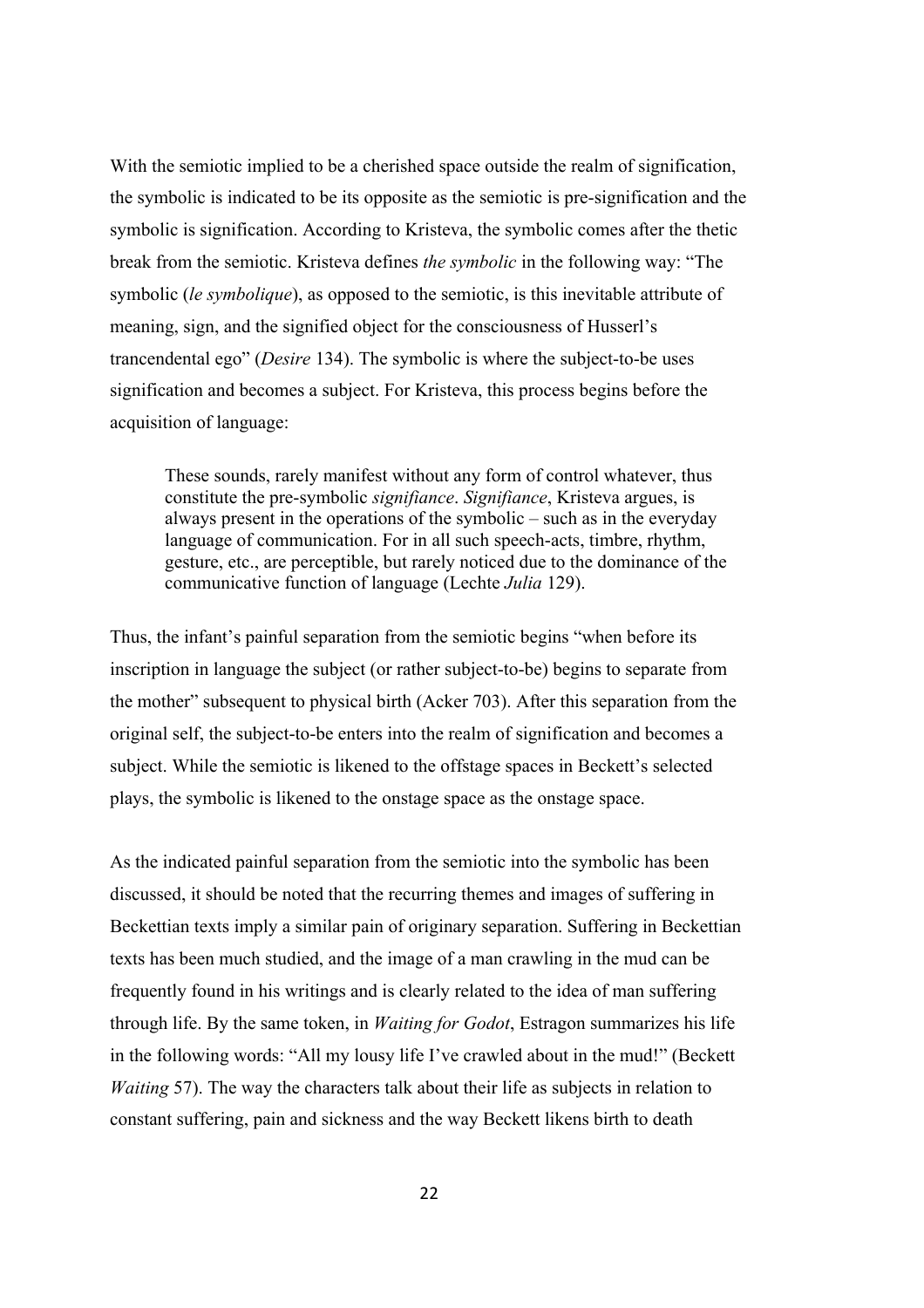indicate that the characters are painfully separated from the space of nonsignification and are forced to suffer through life in the space of signification.

## **2.2. The Onstage as The Symbolic and The Offstage as the Semiotic**

In Kristeva's explanation, the semiotic is abjected in order for the subject/subject-tobe to live in the symbolic, and in Beckettian drama, as already intimated, the onstage space can be interpreted as the symbolic while the offstage space may function as the semiotic. The onstage space in these plays is often a physically interior place as discussed in the previous chapter, and even if it is not depicted as an interior area (as is the case with Beckett's *Happy Days* and *Waiting for Godot*), it is nevertheless a constrained space in which there are signs of order and everyday routine and the plays are involved in "the concrete issues of every day – what to eat, when to go to sleep, how to spend the day - […]" (Gordon 32). In the onstage space, everything is visible and known, either through its appearance as indicated by stage directions or through the actions of the characters, and these onstage things and physical features are usually named; the offstage space remains unknown and mysterious and often unnamed. Morash discusses a similar spatial binarism in *Cathleen ni Houlihan* and strengthens the association of the onstage space with the symbolic and the offstage space with the semiotic by writing that "the offstage (zone non-A) may be the space of death; but it is also the space of freedom and of transformation, produced by its contrast with an onstage place (zone A) that is an unchanging hell of sameness" (46). In other words, Morash looks into Irish drama and notes the representation of the offstage space as a space of pre-signification and the onstage space to a space of signification that will be discussed in this thesis in relation to Beckettian drama (46).

Identifying the onstage and offstage spaces with the Kristevan symbolic and semiotic also indicates the potential intrusions of one into the other, since none of these plays depict borders where the offstage space starts and ends. It should be noted it is not implied the subject has access to both the symbolic and the semiotic as this is not possible with the subject already in the symbolic. It seems as if the onstage space is surrounded with an infinite chaotic offstage space and their separation is unclear or incomplete and often somehow threatening. More importantly, the offstage space is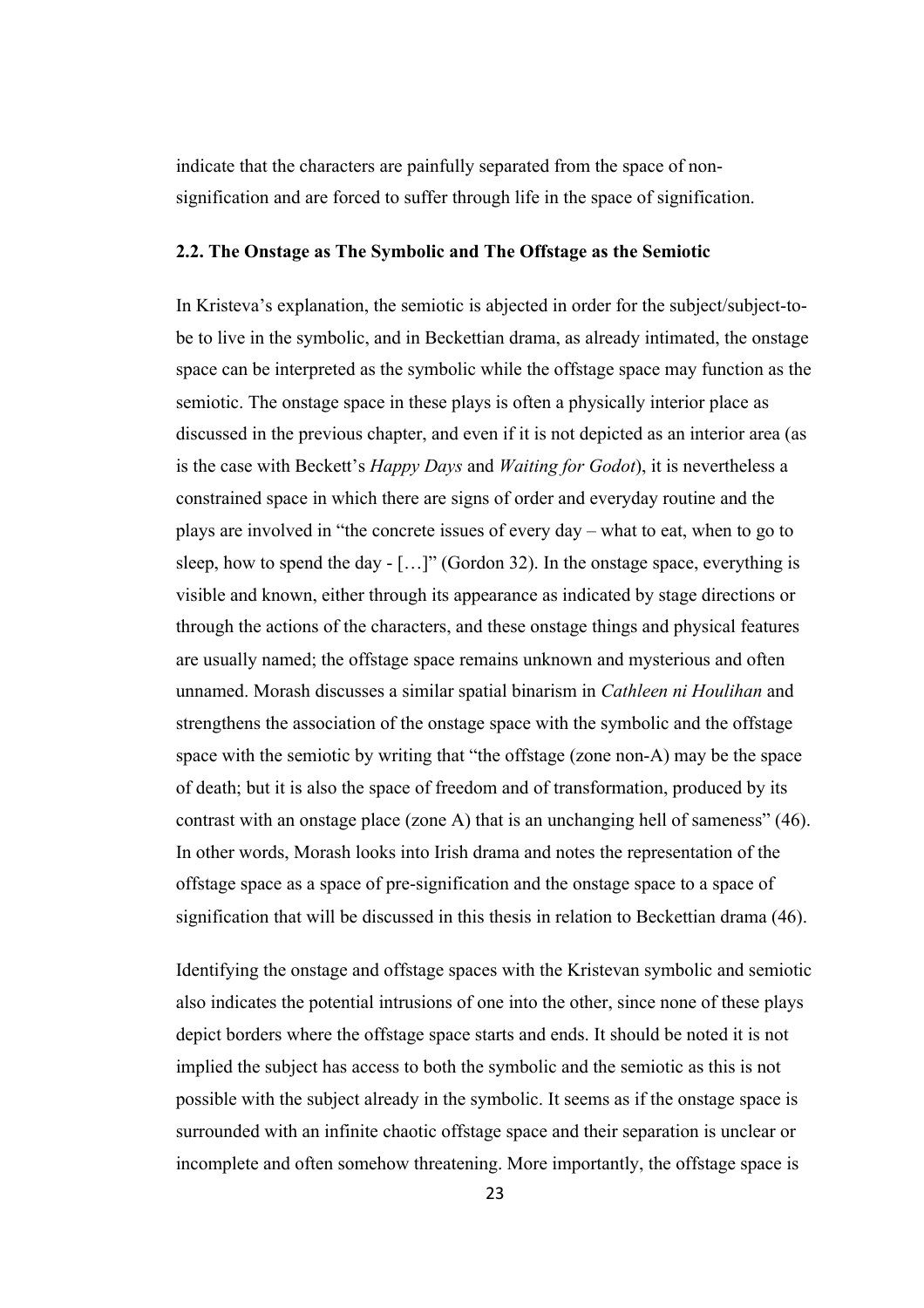an open or undefined space, a space of freedom that is thus differentiated from the constraints, order and routine of the onstage space. Morash writes that "in the spatial formation that had dominated the Irish stage over the twentieth century, the tension between onstage and offstage, zone A and zone non-A, was between place and space, between the *oppressively familiar* and *terrifying freedom*"; a similar spatial tension can be seen in Beckett's drama (121; emphasis added).

Accordingly, under the light of Kristeva's theory of maternal abjection, Beckett's particular usage of space wherein the offstage space is associated with images of death, where the drama's spaces are presented at binary contrasts of inside versus outside, safe versus dangerous, and where an existential loop is strongly evoked, implies a separation of spaces.

## **2.3. Kristeva's Theory of Abjection**

While the semiotic and the symbolic are similar to Beckettian representation of space in his drama, the most important connection between Kristevan theory and Beckettian texts, especially Beckettian drama, is the Kristevan theory of abjection. After the thetic break, the subject-to-be has to break away from the symbiotic relationship with the mother in the semiotic and, according to Kristeva, this is done through abjecting everything related to the semiotic/the maternal. Kristeva is not the only theorist to argue that the subject needs to abject its connection to a space of presignification, but her theory differs from those of Freud and Lacan in arguing that abjection can never be complete. According to Kristevan understanding, the subject's "repression […] is not total: for the semiotic can still be discerned as a kind of pulsional pressure within language itself, in tone, rhythm, the bodily and material qualities of language, but also in contradiction, meaninglessness, disruption, silence and absence" (Eagleton 163). The importance attached to the relationship between the symbolic and the semiotic, together with the regression into abjection in Kristevan theory, forms the basis of the similarity between spaces in Beckettian drama and Kristevan theory. While Beckettian spaces are presented to the audience/reader in spatial binarism as some parts of the subject have been abjected into the offstage space, the plays later present the abjected (that is characteristically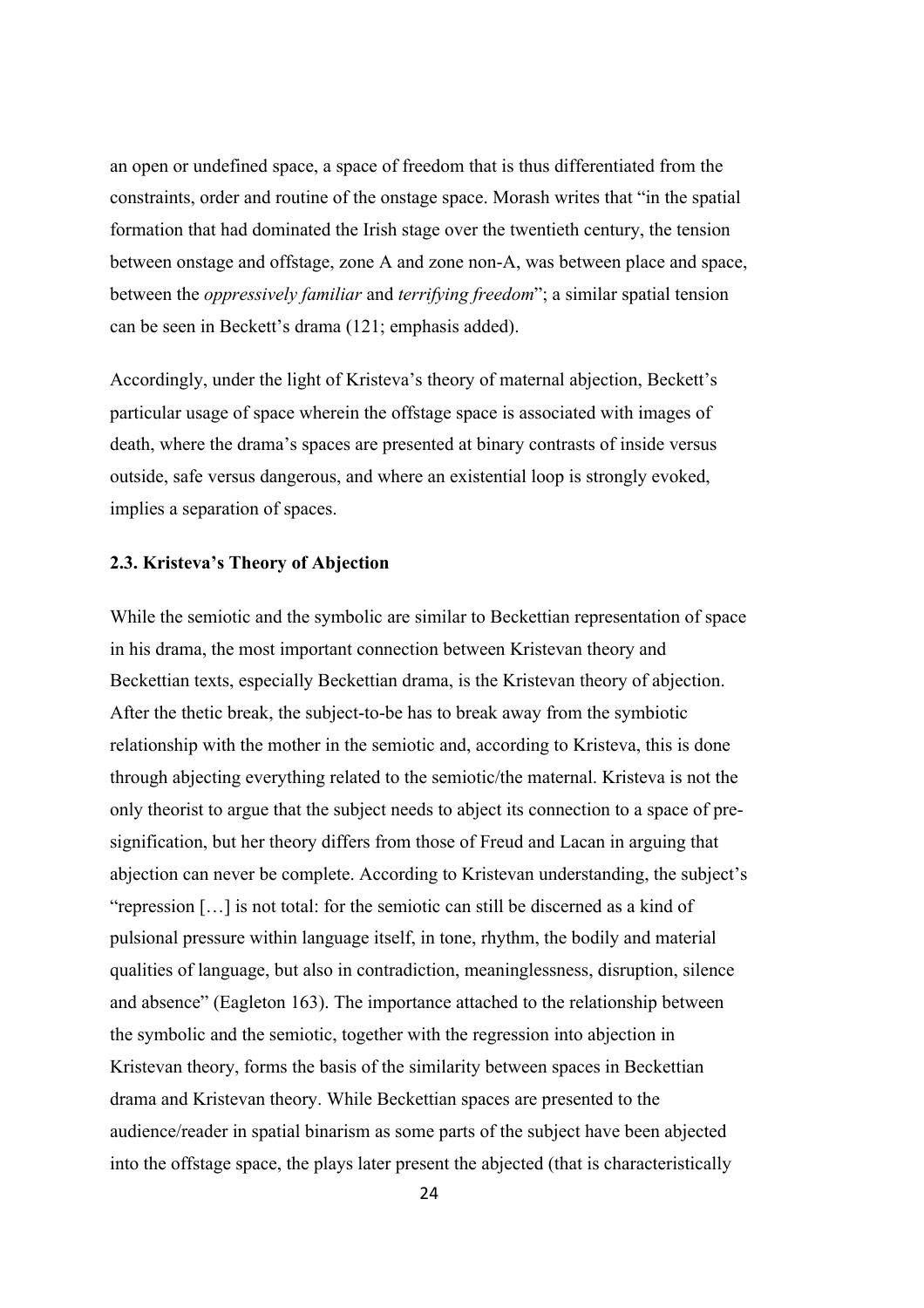part of the offstage space) leaking into the onstage space, as will be discussed in the following analytical chapters.

According to Kristeva, what is abjected is certain to return. In psychoanalytic theory, it is claimed that the subject represses some parts of itself from the pre-thetic break in order to be able to live in the symbolic and Kristeva explains that repression as abjection. The subject, once in the symbolic, has to actively abject/other/repress or suppress things related to the semiotic that is the space occupied before the thetic break. Only through the act of abjecting things related to the semiotic is the subject able to survive in the symbolic, but while the subject has to abject the semiotic, the Kristevan understanding of abjection is that abjection may not be complete and that the semiotic is doomed to come back into to the symbolic in its abjected form. As Söderbäck notes, "the semiotic *chora* (and its associations with maternity) […]" can be described "as always already integral to the symbolic order or symbolisation" (2). Czarnecki, a scholar examining Beckett's *Molloy* in relation to Kristevan theory of abjection, believes that abjection is both repulsive – as the subject is forced to abject it – and attractive as it is part of the subject. Czarnecki writes that "the revulsion of being that is inherent in abjection, [is] conceived of by Julia Kristeva as the repulsion and attraction felt for that which menaces our sense of order, threatening the boundaries we try to construct between psychosis and ourselves" (52). In other words, due to the attraction the subject feels towards what has been abjected, the sense of order created in the symbolic is under constant threat from the abjected that is doomed to return and disrupt the order. Furthermore, what has been abjected is not entirely abjected and is part of the subject in the symbolic. Perhaps art may present an oscillation between the symbolic and the semiotic as Albayrak claims in his PhD dissertation on Keatsian poetry in the light of Kristevan theory (1). In Beckettian drama, however, the relation between the symbolic and the semiotic is different, and instead of an oscillation between the two the texts indicate that the abjected semiotic leaks into the symbolic, as will be discussed in the following analytical chapters. This is because in Beckettian drama, it is only the imagery of death associated with the offstage space that leaks into the onstage space and there is no indication in any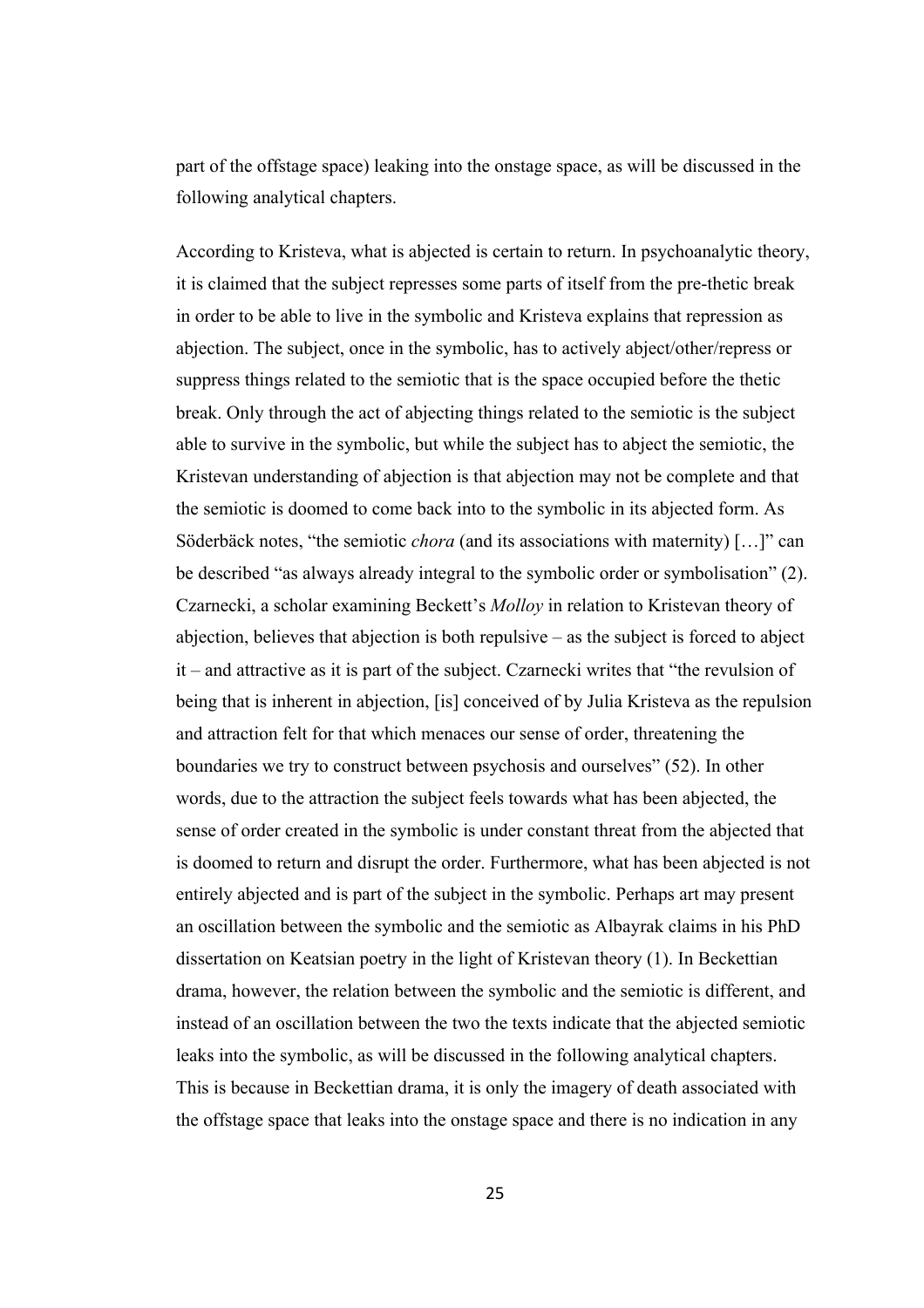of the plays that the imagery of routine associated with the onstage space similarly leaks into the offstage space.

The connection between the Kristevan theory of abjection and Beckettian spaces in the plays is made with constant references to death that is closely associated with the offstage space. With the symbolic likened to the onstage space and the semiotic likened to the offstage space in Beckettian drama, abjection of the semiotic is implied through abjection of the imagery of death to the offstage space in order for the characters to continue their enforced routine in the onstage space. According to Kristeva, death "is the utmost of abjection" (*Powers* 4). Explaining this, Kristeva writes about a border that separates life from non-life and here the depiction of death is similar to its depiction in Beckettian spaces in his drama:

The corpse (or cadaver: *cadere,* to fall), that which has irremediably come a cropper, is cesspool, and death; it upsets even more violently the one who confronts it as fragile and fallacious chance. A wound with blood and pus, or the sickly, acrid smell of sweat, of decay, does not *signify* death. In the presence of signified death—a flat encephalograph, for instance—I would understand, react, or accept. No, as in true theater, without makeup or masks, refuse and corpses *show me* what I permanently thrust aside in order to live. These body fluids, this defilement, this shit are what life withstands, hardly and with difficulty, on the part of death. There, I am at the border of my condition as a living being. My body extricates itself, as being alive, from that border. Such wastes drop so that I might live, until, from loss to loss, nothing remains in me and my entire body falls beyond the limit—*cadere,*  cadaver. If dung signifies the other side of the border, the place where I am not and which permits me to be, the corpse, the most sickening of wastes, is a border that has encroached upon everything. (Kristeva *Powers* 3)

The semiotic, "the place where I am not", is the offstage space where the characters in Beckettian drama are not (Kristeva *Powers* 3). In ways remarkably similar to this explanation, Beckettian drama represents death, decay, bodily smells and waste through the dialogues and actions of characters. Although the onstage space has some such associations, most direct associations to death, waste and decay are warded off into the offstage space, as will be shown in the analytic chapters below. Beckettian drama is indicated to be set on a border between life and death, and while death is constantly being abjected to the offstage space, life is feebly represented in the onstage space with the presence of death lurking around it in the offstage space.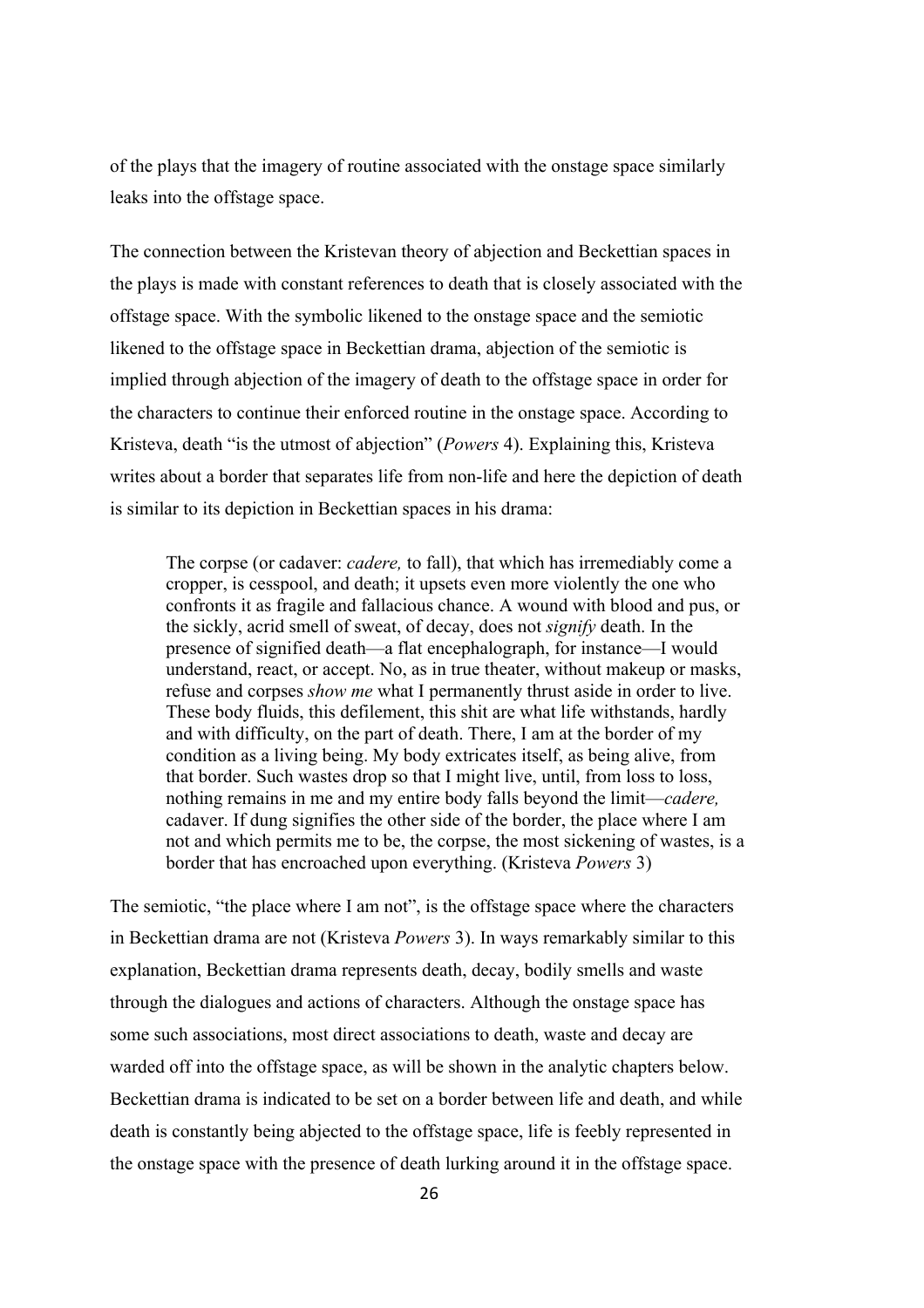More importantly, death does not simply stay in either side of the border. It "encroaches upon everything" as Kristeva writes, but it is initially abjected so that the ego, the subject can protect its place at the center in opposition to the "other" and that abjection later on breaks down with the offstage space's presence felt in the onstage space and the order is disrupted in the onstage space (*Powers* 3).

After the thetic separation, the subject needs an object to create a dichotomy to be able to place it at the center in contrast to that object that is abjected (Kristeva *Powers* 14). Although the symbolic actively represses the semiotic and the subject must abject things related to the semiotic, the abjected is still the twin of the dichotomy, the other leg of the binary opposition, and although the abject may be seen as things that are not "integrated with a given system of signs", it is also found in the given system of signs (Kristeva *Powers* 14). Just like Molloy (in Beckett's novel *Molloy*) who "evinces abjection in being drawn toward his mother yet associating her at once with waste and decay", the characters in selected plays by Beckett are caught inside an attraction and a repulsion towards the offstage space that will later be replaced with the death imagery associated with the offstage space overpowering the forced routine and order in the onstage space (Czarnecki 56). "The corpse, seen without God and outside of science, is the utmost of abjection. It is death infecting life. Abject. It is something rejected from which one does not part, from which one does not protect oneself as from an object" (Kristeva *Powers* 4). In Beckett's drama, while the characters try to continue with their daily routine, this routine is momentarily disrupted by the chaos and death that surrounds the onstage space, as the offstage space.

In Kristevan terms, the imagery of death associated with the offstage space is a result of abjection as the offstage space is associated with the semiotic and the onstage space with the symbolic and hence abject space is created. Beardsworth explains the difference between these two spaces as borders, in the following manner:

At the psychoanalytic level of Kristeva's thinking, abjection is the most unstable moment in the maturation of the subject because it is a struggle with the instability of the inside/outside border, that is to say, with spatial ambivalence that turns on the need of a place for the "ego" to come into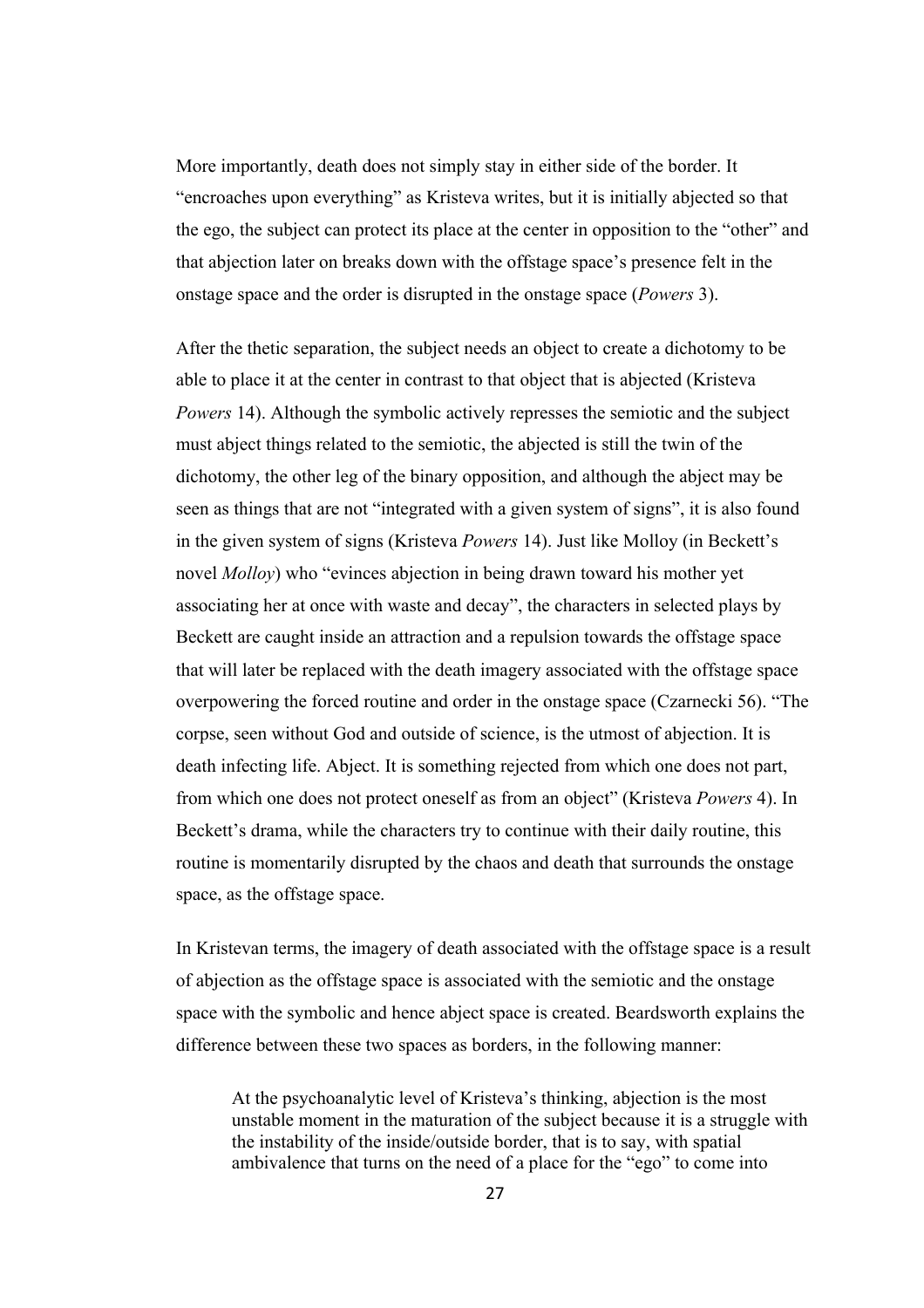being […] Where Kristeva differs from this is that, long before the imaginary shows up, the primitive ego is in a struggle with the instability of the inside/outside border in relation to the mother's body, where the latter remains a vital necessity and is not parted from. Ab-jection of the mother's body, the attempt on the part of the *infans* to deal with spatial ambivalence, therefore shares in the instability of the inside/outside border that abjection belongs to and is barely distinguishable from. No wonder, then, that Kristeva claims that abjection is above all ambiguity. For *Powers of Horror* presents the most confusing aspect of the narcissistic structure, one, let us say, that reveals the moment of subjectivity closest to irrationality. (Beardsworth 81- 82)

Thus, in a way similar to the process of abjecting the semiotic to continue living in the symbolic, in Beckettian drama the offstage space can be interpreted as the semiotic that the characters abject in order to live in the onstage space. As the transition is never fully completed, the characters remain in a loop because the onstage and offstage spaces are interconnected.

## **2.4. Kristeva's Abjection and Spatiality in Beckett's Drama**

In summary and as discussed earlier, binary spatialisation, the imagery of death in the offstage space and representations of the imagery of death in the onstage space through dialogues in these plays can be interpreted with reference to Julia Kristevan understanding of the semiotic, the symbolic and abjection. The abject, "a deep well of memory that is unapproachable and intimate", is an important part of the relation between Kristevan symbolic and semiotic, as already indicated (Kristeva *Desire* 6). According to Acker "[…] when before its inscription in language the subject (or rather subject-to-be) begins to separate from the mother" (703). What connects Kristeva's theory of abjection to the selected plays is that in plays of Beckett there is an active process of visualising what is outside the onstage space (the visible zone A), and that visualisation is achieved through references to corpses, death, fire and similar imagery. However, the outside is never shown onstage or depicted through stage directions and, hence, it is never truly known if the way the characters depict the offstage space is correct; instead, the characters who are inside the onstage space seem to be distancing themselves from the offstage space whether or not it really is destructive. This leads to the hyphothesis of this thesis, which is that in *Waiting for*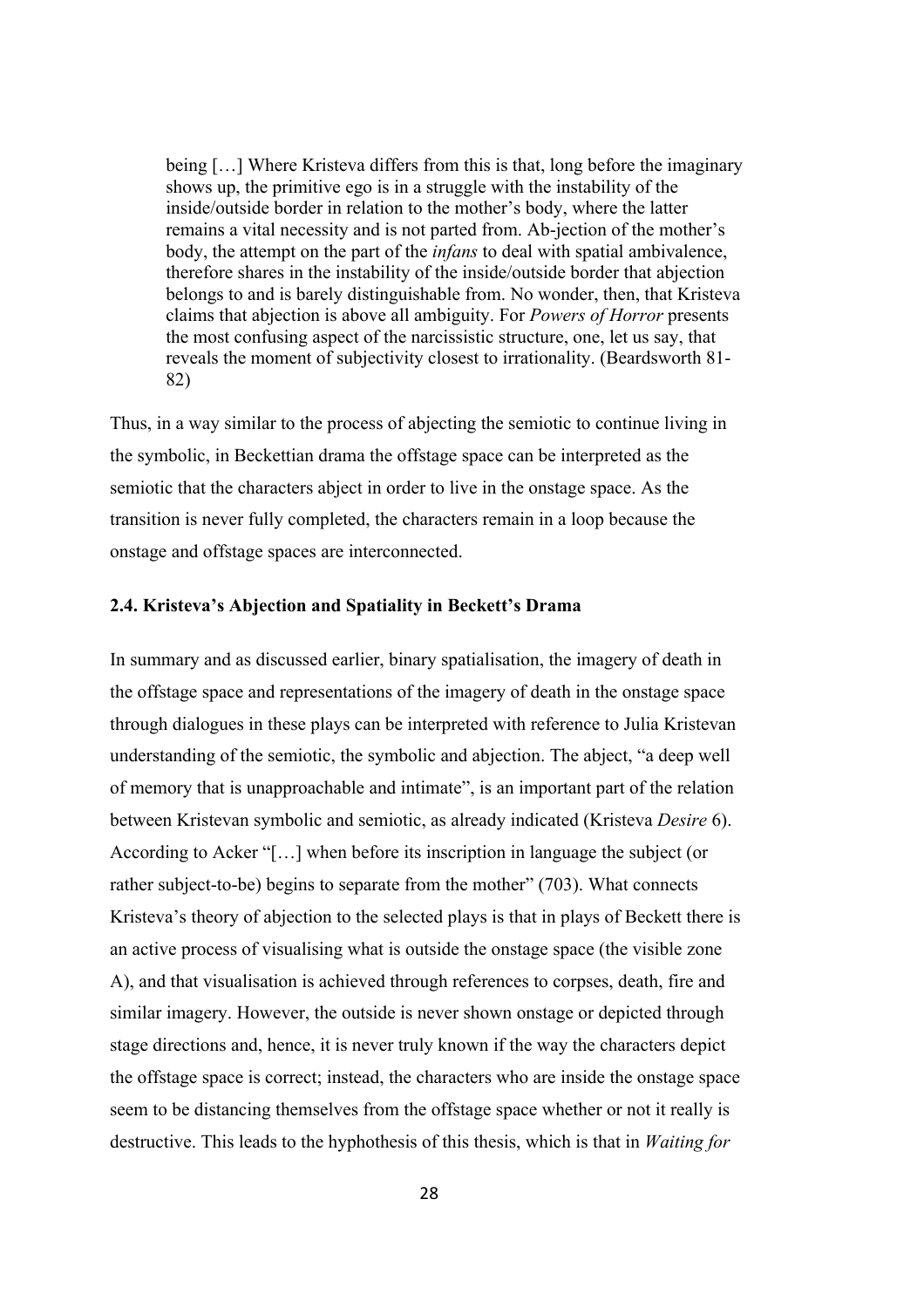*Godot*, *Endgame* and *Happy Days* by Beckett, the characters abject/other the offstage space in order to be able to stay in the onstage space, and thus create an abjected/othered offstage space: an abject space. Arguing that "the abject is the equivalent of death", Kristeva's abjection is achieved through references to death and thus the characters distance themselves from the offstage space and live inside the onstage space (*Powers* 26). Briefly, in the process of making place from space in the ways that Tuan explores, Beckett's plays first create a familiar onstage space at the beginning of each play and then they create an unfamiliar offstage space through the dialogues. What is important is that things such as the imagery of death that threaten the routine in the onstage space are warded off to the offstage space. Rather than the creation of an abject space, however, Beckett's drama shows how what has been abjected to the offstage space forces its way into the onstage space and returns from where it has been abjected to.

## **2.5. Beckett and Psychoanalysis**

The connection between Kristevan theory and Beckett, in addition to psychoanalytic theory in general<sup>3</sup>, has been noted by other scholars and Kristeva herself wrote on a short story by Beckett, *First Love*, in a book chapter titled "The Father, Love, and Banishment" (*Desire* 152). After discussing resistance to psychoanalytic criticism in academic circles, Moorjani notes that "the Beckettian text (after *Murphy*) repeatedly tries and fails to effect a birthing into death in a rapturous celebration of the always deferred return to nothing" ("Beckett" 174). Examining Kristevan abjection in Beckett's *Molloy*, Czarnecki notes the importance of separation of the subject-to-be in order for the subject-to-be to achieve subjectivity: "[…], since separating from the mother rather than merging with her is paramount to achieving subjectivity within

<sup>&</sup>lt;sup>3</sup> Some argue that Beckettian texts were close to a psychoanalytic undertanding of the subject, as Beckett himself was familiar with psychoanalysis. Beckett is known to have "sought treatment at London's Tavistock clinic for increasingly debilitating symptons" and "he remained in therapy for two years with Wilfred R. Bion, then a fledgling psychotherapist" as discussed by Moorjani in detail ("Beckett" 173). "Beckett's notes [on his readings on psychology and psychoanalysis], discovered [...] after his death, reveal the depth of his interest and the intensity of his personal involvement" (Knowlson 197). His treatment at the Tavistock clinic "while in mourning for his father who died in 1933" indicate that Beckett was aware of psychoanalysis (possibly before or during his first writings) and may have been using these methods/theories on his texts (Moorjani "Beckett" 173).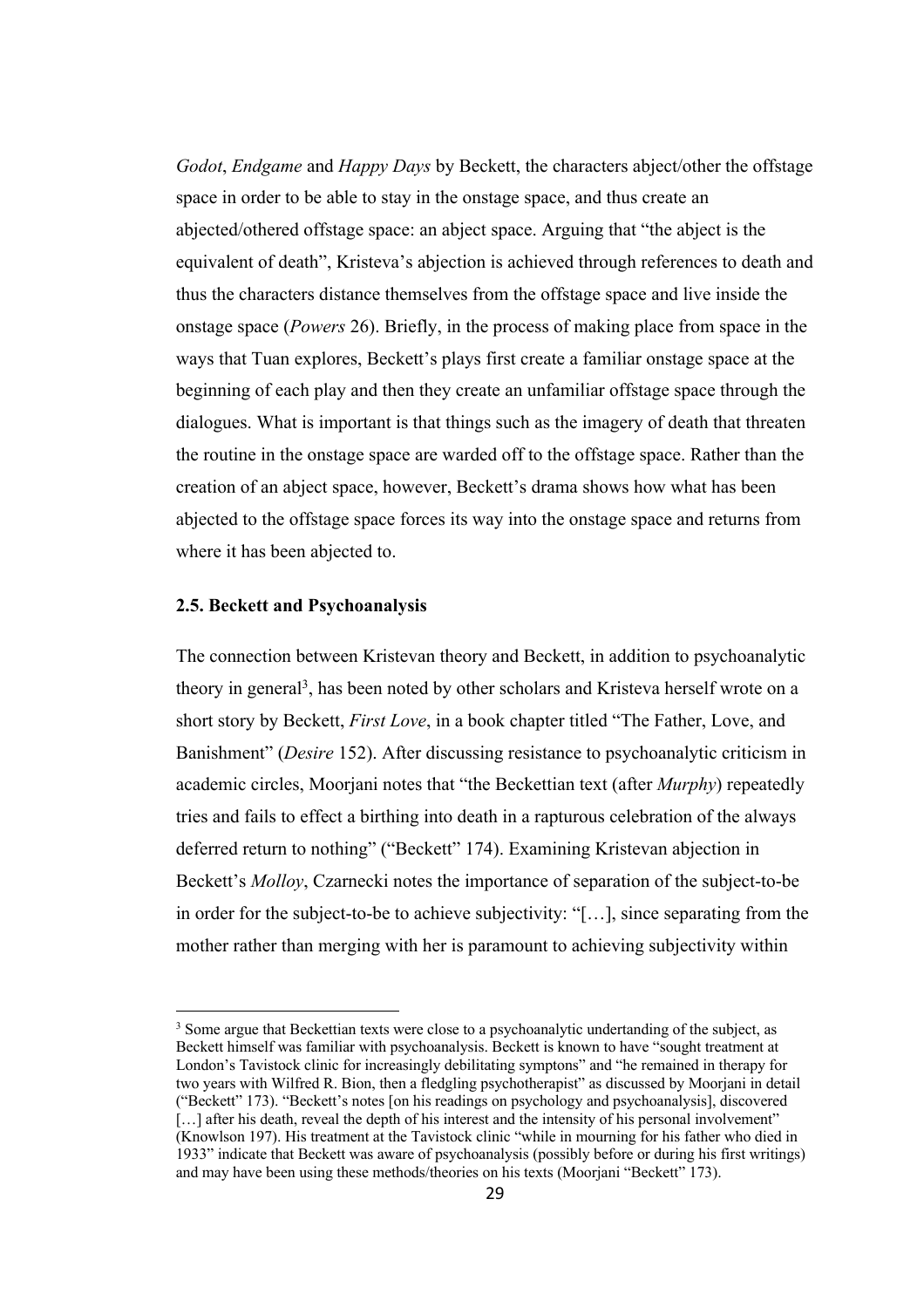patriarchy" (55). Through this separation, the subject is able to live in the symbolic and separation is crucial for its survival in the symbolic. Czarnecki also discusses the lure of the semiotic together with the impossibility to regain it while still at the symbolic as she writes:

Once there, recovering the semiotic is impossible; we cannot go back. Because our capacity for language–our existence within the symbolic–is what allows us to conceive of and therefore desire a prelinguistic condition in the first place, however, we face the unbearable and endless task of finding a language to express our longing for prelanguage. (Czarnecki 55)

Although we as subjects living in the symbolic cannot go back, the semiotic may return to us in different forms, not as the semiotic itself.

# **2.5.1. Ends as Beginnings in Beckettian Texts in Relation to Psychoanalysis**

Beckett's obsession with ends and beginnings as interchangable supports the idea that humankind is forcefully taken from the semiotic and forced to become a subject in the symbolic as the semiotic, pre-signification, is the beginning while the symbolic, signification, is the end that follows that beginning. Beginnings, however, may be interchangeable with ends as Beckettian drama suggests, because death may be viewed as a space outside signification just like the space of pre-signification. Beckett's tendency to present ends as one with beginnings is seen by some as "the impossibility of catastrophe. Ended at its inception, and at every subsequent instant, it continues, ergo can never end" (Harmon qtd. in Gontarski "Greying" 148). The image of a man crawling in the mud that has already been mentioned as frequently occuring, (this image has more implications than its previously-mentioned meaning), is also an example of how ends are mere beginnings and beginnings are actually ends. The adult subject, no longer able to walk, returns to an infant-like form of motion. Gontarski notes a similar endlessness, a feature of Beckettian drama in which one character is the earlier version of another, and writes:

Dramatically, the theme is developed with Clov's sighting, or his feigning sight of, a small boy, who potentially can enter the shelter to replace Clov, who may replace Hamm, who may replace Nagg: something, in short, is taking its course. (Gontarski "Greying" 152)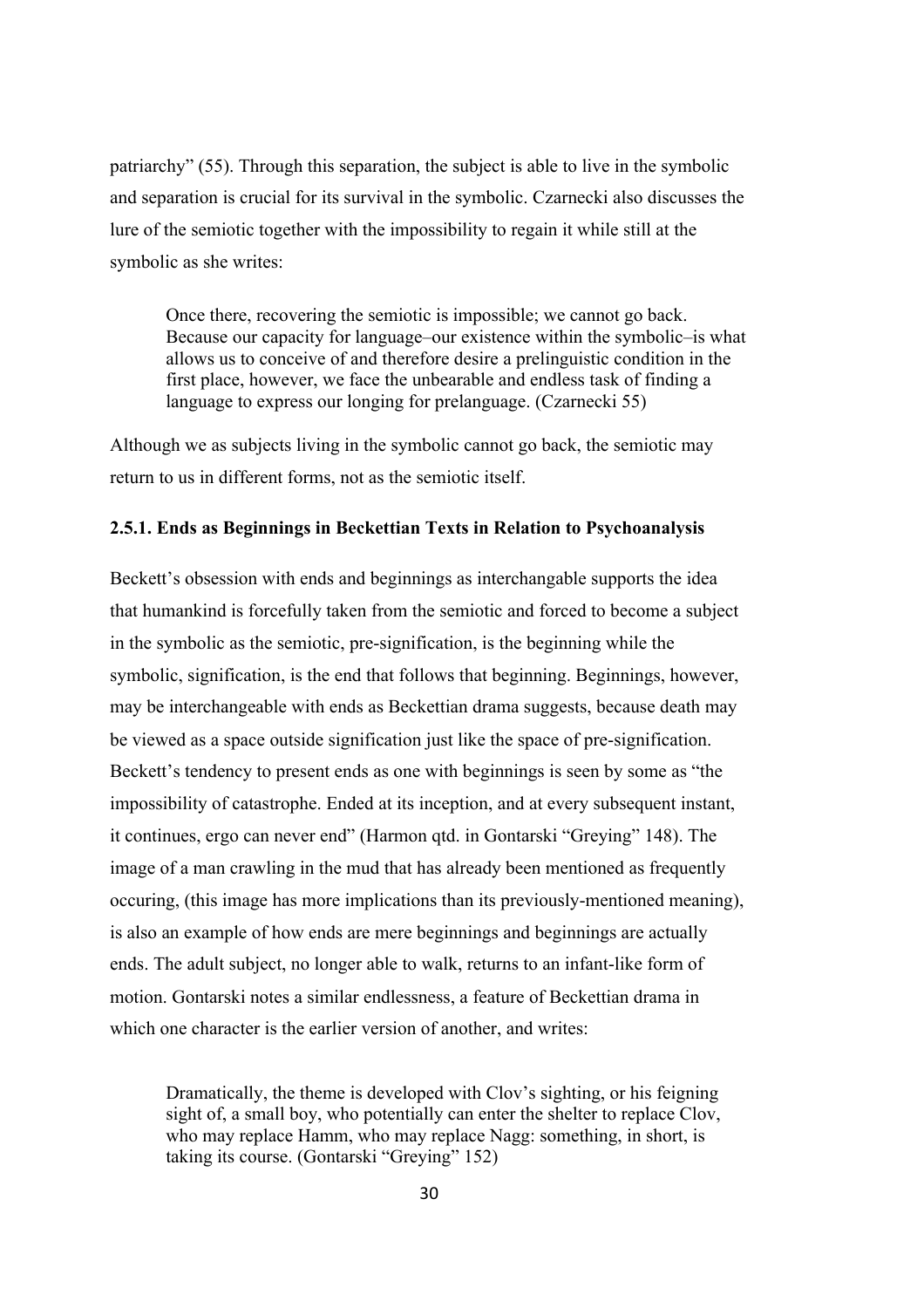According to Gontarski, the small boy may end up being Clov who in return may end up being Hamm who in return may end up being Nagg, but the play gives all of these possibly different versions of the same character in the same space. In other words, there are no ends, as endings are simply beginnings. "The key word is *fin*, which is echoed in the repetitions of Clov's opening sentence" (Cohn *A Beckett* 227). Yüksel examines Beckett's novels and notes a similar recurring feature. According to Yüksel, man is represented as gradually losing everything. In the first book of Beckett's trilogy, *Molloy*, the man can go to different places using his bicycle; in the second book, *Malone Dies*, the man is crippled and in the third book, *The Unnamable*, the man no longer exists, there is no longer a subject and as the character is gone, the book depends on abstraction and at the end of the trilogy, the process of reducing the man into consciousness is complete (Yüksel "Samuel"; *Samuel* 35). Accordingly, Beckett's novel trilogy narrates the process of a subject disappearing into a realm outside the realm of signification.

#### **2.5.2. Fragmented Language**

In Beckettian drama, the usage of fragmented language towards the end of each play suggests a similar imperfect separation from the semiotic, "from the mother (began as an expulsion of an object by the drives, and completed by the entry into language)", which is another way of looking at the well-known presentation of the inadequacies of language in Beckett's drama (Lechte *Art* 29). Beckett's drama is known for using phrases that are fragmented and used out of context "[t]hat is to say, there is language, but it does not 'speak' – does not produce meaning in the subject for another subject", as Beardworth writes (83). In Kristevan terms, the semiotic is associated with the maternal figure, before the subject learns to speak and thus takes on language, as the law of the father. By using language/signification, the subject is believed to have left the semiotic and stepped into the symbolic. However, as the characters use a fragmented version of language towards the end of each play, it hints that towards the end of each play, the symbolic is fundamentally disrupted.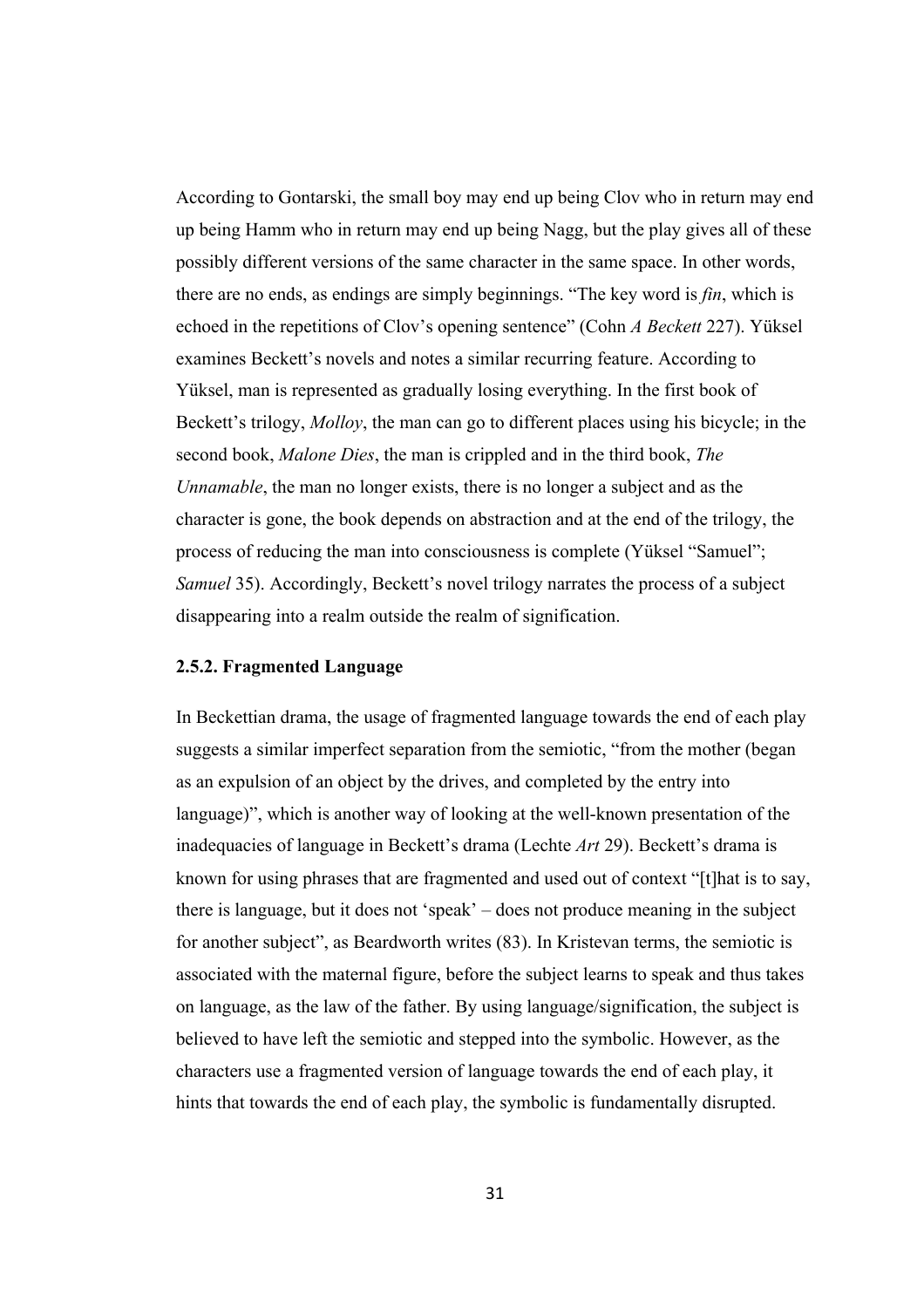In addition to the fragmented language of the characters towards the end of these plays, Beckett's characters are depicted as yearning for the good old days of the past, which is a temporal offstage space (because it is not directly represented on the stage --indeed, in spite of many references to it by characters, the question of the past remains problematic in Beckett's plays). As the characters cannot achieve a full abjection of the semiotic that is represented through the offstage space in the plays, in some parts of these plays the characters remind themselves of a beautiful nature either in their memories or far away from where they are.

#### **2.6. Spatial Representation in Beckettian Stages**

In Beckettian drama, as will be discussed in detail in the following chapters, space is presented in binary terms and there are initially two separate spaces: the onstage and offstage spaces. The characters abject the imagery of death outside their immediate space that has a certain order, but it keeps coming back to them and prevents them from attaining their order in the onstage space. The offstage space's presence is felt in the onstage space mainly through associations with death. Bennett alludes to a similar feature with a different depiction in another play by Beckett, writing that "*Act without Words I* shows a cruel game between the offstage presence that controls, presumably, the objects on the stage" (*The Cambridge* 53). In fact, after a time, the characters are unable to talk about anything but death -- that has been strongly associated with the offstage space --, and although they force a routine on themselves, that routine is frequently disrupted and as a result, the characters are unable to continue with it. In this sense, it is argued that the semiotic the characters have abjected in order to stay in the symbolic, finds them in the symbolic not in its pre-thetic form but in its abjected form, as the characters are still in the symbolic. In other words, as the characters are inside a forced symbolic, the semiotic can only come back in the form of an abjected semiotic that is closely associated with death. The abundance of references to death along with a meaningless routine that the characters force on themselves can be explained, as this thesis argues, with Kristeva's theory of maternal abjection and it finds that Beckett's plays depict the semiotic in its abjected form instead of its pre-thetic break form as frequently remembered by the characters in their nostalgic yearnings. As Czarnecki notes, in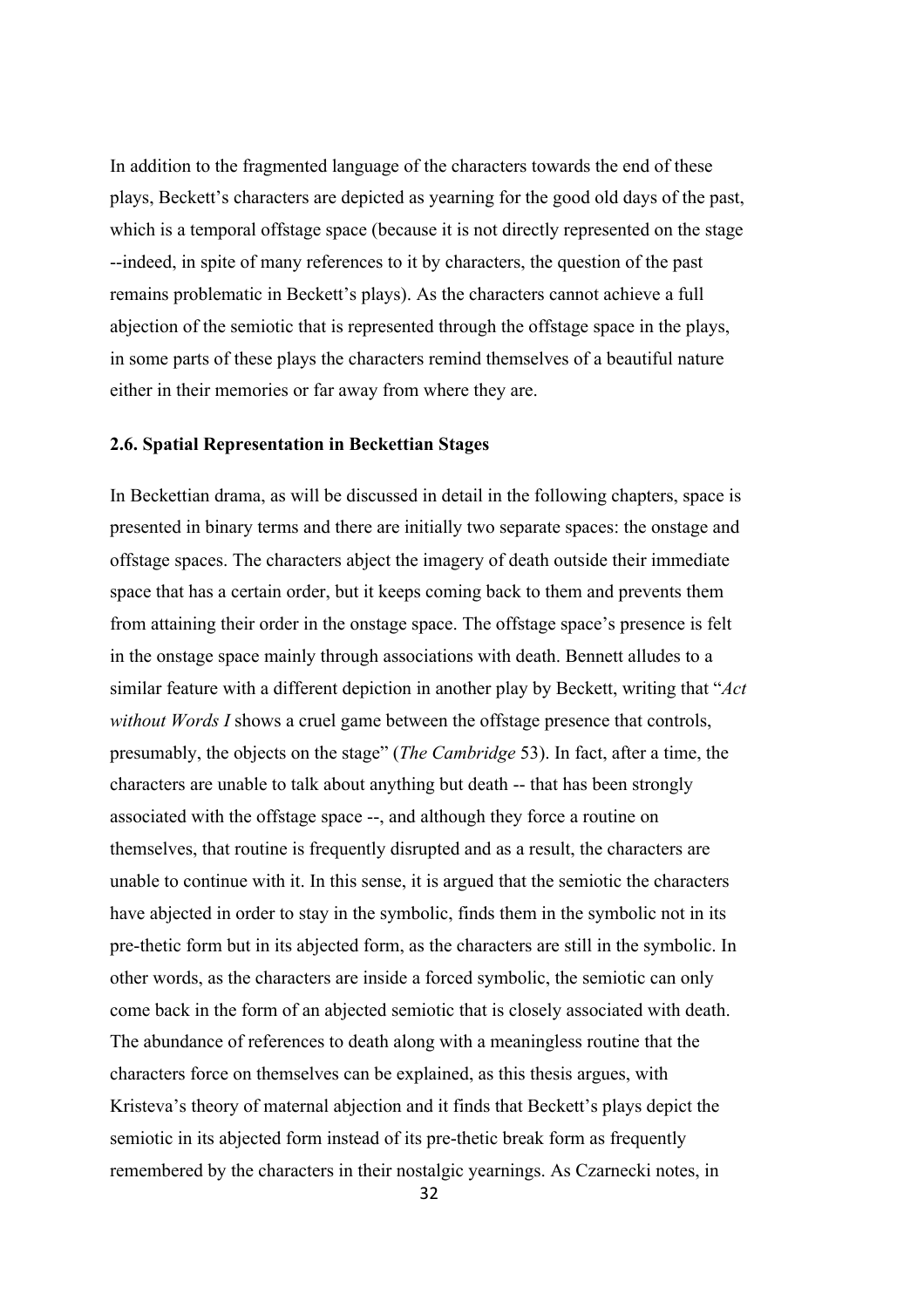Beckett's *Molloy*, "[t]he semiotic and the symbolic duel" in Beckett's texts (Czarnecki 55). The characters are presented as caught in between the symbolic and the abjected semiotic. "It is in this sense, therefore, that the subject is also a rhythmic reverberation in the symbolic, a reverberation which is connotative of both union with, and separation from, the mother" (Lechte *Art* 27).

Beckett's theatre creates its offstage space diegetically, and from the beginning of his plays, the offstage space is verbally there in the onstage space, but its presence becomes even more obvious towards the end of the plays. Slowly, as more is known about the offstage space, spatial binarism between the onstage and offstage spaces is strengthened and death associated with the offstage space starts to become a part of life in the onstage space. In other words, life in the onstage space intermingles with associations to death in the offstage space through the dialogues and actions of the characters. The symbolic represented through the onstage space is invaded by the abjected semiotic represented by the offstage space.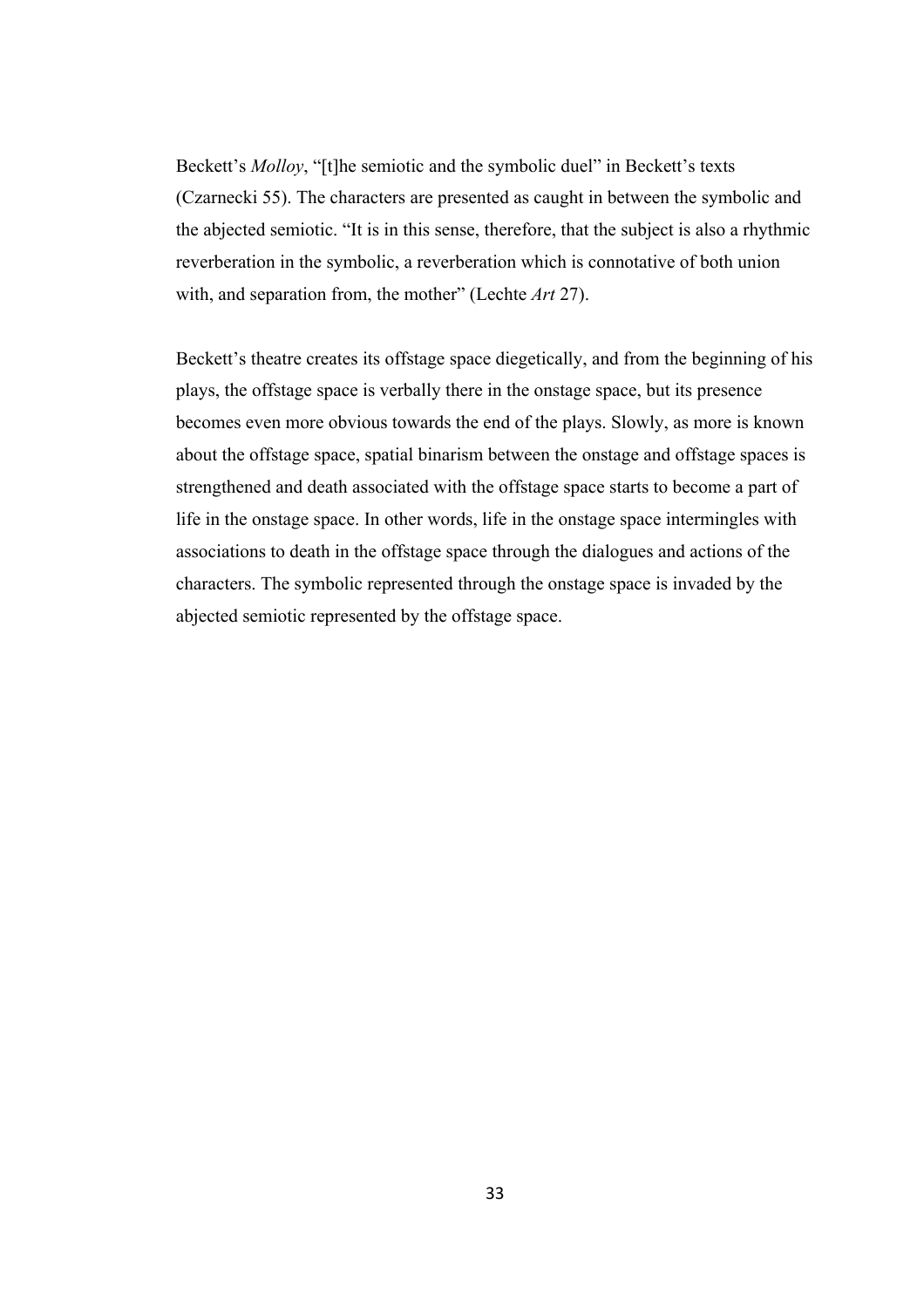## **CHAPTER 3**

# **A SAFE SPACE OF FORCED ROUTINE**

This chapter investigates the way the onstage space in the selected plays by Beckett is depicted with a close association to routine. For unknown reasons, all of the selected three plays are set in a single setting and as the physicality of the onstage space is a minimalistic or a naked world as Yüksel puts it, in other words, as there are little to no objects to tie the onstage space to a place – perhaps due to an intentional move by the playwright or perhaps not - , the character's actions are the only clues for the reader/audience to get an understanding of that space and its importance for the characters (*Samuel* 29). Accordingly, the characters in the onstage space are presented to the reader/audience as keeping busy with a routine of their own, also for unknown reasons, and as people caught up in their routine, it is indicated that the characters are not paying attention to their whereabouts or their living conditions. This will be even more evident as additional information about the offstage space presented as a space of death will later be revealed through dialogues as will be discussed in chapter four, but this chapter looks into the initial depiction of the onstage space as a space of routine with hints that the characters may be forcing this routine in order to avoid acknowledging the reality of their surroundings.

## **3.1. Almost Empty: The Onstage Spaces of the Plays**

All three plays by Beckett begin in similar minimalistic settings and while it is not openly admitted being so in the stage directions, the onstage space is depicted as a living space through some items in it and the actions of the characters. Written in French with the title *En Attendant Godot* in 1952, its English version first performed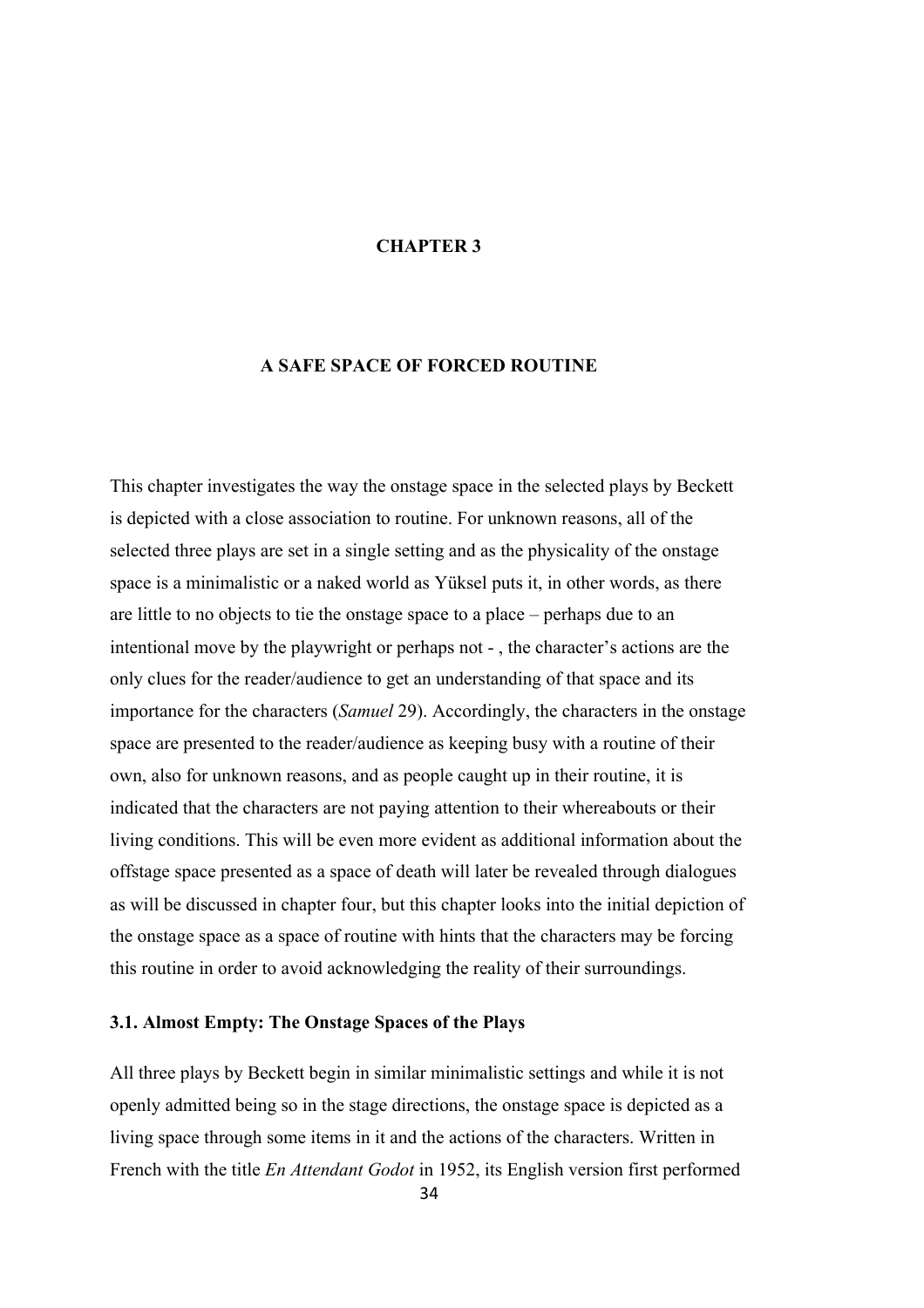in 1955 and first published in 1956, *Waiting for Godot* is a "tragy-comedy in two acts" with five characters: Estragon, Vladimir, Lucky, Pozzo, A Boy (Beckett *Waiting* 7-8). The first act begins with the following words: "*A country road. A tree. Evening.*" (Beckett *Waiting* 11). That is all the play provides about its setting as a "modest but highly flexible landscape" (Brater "Talk" 504). *Waiting for Godot* is Beckett's second play, and it is his first play to be set in a very minimalistic setting. Gordon believes the props on stage in *Waiting for Godot* indicate that "Beckett is dealing with basics: the men, animal; the tree, vegetable; and the rock, mineral" (36). The limited stage directions about the stage may suggest that the characters are connected to others through the road and they are not entirely alone, that there is a tree hence there is nature, and that the day is nearing its end. "What the play shows us is how much dramatic energy can be derived from a simple landscape, no matter how minimal the set may initially appear to be" (Brater "Talk" 504). Although seemingly empty, the stage is not inhospitable at all at the beginning of the play, but it is also not a living spot yet. Later on, there will be additional information on the onstage space as a featureless open area through references such as "that bog", "gestures towards the universe", "the mound", "the sky", "zenith" and it will be indicated that the characters will live there while waiting for Godot to come and meet them (Beckett *Waiting* 16; 17; 33; 78).

A play in one act with four characters - Hamm, Clov, Nagg and Nell -, *Endgame* comes after *Waiting for Godot* and it is similarly minimalistic in its setting, although it has a different onstage space as not an outdoor but an indoor space. First performed in French "as *Fin de partie* on 3 April 1957" and published in English with Beckett's translation in 1958, *Endgame* is another play with not much information on its setting at first, but when compared to *Waiting for Godot*, its stage directions provide more information (Beckett *Endgame* 90). Other than the fact that it is set inside a small room, its location is unknown like *Waiting for Godot* except for the information in the latter that it is set in the evening. The play begins with the following stage directions and instead of giving detailed information on the physical stage space, the directions create a featureless, almost empty space. The first part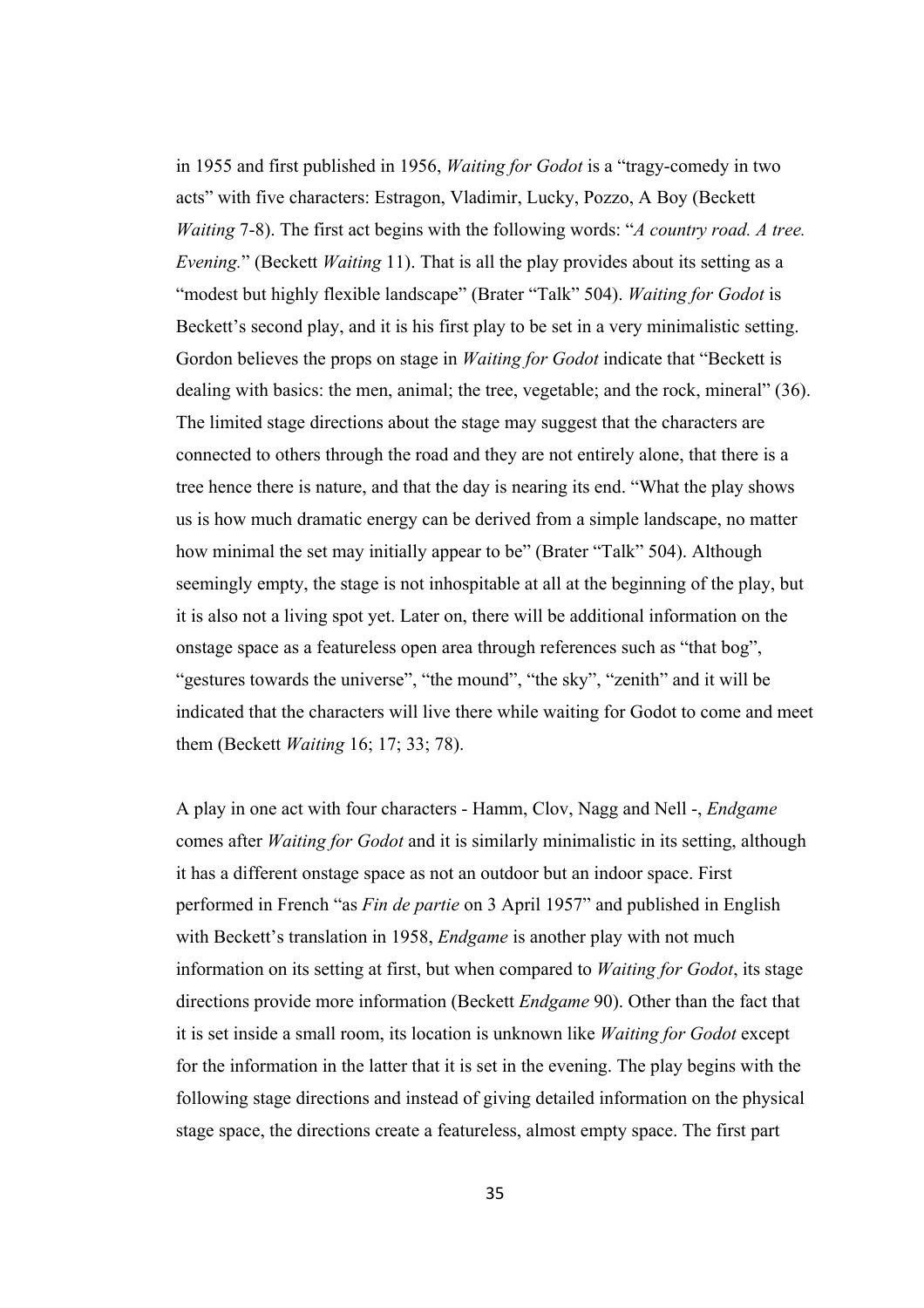gives information on the onstage space and on the few pieces of furniture inside the room.

*Bare interior. Grey light. Left and right back, high up, two small windows, curtains drawn. From right, a door. Hanging near door, its face to wall, a picture. From left, touching each other, covered with an old sheet, two ashbins. Centre, in an armchair on castors, covered with an old sheet,* HAMM*. Motionless by the door, his eyes fixed on* HAMM*,* CLOV*. Very red face. Brief tableau.* (Beckett *Endgame* 92)

The stage directions begin with "bare interior" and the other part of the stage directions only refer to two small windows high up, a door, a picture near the door that is not discussed again later in the play, two ashbins and an armchair, both of which covered with an old sheet (Beckett *Endgame* 92-93). According to the stage directions, there is nothing else. This little information, however, may similarly mean more. Commenting on the room, Byron believes that one popular interpretation of *Endgame* is "its walls and windows standing in for skull and eyes, and its action a dramatization of a rational mind, an unconscious, and its emotions and memories [...]" and Gontarski discusses a similar tendency for early critics to interpret *Endgame* adding that the characters may be "aspects of a single consciousness" (Byron xii; Gontarski "Greying" 154). In addition to the small room the characters are indicated to be living in, some scholars have likened the outside area to "the suburbs of hell" noting that there is "[o]nce again […] a man without a local habitation" in the play (Blau 47). The more obvious interpretation, however, is that this may well be a living space no matter how odd the ashbins are and hence, compared to *Waiting for Godot* and *Happy Days*, the setting of *Endgame* reveals its function with only the setting and the items on it right at the beginning while the other two will reveal it later through dialogues and actions of the characters. The characters live inside that room or shelter<sup>4</sup> as Gontarski refers to it (Gontarski

<sup>4</sup> While Gontarski, like Cohn in *Just Play* when discussing Beckett's *Endgame*, refers to the interior area as a shelter, stage directions depict that area in the onstage space as a room with two windows and a door and hence, when I discuss the physical directions, the shelter will be referred to as the room. Perhaps Gontarski refers to the whole building as a shelter with the room, the kitchen and the larder due to its function as protecting the characters from an unknown literal or metaphorical danger outside of it, as he implies, but as this thesis conducts a textual analysis of *Endgame* and as its stage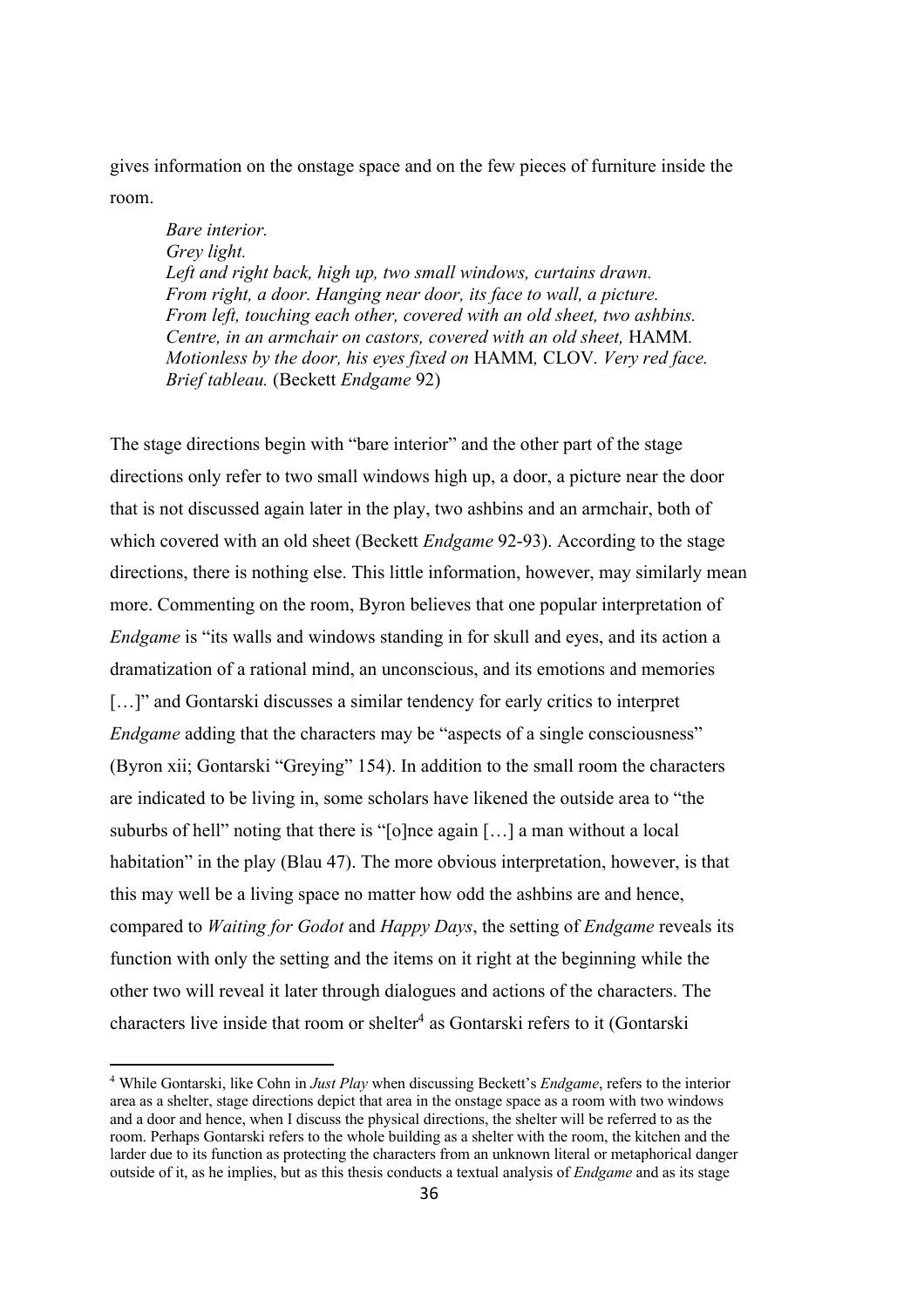"Introduction" 9; Gontarski "Greying" 143-155), perhaps with the exception of Clov who seemingly sleeps in the kitchen. "The stage is a temporary shelter from death – at least for its human inhabitants" (Cohn *Just* 8). By the same token, Shields believes the characters to be "four survivors in a small shelter" (299). In addition, there is also a locked larder in the offstage space. The play opens with where the characters live, and this is the case with *Waiting for Godot* and *Happy Days* as will be discussed later.

Although it was performed and published after *Waiting for Godot* and *Endgame*, *Happy Days* has a setting like a more intense version of *Waiting for Godot* with an open area that is depicted as uninhabitable right at the beginning. "First performed in New York in English on 17 September 1961" and first published in the same year, *Happy Days* also has that similar singular, barren setting that does not strike one as a habitat at first like *Endgame*, but it is also not as barren as *Waiting for Godot* as will be discussed later (Beckett *Happy* 137). According to the stage directions, there is "*Expanse of scorched grass rising centre to low mound. Gentle slopes down to front and either side of stage. Back an abrupter fall to stage level. Maximum of simplicity and symmetry*" (Beckett *Happy* 138). Stage directions in *Happy Days* provide more information on its physical setting than *Waiting for Godot* and *Endgame*, but the atmosphere created is the same: a featureless nature with an almost empty space. Weiss connects "[t]he destitude landscape" described in the stage directions together with Winnie doing her best to look good with lacking materials to the aftermath of Saint*-*Lô bombings, but although there may be resemblances, there is no direct reference to any location in the play ("Beckett's" 42; 45). The play has two characters to whom, unlike the other two plays, Beckett provides explanatory stage directions: Winnie – "Beckett's first leading lady", "a woman of about fifty" and Willie, "a man of about sixty" (Weiss *The Plays* 39; Beckett *Happy* 137).

directions depict that interior area more like a small room, it will be referred to as such even though it may be a shelter as a concept. Shelter, however, is very appropriate in a more abstract way in *Endgame* and also in connection with all of the onstage spaces in the other two plays by Beckett discussed in this thesis.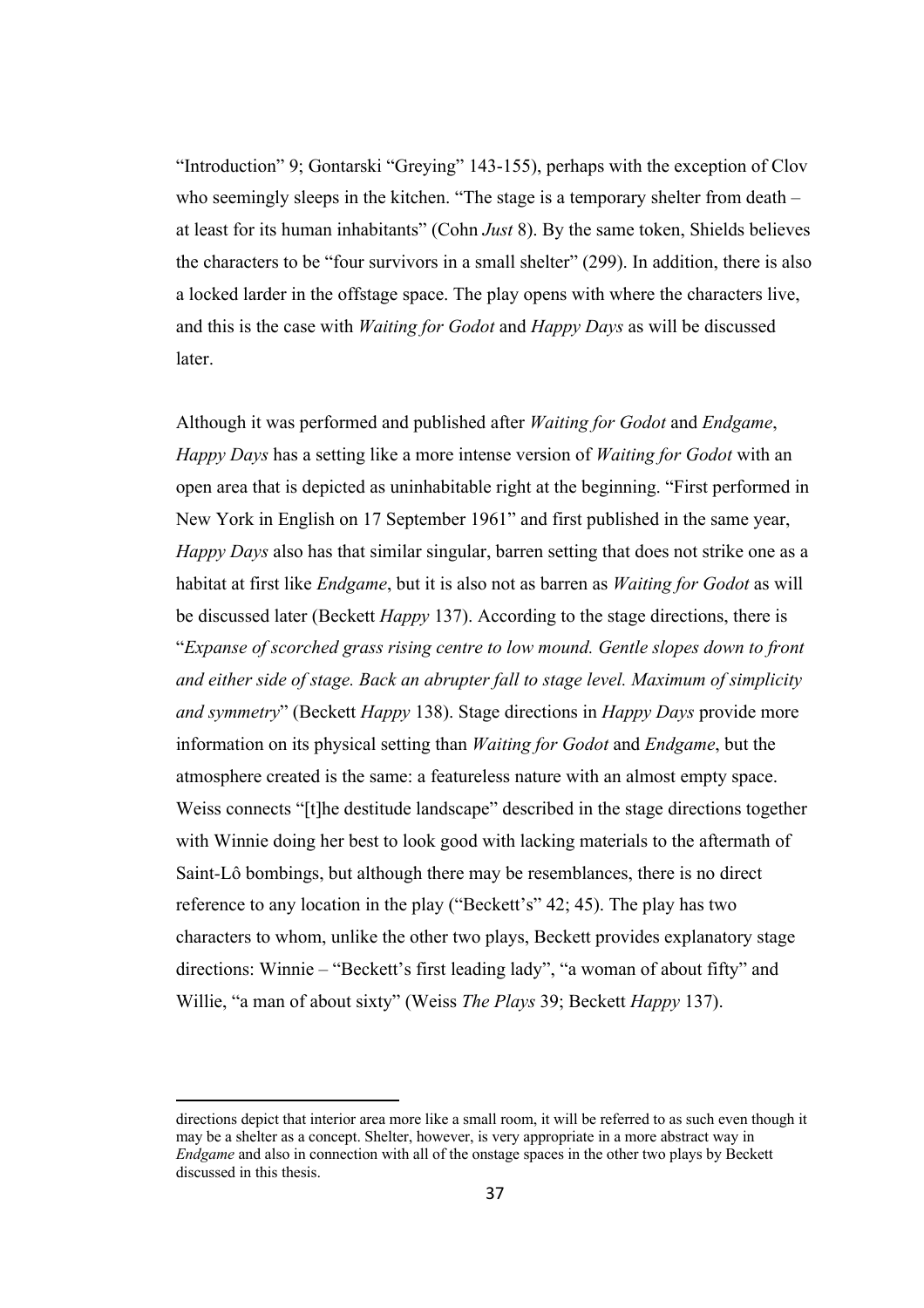Although *Happy Days* was written after *Endgame*, its onstage space is similar to that of *Waiting for Godot* as a relatively featureless open outdoor space that is "an unrecognizable wasteland", yet it also has characteristics that tie it to *Endgame*'s small room with everyday items (Weiss "Beckett's" 37). *Happy Days*'s onstage space is like a combination of the onstage spaces in *Waiting for Godot* and *Endgame*: it does not strike one as a living space at first but has features/items creating an image of a living space where the characters at least spend some time on. The play begins with the following stage directions:

*Expanse of scorched grass rising centre to low mound. Gentle slopes down to front and either side of stage. Back an abrupter fall to stage level. Maximum of simplicity and symmetry.*

*Blazing light.* 

*Very pompier trompe-l'oeil backcloth to represent unbroken plain and sky receding to meet in far distance.*

*Embedded up to above her waist in exact centre of mound,* WINNIE. *About fifty, well-preserved, blonde for preference, plump, arms and shoulders bare, low bodice, big bosom, pearl necklace. She is discovered sleeping, her arms on the ground before her, her head on her arms. Beside her on ground to her left a capacious black bag, shopping variety, and to her right a collapsible collapsed parasol, beak of handle emerging from sheath.* 

*To her right and rear, lying asleep on ground, hidden by mound,* WILLIE.

 *Long pause. A bell rings piercingly, say ten seconds, stops. She does not move. Pause. Bell more piercingly, say five seconds. She wakes. Bell stops. She raises her head, gazes front. Long pause. She straightens up, lays her hands flat on the ground, throws back her head and gazes at zenith. Long pause.* (Beckett *Happy* 138)

The play is set in the middle of a wide-open area that gives the feeling of going on until infinity as the above directions suggest. Nature is dead as the grass is "scorched", and the "blazing light" hints an unusual weather that is perhaps too hot for any flora (Beckett *Happy* 138). Tangible nothingness is disrupted only by the characters, one half-buried in the sand and the other lying on the ground, both asleep as if they were not in the middle of nowhere under a hostile sun.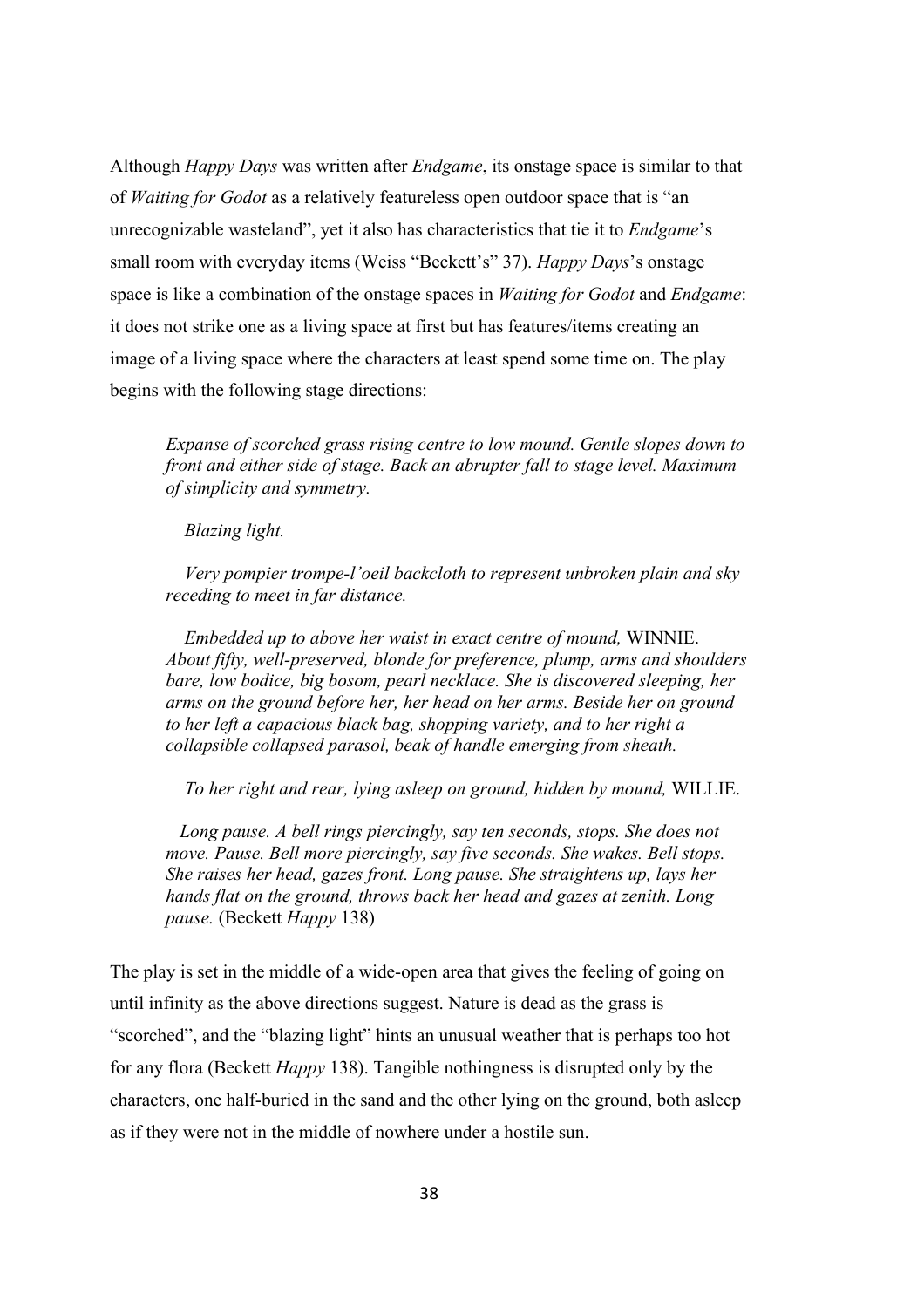Unlike other plays by Beckett (although Gordon writes that there are detailed instructions in Beckett's notebooks on the disheveled and unfitting clothes of Estragon and Vladimir in *Waiting for Godot*, there is no such information in the play's stage directions) *Happy Days* provides quite a lot of information on one of its characters: Winnie (36). Winnie's age range is given in the directions; she is "preferrably blonde", "plump", has even "a pearl necklace" and all this information strikes the reader/audience to be very different from the image of a pale thin man crawling on the ground for food for a little child back at home in *Endgame* that will be discussed later (Beckett *Happy* 138). "She's a bit mad. Manic is not wrong, but too big… A child-woman with a short span of concentration – sure one minute, unsure the next" (Beckett qtd. in Knowlson 687). It is indicated that they do not starve in *Happy Days*' onstage space and instead look quite comfortable. The bell is a mystery and serves the purpose of waking Winnie up. After Winnie wakes up, she does not attempt to take her legs out of the sand, and it is indicated that she is not just sunbathing but is stuck where she is as she does not attempt to stand up anytime in the play and her legs remain hidden in the ground. After the bell, she wakes up and starts her day.

While *Happy Days* has additional information on its characters, all three plays share similar minimalistic settings that are the living spaces of the characters as will be revealed later in the plays, through their actions. With their minimalistic settings, it is only through the actions of the characters that the settings are revealed to be where the characters live. While *Endgame*'s setting as an interior space is a more obvious living space, the settings in *Waiting for Godot* and *Happy Days* also happen to be a habitat for the characters as will be discussed later.

# **3.2. An Unexpected Home: The Onstage Space as a Habitat**

With the little information provided through the stage directions, and with the following actions and dialogues of the characters, it is indicated in the selected plays that the onstage space, specifically the spot they occupy in *Waiting for Godot* and *Happy Days* together with the room in *Endgame*, serves as the habitat of the characters. In *Waiting for Godot* Vladimir and Estragon are not depicted as living on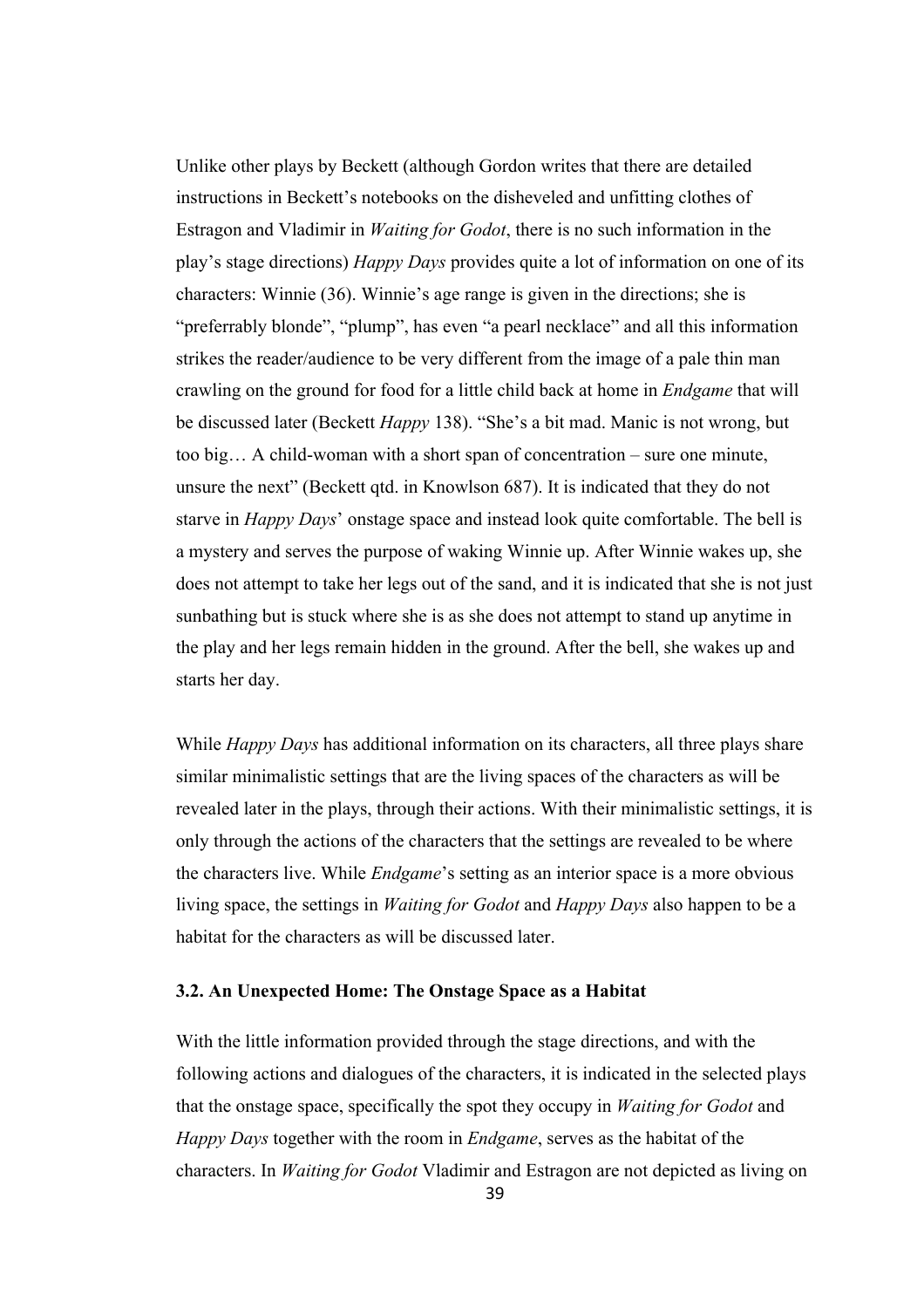that particular spot in the onstage space as powerfully as Willie and Winnie in *Happy Days*, but while they are waiting for Godot to come and meet them, the characters are forced to spend time there and, in a way, live there waiting. While it is impossible to talk about any particular spot throughout both acts as even the characters themselves cannot be certain whether the tree is the same tree as before, the setting does not change except for some details such as the tree suddenly having leaves on it in the second act (Beckett *Waiting* 53). The play's setting stays a featureless, relatively empty open area where the two main characters repeat doing similar things while waiting. They meddle with boots, sleep in interesting places, eat similar vegetables from their pockets and talk endlessly, but not once do they stop waiting and go looking for Godot, and hence they continue with "reflections of life" on the stage with their routines (McDonald 35). What the reader/audience read about or see on stage is a representation of life's endless routines. On routines in the play, Gordon writes:

The very act of waiting – the busy-ness of waiting – becomes Beckett's image, his vision, of the games and *routines people construct* in order to pass the hours and years. […] Vladimir and Estragon's relationship is similarly geared toward survival – to distract them from the boredom, depression, and paralysis that most people fall into without a structured life. (Gordon 37; emphasis added)

Vladimir and Estragon simply accept that spot as their new habitat and pass the time with their constructed routine while waiting for Godot. Although it was Godot who told them to wait by the tree, as it could be any tree, the spot seems to have been chosen perhaps by mistake, as Vladimir asks Estragon: "What are you insinuating? That we've come to the wrong place?" (Beckett *Waiting* 16). Meanwhile, the play does not provide any information on why the two stay loyal to Godot and why they do not just leave that spot by the/a tree. Life is "as before" as "ESTRAGON, *sitting on a low mound, is trying to take off his boot*. *He pulls at it with both hands, panting. He gives up, exhausted, rests, tries again. As before. Enter* VLADIMIR" (Beckett *Waiting* 11).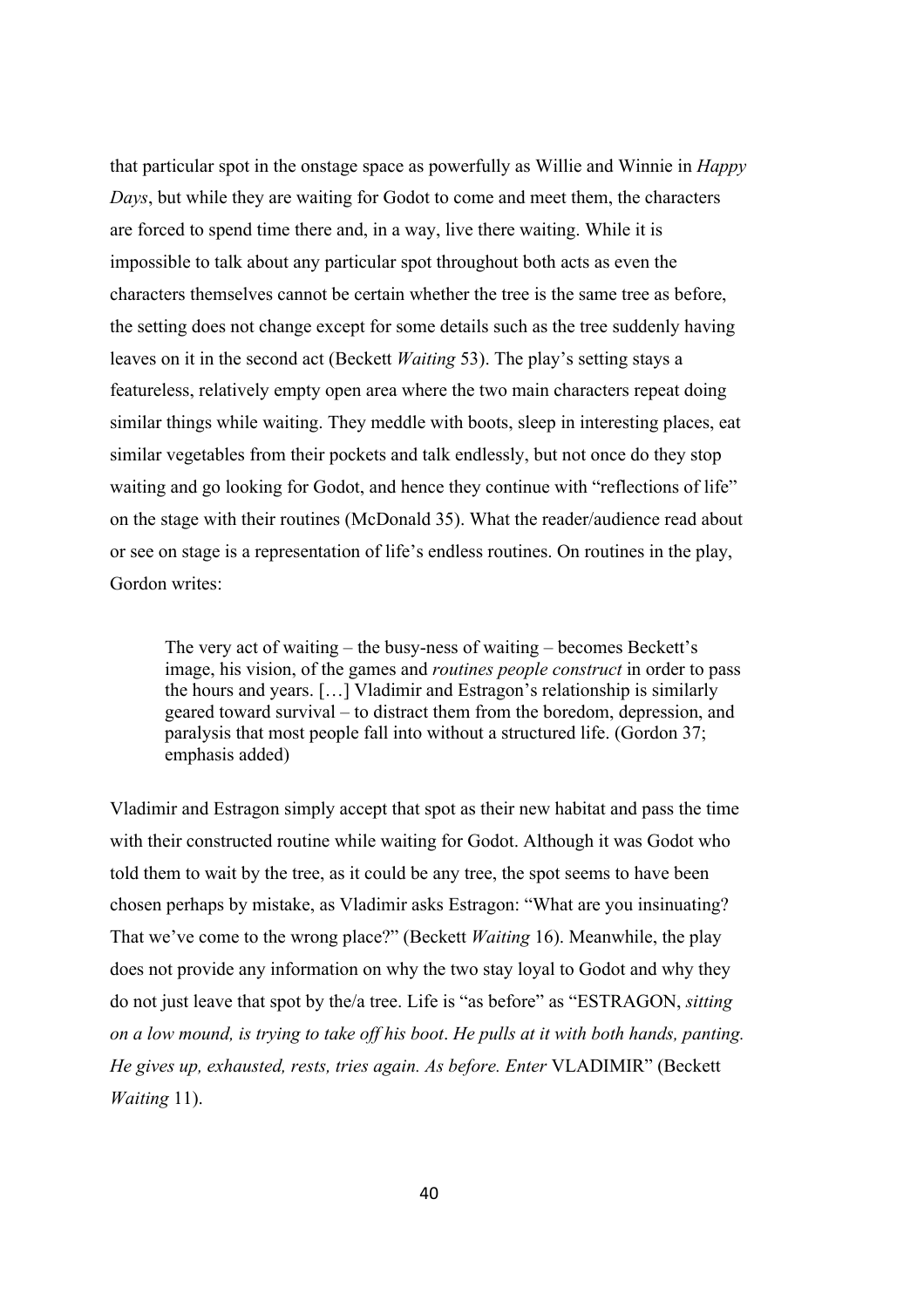*Endgame*'s living space, quite like *Waiting for Godot* and *Happy Days*, is unusual. As the characters are hidden beneath sheets, it is difficult to make out a living space out of that small room but compared to the open spaces of *Waiting for Godot* and *Happy Days*, *Endgame*'s onstage space as a living space is clearer. In *Endgame*, through the setting in the onstage space as a small room with two high up windows, it is indicated that the visible interior setting is where the characters live. Judging from the fact that the two small windows are high up, the room gives the feeling of being half-underground and it may be similar to the ditch in which Estragon sleeps in *Waiting for Godot*. Perhaps there is "grey light" due to the curtains being drawn, but perhaps that light will not change after Clov opens the curtains as the windows are too small and too high up. The ashbins are unusual pieces to be inside a room and the only furniture suitable for such a space is the armchair and the picture across the door. "The shelter [room] is a residual living-room set at the edge of earth and sea in a depopulated world. At the same time it is itself a world" (Cohn *Just* 22). Later on, however, the stage directions indicate the daily routine of Clov waking everyone up at the beginning of their day by taking an interestingly bloody hankerchief from Hamm's face and the sheets on the ashbins. Whether it is the morning is unknown, but the characters seem to force this routine whenever they feel like it as will be indicated later in the play when Hamm orders Clov: "Get me ready, I'm going to bed" right after Clov wakes him up at the beginning of the play (Beckett *Endgame* 93-94). At the beginning of the play, however, that is all the reader/audience knows about the onstage space: a small room with barely enough furniture to accomodate one person. The stage directions continue as follows:

CLOV *goes and stands under window left. Stiff, staggering walk. He looks up at window left. He turns and looks at window right. He goes and stands under window right. He looks up at window right. He turns and looks at window*  left. He goes out, comes back immediately with a small step-ladder, carries it *over and sets it down under window left, gets up on it, draws back curtain. He gets down, takes six steps [for example] towards window right, goes back for ladder, carries it over and sets it down under window right, gets up on it, draws back curtain. He gets down, takes three steps towards window left, goes back for ladder, carries it over and sets it down under window left, gets up on it, looks out of window. Brief laugh. He gets down, takes one step towards window right, goes back for ladder, carries it over and sets it down under window right, gets up on it, looks out of window. Brief laugh. He gets*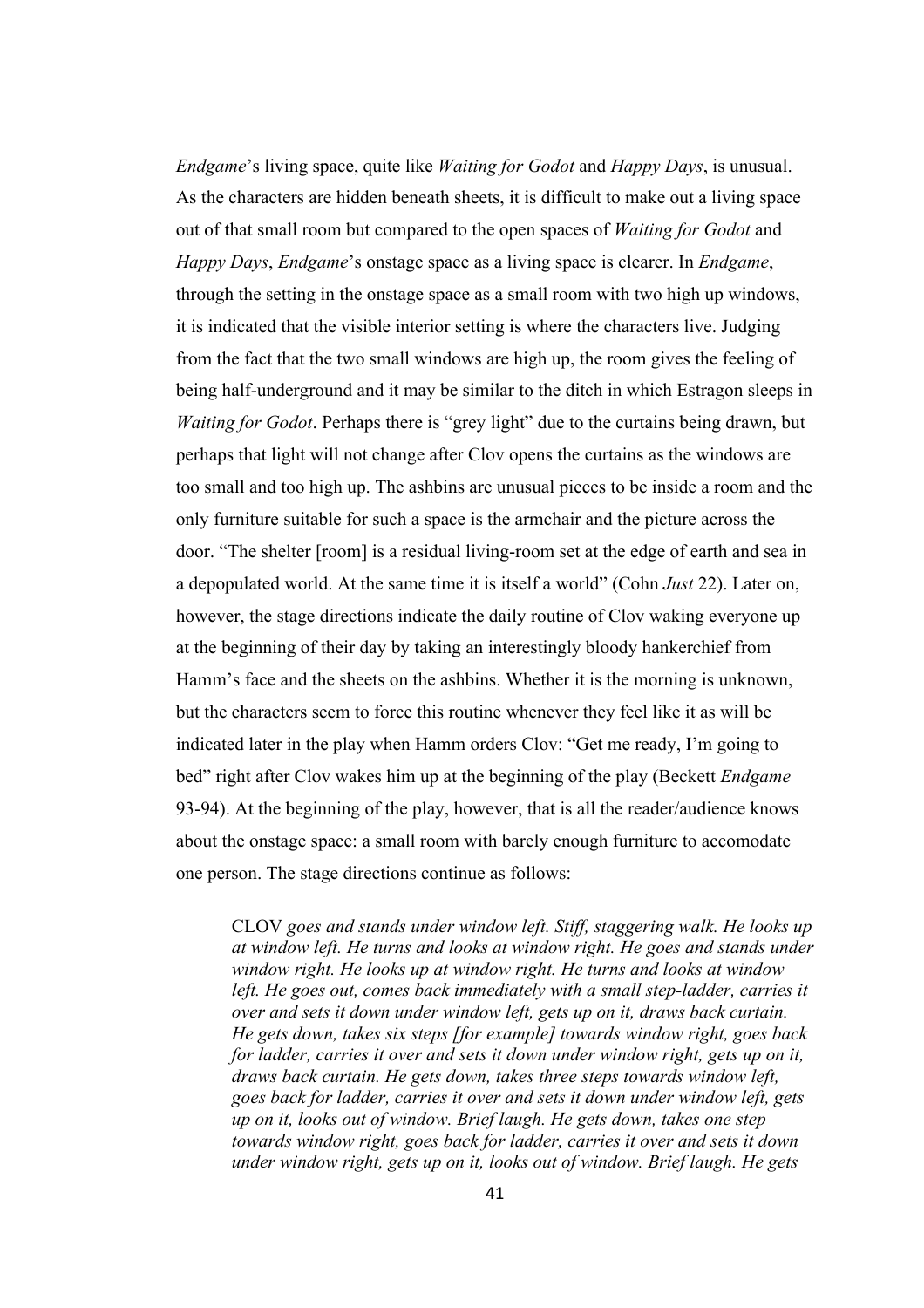*down, goes with ladder towards ashbins, halts, turns, carries back ladder and sets it down under window right, goes to ashbins, removes sheet covering them, folds it over his arm. He raises one lid, stoops and looks into bin. Brief laugh. He closes lid. Same with other bin. He goes to* HAMM*, removes sheet covering him, folds it over his arm. In a dressing-gown, a stiff toque on his head, a large blood-stained hankerchief over his face, a whistle hanging from his neck, a rug over his knees, thick socks on his feet,* HAMM *seems to be asleep.* CLOV *looks him over. Brief laugh. He goes to door, halts, turns towards auditorium.* (Beckett *Endgame* 92-93).

What happens in this second part of stage directions is that Clov performs some actions as if they were part of his daily routine - if the play's time is divided into days - and from this routine, we get more information about life in the onstage space: the small windows are really high up as Clov needs a small step-ladder to reach the curtains, the room must be small as Clov takes six steps<sup>5</sup> to go from one window to the other, the blood-stained hankerchief raises questions, the thick socks on Hamm and the rug over him gives the impression that the room is cold. Gontarski examines Beckett's theatrical notebooks and notes Beckett's following words about the opening of the play: "For opening discover Cl [Clov] in perplexed position—then he looks" (Beckett qtd. in Gontarski "Greying" 149). On this part, Gontarski argues "he [Clov] inspects the room before beginning a series of unveilings, moving only his head, in the usual clockwise order: Hamm, Nagg and Nell, sea window, earth window" (Gontarski "Greying" 149). Gontarski writes that after Clov's unveilings his opening the curtains of the windows, uncovering the ashbins and Hamm in his armchair- are complete, (a series of actions mimicking "the raising of the theatre curtain"), Clov retreats to "the safety, seclusion and harmony of his kitchen" (Gontarski "Greying" 150).

The performances of the play vary on their settings and while the windows are sometimes side by side in some performances, in other performances the windows are placed in opposite walls. Hence, the steps Clov takes may not give much away

<sup>&</sup>lt;sup>5</sup> Clov taking six steps at first and three steps later to travel the same distance may have significance. One performance is checked, the actor does not use the same number of steps, perhaps other performances should be checked, as well. Also, some performances put the windows side by side while some others put them on opposite walls, making the number of steps Clov takes between the windows irrelevent as discussed in this chapter.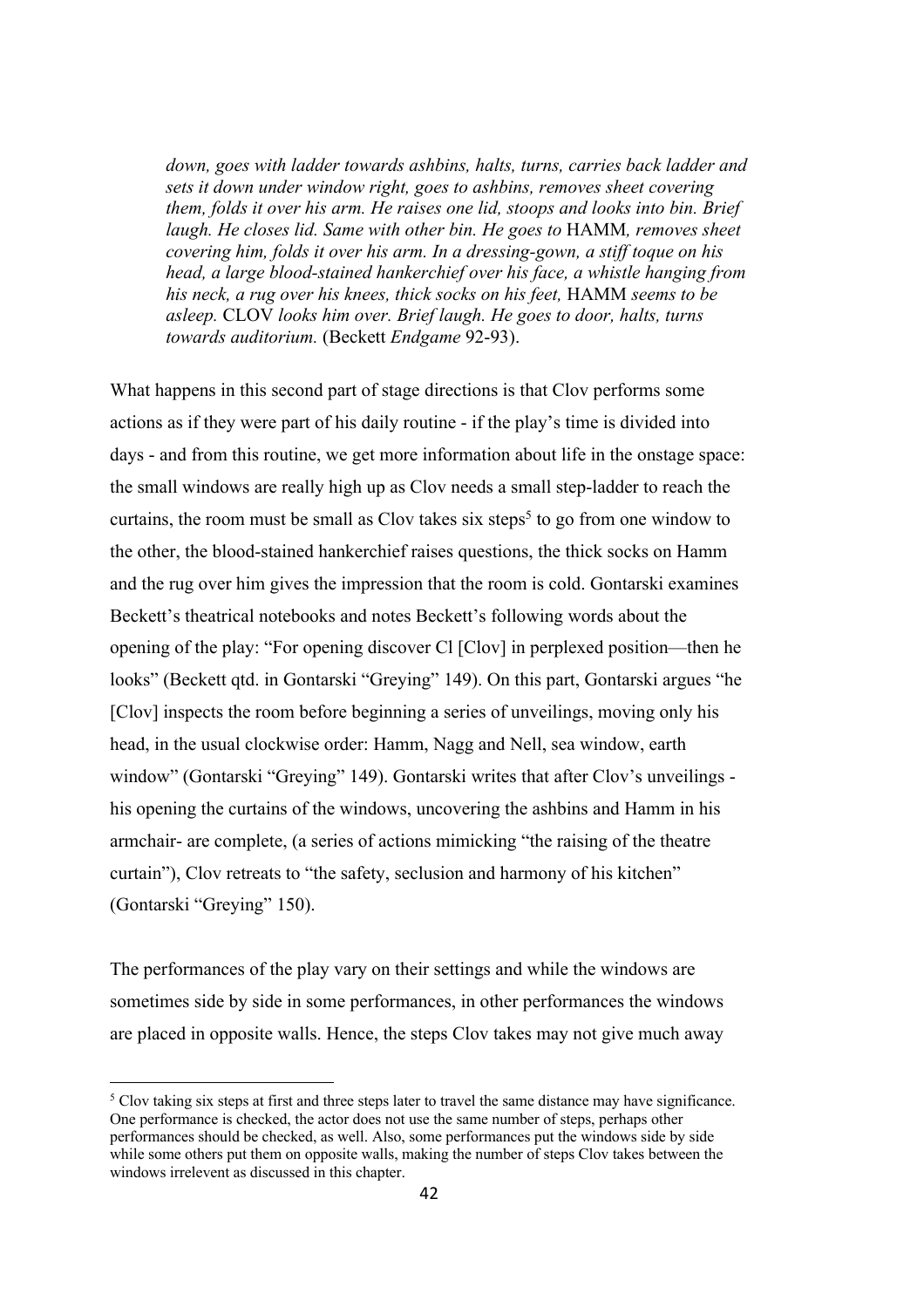about the setting, but it is certain from the stage directions that the room is small and dark. With all this information provided in the second part of the stage directions, the atmosphere inside the room is far from that of a cosy home but the characters seem unbothered. Perhaps the characters have a good reason to stay and perhaps that reason will be revealed later, but the atmosphere in the onstage space in *Endgame*, unlike *Waiting for Godot*, is inhospitable. In addition, unlike *Waiting for Godot* with a featureless open space, the walls in *Endgame* that hide the offstage space behind immediately raise questions about it. The question of what lies in the offstage space could have been answered if, instead of laughing<sup>6</sup> briefly, Clov could narrate what he sees outside the two windows, but his laugh only increases the emphasis on the offstage space and at this stage of the play, nothing is known about it except for the emphasis on its presence through the spatial binarism between the onstage and offstage spaces. Gradually, it is revealed that the room is the only living space of the characters Hamm, Nagg and Nell, although there is also a kitchen that is "ten feet by ten feet by ten feet" off stage that they never visit either because they cannot or because they choose not to (Beckett *Endgame* 93). The armchair Hamm sits on is implied to be his bed and Nagg and Nell never leave or cannot leave the ashbins for unknown reasons. Cohn believes that "Nagg and Nell were engaged at Lake Como, and their legs are amputated in an accident on the road to Sedan", but there is no textual evidence suggesting anything in any of Beckett's three plays as any information provided is only a mere hint (*Just* 21). Accordingly, similar to *Waiting for Godot*, the characters in *Endgame* continue living inside the onstage space clinging to their routines. Hamm wakes up, orders Clov to look outside, asks for painkillers, orders Clov to ride his armchair around the room and take him back to the center. Clov, as the loyal servant to Hamm, also takes part in this routine and the only other routine of his seems to be looking at the walls in the kitchen that is in the

 $6$  Laughter can be taken as an absurd response and it is repeated. Perhaps Clov's laughter is meaningless and hence it is associated with absurdity, but it can also be examined with psychoanalysis. In *The Laugh of the Medusa*, laughter means the subject rejects communication through language and instead communicates outside language/signification with laughter. As the play is set in limbo between the semiotic and the symbolic, it may be argued that Clov laughs because he is already influenced by the vestiges of the abjected semiotic inside the symbolic. His laugh may support the thesis statement of this thesis and may indicate that the abjected semiotic, the offstage space, does leak into the symbolic, the onstage space. The way the play begins outside signification with Clov's laughter may be looked into in further studies.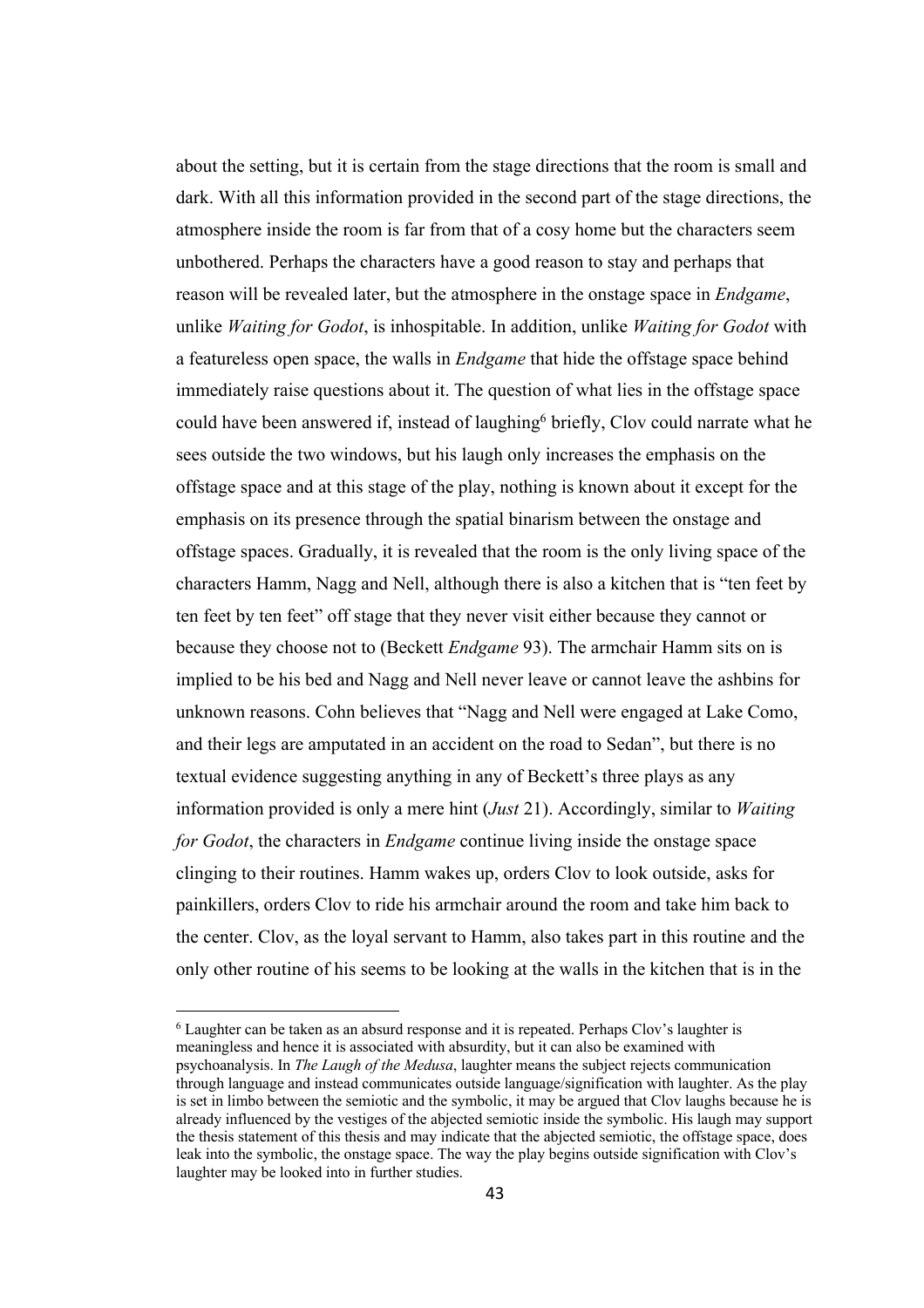offstage space (Beckett *Endgame* 98). Nagg and Nell seem to have their own routine intermingled with that of Hamm and Clov. The characters do nothing about the horrors of their space for unknown reasons both in the onstage and offstage spaces, "though in this stricken place, their [Hamm's and Clov's] suffering and aggression towards each other grow everyday, they continue with their routine" (Karadağ 23).

On a side note, with regards to its walls, *Endgame* depicts its onstage space with features that highlight its being unfitted for the characters to reside in it. All this information on the onstage space referring to its being uninhabitable makes the reader/audience growingly curious: why would they keep living in these horrible living conditions and not just go outside? What lies in the offstage space? The suspense and lack of information on the offstage space is thus created through the depiction of the onstage space and the emphasis on the presence of the offstage space right outside it. Every bit of information on the onstage space and the living conditions of the characters comes with questions on the offstage space. Similar to the way Kristeva defines the semiotic as pre-signification and the symbolic as signification, the offstage is defined with the absence of performance and language that are present in the onstage space. The onstage space is there through the absence of the offstage space and although Beckett's *Endgame* seems to be set in a single room that is its onstage space, it is actually set in a room surrounded by a mysterious offstage space. Through the emphasis on the presence of the offstage space that is absent but is still felt by the characters inside the onstage space, the play is set within a spatial binarism between these two spaces. In other words, the onstage space is inseparable from the offstage space's invisible presence and the offstage space is made possible through the dialogues and actions of the characters in the onstage space. Therefore, it is indicated that one space cannot exist without the other, and hence the spatial binarism is formed more powerfully in *Endgame* than *Waiting for Godot* and *Happy Days* with the help of the walls separating the room from what is outside.

The most significant item that tie the onstage space of *Happy Days* to daily routine and a habitat is the black bag with its contents, and there is also a parasol with its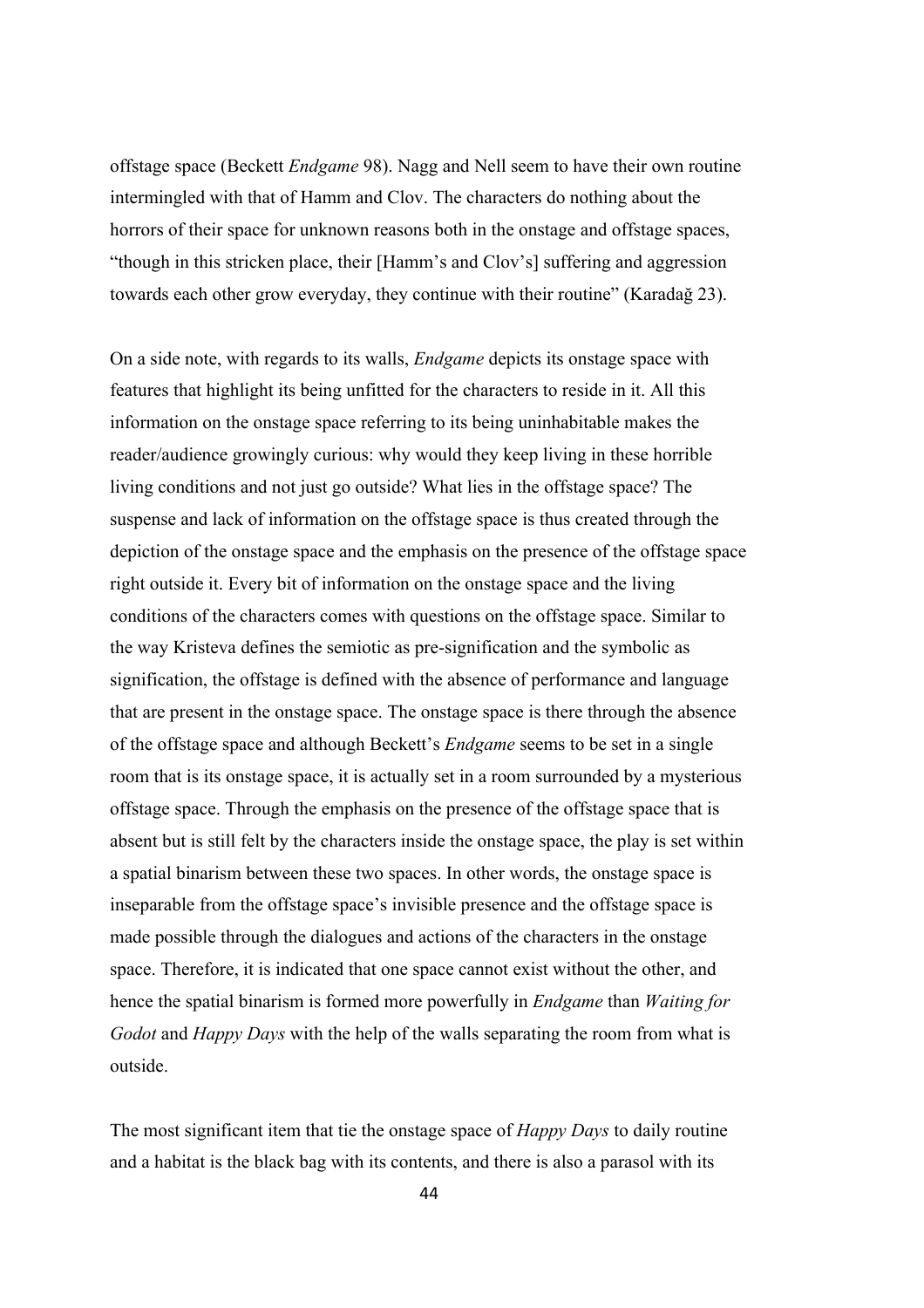sheath (Beckett *Happy* 138). At the beginning of the play, the sleeping of the characters and the items in the onstage space indicate that the characters are enjoying a sunny day on the beach and no hint is given that in fact, the characters live on that spot. The capacious black bag, as is indicated by the directions, is where they keep their belongings. Later, it is revealed that the bag contains the following items: a toothbrush, a tube of toothpaste, a small mirror, spectacles with a case, a revolver, a bottle of red medicine, a lipstick, an ornate brimless small hat, a magnifying-glass; all usual objects except for the revolver (Beckett *Happy* 140-142). Winnie also seems to have a hankerchief hidden inside her bodice that she uses to clean her few belongings (Beckett *Happy* 139-140). Weiss discusses a musical-box as one of the props in the play that may be the source of the bell at the beginning, but the stage directions does not mention it in this later version of the play (*The Plays* 39). In addition to these items, the bell wakes Winnie up so that she can begin the day and she begins it with a prayer and a brushing of her teeth.

Similar to *Endgame*, the area/spot where the characters live in *Happy Days* is far from a cosy home (similar to *Endgame*), and the characters in *Happy Days* seem to be unbothered by these unlivable conditions in this inhospitable space and they go on with their daily routine as if everything was fine. Bennett calls this "(lack of) selfawareness of Beckett's theatrical characters" and gives Winnie as the best example "who seems to be essentially unaware, or at least mentally unaffected, that she is buried in the ground" (*The Cambridge* 57). It is unknown as to why the characters do not leave that area/spot and find a better home, similar to the characters' lack of reaction to their habitat in *Endgame.* The onstage space with that living area/spot and the offstage space that continues after the plains meet the sky create a separation between the two spaces in *Happy Days* as is the case in *Endgame*: life surrounded by non-life. In fact, the onstage space is already there, closely tied up to the offstage space, as there is no separation such as walls between the two, but the characters still choose to ignore it and continue with their routine. As will be discussed later, death is there with them through sickness, aging, pain, suffering no matter how loyal they are to this routine. It is not only through the everyday items discussed above, but also through Winnie's actions of using these items in the following stage directions that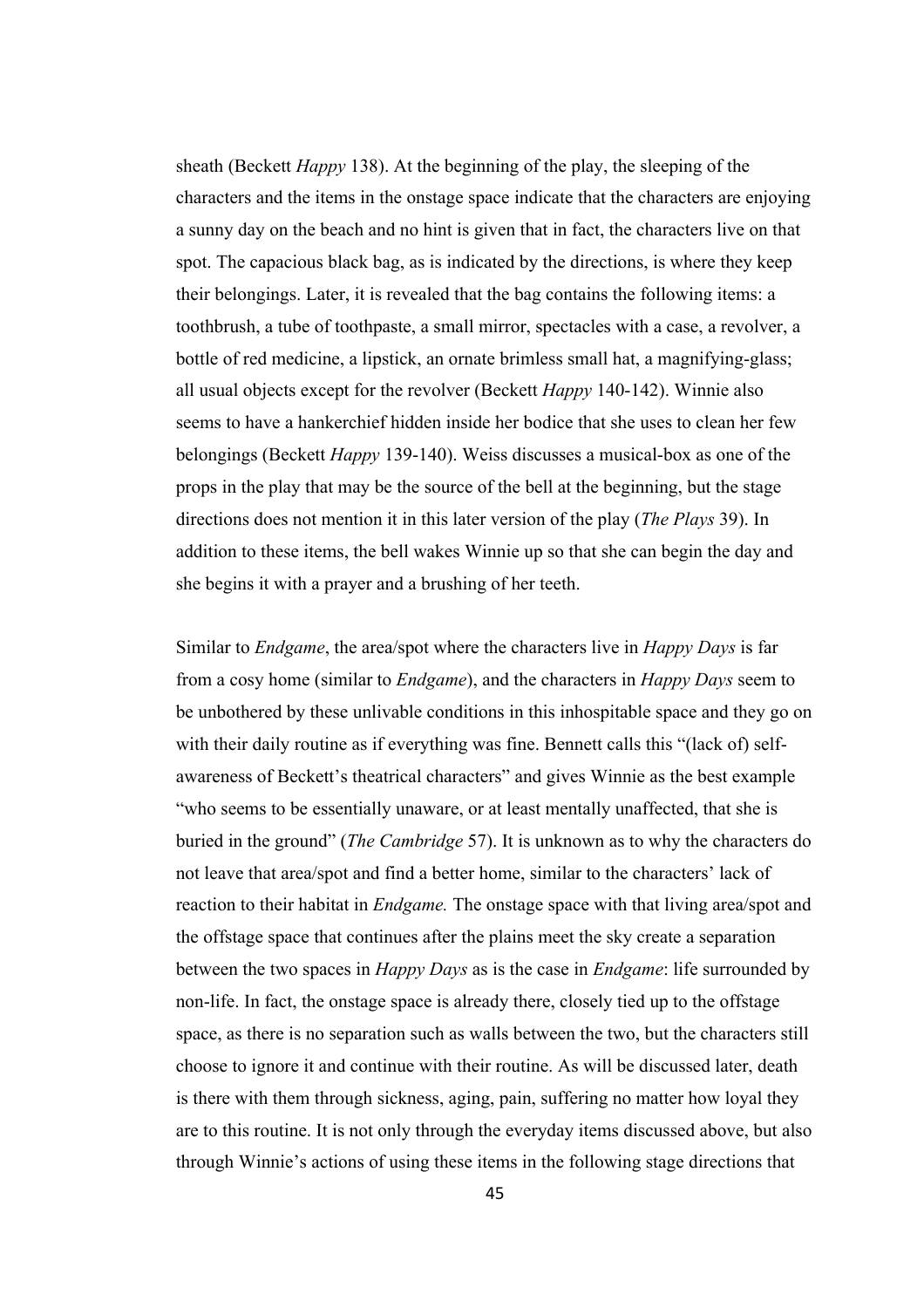tie the area/spot in *Happy Days* to a habitat. The following directions depict Winnie's routine:

WINNIE: [*Gazing at zenith*.] Another heavenly day. [*Pause. Head back level, eyes front, pause. She clasps hands to breast, closes eyes. Lips move in inaudible prayer, say ten seconds. Lips still. Hands remain clasped. Low*.] For Jesus Christ sake Amen. […] Begin, Winnie. [*Pause*.] Begin your day, Winnie. [*Pause. She turns to bag, rummages in it without moving it from its place, brings out toothbrush, rummages again, brings out flat tube of toothpaste, turns back front, unscrews cap of tube, lays cap on ground, squeezes with difficulty small blob of paste on brush, holds tube in one hand and brushes teeth with other. She turns modestly and back to her right to spit out behind mound.* […] (Beckett *Happy* 138-139)

From Winnie's actions, it is revealed that they actually live here, that the spot they sleep on is their home. Instead of walls, windows and a door as is the case in *Endgame*, their habitat is marked with that black bag and the parasol on that area/spot. In addition to the bag with its contents, another connection these items make to a habitat is the way these items are used and hence it is both their presence and the way the characters utilise them turn that area/spot into a living space. Just like Hamm and Clov in *Endgame*, the play begins with the routine, but instead of a clear living space in *Endgame*, the characters are out in the open like Estragon and Vladimir in *Waiting for Godot*. The idea that Winnie and Willie actually live where they are, and they are not just sunbathing on the beach near an unseen sea is strenghtened even more in the following instance. Addressing Willie, Winnie says: "Are you thinking of coming to live this side now… for a bit maybe?" (Beckett *Happy* 167). Furthermore, it is later indicated that Willie has a hole where he spends his time protected from the sun (Beckett *Happpy* 147). That spot functions for them in a way similar to that small room with two windows in *Endgame*. Ignoring the fact that she cannot use half of her body and it is buried in the ground, Winnie is as cheerful and talkative as can be. She is actively ignoring her condition, the scorched grass around her and the hostile sun. The parasol is not even open to protect her from the sun and once, she even discusses her ability to survive under that blazing sun as a success of human adaptation "[t]o changing conditions" (Beckett *Happy* 153). Willie's routine is reading his newspaper, sometimes out loud to Winnie and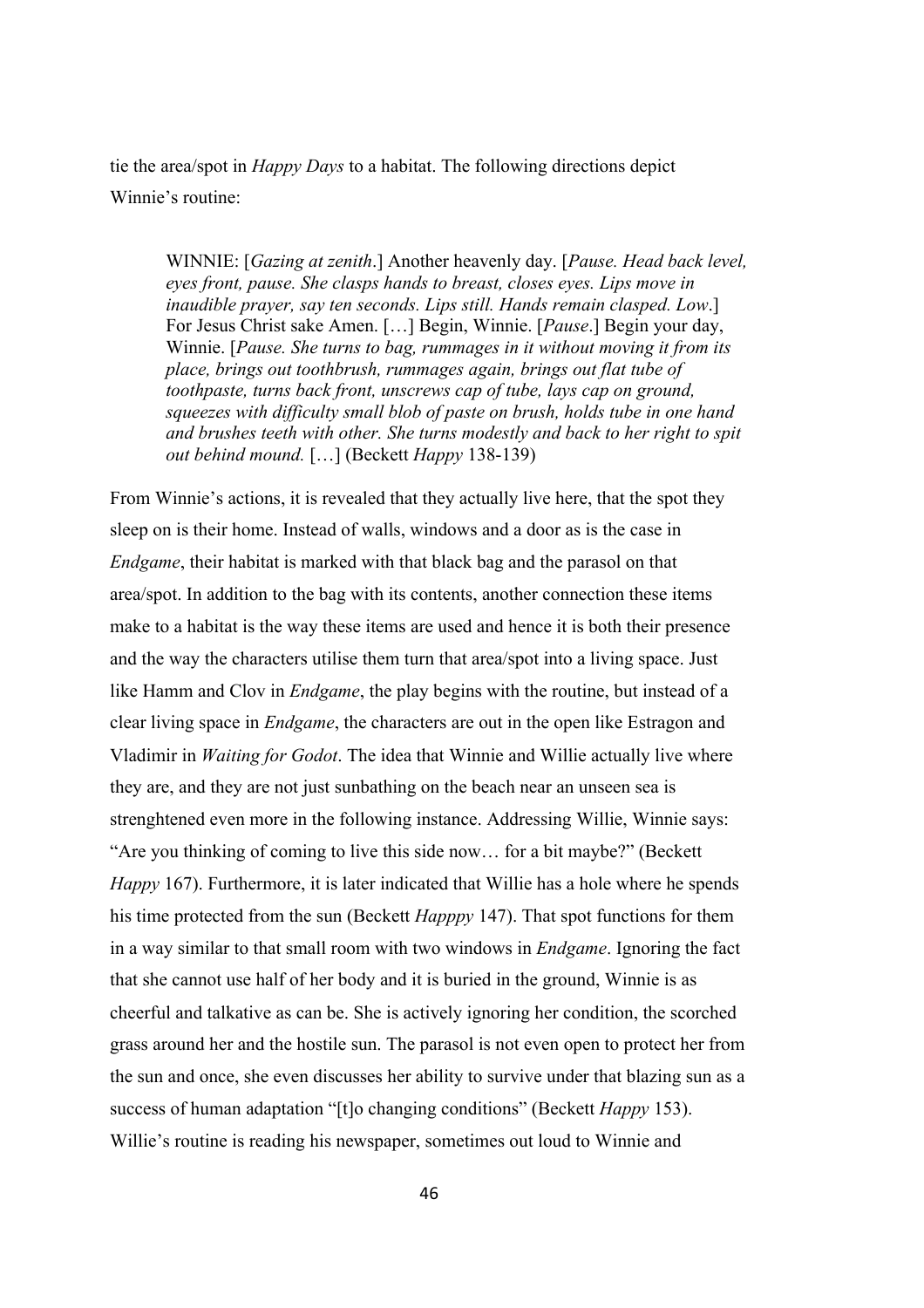sometimes in silence. It is indicated that the characters may be aware of the horrors of the offstage space as Winnie's discussion of human adaptation to high temperatures suggest, but regardless, they keep on with their daily routines like Hamm and Clov do in *Endgame*. Sometimes the dialogues hint that perhaps the characters are not able to cope with their living conditions as once Winnie mentions Willie has no interest in life hinting a possible suicide attempt by Willie and she adds that she "mustn't complain", perhaps indicating that although there are things to complain about, she should ignore them (Beckett *Happy* 139-140; Weiss "Beckett's" 44). She indeed does that skillfully. She is half-buried in the ground, but she constantly cleans her belongings with that hankerchief and does her best to look good. Both Willie and Winnie continue with their routine, ignoring their condition under a blazing sun and acting as if everything was fine, just like Vladimir and Estragon in *Waiting for Godot* and Hamm and Clov in *Endgame*.

Although the onstage space is depicted as a space of routine, as the habitat of the characters, it is through the dialogues and actions that it is indicated that the characters protect themselves from something unknown by continuing with their routine in the onstage space. In addition to the characters depicted as hiding inside the routine and repetition, their psychology is also similar in nature as is acknowledged by Beckett himself, as Gontarski argues quoting from Harmon writing on Beckett's correspondence with his director, Alan Schneider (Harmon qtd. in Gontarski "Greying" 146). In his detailed discussion on Beckett's grey canon, i.e., Beckett's theatrical notebooks and letters about his texts, Gontarski believes Beckett's notes "expose the richness of psychological connection among these characters" ("Greying" 146). Accordingly, the characters in these plays are depicted as actively alienating themselves or "projecting away from it [life]" (Harmon qtd. in Gontarski "Greying" 146). To endure life in the symbolic and clinging to the known instead of facing the unknown even though it means they need to numb themselves inside an ever-repeating routine: "Clov [copes with the help of] outwards towards going, Hamm [copes with the help of] inwards towards abiding" (Harmon qtd. in Gontarski "Greying" 146).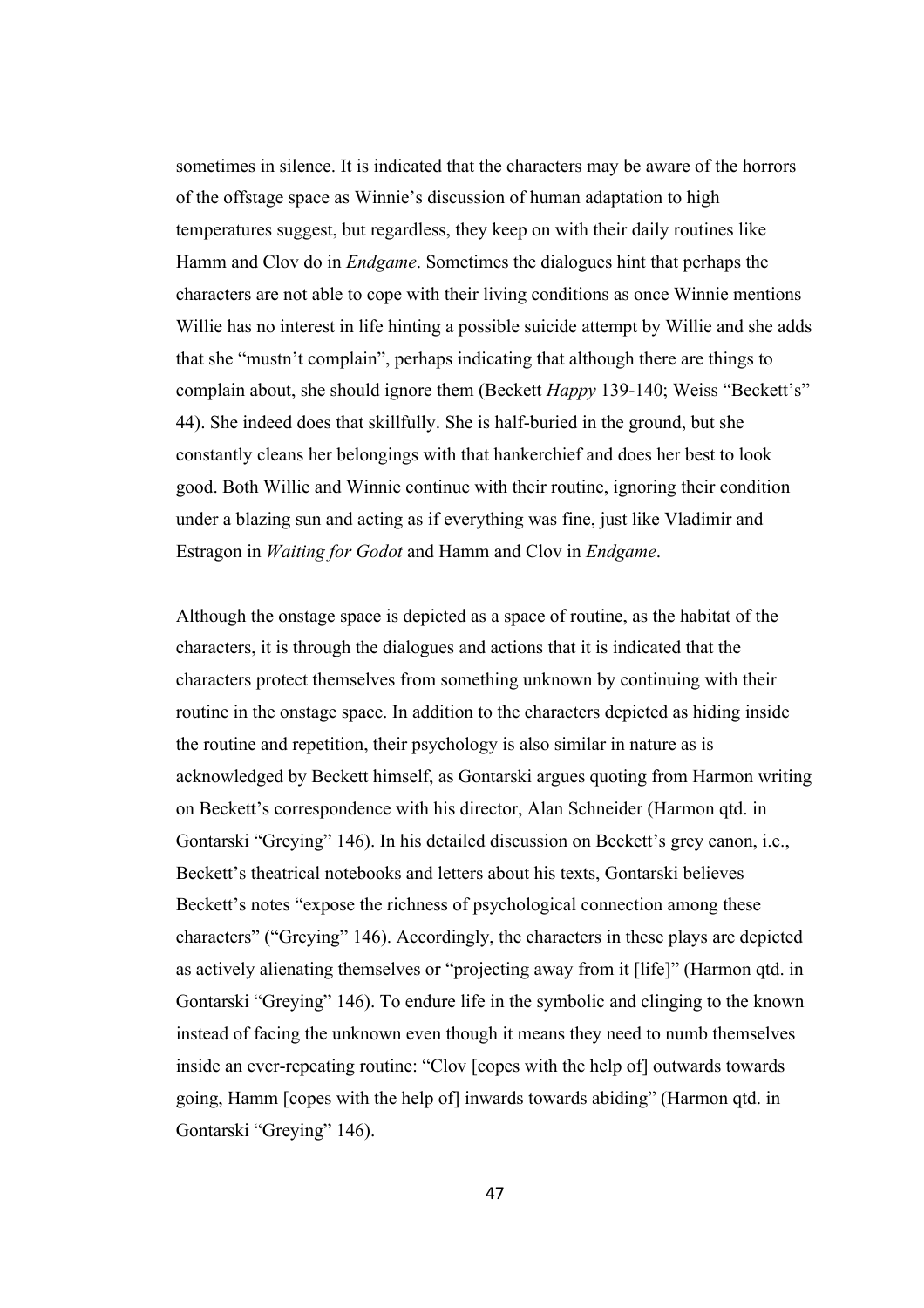Briefly, the characters in all three plays by Beckett are depicted as ignoring the offstage space by keeping busy with a forced routine in the onstage space. In addition to the emphasis put on the routine in the onstage space, there is also the absence of the offstage space. While the onstage space is a space of signification, the offstage space remains outside of it. The condition of the offstage space might have been unimportant as the characters are located in the onstage space and they could have continued living inside that onstage space without thinking on the offstage space, but it is indicated that they cannot do so. The characters constantly talk about the offstage space and its absence does not lessen its influence on them. Gruber believes "The deliberate withholding of important characters from sight is common in twentieth-century drama" (127). Working on twentieth-century theatre plays that are centralized on the absence of a major character, Gruber claims, by the absence of these male or female characters, "what is to be stressed is that important and dramaturgically powerful characters in all these plays are not merely hidden but instead are represented in terms of their hiddenness (129). Gruber's example is discussed with reference to *Waiting for Godot* in relation to Godot's absence in contrast to his importance for the play, but the absence created through a featureless nature has a similar effect as its absence serves to stress its importance for spaces in Beckett's theatre (127). Thus, while the plays first present the onstage area as a space of routine and as a habitat, the absent offstage space will be diageticallay filled and the offstage space will be depicted as a space of death as will be discussed in the following chapter.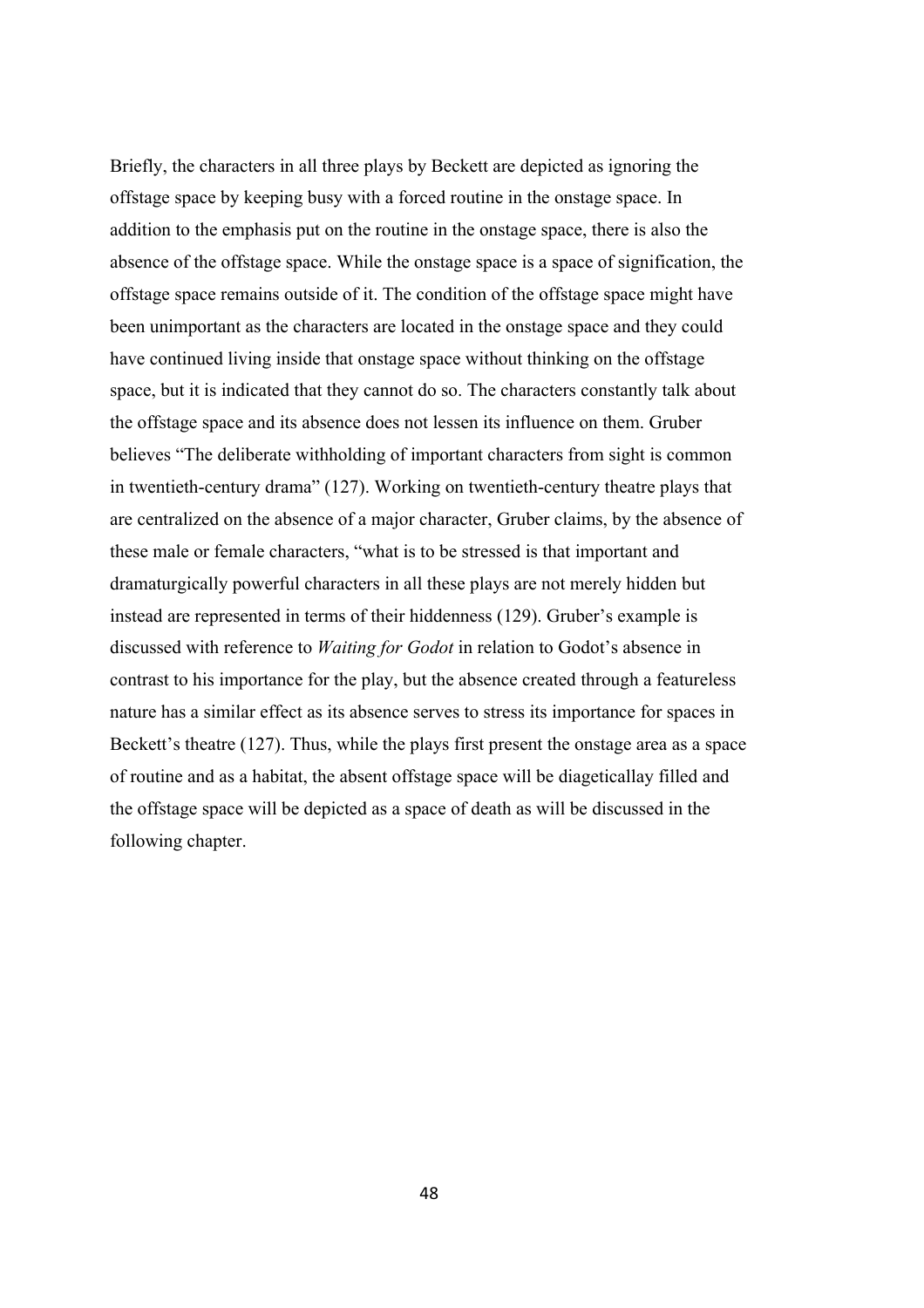# **CHAPTER 4**

# **THE OFFSTAGE SPACE REVEALED**

After a spatial binarism is initially created between the onstage space that is indicated to be a living space where there is signification and the offstage space that is indicated to be "the place where [the characters] are not" as discussed in the previous chapter, the plays start to give information about the offstage space through diegetic references by the characters and this chapter will examine the information provided about the offstage space throughout these plays (Kristeva *Powers* 3). In other words, this chapter will discuss how additional information on the offstage spaces of these three plays is provided through the dialogues and actions of the characters and the contrast betweeen the onstage space as a safe space of routine and the offstage space as a dangerous space of death is strengthened.

With all three plays, there is a certain beginning in which the characters are depicted as powerfully clinging to their routines and actively avoiding acknowledging their living conditions in the onstage space and the horrors of the offstage space. There is no food, they are in inhospitable spaces, they are suffering but none of the characters try to do something to better their conditions and instead, they go on with their routine in the onstage space, if there is time and if it is divided into days in the plays. It is as if the scenes of suffering that has been present throughout the play *Oedipus at Colonus* by Sophocles constitutes Beckettian theatre (Yüksel *İbsen'den* 30). The most powerful depiction is through that of Winnie in *Happy Days*: a woman - halfburied in the ground with a deadly sun over her – brushes her teeth, does her make up and talks cheerfully. The depiction is strong in *Endgame*, as well. Unable to leave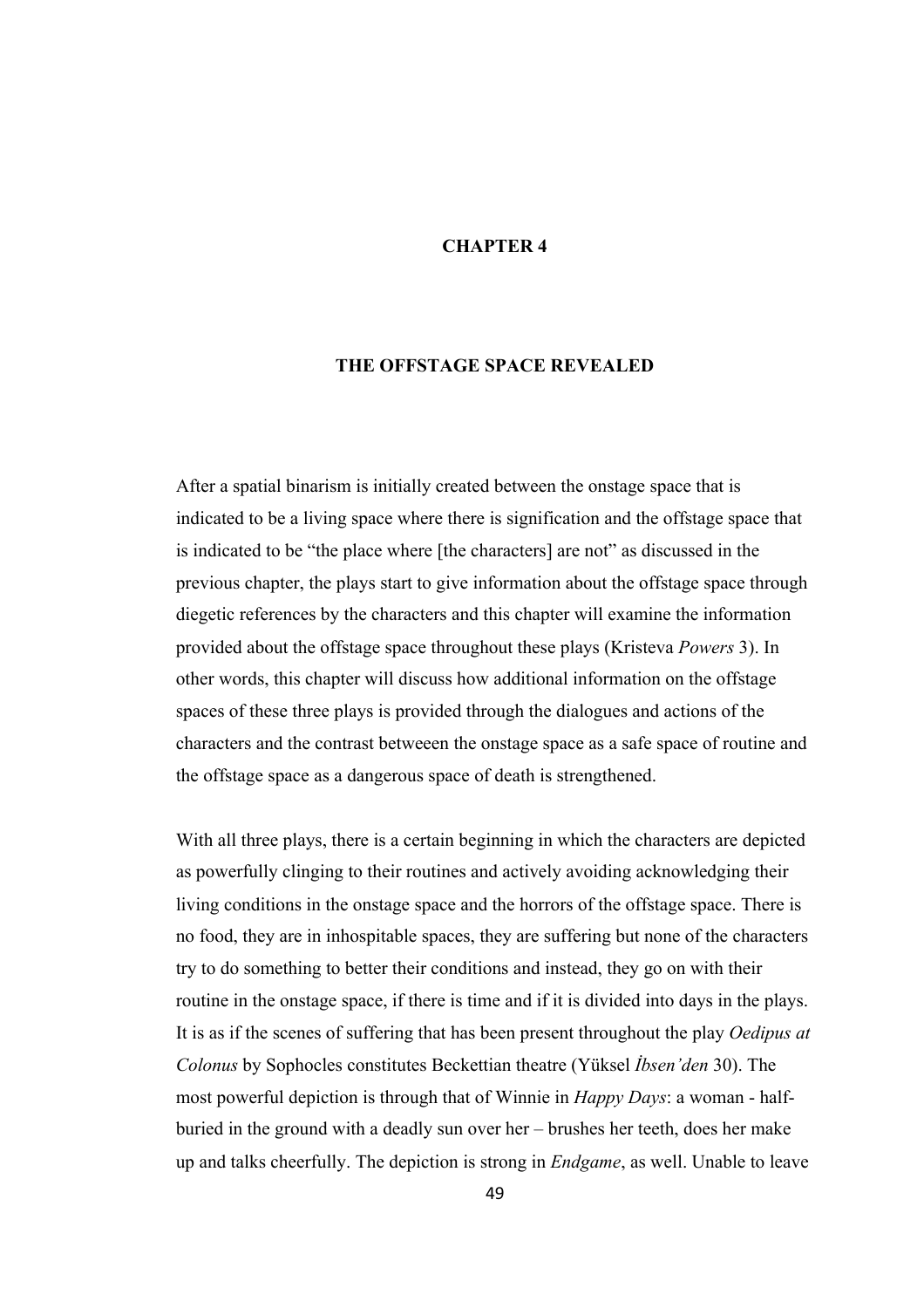Hamm, Clov is a servant to Hamm as well as to his routine of serving him. Other than serving Hamm, Clov's only other activity is to look at the walls in the kitchen. Hamm, as the master in this pair, has his own routine to stick to. Even Estragon and Vladimir who temporarily wait for someone on a spot in the ontage space and try to pass the time in the meantime, are caught up with a routine of their own. In fact, Beckett himself admitted to a similarity between the spaces of *Waiting for Godot* and *Endgame* once. Discussing *Waiting for Godot* and *Endgame*, Beckett tells Jean Martin who played Clov, "You must realize that Hamm and Clov are Didi and Gogo at a later date, at the end of their lives" and hints that he may be presenting similar spaces in his drama (MacMillan and Fehsenfeld qtd in Gontarski "Greying" 152). In other words, the connection of the characters together with the spaces in Beckett's drama is evident as suggested by the playwright himself. These old, crippled and powerless characters are depicted as if they were similarly portrayed on that thin line between life and death (Yüksel *Samuel* 19).

All the characters in these three plays are depicted as living inside a safe bubble of some sorts that helps them avoid the horrors in the offstage space through the routine. In this sense, these three plays by Beckett firstly create a spatial binarism in the form of what is known, the onstage space and what is unknown, the offstage space. The onstage space is a visible living space in which the characters actively avoid bettering their life and they instead keep busy with routines. The image Beckett creates is similar to a bell jar through which the characters see outside, but they continue to stay there as if an inhospitable offstage space was not there surrounding them. Beckett's plays may be written in the aftermath of disasters such as war and famine and as Karadağ argues about *Endgame*, it shows "closeness to its historical background" giving "hints that it is written after the Holocaust", but what makes these plays unique is the lack of reaction, knowingly or unknowingly, from the characters as victims of such disasters (6). In a way, for the characters in all these three plays, the onstage space fuctions as a safe area where the routine continues/is continued and hence it is indicated that it protects them from what lies hidden in the offstage space. Briefly, while the onstage space is depicted as a safe space of routine as discussed in the previous chapter, the depiction of the onstage space as a safe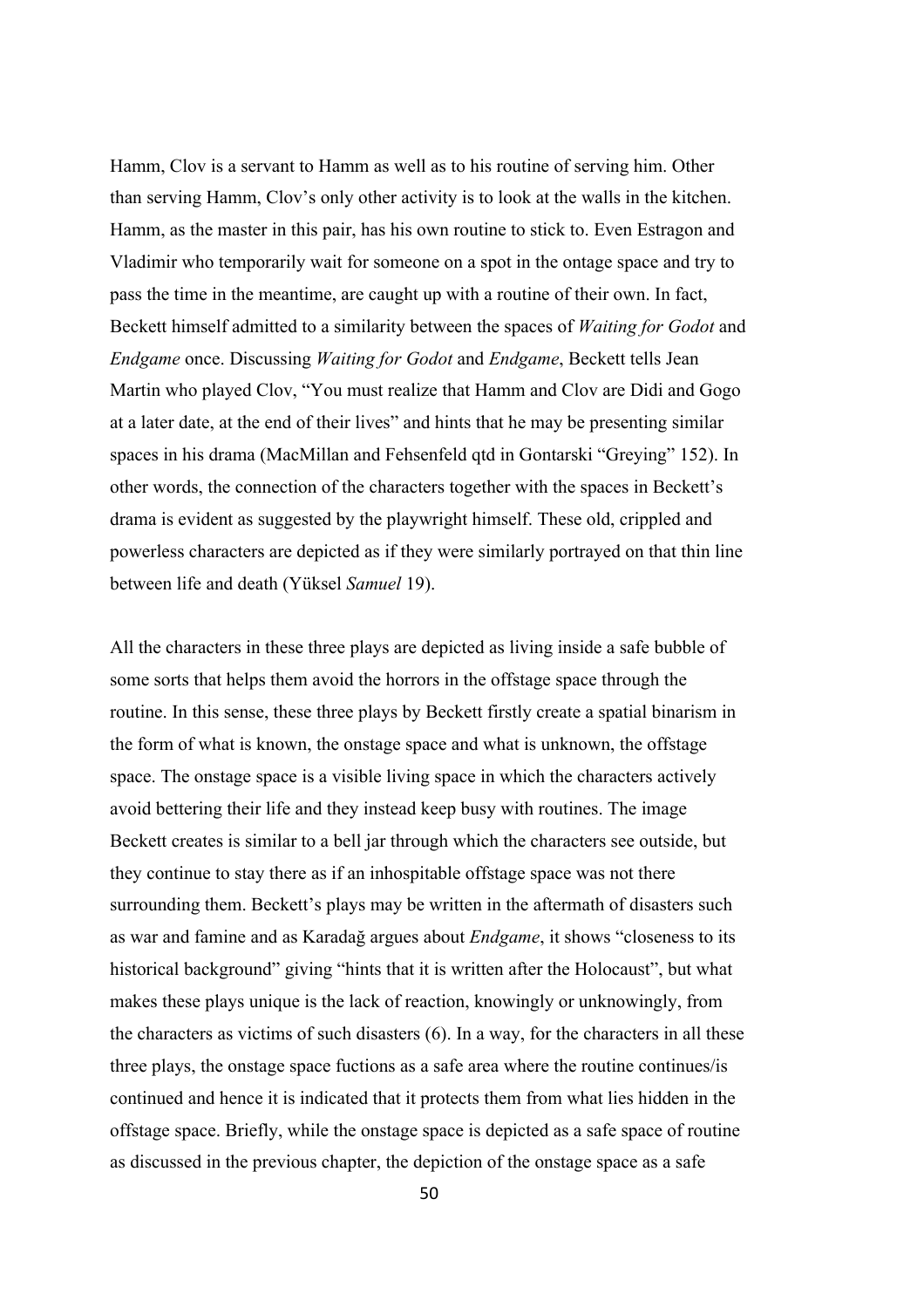space creates a contrast with the surrounding space that is the offstage space. This spatial binarism is furthered in degrees and the question of what the characters protect themselves from is slowly answered when the plays start to provide information on their offstage spaces. In other words, after the beginning of these three plays, it is asserted that the characters are inside a routine and are actively ignoring their condition and the offstage space starts to get visualised in the minds of the reader/audience through the dialogues and actions of the characters. With this revealation, it is indicated that the offstage spaces in these plays are even worse than the onstage spaces in which the characters live and the offstage space is associated with death. While *Waiting for Godot* gives information on its offstage space and the horrors in it right at the beginning of the play, the process is slower in *Endgame* and *Happy Days*. In between their safe, stabile routine in their onstage spaces, the characters talk about the offstage spaces with association to death.

## **4.1.** *Waiting for Godot*

# **4.1.1. The Offstage Space as A Space of Death in** *Waiting for Godot*

In *Waiting for Godot*, the offstage space is depicted as a space of physical violence. Similar to *Happy Days*, *Waiting for Godot* is set in an open area and while there are no stage directions clearly stating that the sky meets the plains in the horizon as is the case with *Happy Days*, it is indicated that the open featureless area continues in the offstage space. *Waiting for Godot*, unlike the other two, gives hints in between the dialogues about how painful life is in the offstage space starting from the first page. The play's references to a life of suffering begins immediately in the first page with the ditch Estragon spent the night in (Beckett *Waiting* 11). Talking to Vladimir, Estragon reveals that he did not get a comfortable sleep. Answering Vladimir's odd question "And they didn't beat you?", Estragon answers "Beat me? Certainly they beat me" (Beckett *Waiting* 11). In addition to the way these beatings are evoked through dialogues, it is interesting to note the way they talk about beating. Vladimir asks his question in negative form, as if expecting a miracle, the miracle of a night without beating and Estragon answers with a rhetoric, as if he was surprised Vladimir was even thinking a night without beating could be possible. Nothing is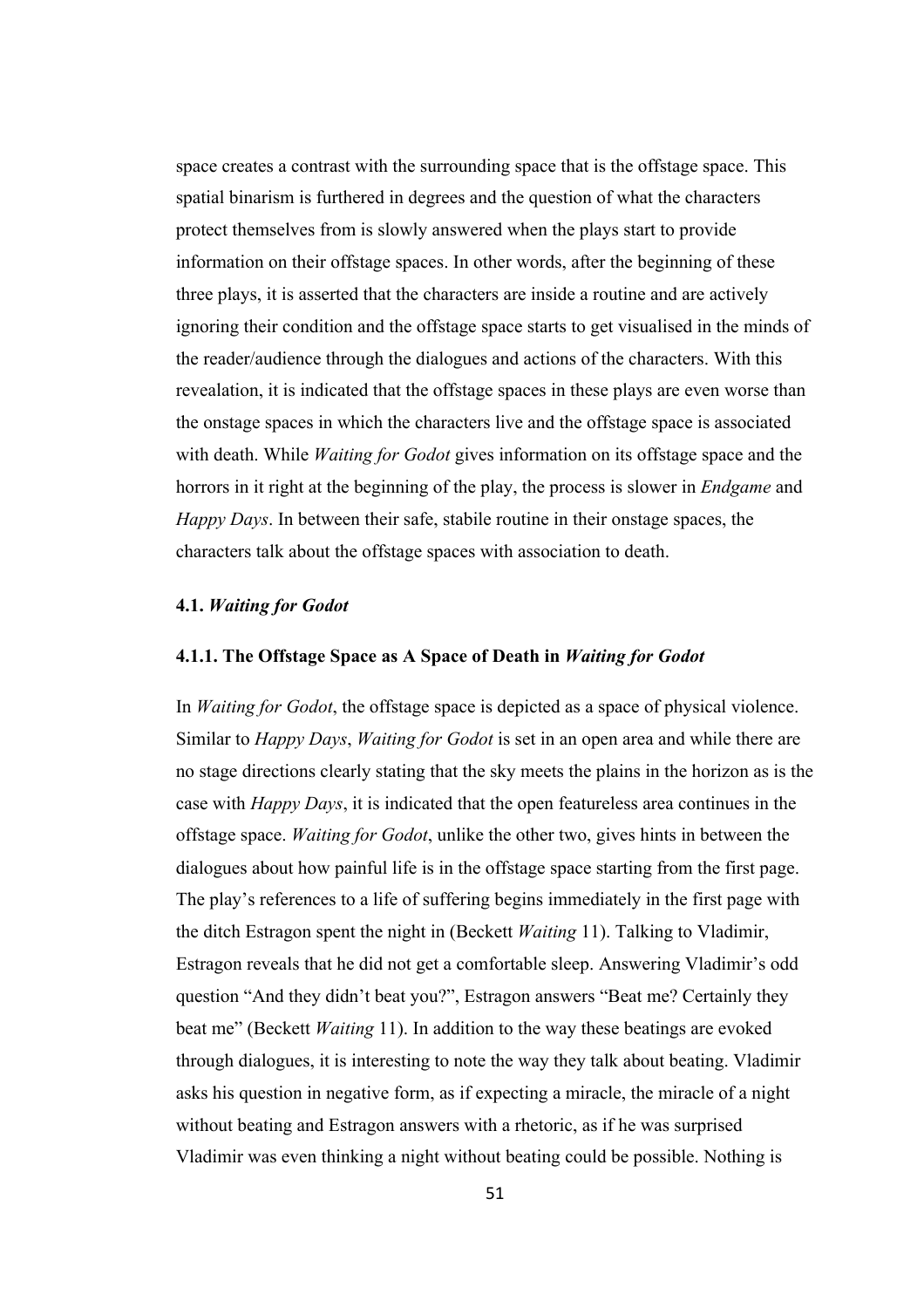certain in Beckett's theatre and one can never know whether Estragon was just having a bad dream at night and just imagining things, but the choice of beating is important and, whether the beating is real or just imagined by the characters, it is indicated that life in the offstage space is a life of pain and violence. In another similar instance hinting at the frequency of physical violence, after seeing Estragon unable to stay standing up, Vladimir quickly assumes he got beaten while sleeping as if that was the only viable explanation (Beckett *Waiting* 54). Again, just like the issue of whether the area/spot they spend time on is the same in both acts, the characters' account of events is not reliable as when Vladimir thinks he heard Godot, Estragon tells him it was just "The wind in the reeds", but the choice of the topic of beating as happening frequently in the offstage space is significant in the depiction of the offstage space as a space of physical violence (Beckett *Waiting* 21).

Physical violence as a threat to life continues with other characters, as well. Vladimir and Estragon are not the only characters accepting physical violence as a usual part of their life and there are others like them. Visiting them to pass a message from Godot, a boy gives the two main characters some random information on his life as he answers to Vladimir's unending questions about it (Beckett *Waiting* 50). According to the boy, he and his brother sleep in the hay; they are fed "fairly well" that may indicate that they have food enough to keep them alive, and while the boy does not get beaten, it is indicated Godot beats the boy's brother (Beckett *Waiting* 50). Perhaps the boy, like Estragon, is imagining things as there is no textual evidence proving the boy's account to be true, but the boy himself starts talking about physical violence, like Estragon and Vladimir discussing physical violence frequently. That is to mean that the characters refer to the offstage space as a space of physical violence through beating. In addition, Vladimir never asks the right questions and we never learn much about Godot. That may be explained with their unwillingness to solve the problem of waiting for Godot by just finding him themselves and by getting out of their safe routine to face what there is in the offstage space. Instead, the two main characters choose to pass the time by asking random questions to the boy and stay in the routine in the onstage space.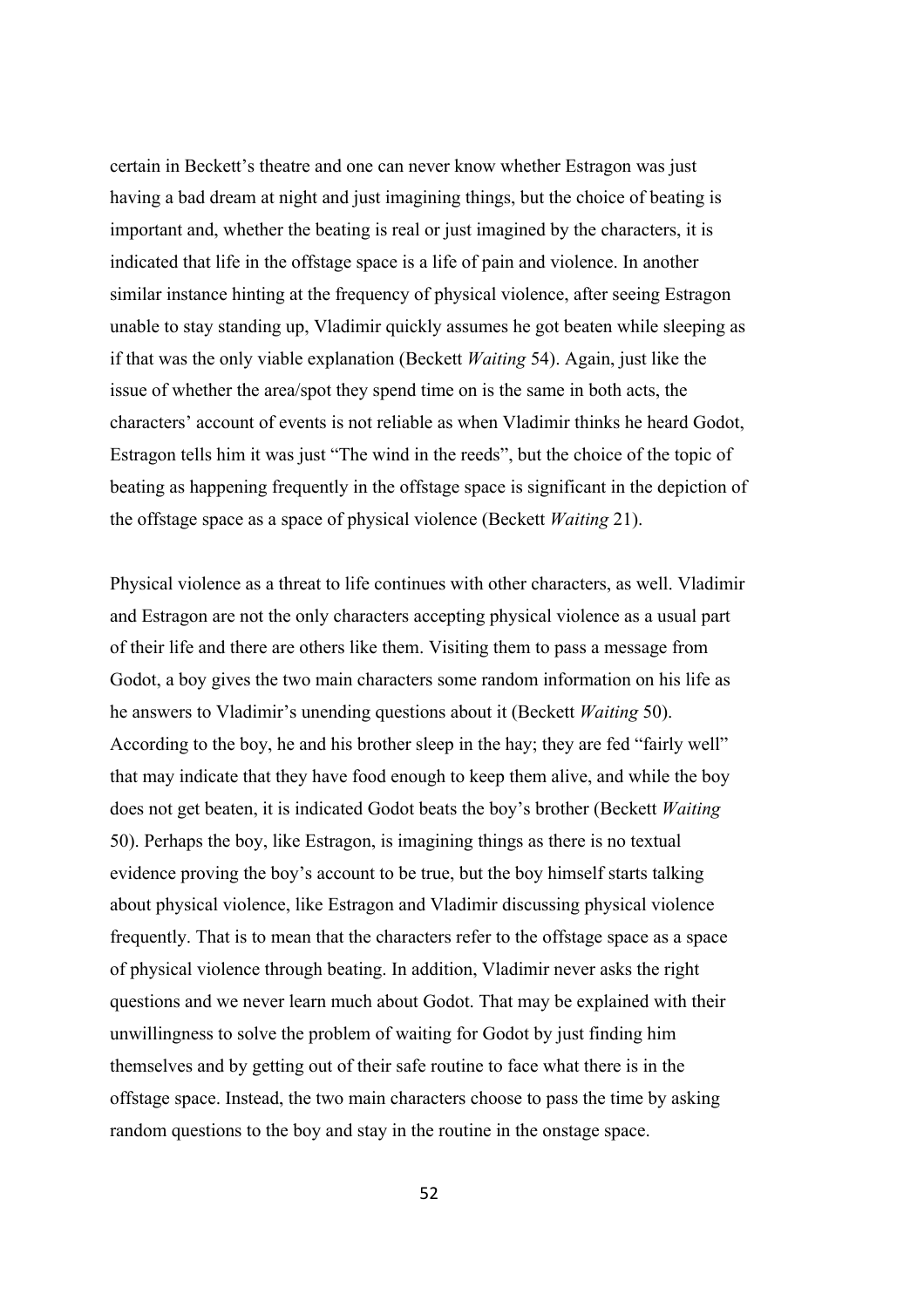In addition to physical violence, there are also hints at suffering in general in *Waiting for Godot*. Creating an image of a man crawling in the ground similar to the one in *Endgame* as will be discussed later, Estragon summarizes his life in the following words: "All my lousy life I've crawled about in the mud!" (Beckett *Waiting* 57). There are hints that the characters are not very different from the generation before them who were also unhappy, indicating that people have been unhappy in the offstage space for long. In the following instance, Pozzo says: "Let us not then speak ill of our generation, it is not any unhappier than its predecessors" hinting that their life has been the usual way of living for everyone (Beckett *Waiting* 33). There are sick people, like the woman in Gozzo family in which "The mother had the clap" (Beckett *Waiting* 24). There are also references to starvation as is the case with the boy who is fed "fairly well" (Beckett *Waiting* 50). As depicted through dialogues, the offstage space in *Waiting for Godot* is a space of physical violence, suffering, sickness and unhappiness. Perhaps the onstage space is no different than the offstage space in terms of physical violence or suffering for that matter, but the characters seem to be able to ward off the darkness in the offstage space through their routine in the onstage space. In other words, it is indicated that the characters protect themselves from death, darkness and anything life-threatening with the offstage space by staying in the safe space of the onstage space.

## **4.1.2. Abjected Fertility in** *Waiting for Godot*

In addition to the binary representation of the onstage and offstage spaces, there are hints that indicate the characters have been warding off fertility-related imagery to the offstage space through associating them with death. In *Waiting for Godot*, representations of fertility can be found through the tree and the mother in Gozzo family, but both are presented not through their fertility but through their association to death. In other words, the fertility-related imagery is replaced with imagery of death and it is indicated that the semiotic, closely related to the maternal and thus to fertility as symbolized by the female body, has been abjected and warded off to the offstage space. While the mother in Gozzo family is in the offstage space, the tree is in the onstage space from the beginning of the play, but its association to death comes later.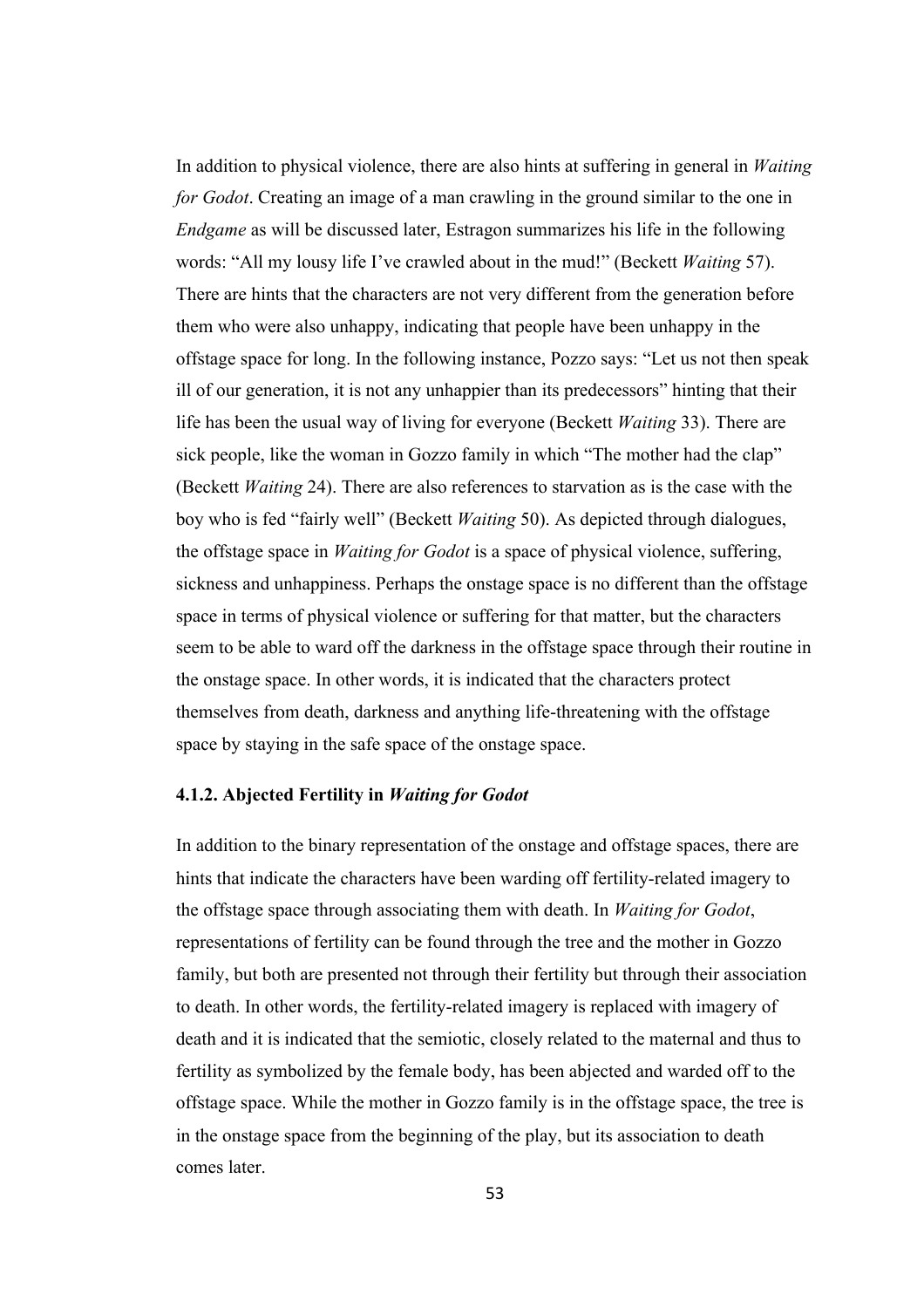Nature in all three plays by Beckett is featureless, especially in *Waiting for Godot*. The only representation of nature is that one tree in the stage directions. Until the characters start talking about why they wait where they are, the tree is not referred to. In the instance of its referral, Vladimir mentions Godot telling them to wait "by the tree" that is, according to Vladimir, "a willow" (Beckett *Waiting* 15). Although the willow tree is viewed as a symbol of the moon, water, grief, healing and everlasting life, the characters are quick to associate the only representation of nature in the onstage space with death, as Vladimir immediately says: "it must be dead"; so, the tree is no longer a representative of a nurturing nature, but of a dead nature similar to the scorched grass in *Happy Days* as will be discussed later (Beckett *Waiting* 15). In addition to this, its association to death is strengthened when Estragon suggests to Vladimir: "What about hanging ourselves?" and they later decide to postpone hanging themselves to another day (Beckett *Waiting* 18; 88). The tree, the only reference to nature, is far from representing a giving nature and instead it is viewed as a tool for taking lives. Through refering to hanging themselves from the tree, it is indicated that the tree is also associated with the crosses upon which Christ and two thieves were crucified and killed, which was the topic of the main character's earlier discussion. Perhaps the hanging suggestion is just a joke, or perhaps the characters are eager to hang themselves because it would provide them with an experience they might enjoy: Vladimir believes it would give them an "erection", but still, the characters of *Waiting for Godot* connect the only representation of nature in the onstage space to death, and the image of a dead nature will be even more powerful in *Endgame* and *Happy Days* as will be discussed later (Beckett *Waiting* 18). Nature is more generally understood, within Western and other cultures, as having and being characterized by a generative power, in which respect it is often represented by or associated with a fertile woman; this leads to a feminizing of depiction of nature and phrases such as "mother nature"; it is also related to Kristeva's fundamental feminizing of the concept of a semiotic state or phase in developmental psychology, because in her writings the surrounding maternal body is "the ordering principle of the semiotic *chora*" (Kristeva *Revolution* 27). In other words, Kristeva associates "her notion of the *semiotic chora* […] with the maternal body and early heterogeneous drives" (Söderbäck 1). When Beckett depicts nature, perhaps the most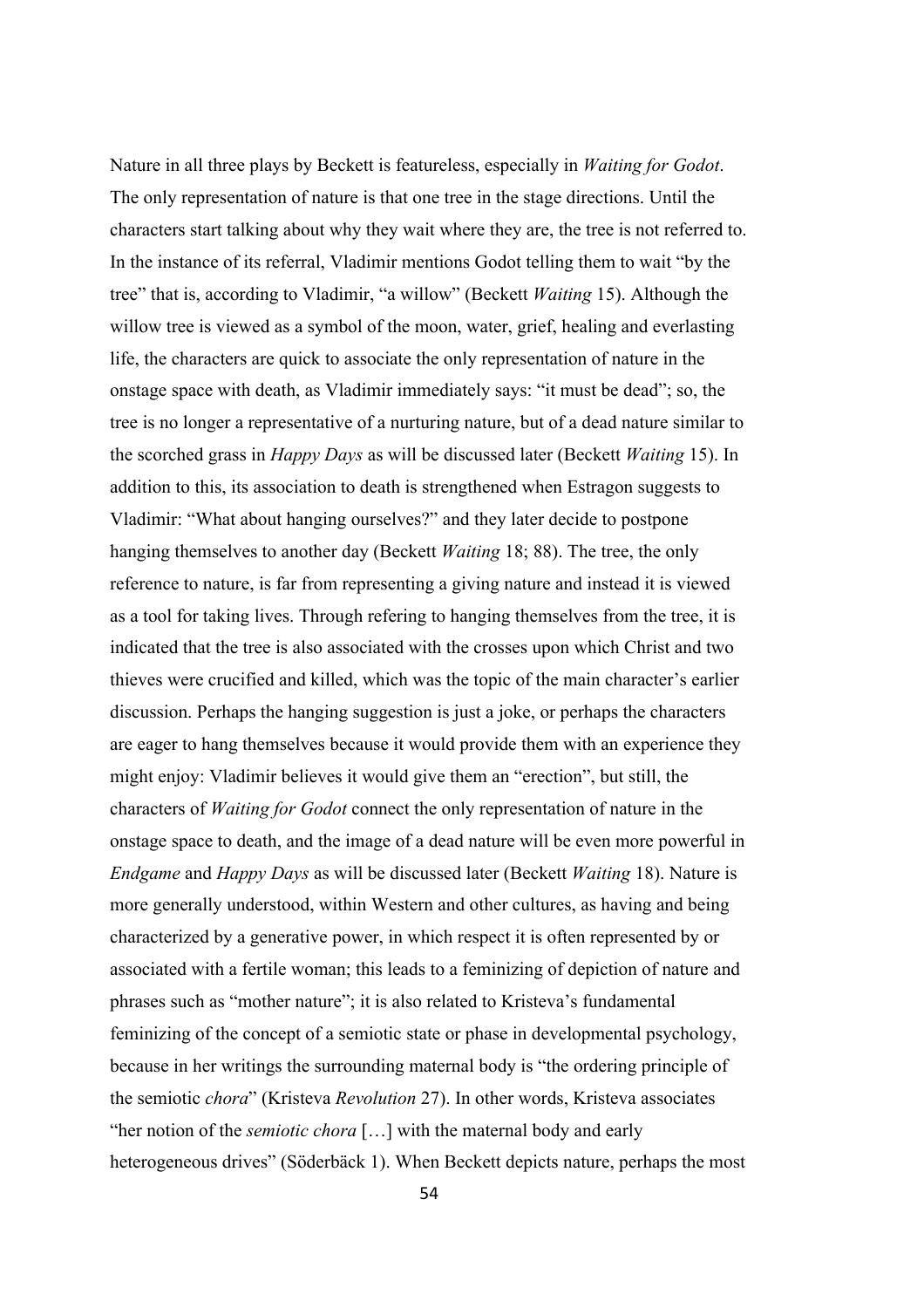important representative of life-giving and sustaining (as well as of the semiotic) as dead or in close association with death, this is a forceful abjection, not just of nature but of the semiotic and all that it is related to (including the female and fertility).

In addition to the depiction of nature closely associated with death, the representation of female characters in *Waiting for Godot* is important. In the play, there are no female characters, and women in the offstage space are referred to only twice: once in the story of the Englishman and once through the mother in Gozzo family. The story of the Englishman is very short and the women in that story are objectified and are offered to him to choose from for sexual intercourse: "The bawd asks him if he wants a fair one, a dark one, or a red-haired one" (Beckett *Waiting* 18). Here the women are represented as sexual objects and the act of sexual intercourse, that has the power of life-giving, is reduced to the man's temporary sexual need. Interestingly, this representation of women lies parallel to the protagonists' following discussion (and dismissal) regarding the nature of the tree (where it does not seem, actually, to matter whether it is a tree or a bush or a shrub, whether it is a willow or not), and it is potentially useful only as an object from which to hang themselves and perhaps achieve a temporary sexual sensation (Beckett *Waiting* 18).

The other female figure mentioned in the play's dialogues is a mother, the mother in the Gozzo family. While the women in the brothel are sexualized by their profession, this time we have another female figure who is only referred to through her sexualized function of motherhood. The Gozzo mother is referred to in sexual terms too, for "[t]he mother had the clap", which thus associates the female with a sexually transmitted disease that can also be transmitted to a child in childbirth (blighting the newborn's health), male urinary and genital pain of the type that afflicts Vladimir, and female infertility (Beckett *Waiting* 24; Watson et al 889). Thus this woman's gender and sexual nature, like Nature itself in these plays, represent not generation but inability to generate, not life-giving but life-blighting, as well as being dangerous to men.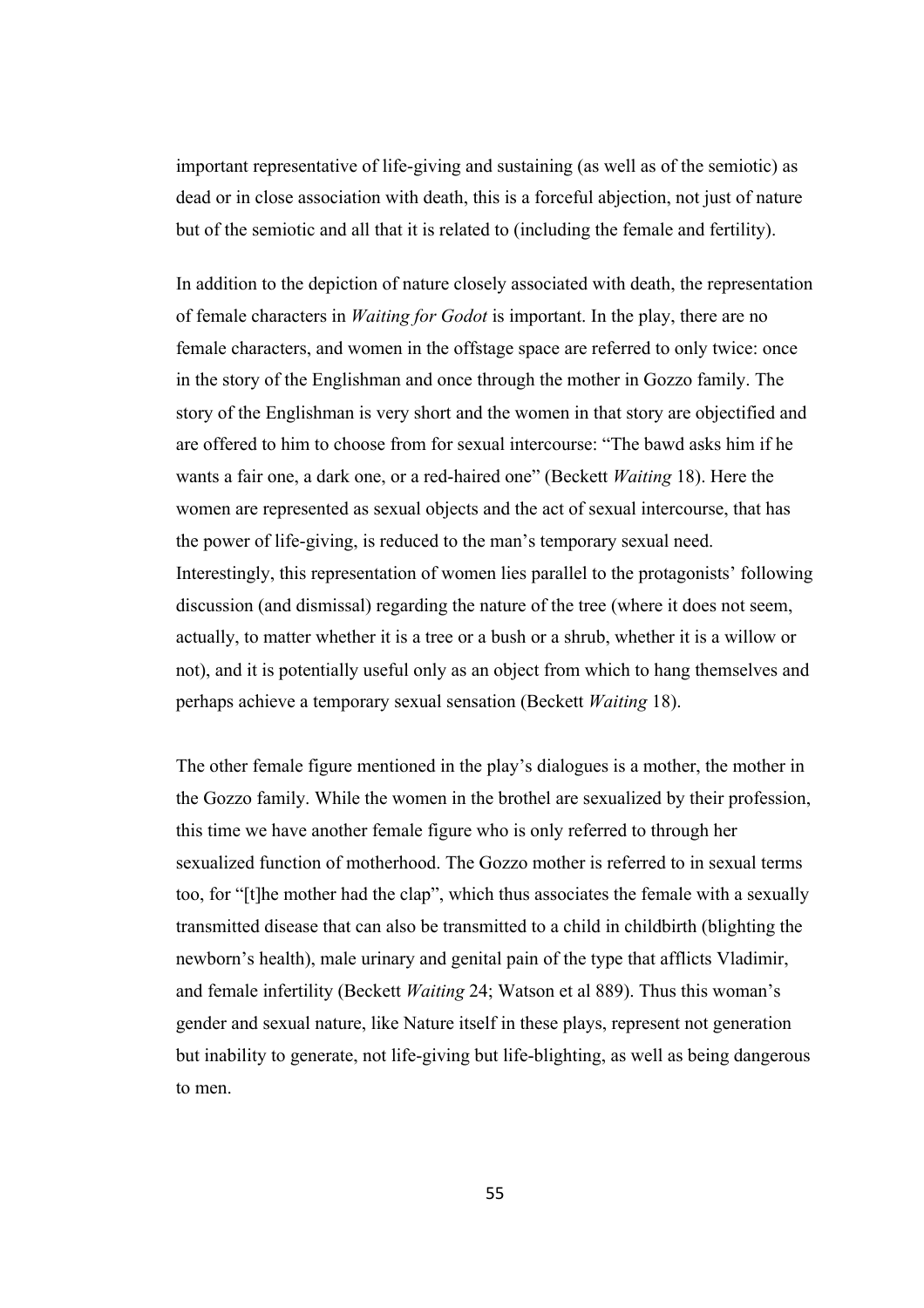The focus on fertility not as having life-giving power but as being associated with death is indicated in another instance, in *Waiting for Godot*, as well. In this play, even birth is discussed together with death. In a way, perhaps as Yüksel writes on Beckettian drama, human beings are born to die, and their only crime is that they are born (*İbsen'den* 33). Right after the discussion of hanging potentially giving them erections, Vladimir says that where semen falls on the ground, "mandrakes grow" and offers this as the reason for mandrakes to "shriek when you pull them up," perhaps their being pulled from the earth being likened to an infant being pulled from the womb (Beckett *Waiting* 18). It can therefore be said that figures of fertility in the play: prostitutes, a mother, a tree, and semen falling on fertile ground leading to a metaphorical birth, are all closely associated with death and are examples of how Beckett's characters see them as vestiges of the abjected the semiotic in the form of connecting nature and fertility (essentially semiotic elements) with death in *Waiting for Godot* just like in *Endgame* and *Happy Days* as will be discussed later.

## **4.1.3. Yearning in** *Waiting for Godot*

In *Waiting for Godot*'s reference to the death of hanged men resulting in a metaphorical fertility through the birthing of mandrakes, their "shrieking" indicates pain or anger at being born. The choice of the word *shriek* is significant because such a sound indicates far more agony or fury than the words *cry* or *scream* which are more commonly used for natural births. Shrieks are the sounds associated with terror and the unnatural. Here, then, while Vladimir indirectly likens the earth to a mother's womb, he chooses to show its reluctant offspring as being so reluctant and terrified to be born – indeed they have to be pulled out -, or the process to be so agonizing that they shriek (Beckett *Waiting* 18). This is the infant's challenge to the symbolic as it is being removed from the chora (a fully semiotic existence); in Kristevan terms it is the thetic break; Beckett's mandrake uprooting accompanied by shrieking indicates that the separation of the infant from the semiotic into the symbolic is excruciatingly painful. This Beckettian birth metaphor can thus be used as an illustration of the Kristevan idea that the subject-to-be's connection to the semiotic is cut and the subject-to-be is taken away from the semiotic to become a subject in the symbolic. McAfee writes about this painful break, referring to Kristevan chora, and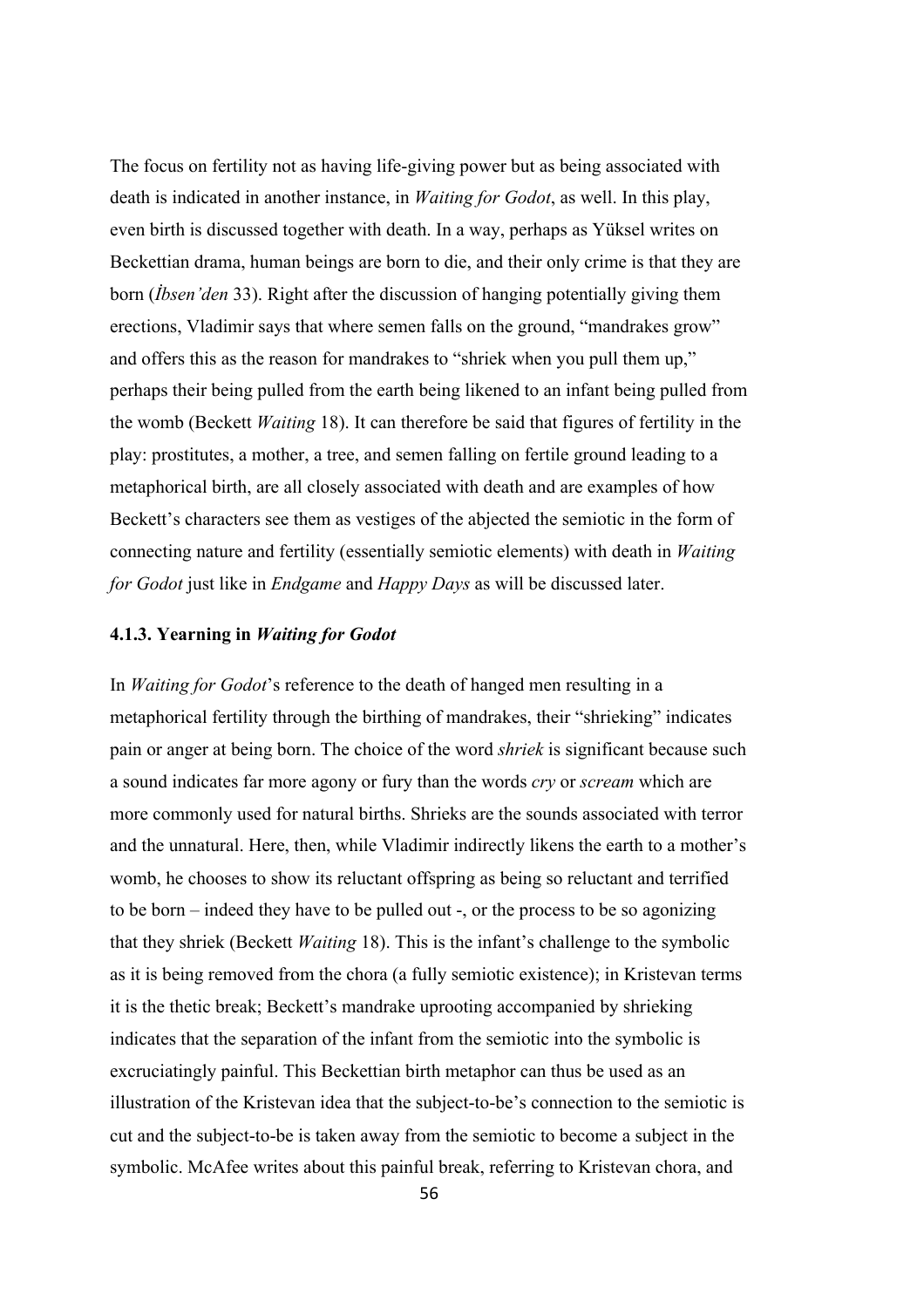states that "[w]ith these events, the child is no longer in the warm cocoon of the *chora*; it becomes dimly aware of its distinctness from its surroundings – that what surrounds it is *other* than itself" and that is painful for the subject (22).

*Waiting for Godot* provides other instances that refer indirectly to the thetic break, in addition to the reference to birth as painful. For instance, as briefly mentioned above, characters yearn for a past space of happiness and joy, or at least pretence at happiness and joy. Making a comparison between Lucky's sad attempt at dancing onstage, and his performances in the offstage past, Pozzo says that Lucky "used to dance the farandole, the fling, the brawl, the jig, the fandango, and even the hornpipe. He capered for joy"; implying that before Lucky's suffering in the symbolic, he was joyful (whether that was before or after the thetic break) (Beckett *Waiting* 39). In other words, it is indicated that the characters used to be joyful before their life of suffering in the onstage and offstage spaces and thus, it is implied that perhaps the characters, by yearning for a distant past, are yearning for the semiotic before the thetic break, but as they do not have access to the semiotic because they are subjects in the symbolic now, their yearning remains unfulfilled. Beckett's plays are thus shown to create a similar image to the one Kristeva uses when discussing the semiotic and the symbolic before the "[t]he thetic phase [that] marks a threshold between two heterogenous realms: the semiotic and the symbolic", and while the characters are in the symbolic, they remember the times before the thetic break (*Revolution* 48). Similarly, Vladimir and Estragon talk about past days when they were grape-harvesting, hinting that there were days when they were employed, were able to feed themselves and the nature was not featureless or inhospitable as Estragon talks about throwing himself "into the Rhône" and drying his clothes "in the sun" (Beckett *Waiting* 51).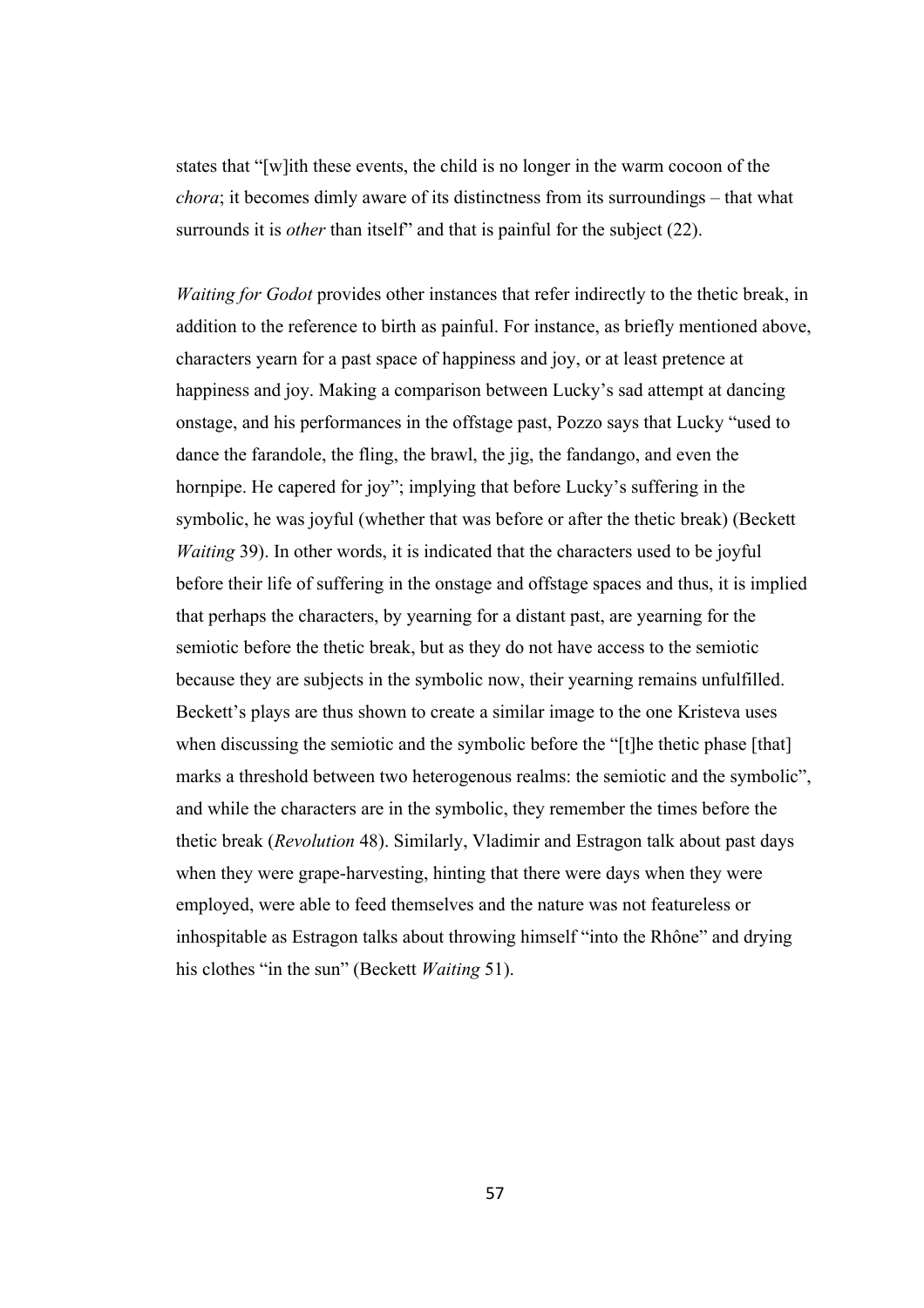# **4.2.** *Endgame*

# **4.2.1. The Offstage Space as a Space of Death in** *Endgame*

The offstage space in *Endgame* is depicted through dialogues in similar terms of chaos and destruction. Slowly, through the bits of information given by the dialogues between the characters, the offstage space starts to be visualised as a space of loss. The following exchange between Hamm and Clov is the first dialogue between the characters on life in the offstage space:

HAMM: Go and get two bicycle-wheels. CLOV: There are no more bicycle-wheels. HAMM: What have you done with your bicycle? CLOV: I never had a bicycle. HAMM: The thing is impossible. CLOV: When there were still bicycles I wept to have one. I crawled at your feet. You told me to get out to hell. Now there are none. (Beckett *Endgame* 96)

The dialogue does not reveal much, but it refers to Clov's memories, to a time when "there were still bicycles", but the emphasis is on the fact that now there is none (Beckett *Endgame* 96). The dialogue also gives information on the relationship between Hamm and Clov. Perhaps a younger Clov who asked for a bicycle and was rejected, meaning that even though the master-slave relationship, as Yüksel suggests, between the two was present then, as well, times were better (*Samuel* 65). Still, not much is known about the offstage space, but it is gradually asserted that the offstage space is worse than it was before and that may explain why the characters stay where they are instead of going out as if they were better off inside, as if the onstage space was protecting them from the dangers of the offstage space. Furthermore, it is also right after this exchange between Clov and Hamm when Hamm says, "outside of here it's death", but he does not explain this statement and they continue with their routine as if Hamm did not just associate the offstage space with death (Beckett *Endgame* 96). Similar dialogues on the state of the offstage space as an inhospitable space are exchanged during the routines of Hamm and Clov. The dialogues between Hamm and Clov indicate that "nature has been extinguished and nothing grows any longer" (Adorno 123). The image of a dead nature will be discussed later, but both Hamm and Clov continue to refer to the offstage space with implied ends that imply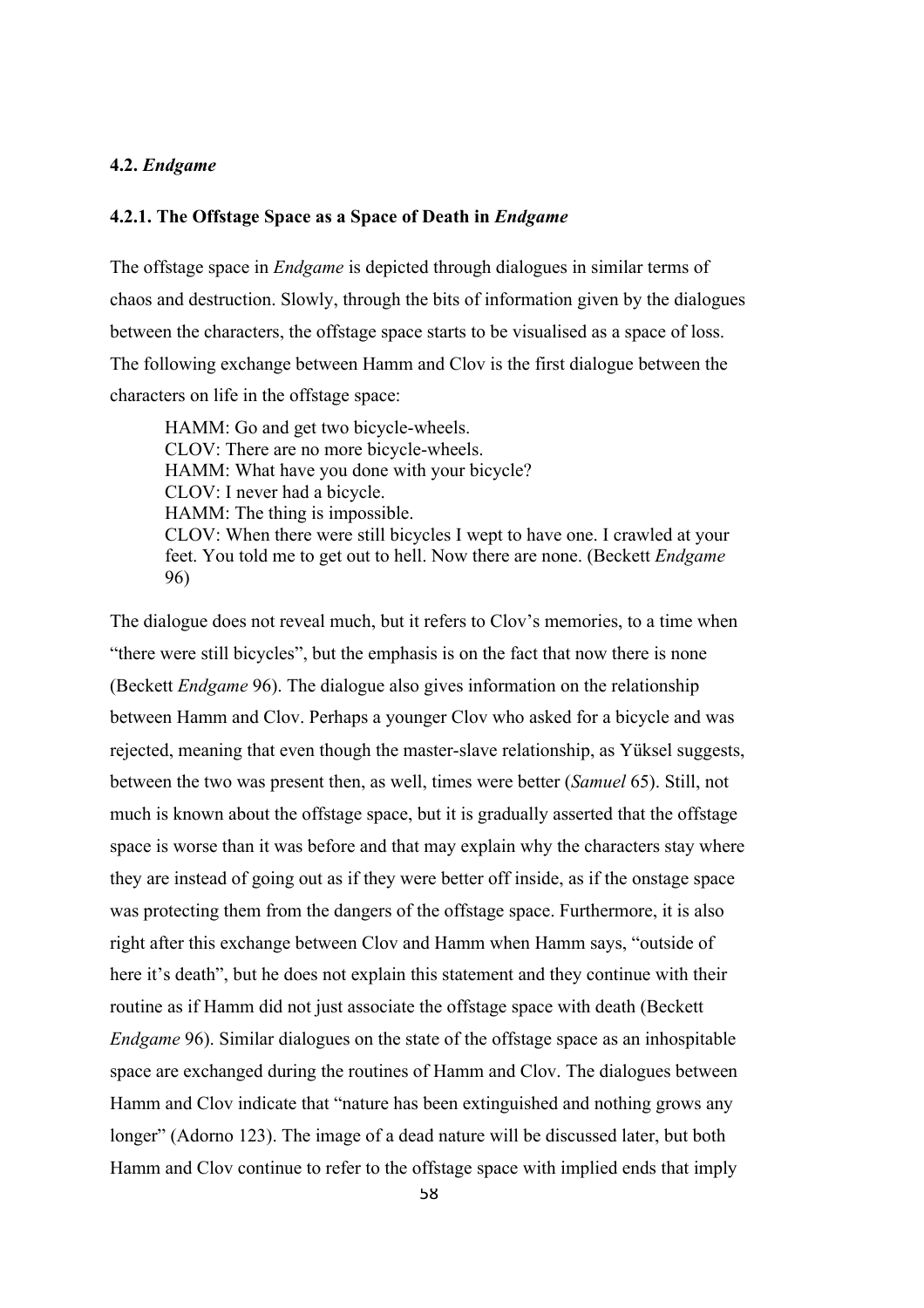death as the nature they refer to cannot give life to anything. The reference Hamm makes to the offstage space as "death" is furthered later on when Hamm and Clov, again through their dialogues, reveal that nature is dead and there are no plants or living creatures outside as Clov's line "They'll never sprout" indicates (Beckett *Endgame* 98). "This desolate landscape resembles a post-apocalyptic scene, prompting some commentators to speculate on whether some of the anxieties of the Cold War, with the threat of nuclear extinction, can be felt in this play" (McDonald 43). The following pages reveal that there is also a food problem inside the house. The characters mention a locked larder, but later on it is hinted that they may be out of food and painkillers as Clov continuously rejects Hamm's request for painkillers (Beckett *Endgame* 95; 97). At one instance, as there are no biscuits left, Clov gives a dog biscuit to Nagg as food (Beckett *Endgame* 97).

While *Endgame* creates a feeble separation between the onstage and offstage spaces, death initially associated with the offstage space thus begins to be more present in the onstage space. Hamm and Clov, for example, start discussing Clov dying in the kitchen without Hamm knowing and Clov reminds Hamm that his corpse would stink so that Hamm would be able to know Clov was dead:

HAMM: But you might be merely dead in your kitchen. CLOV: The result would be the same. HAMM: Yes, but how would I know, if you were merely dead in your kitchen? CLOV: Well… sooner or later I'd start to stink. HAMM: You stink already. The whole place stinks of corpses. CLOV: The whole universe. (Beckett *Endgame* 114)

The way the two talk about Clov's corpse left unnoticed in the kitchen for so long and suggesting that the smell of the corpse invisibly spreading everywhere of that room, i.e. death being everywhere, only then does Hamm assume Clov is dead. In addition, the connection between the kitchen which is associated with food/life and a stinking corpse inside it is another powerful imagery of death encroaching life. Although later, through the character Nell being assumed to be dead, death will be right under the characters' noses in the onstage space, the characters gradually discuss death with more confidence and references to it increase both in number and power. In fact, in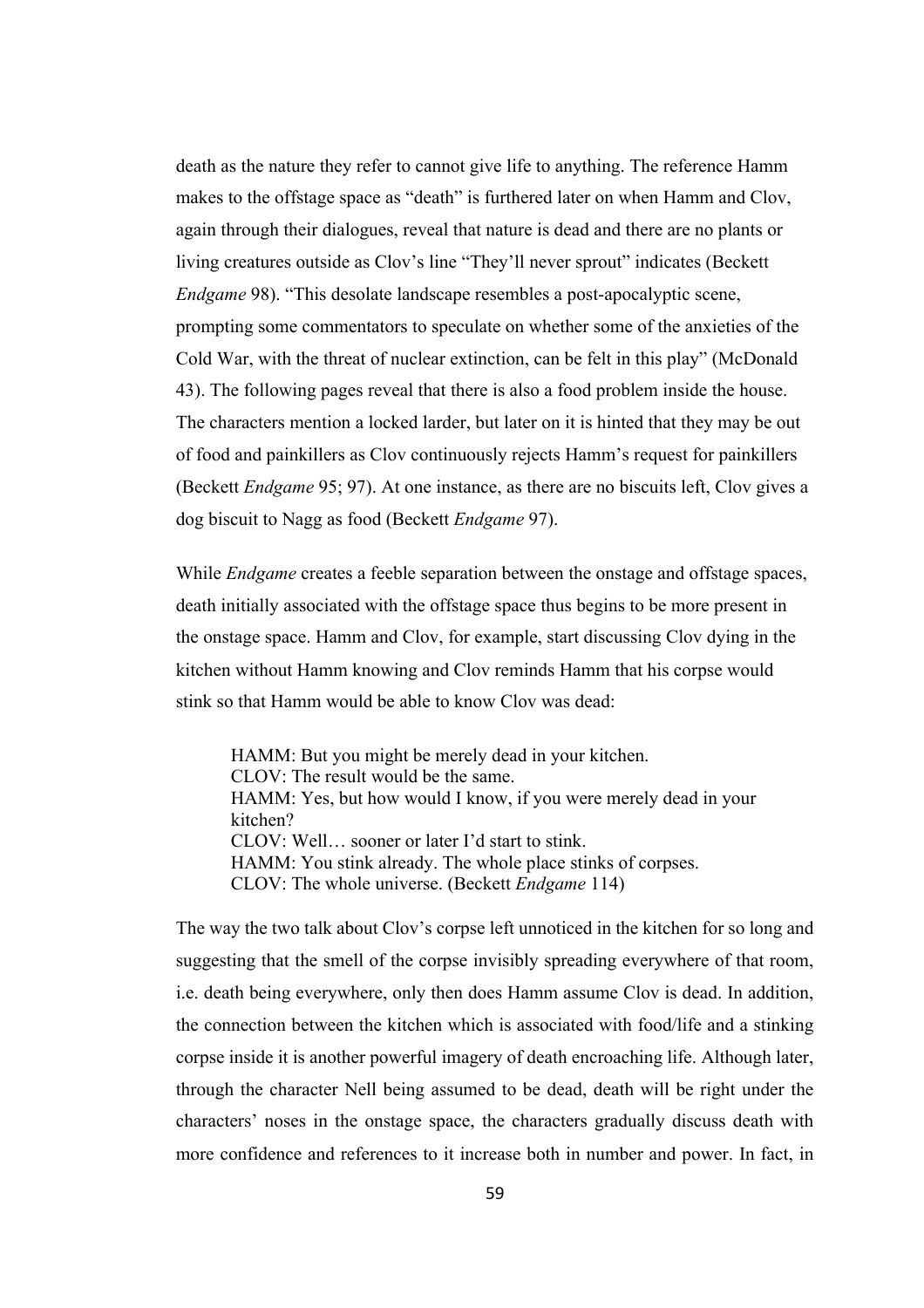most cases in Beckett's theatre, the characters rarely discuss anything but death, especially towards the end of the play. Hamm also refers to the offstage space directly as death as he says "[o]utside of here it's death" and hints that inside the room stands life, indicating that he is aware of the spatial binarism between the onstage and offstage spaces (Beckett *Endgame* 96). Hamm and Clov continue discussing the absence of nature outside, with no animals or plants that may be interpreted as death of nature, with nothing to see but greyness, "[l]ight black. From pole to pole" as Clov puts it, not even a tree to hang themselves from as is the case with *Waiting for Godot* (Beckett *Endgame* 107).

Beckett uses the metaphor of light frequently and in one of his letters to his director, he explains that in *Endgame*, Hamm gets angry at Clov because Hamm has already lost his light and Clov is not allowed to come to Hamm because his light is "fading" (Harmon qtd. in Gontarski "Greying" 145). Again, the binarism between light and dark is in parallel with the spatial binarism within the play in the form of the onstage and offstage spaces. In this sense, when someone's light is gone, it can either be that person is "extinguished", meaning dead, or that person is no longer able to perform his duty or routines in the symbolic as is the case with Hamm. In other words, as the symbolic no longer functions, the vestiges of the abjected semiotic cannot be dealt with.

Looking into violence in *Endgame*, Karadağ argues the play presents its violence in three different forms and contributes to the effect of the play on the audience:

The three levels of violence – symbolic, verbal and physical – are existent in **Endgame**: the first derives from the setting and the atmosphere of the play, which suppresses both the characters and the audience and creates aggression, and from the invisible rules of relationship between the characters like being in a master/slave relationship. The second is the verbal violence, the tone of their voices, the words they use for each other, and even the silences create and demonstrate violence. The third is physical violence. In this case, it is not only the physical attempt to hurt another that is suggested, but also all the physical actions that create tension, aggression or even suffering either in the characters or the audience. All these levels mingle with each other and work upon the audience. (Karadağ 21)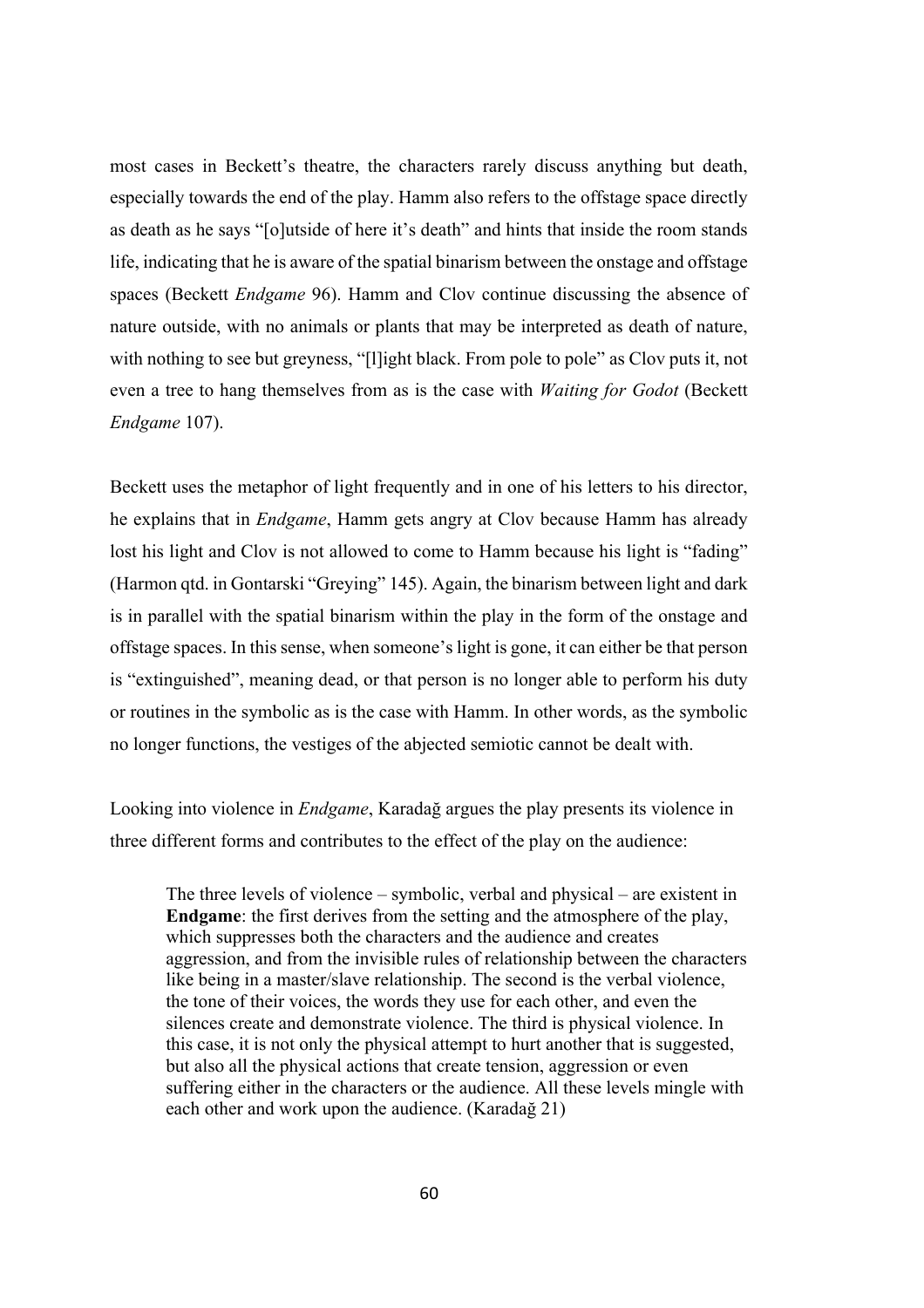With violence showing itself in the onstage space in these three forms, its influence on the audience is significant but it should also be noted that the play does not present violence visibly in the onstage space, especially physical violence that will be implied in the onstage space to towards the end of the play. *Endgame* presents violence with increasing dosages as the play reveals itself and while violence at its beginning is controlled at some level so that the characters are able to continue their routine, they can no longer do so near the play's end.

### **4.2.2. Abjected Fertility in** *Endgame*

Similar to *Waiting for Godot*, lack of nature and fertility is a regularly emphasized feature in *Endgame*. In one instance, Clov says that there is no more nature "in the vicinity" and in another instance, Clov mentions some seeds that will "never sprout" (Beckett *Endgame* 97-98). Interestingly, as discussed earlier, the characters are addicted to the offstage space and to the featureless nature in it as Hamm orders Clov to look outside (Beckett *Endgame* 105). Seemingly used to seeing nothing outside, Clov is able to make jokes about the offstage space and according to him, there is only "zero" in every direction he surveys from the window as there are not even any natural features as discussed earlier: "[t]he light is sunk", all the gulls are gone; there is no sun, and it is "[l]ight black. From pole to pole" (Beckett *Endgame* 106-107). "All outside, if we are to believe the testimony of Clov and his telescope, is grey, deserted and lifeless" (McDonald 43). Gontarski writes that:

Critics have noted the anti-creation or anti-re-creation themes in *Endgame*; Hamm, an echo of Ham, the cursed son of Noah, fears that the whole cycle of humanity might restart from the flea, and so all this suffering—his own and humanity's—may have come to naught but a repetition, his suffering a rehearsal. And the setting, the shelter, takes on the qualities of Noah's ark, from which, according to Christian mythology, humanity was resurrected, repeated, as if the antediluvian period were mere rehearsal. Although Hamm fears an actual end, the greater fear is that what *appears* to be an end may signal only a new beginning. ("Greying" 153)

The treatment of Beckett's female characters in both onstage and offstage spaces, together with the depiction of an infertile and dead nature do not just create a space without fertility, they actively ward it off, and the examples from the plays that have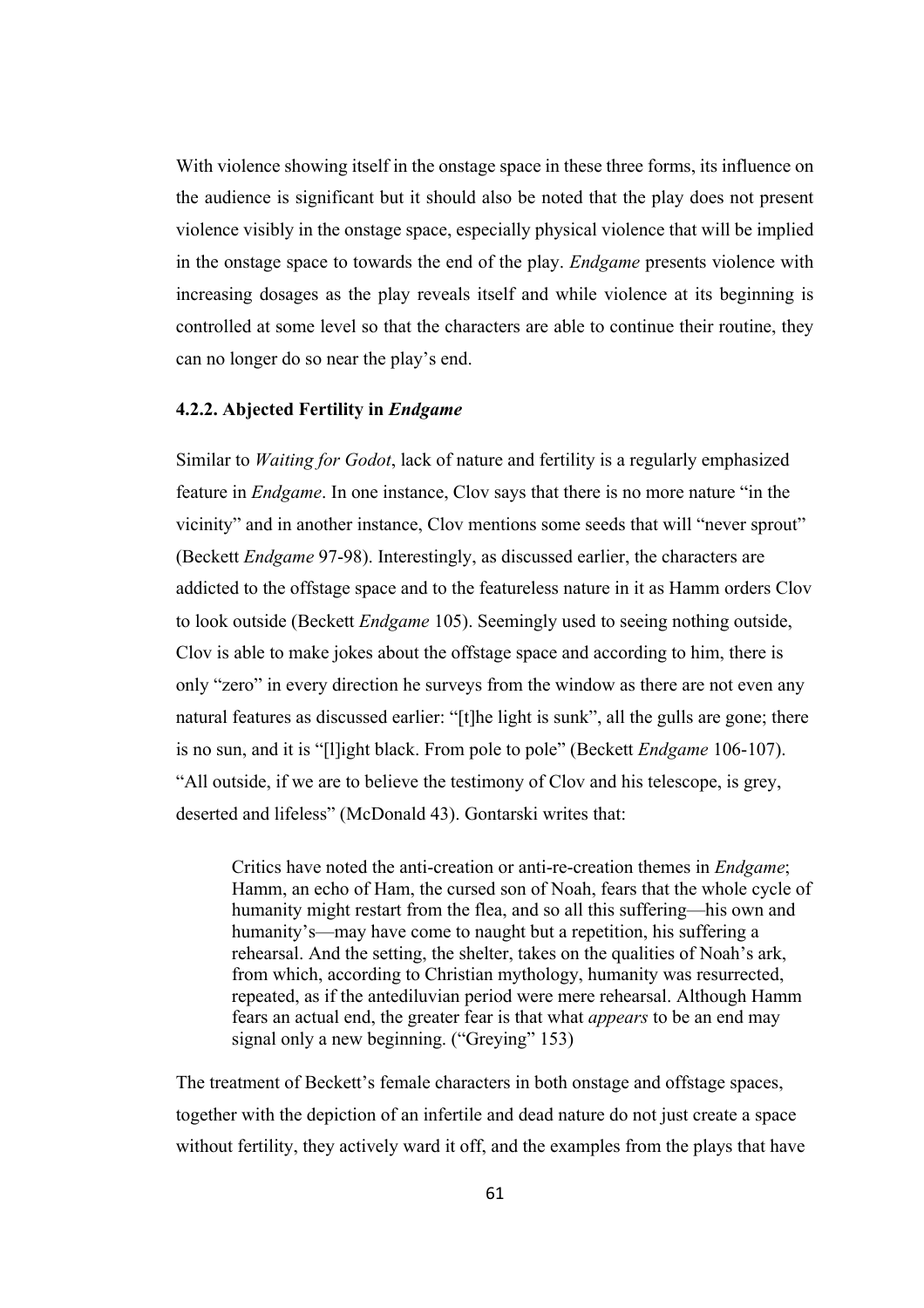been discussed above present a Beckettian statement about existence that is well expressed in Hamm's fear of humanity coming back from that flea in the play, as that would mean that humanity would have to suffer again. Nell, for example, who is the only female character in *Endgame*'s onstage space, is presented only from above the waist and, together with Nagg, is believed to have lost her legs in an accident by Cohn as discussed earlier (*Just* 21). Her body's fertile regions are hidden and it is indicated that she can no longer have sexual intercourse with Nagg (whose lower half is similarly hidden): she has lost her life-giving power and later in the play she is thought to have died. Furthermore, similar to the mother in Gozzo family in *Waiting for Godot*, the female figure associated with motherhood in *Endgame* is Mother Pegg and she is similarly associated with death, as shown above in the discussion of female characters in *Waiting for Godot*. Both nature, the so-called mother of all life on earth, and human mothers are either infertile or dead in Beckett's plays. In other words, if existence for humankind is an endless struggle of life in the symbolic as constantly under threat from the abjected semiotic, threatening the entire dissolution of all structures of life, especially of the forced routine in the onstage space, and the struggle of dealing with the vestiges of the abjected semiotic to keep the symbolic at bay, human life is shown to experience that painful separation from the semiotic into the symbolic (which is why, metaphorically speaking, the mandrake screams as it is uprooted). The plays and the onstage dialogue and actions show the characters clinging to the symbolic (rituals of actions, speech, thought) while the vestiges of the abjected semiotic intrudes in all their thoughts and perceptions in the onstage space as well as in their physical deterioration that is presented in the form of being buried deeper and deeper (both metaphorically and literally in the case of Winnie in *Happy Days*) and becoming more and more infirm as the symbolic begins to lose its function.

### **4.2.3. Yearning in** *Endgame*

*Endgame* has similar references to a past happy space as Nagg and Nell also talk about a recent past that is ironically referred as though it were a distant time that they long for: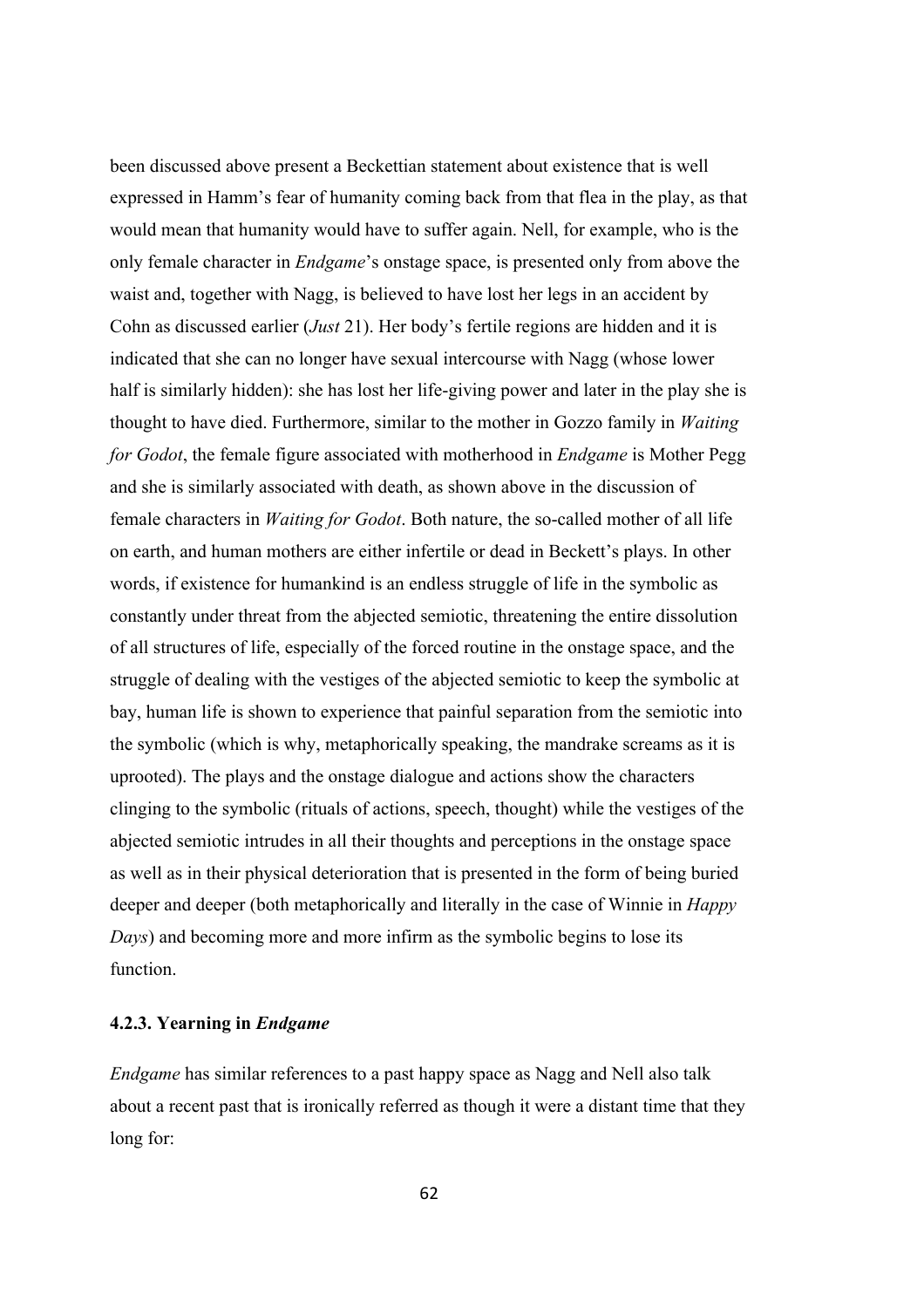NAGG: I've lost me tooth. NELL: When? NAGG: I had it yesterday. NELL [Elegiac.] Ah yesterday! [They turn painfully towards each other.] (Beckett *Endgame* 99)

The magic of yesterday is painful to remember for each character, even when represented in ironizing or absurd contexts. In addition to Nagg and Nell, Hamm also remembers what he talks about as good old days (which appear to have been happy only as in his imagination at the time) when he would visit a madman, a painter and engraver "who thought the end of the world had come" (Beckett *Endgame* 113). He talks about himself trying to drag the man to the window<sup>7</sup>, to show him "[a]ll the rising corn! And there! Look! The sails of the herring fleet! All that loveliness!" (Beckett *Endgame* 113). Although all the mad man could see was ash, Hamm's memory of the scene depends upon the idea that what is now the offstage space, the view seen from the window, was once lovely and not dead at all. The implication of this apparently false memory is that there is a human need to imagine the distant past as having been paradisal (at least in some respects) while in fact it may never have been ideal. In other cases, references to the distant past are not so evidently ironized and indicate both the deterioration of ongoing existence and the fact that the past of people and of nature were indeed better than the present, and when thinking of nature in the past characters may be full of happy memories. Mother Pegg in *Endgame* is an example of this, for she "was bonny once, like a flower of the field", indicating that female characters were not always associated with death and infertility. Nevertheless, as it is suggested that Mother Pegg is not buried now, it is hinted that her corpse is out in the open and that "flower of the field" is now the embodiment of death (Beckett *Endgame* 112).

CLOV: But naturally she's extinguished! [Pause.] What's the matter with you today?

HAMM: I'm taking my course. [Pause.] Is she buried? CLOV: Buried! Who would have buried her?

<sup>7</sup> There can be a comparison between Clov looking out of the small windows and seeing nothing, or seeing just a destructed world, while here Hamm similarly makes the madman look outside a window which has a lovely nature outside. These two similar looking-outside-the-window scenes and seeing different landscapes may be looked into in further studies.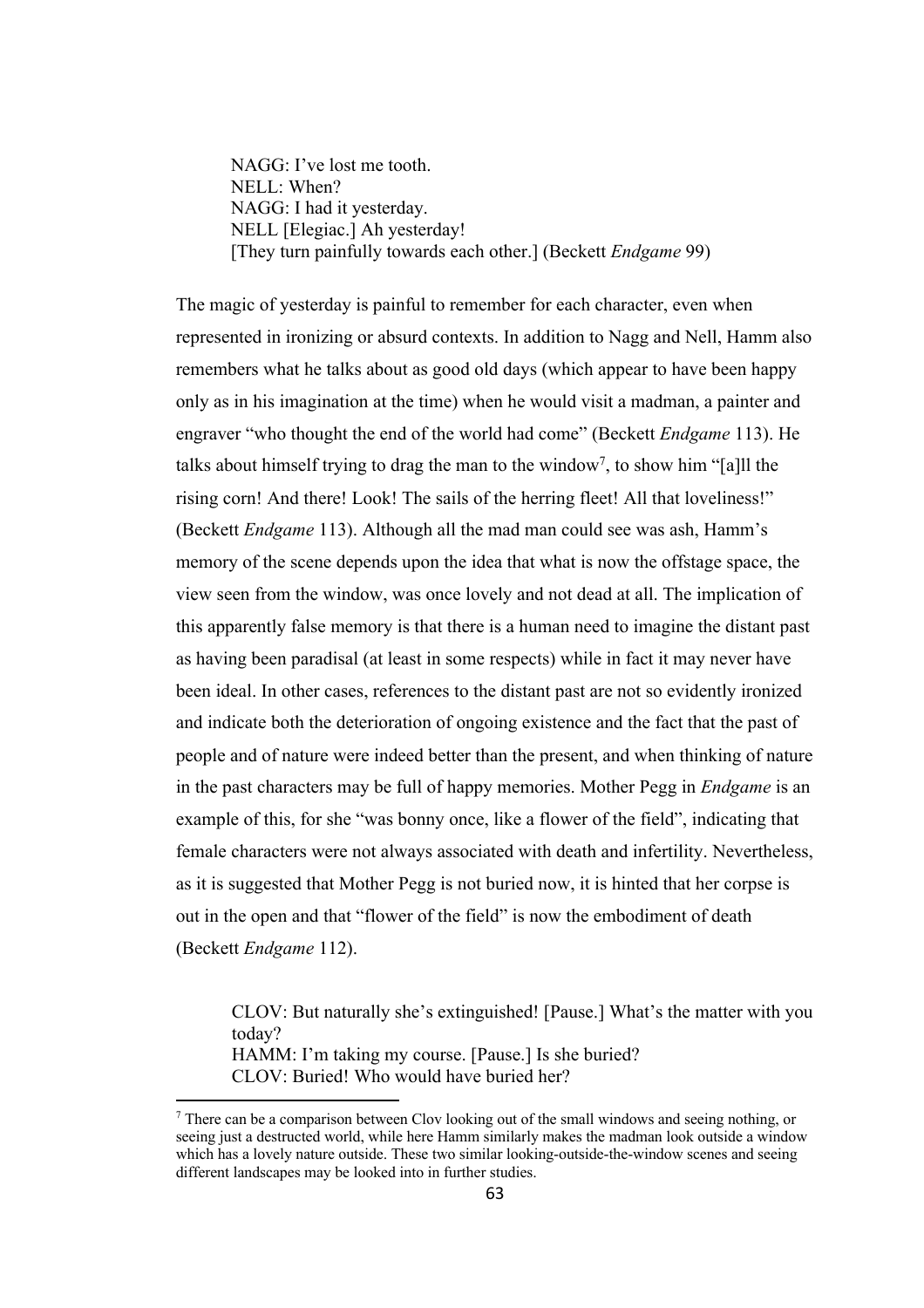HAMM: You. CLOV: Me! Haven't I enough to do without burying people? (Beckett *Endgame* 112)

# **4.3.** *Happy Days*

### **4.3.1. The Offstage as A Space of Death in** *Happy Days*

Just like *Waiting for Godot* and *Endgame*, *Happy Days* presents its onstage space slowly through dialogues and actions of its characters. With an already inhospitable ground and one of its characters half-buried as if half-dead, the information on the onstage space first comes from the news Willie reads. Hinting that a doctor committed suicide, the offstage space is indicated to be similarly deadly in *Happy Days* (Beckett *Happy* 142). Brushing the news of the doctor's suicide off, Winnie immediately starts talking about the two of them, about the day when Winnie was sitting on the doctor's knee, inside a garden, in a completely different space and it is indicated that Winnie actively ignores the suicide story and the offstage space around her (Beckett *Happy* 142). Like in *Waiting for Godot* and *Endgame*, it is uncertain whether the time of death-related events in the offstage space is the same with the time of the play as an unmoving Willie indicates that the newspaper is old, but the depiction of the offstage space does not change except for occasional moments of nostalgia similar to the ones in the other two plays. Unlike *Waiting for Godot* and *Endgame*, however, the transition of the offstage space getting inside the onstage space is relatively quick as the characters start discussing flesh melting under the blazing sun near the beginning of the play (Beckett *Happy* 144). Furthermore, one of the items visibly – and oddly near the daily items- present in the onstage space right from the beginning is a revolver. *Happy Days*, like the other two, gives additional information on the offstage space with close association to death in between the routine of the characters. Death is already partly there in *Happy Days* and the two main characters are depicted as able to ignore its presence for a while in the play.

# **4.3.2. Abjected Fertility in** *Happy Days*

Although it does not connect nature to infertility as is the case with *Waiting for Godot*, the presentation of nature in *Happy Days* is similar to that of *Endgame* as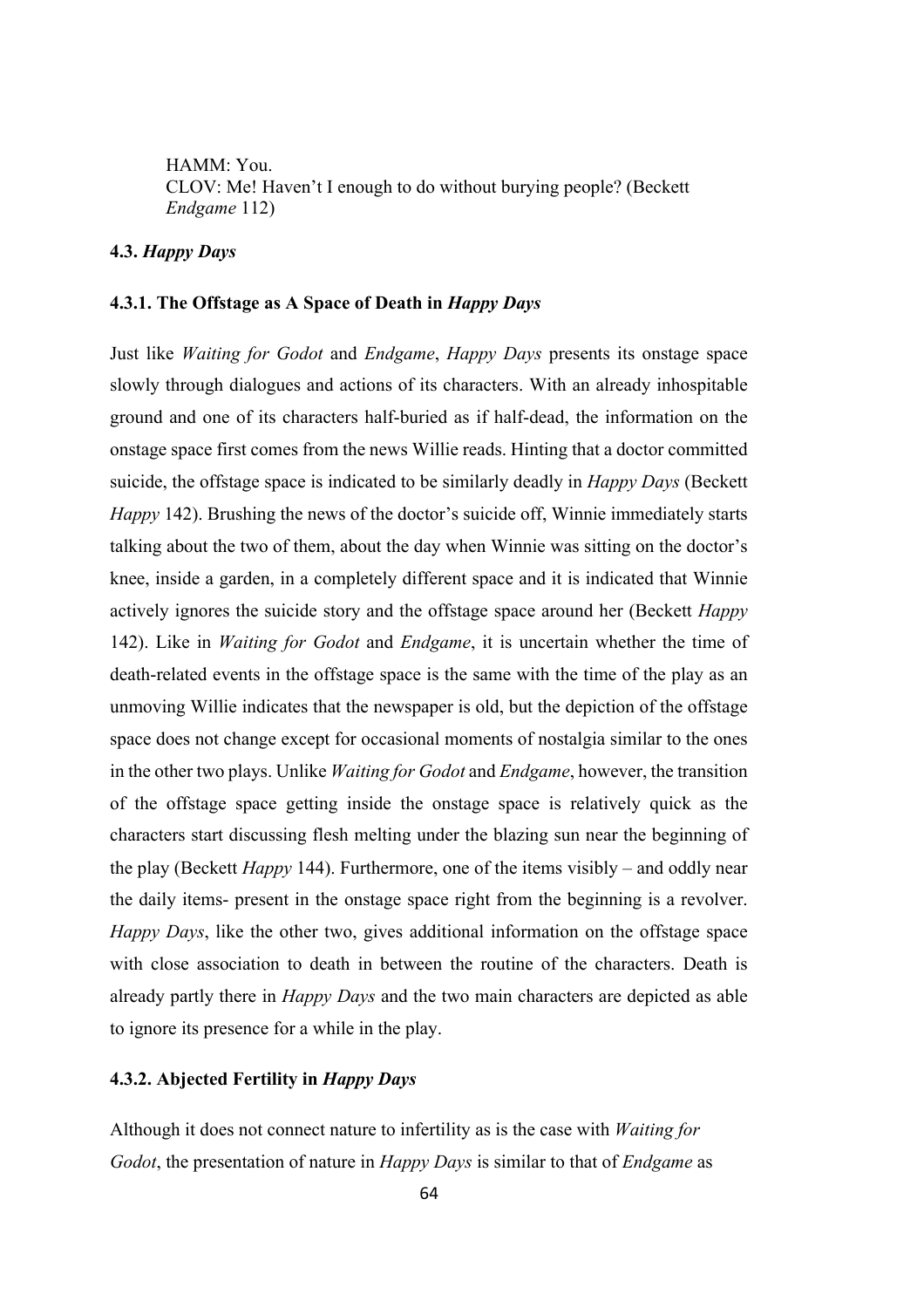both depict nature, and fertility which is closely related to nature, as dead as the grass in the play is "scorched", and a "blazing light" hints at unusual weather that is perhaps too hot for any flora, in other words, any life form (Beckett *Happy* 138). As Winnie speaks for the most part of the play, it is both through the stage directions and her depiction of the offstage space that it is indicated the offstage space in *Happy Days* is associated with death. Winnie's account of the offstage space does not contradict the information provided in the stage directions and in the following instance, Winnie uses the word "blazing" that was used in the stage directions at the beginning of the play: while polishing her spectacles, she says: "blaze of hellish light" and right after that line she looks up at the sky (Beckett *Happy* 140). Her utterances include allusions to Shakespearean tragedies, and quotations from Milton's *Paradise Lost*, that add poignancy and referential irony to the play. The way Beckett makes use of quotations in *Happy Days* has been much studied and discussed by Beckett critics such as Yoshimura, who notes the above-mentioned lines and writes that:

[i]mmediately after using some Shakespearean language ["woe is me"], Winnie then quotes from Milton's 'The Prologue to Light' in *Paradise Lost*, III, which begins: 'Hail, holy light, offspring of Heaven first-born!' As Winnie polishes her spectacles, she utters the borrowed words in a wholly different tone: 'holy light – (polishes) – bob up out of dark – (polishes)- blaze of hellish light' (p.11). Contrary to Milton's grave and solemn tone, Winnie's becomes somewhat ironic, dissembling, and self-mocking. (Yoshimura 22)

From these lines together with the stage directions, it is indicated that the sun is no longer a source of comforting warmth but is now regarded as a source of fire and even death, as discussed earlier. In addition, the connection made to *Paradise Lost* also indicates the loss of a green paradise-like nurturing nature, and that humankind is stuck inside the opposite of what paradise represents. Furthermore, the depiction of Winnie as half-buried in the sand – later she is buried entirely except for her head – indicates that (like Nell's generative organs in *Endgame*) her generative organs are hidden and buried (dead) in the ground, and useless. Winnie cannot reproduce life and just like the women in *Waiting for Godot* and *Endgame*, she too is infertile.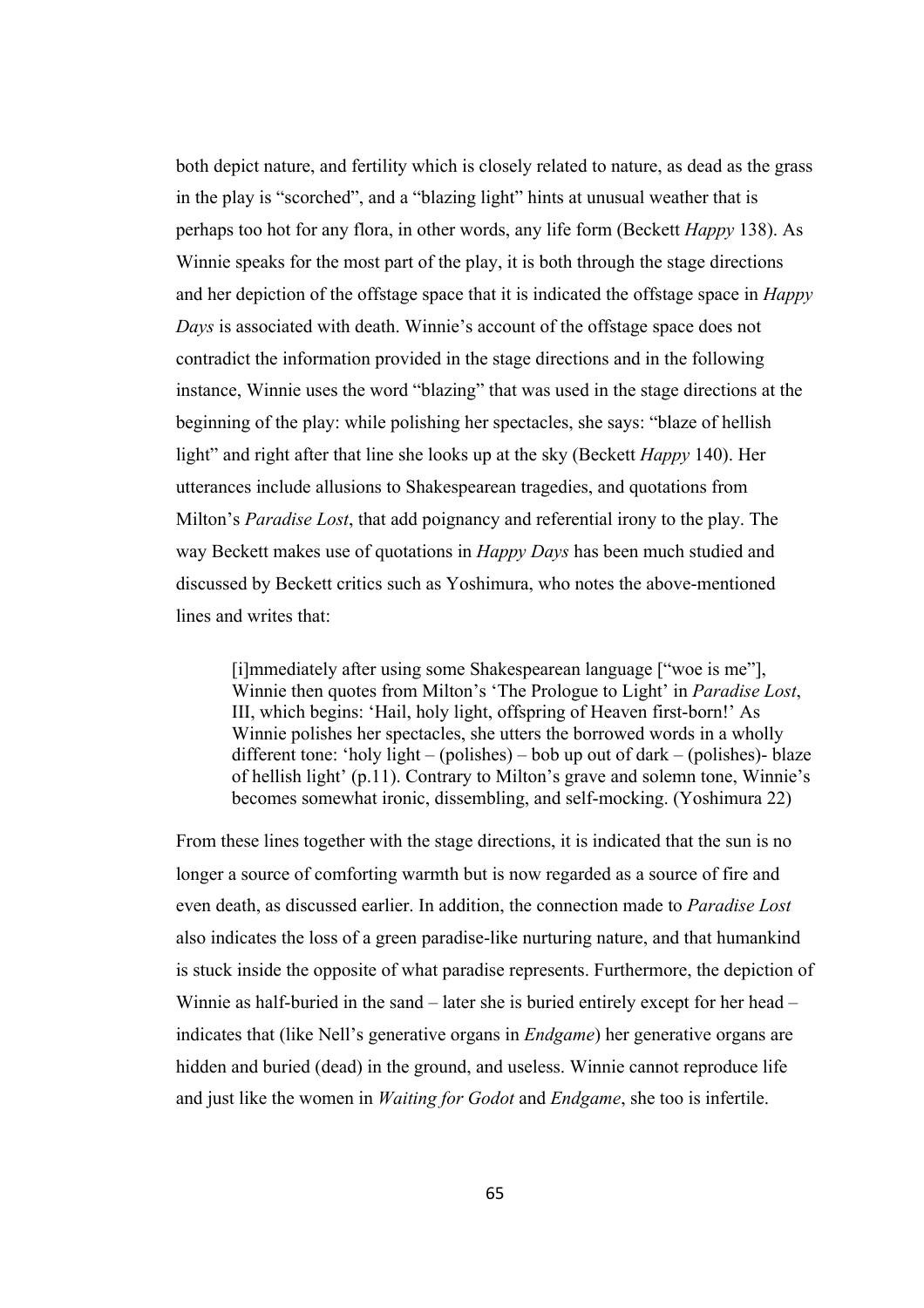### **4.3.3. Yearning in** *Happy Days*

*Happy Days* has similar tendencies to present a distant past when everything was different. After Willie reads out a report of a doctor, Charlie Hunter, found dead in tub, Winnie's first reaction is to talk about her memories with that doctor. She does not say anything about his death and avoids the fact that he might have killed himself:

WINNIE: [*Gazing front, hat in hand, tone of fervent reminiscence*.] Charlie Hunter! [Pause.] I close my eyes – [*She takes of spectacles and does so, hat in one hand, spectales in other*, WILLIE *turns page*] – and am sitting on his knees again, in the back garden at Borough Green, under the horse-beech. [*Pause. She opens eyes, puts on spectacles, fiddles with hat*.] Oh the happy memories! [*Pause. She raises hat towards head, arrests gesture as* WILLIE *reads.*] (Beckett *Happy* 142)

In another instance, when Willie reads out the job announcement "opening for smart youth", Winnie again remembers the good old days, her first ball and her first kiss (Beckett *Happy* 142-143). Similar to the characters in the other two plays, Winnie remembers a time and place where things were much better.

### **4.4. The Offstage Space Revealed in All Three Plays**

After initially presenting spatial binarism between the onstage and offstage spaces, the selected plays by Beckett slowly reveal information on the absent offstage space with association with death. The initial contrast between the onstage and offstage spaces are strengthened with the added information on the offstage space as it is, unlike the onstage space with the characters in it, described with death, violence and decay. The characters, while forcing themselves to live in the onstage space, a space of signification, through their routines, they do not have access to the offstage space, a space of non-signification. Nature in all three plays by Beckett is featureless, especially in *Waiting for Godot*. Furthermore, in addition to the characters telling stories before the presence of the vestiges of the abjected semiotic becomes powerful which will be discussed in the following chapter (especially in *Endgame* and *Happy Days*), the three plays depict nature as a mostly dead nature, instead of a nature with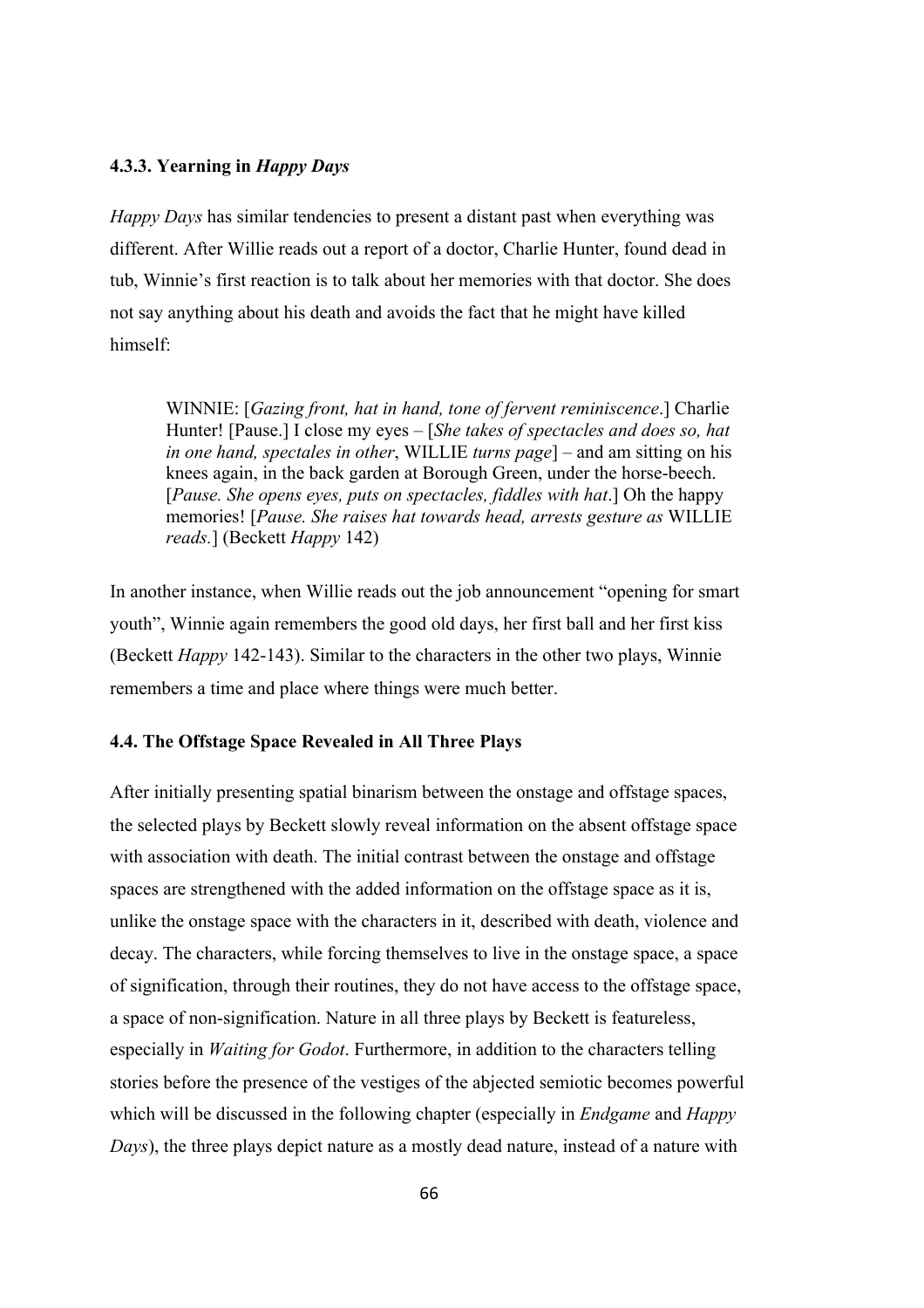the power of giving life. The stage directions at the beginning of the plays indicate that the featureless nature in the onstage space continues in the offstage space and all three plays by Beckett depict nature as dead, instead of a nature with the power of giving life. Nature is associated with death rather than life. The characters, when forcing themselves to live in the symbolic through their routines, actively ward off things related to the semiotic to the offstage space.

The characters in Beckett's plays do not just ward off things associated with the semiotic, they also remember a distant past where there was fertility. All of the selected plays by Beckett indicate the characters' yearning for a different space, concurrent with a dread of it: this may be read as the pre-thetic break semiotic, but they cannot fulfill it as the connection to the semiotic is lost when the subject is in the symbolic. In all three plays by Beckett, the characters are well-aware of a past when things were better. Just like Molloy "[s]ensing the tension between his desire for a semiotic space free of signifiers and his entrenchment in the symbolic space of subjectivity", the characters in these plays by Beckett attempt "to erase the latter and burrow into the former" (Czarnecki 56).

What happens next is that the revealation of the offstage space as a space of death and decay in contrast to the life and routine in the onstage space is slowly replaced with the revelation that what has been warded off in the offstage spaces starts to leak to the onstage space. With the onstage space invaded by death associations of the offstage space, the onstage space becomes a darker space as will be discussed in the following chapter.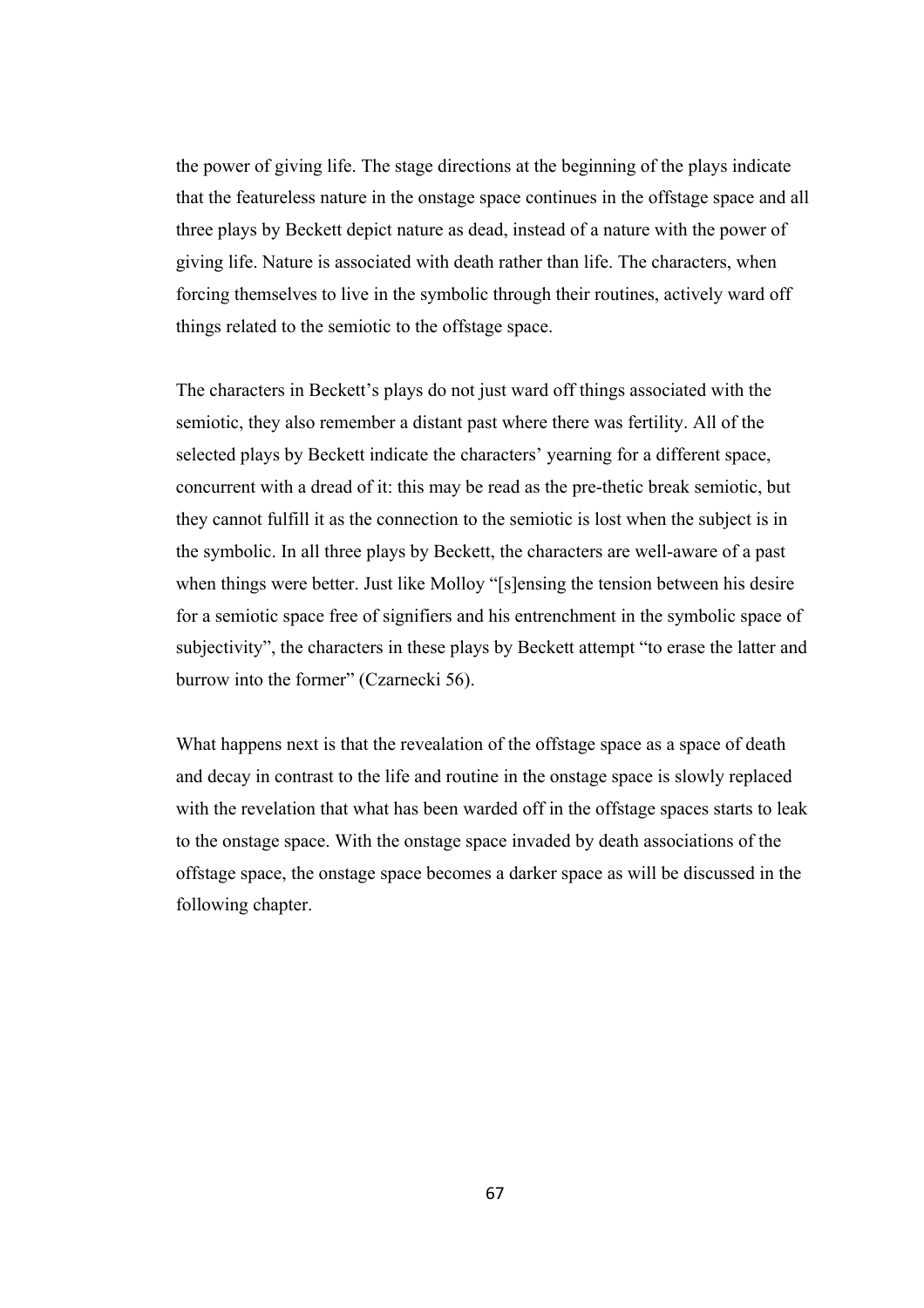### **CHAPTER 5**

# **THE OFFSTAGE IN THE ONSTAGE SPACE**

After the increasing additional information on the offstage space with references to death, to sickness and to violence, things initially associated with the offstage space starts to become a part of the onstage space by leaking into it. In all three plays by Beckett, the characters' forced routine is disrupted by a powerful imagery of death that was initially associated with the offstage space and the initial order inside the onstage space is gradually replaced with disorder coming from the offstage space. "The abject [in the offstage space] emerges when exclusions fail, in the sickening collapse of limits" (Ellmann 181). This chapter will discuss how the imagery of death associated with the offstage spaces of these plays intrudes into the onstage spaces in the selected three plays by Beckett.

### **5.1.** *Waiting for Godot*

# **5.1.1. Violence in the Onstage Space of** *Waiting for Godot*

Unlike *Endgame* and *Happy Days*, *Waiting for Godot* presents its onstage space as already mixed with its offstage space and its depiction of the offstage space leaking into the onstage space does not happen gradually and instead its offstage space presents itself in different degrees. Physical violence is suggested in the first page in *Waiting for Godot*, but later on in the play the degree of violence increases. While the characters discuss violence starting from the beginning of the play, it is only shown in the onstage space after Lucky and Pozzo enter. In one instance, Lucky, in response to Estragon approaching to wipe Lucky's tears, suddenly "*kicks him*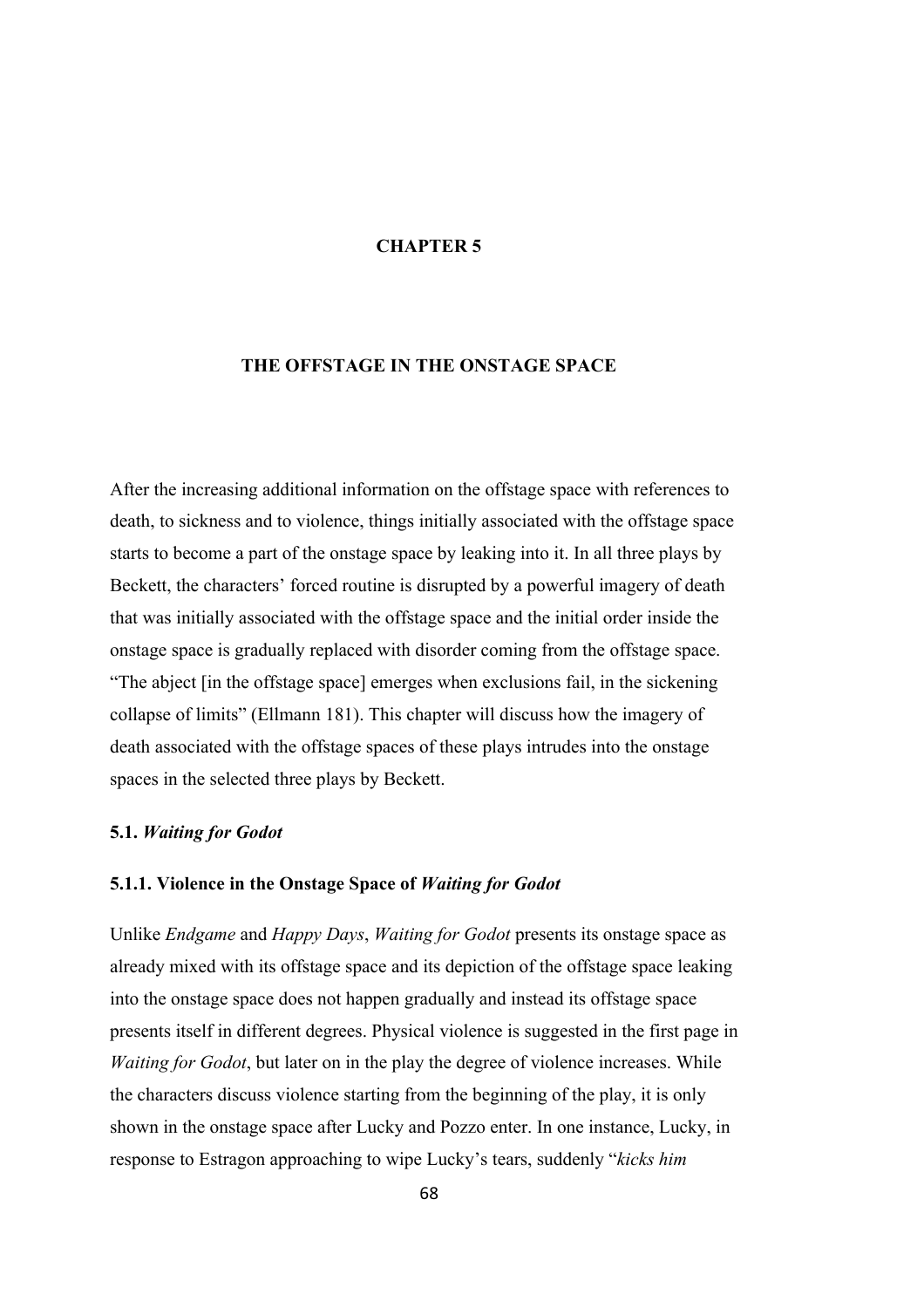*violently in the shins*" as written in the stage directions and Estragon, according to what Vladimir says, "is bleeding" as a result of Lucky's kick (Beckett *Waiting* 32). Vladimir may not be telling the truth as the stage directions do not mention any blood, but the act of physical violence is clearly shown in the onstage space and the possibility that there might be blood as a result of such violence is different from unseen physical violence when Estragon gets beaten up by perhaps imaginary people at night at the beginning of the play as his account of getting beaten may not be reliable. This time, violence is not just diegetically referred to, but happens visibly in the onstage space and this indicates a change in the play's depiction of space(s). In another instance, Vladimir inflicts violence on another character and strikes Pozzo after Estragon's suggestion to "[k]ick him [Pozzo] in the crotch" (Beckett *Waiting*  77). In addition to the fact that the characters kick the reproductive male organ of one another as if that would be the first place to attack, these instances directly show violence in the onstage space. In both instances, violence that was initially part of an unseen offstage space has now leaked into the onstage space. The beginning of the play with diegetically-referred-to physical violence associated with the offstage space has thus been replaced with physical violence in the onstage space. Furthermore, while both Estragon and Vladimir are presented as inside the onstage space from the beginning, Lucky and Pozzo come from outside the onstage space and bring violence with them, a literal intrusion of the offstage space into the onstage space: "the intrusion of strangers" that "disrupts their equanimity" (Gordon 37). Accordingly, it is indicated that the separation between the offstage and the onstage spaces is not clear anymore and that something has changed. Furthermore, the sentence "something is taking its course" may also refer to the transition of the offstage space into the onstage space (Beckett *Endgame* 107). Perhaps the biggest sign of the offstage space transitioning into the onstage space is through Lucky's visible suffering and the violence Pozzo inflicts on him as will be depicted in the following part:

VLADIMIR: But will he be able to walk? POZZO: Walk or crawl! [*He kicks* LUCKY.] Up pig! ESTRAGON: Perhaps he's dead. VLADIMIR: You'll kill him. POZZO: Up scum! [*He jerks up the rope*.] Help me!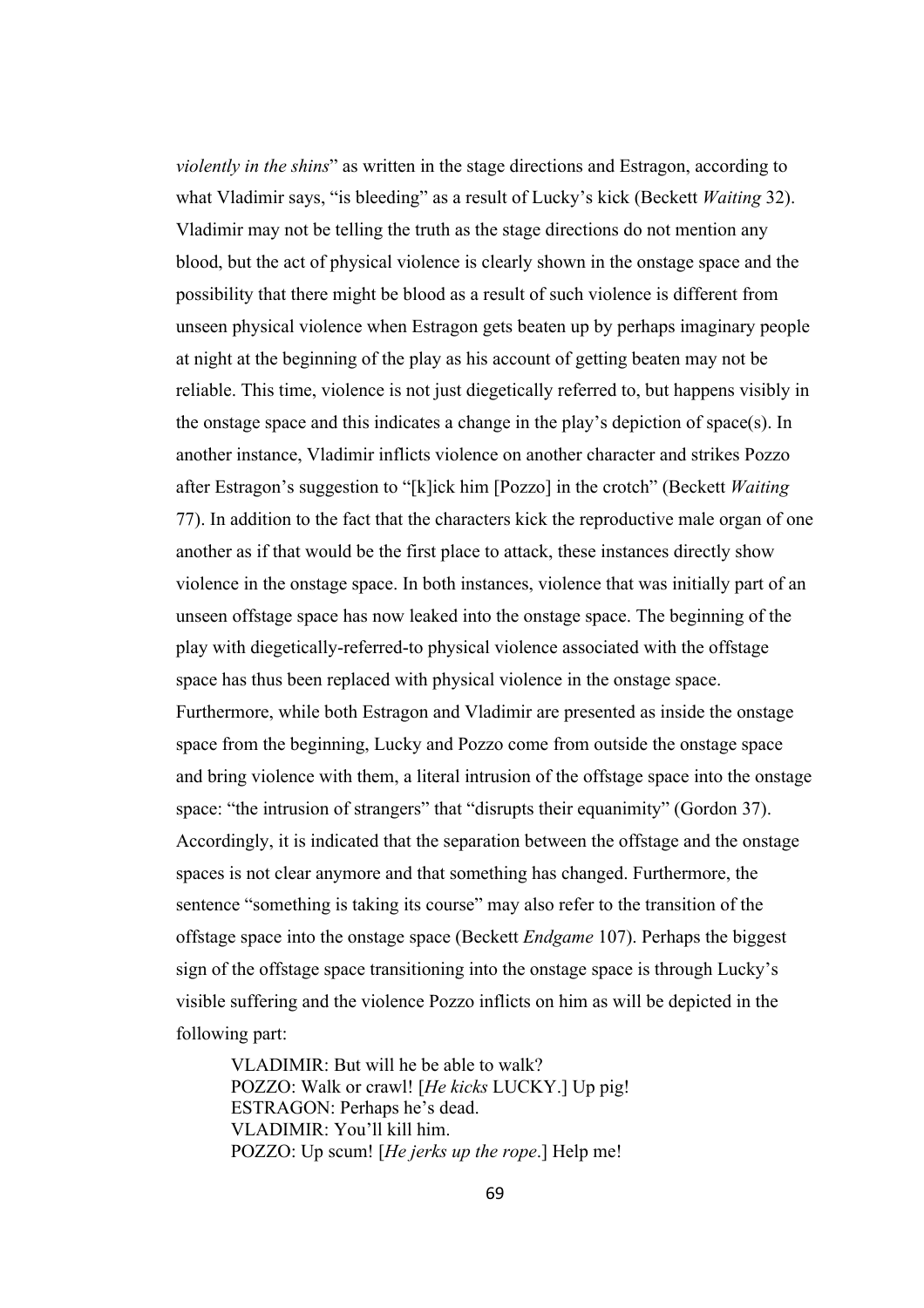VLADIMIR: How? POZZO: Raise him up! [VLADIMIR *and* ESTRAGON *hoist* LUCKY *to his feet, support him an instant, then let him go. He falls.*] (Beckett *Waiting* 44)

While physical violence has been part of the unknown in the offstage space and has been doubted as there was no information in the stage directions about violence in the beginning of the play, now physical violence is experienced/seen by both the characters and the reader/audience in the onstage space. The two main characters, Vladimir and Estragon, have been in the onstage space from the beginning of the play, but physical violence was shown right in the onstage space after the literal intrusion of Pozzy and Lucky who came from the offstage space out of the blue. In other words, physical violence came into the onstage space from the offstage space and violence, though there from the beginning of the play, intensifies after the intrusion of Pozzo and Lucky<sup>8</sup> into the onstage space. Gordon writes that "Pozzo and Lucky function as agents releasing Vladimir and Estragon's frustration and hostility, muted during their games of camaraderie" (44). The pair of Pozzo and Lucky in *Waiting for Godot* is similar to that of Hamm and Clov in *Endgame* as both pairs have a master and servant relationship. In this instance, the master visibly inflicts violence on his servant when he "*cracks his whip*" according to the stage directions (Beckett *Waiting* 44). In this sense, what Estragon and Vladimir have been saying about the offstage space as a space of violence must be true as there are people inflicting physical violence on others that are coming from the offstage space. In addition to Pozzo inflicting physical violence on Lucky, the image of Pozzo pulling the rope around Lucky's neck is another powerful image of physical violence. Lucky's suffering is surely emphasized here, but another significant emphasis is put on Pozzo's violent nature when Lucky is concerned. As the stage directions indicate, Lucky has been walking for six long hours on that country road carrying a lot of weight with a rope around his neck that has been held by Pozzo who has also been holding a whip to use it on Lucky (Beckett *Waiting* 25). Again, while violence has

<sup>&</sup>lt;sup>8</sup> The idea of Pozzo and Lucky literally intruding from the offstage space and introducing physical violence in the onstage space is suggested by Assoc. Prof. Dr. Margaret J.M. Sönmez during a discussion of this chapter.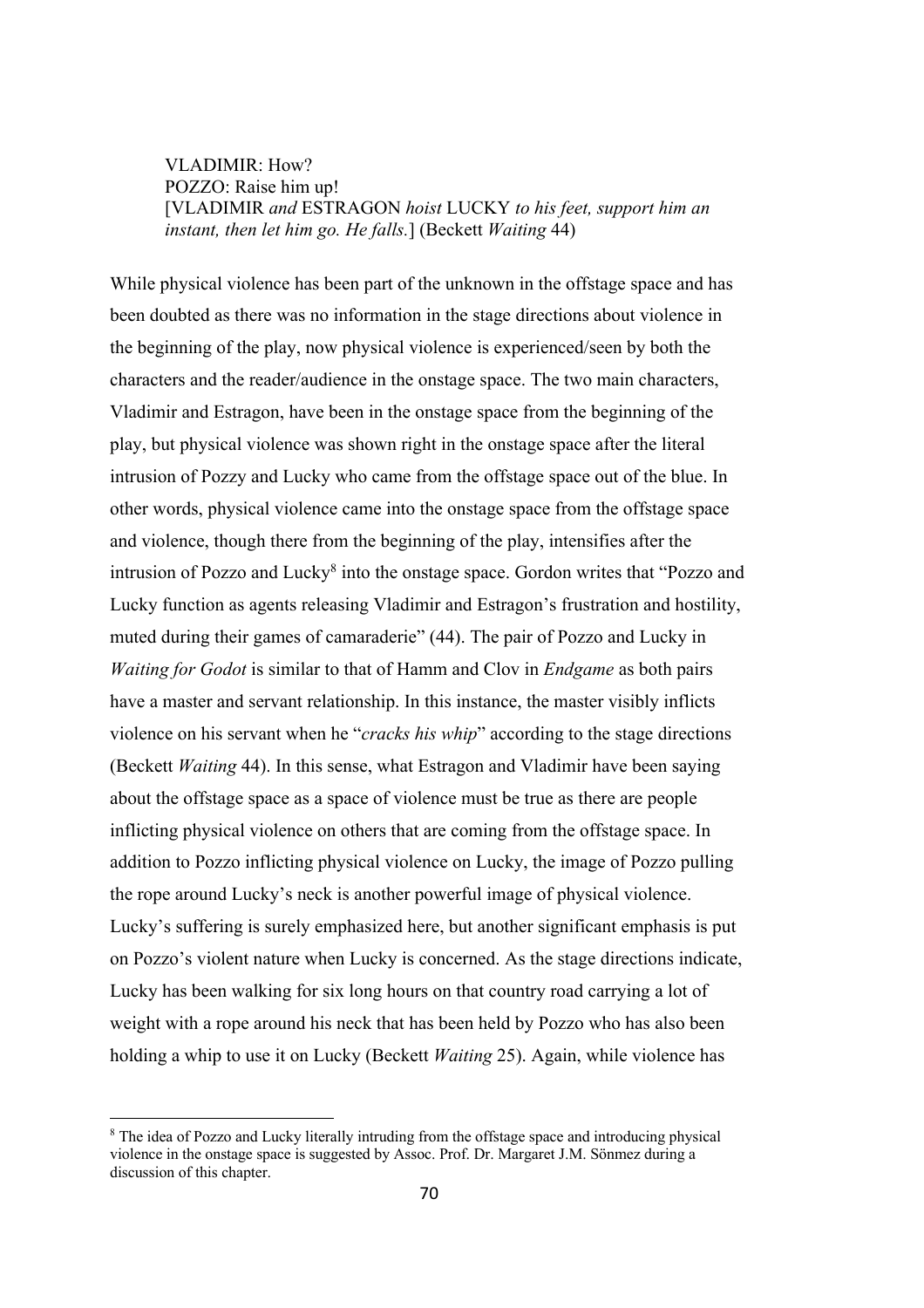initially been diegetically referred to as part of the offstage space, the entrance of Lucky and Pozzo creates the image of a man inflicting violence on another, it is suggested that what has been initially associated with the offstage space has made its entrance to the onstage space quite like Pozzo and Lucky entering the onstage space from the offstage space disrupting the routine of Estragon and Vladimir.

In addition to physical violence, hunger was also initially presented as part of the offstage space and slowly became part of the onstage space. While the two characters are unable to find anything to eat other than some vegetables – namely carrots, turnips and radishes- it is not strongly indicated that the two are starving in the dialogues or the stage directions (Beckett *Waiting* 21; 63). Later in the play, however, after the entrance of Pozzo and Lucky, Estragon and Vladimir's situation is emphasized. Seeing Pozzo eating, the two characters bargain for the bones of the chicken Pozzo has been eating and it is hinted that the bones have been Lucky's usual dinner in the offstage space (Beckett *Waiting* 38). Perhaps, by making the two main characters beg for some bones that are Lucky's usual dinner, the play hints that Estragon and Vladimir are in worse condition than Lucky as they have no masters to offer them any bones. Their hunger, however, is highlighted after the entrance of Pozzo and Lucky with their bargain for the bones. In addition to hints at famine and starvation, the characters talk about being cold towards the end of the play. After Pozzo and Lucky's entrance, similar to Hamm and Clov discussing how cold they are towards the end of *Endgame* and Winnie in *Happy Days* as will be discussed later, Vladimir and Estragon also refer to being cold (Beckett *Waiting* 51-52). Furthermore, the dialogues and actions of the characters reveal the deteriorating physical condition of the characters towards the end of the play. Although death or physical deterioration is there in the onstage space right from the beginning of the play, the stage directions do not give any information on them and it is indicated through the dialogues and actions of the characters. Thus, it is not gradual, or it does not come from the offstage space, but as it is not specified in the stage directions, the dialogues and actions of the characters highlight the bad conditions in the play. Estragon, for example, tells that his "left lung is very weak" and there is a wound "beginning to fester" in one of Estragon's legs (Beckett *Waiting* 40; 62). Depicted as

71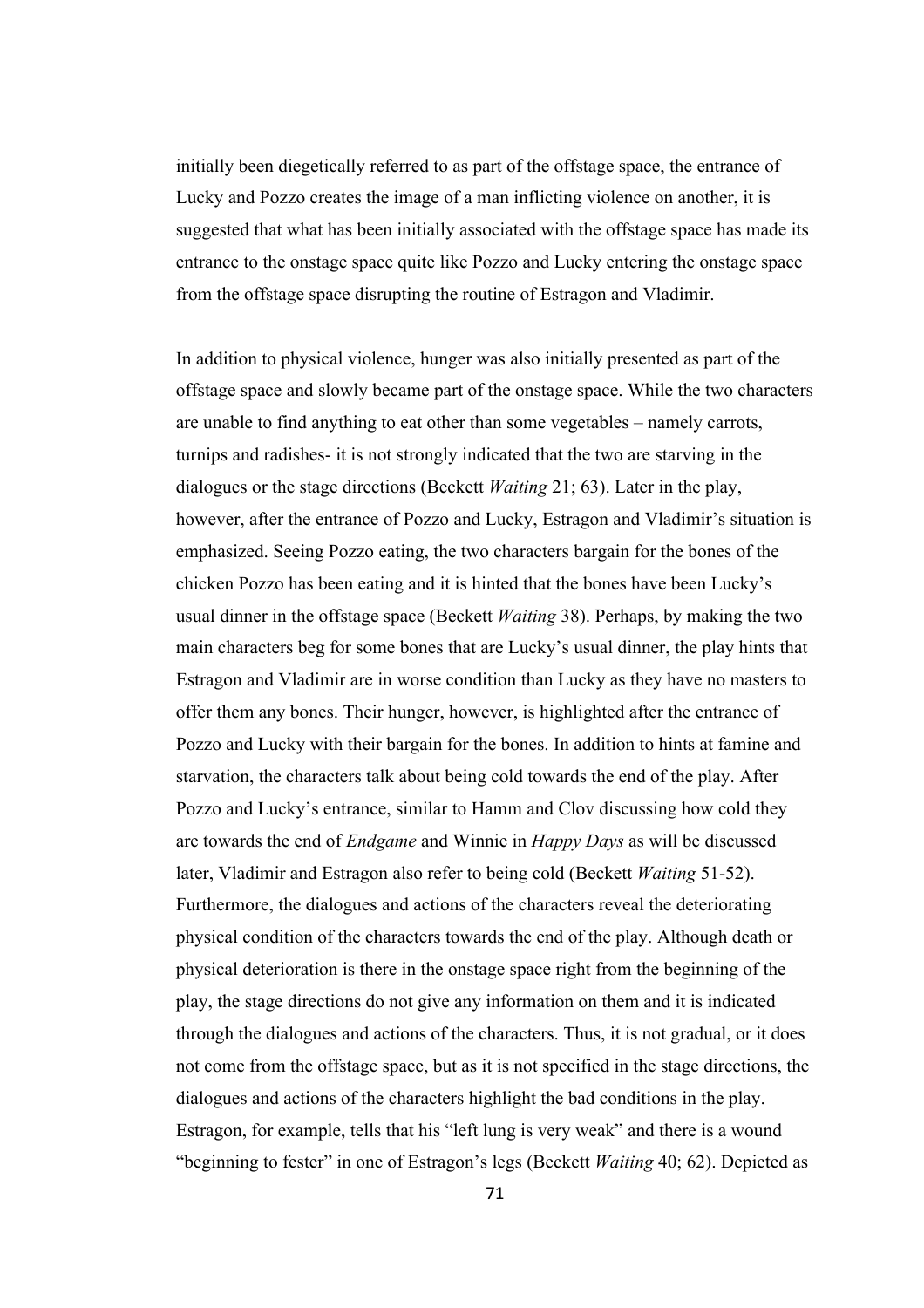being able to see in the first act, Pozzo is somehow blind in the second act (Beckett *Waiting* 80). It is indicated Vladimir may be having trouble while urinating as the stage directions say at the beginning of the play, he "*[a]dvances with short, stiff strides, legs wide apart*" (Beckett *Waiting* 11). In another instance where a character quickly makes an association between sickness and death, Estragon tells Pozzo to sit down or he will "get pneumonia" and then warns him again with similar words by saying "you'll catch your death (Beckett *Waiting* 36-37). None of this information on the character's physical well-being deteriorating has been provided at the beginning of the play when the characters have been trying to pass the time through a certain routine of their own as indicated at the beginning of the play. When routine and order in the onstage space that represents the symbolic is disrupted, it is hinted that death initially associated with the offstage space representing the semiotic leaks into the onstage space in its abjected form. In other words, the abjected semiotic comes back to the characters with its close association to death and hence, the characters in the play become more violent and more obsessed with death as the abjected semiotic slowly takes over the order and stability in the onstage space representing the symbolic and the symbolic is unable to deal with the vestiges of the abjected semiotic any more.

The characters, unable to deal with the abjected semiotic in the onstage space, talk about death even more frequently. Even figures of speech are about death now. "POZZO: [*Sobbing*.] […] …and now…he's killing me" (Beckett *Waiting* 34). Nobody kills anyone, but the choice of words indicates death seeping through language as the vestiges of the abjected semiotic cannot be dealt with in the symbolic. In another similar instance, Estragon talks about either Pozzo or Vladimir with the following words: "He'll be the death of me!" (Beckett *Waiting* 35). Even when talking about the only object, the tree, the characters are unable to avoid the topic of death as discussed earlier. Talking about why they wait on that spot, Vladimir mentions Godot telling them to wait "by the tree" and the two characters start talking about that tree that, according to Vladimir, is "a willow" (Beckett *Waiting* 15). The two are quick to associate the only representation of nature in the onstage space with death as Vladimir immediately says that "it must be dead" and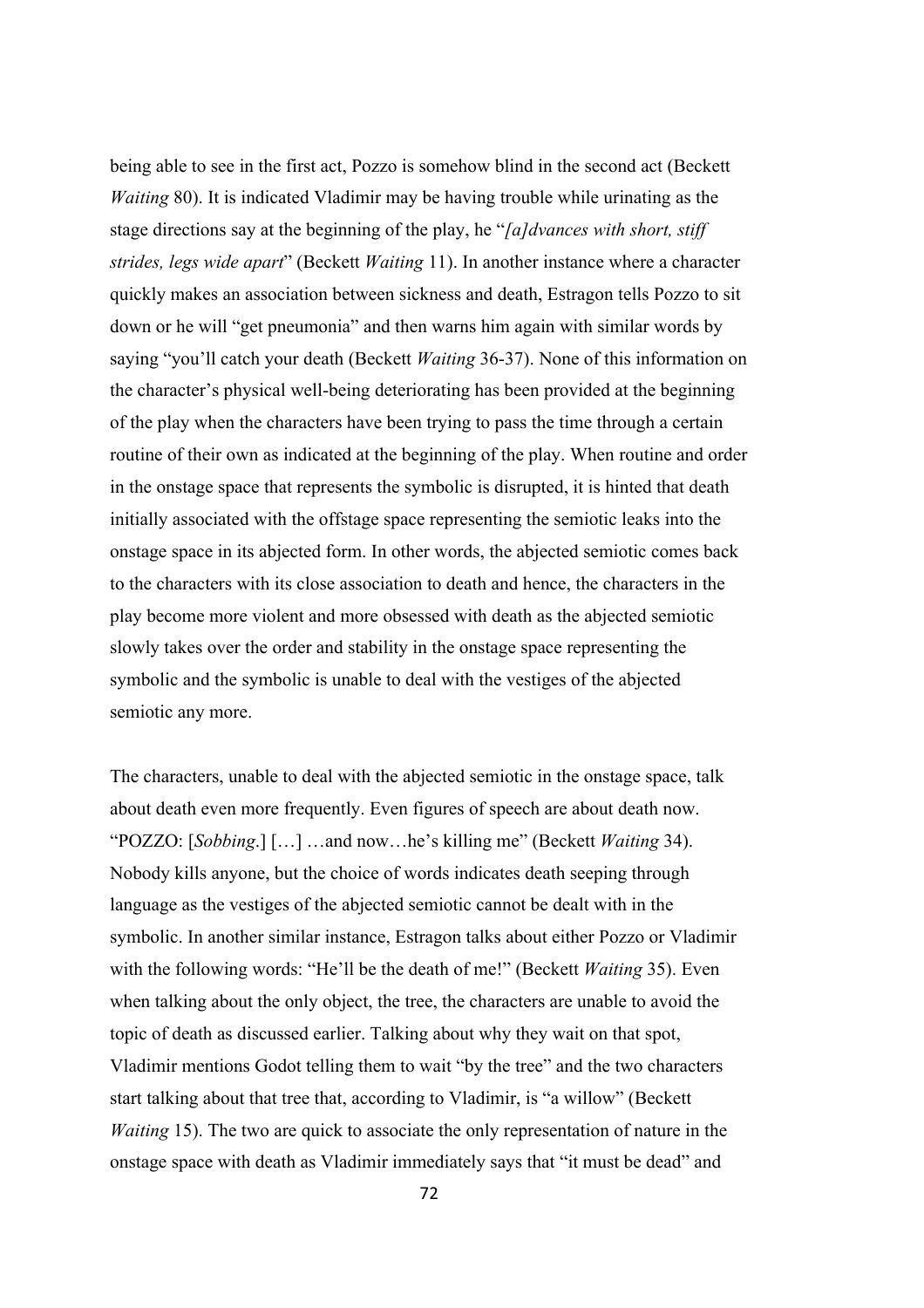the tree is no longer a representative of life-giving nature, but of a dead nature similar to the scorched grass in *Happy Days* as discussed earlier (Beckett *Waiting* 15). In addition to the tree being thought to be "dead" by Vladimir, its association with death is strengthened when the characters discuss hanging themselves on that tree. So, the tree is far from giving them comfort with its shade or food and instead it is just a tool for them to hang themselves from. Still trying to find things to do to pass the time while waiting, Estragon suggests to Vladimir: "What about hanging ourselves?" and then the two discuss the prospects of hanging themselves from the tree a second time (Beckett *Waiting* 18; 88). Although the tree has been discussed before in relation to the representation of nature as dead, here the significance of a mostly dead nature is important as the characters were able to ignore the tree at the beginning of the play, but as the vestiges of the abjected semiotic can no longer be dealt with towards the end of the play, the characters seem to notice the dead nature which indicates the offstage space leaking into the onstage space. Perhaps it is just a joke, or perhaps the characters are eager to hang themselves because Vladimir believes it would give them an "erection", but still, it is interesting to note the way the characters keep talking about death more towards the end of the play (Beckett *Waiting* 18). Even when referring to the good old days, they say "all dead and buried" instead of gone (Beckett *Waiting* 51). The routine can no longer be continued in the onstage space as now everything is dead, just like the dead voices and the dead leaves as the characters refer to them with the word "dead" (Beckett *Waiting* 58). In other instances where the characters suddenly start talking about death, they do so without giving a context to their discussion of death and they simply use words that are associated with death. In one instance, the characters mention "a charnel-house" for no apparent reason (Beckett *Waiting* 60). In other words, in *Waiting for Godot*, instances where death is referred to, such as "the skull in Connemara" in Lucky's monologue/soliloquy, can be interpreted as a direct reference to death, and words like "skeletons" and "a charnel-house" are frequently uttered perhaps due to the vestiges of the abjected semiotic's growing presence felt by the characters in the symbolic (Beckett, *Waiting* 43; 60). In Lucky's speech, Roche believes "[i]n his English translation of Lucky's speech, Beckett has revealed a more complex geocultural background than the monolingual focus of the French version", but the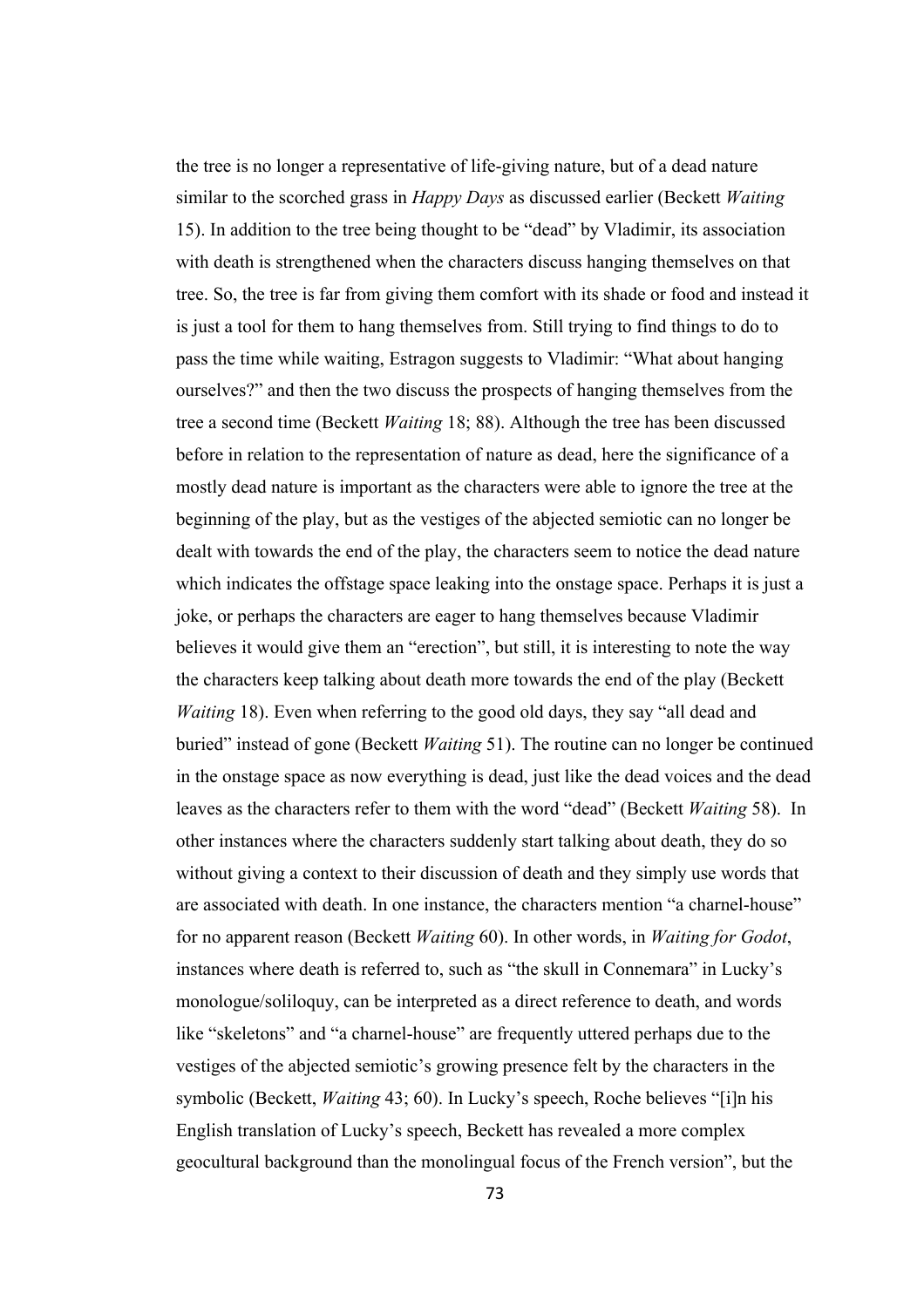associations with death are present in both versions (201). Through this strong imagery of death, it is indicated that the characters, initially able to pass the time with a forced routine of their own, can no longer avoid the subject of death and as a result they keep adding it into their language with no apparent reason for doing so as they are unable to deal with the vestiges of the abjected semiotic. Even when there is nothing dead, death is still there through the characters' fear of it as Vladimir does when he says: "Don't leave me! They'll kill me!" (Beckett *Waiting* 76). If somebody doesn't answer when called, the characters quickly think of death and they just assume that person is dead, as will be discussed later in *Endgame* and *Happy Days* as a similar occurance (Beckett *Waiting* 81). Just like the charnel-house, Vladimir talks about graves and grave diggers, again out of nowhere and with no context and death starts to become multiplied and perhaps even likened to the death of Christ (Beckett *Waiting* 84).

ESTRAGON: The best thing would be to kill me, like the other. VLADIMIR: What other? [*Pause.*] What other? ESTRAGON: Like billions of others. VLADIMIR: [*Sententious*.] To every man his little cross. [*He sighs*.] Till he dies. [*Afterthought*.] And is forgotten. (Beckett *Waiting* 58)

# **5.1.2. The Characters as Narrators in** *Waiting for Godot*

In addition to the initial routine in the onstage space being disrupted by the imagery of death and physical violence coming from the offstage space, *Waiting for Godot*, like the other two plays, has a tendency to position its characters as narrators through telling stories with the influence of the offstage space in the onstage space. In addition to talking to one another, Vladimir and Estragon tell stories to pass the time on that spot of waiting in *Waiting for Godot*. The first story is the story of the two thieves from the Bible who are crucified next to Christ, and the second is about an Englishman. In the first story which Vladimir starts telling to pass the time, the discussion quickly comes to hell, abuse, damnation and death while the second story is set in a brothel as discussed earlier on fertility and death connection (Beckett *Waiting* 14-18). Although stories are limited in *Waiting for Godot*, the other two plays give more detail in their stories and hint that these stories are narrated with the influence of the offstage space inside the onstage space.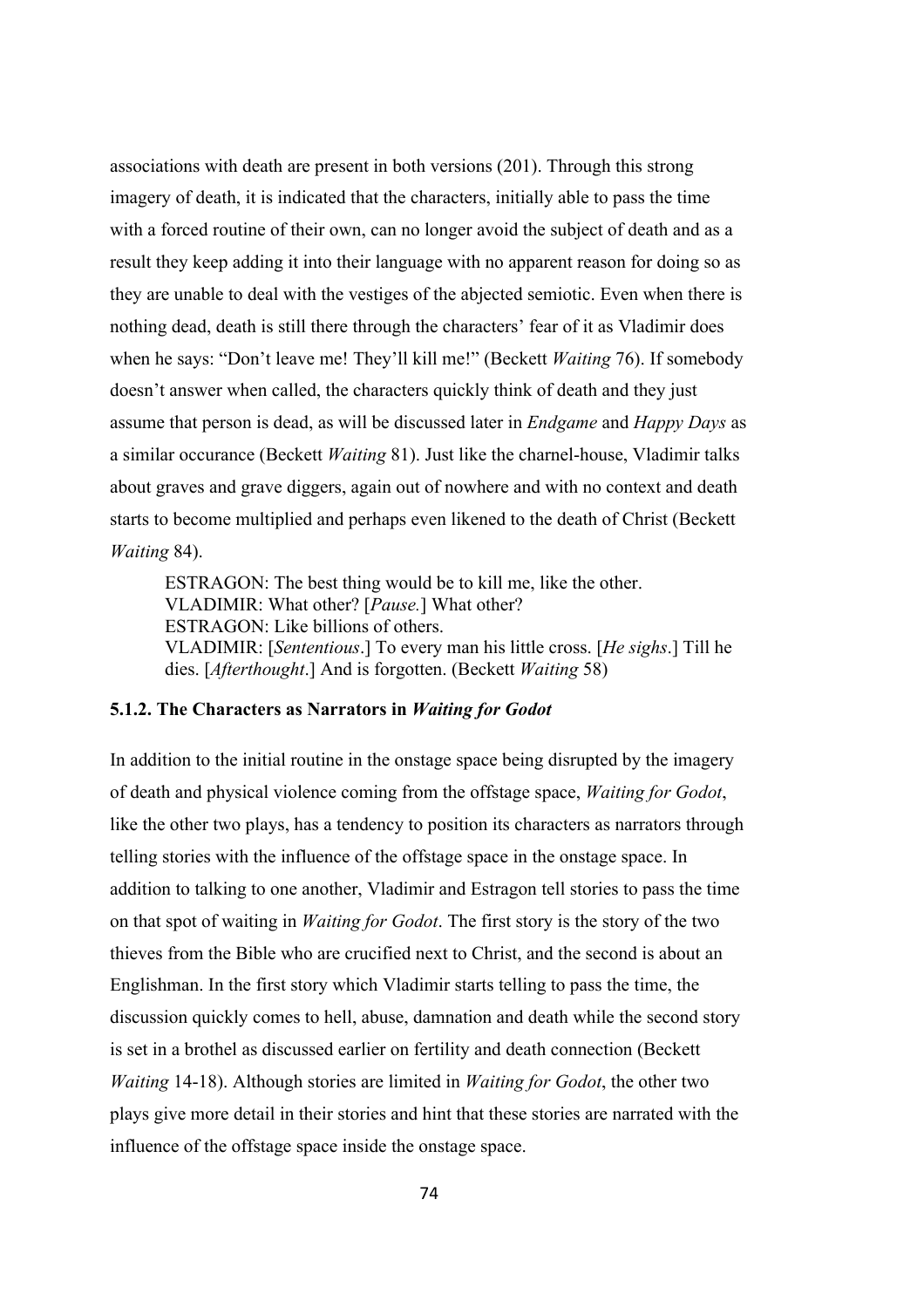Although it may not be a story, what the boy tells the two main characters may be a made-up narration of his own in *Waiting for Godot*. After claiming that it is his first time seeing them and indicating that the boy in the first act was not himself, the boy mentions that he has a brother with the following words as an answer to Vladimir: "He beats my brother, sir" (Beckett *Waiting* 49). As nothing is certain in the play, nobody can be sure whether what the boy claims is true but as an answer to Vladimir asking "[h]e [Godot] doesn't beat you?", the boy immediately talks about a brother who gets beaten up (Beckett *Waiting* 49). Perhaps the boy does not want to accept the fact that he gets beaten and as an answer to Vladimir curious about whether he is a victim of physical violence, the boy creates a brother in his imagination. There are no textual references to this assumption that the boy is lying in order to distance himself from his trauma and the only clue is that every character in the play comes in pairs, but the way the boy starts talking about a brother right after someone asks him whether Godot beats him is similar to Winnie talking about her own -perhapstraumatic experience by alienating herself from the experience and referring to herself as Mildred as will be discussed later (Beckett *Happy* 165). In addition to the assumption that the characters come in pairs, Beckett in one of his letters explains the red faces of Hamm and Clov and the white faces of Negg and Nell in one production and says that the color in their faces "serves to stress the couples and keep them apart" (Harmon qtd. in Gontarski "Greying" 145).

These examples in *Waiting for Godot* indicate that the play's initial depiction of the characters forcing a routine of their own inside a nearly empty onstage space cannot be continued as death initially warded off to the offstage space comes into the orderly onstage space and disrupts its order. In this way, it is suggested that the offstage space leaks into the onstage space. The other two plays by Beckett have a similar disruption of the forced order in the onstage space by the offstage space, as well.

# **5.1.3. Fragmented Language in** *Waiting for Godot*

Towards the end of *Waiting for Godot*, Pozzo (similar to Hamm towards the end of *Endgame* as will be discussed later) starts talking in a way that his words are no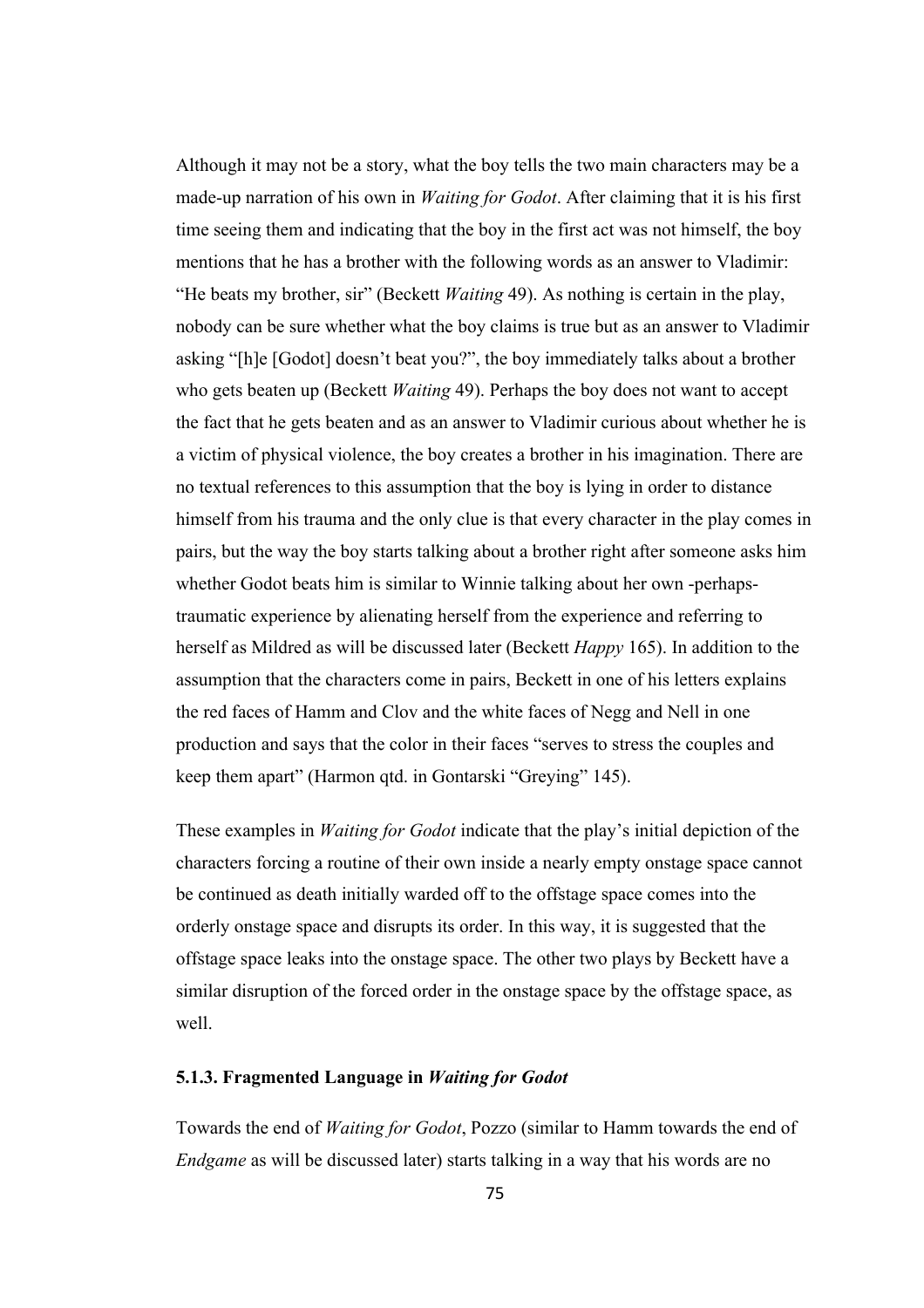longer fully comprehensible and, more importantly, his use as communicative tools and conveyors of rational thought no longer function properly says: "[…] one day we were born, one day we shall die, the same day, the same second, […] They give birth astride of a grave, the light gleams an instant, then it's night once more" (Beckett *Waiting* 83). Vladimir recites a poem<sup>9</sup>, like Mary does in Eugéne Ionesco's *The Bald Soprano*, about a dog coming to the kitchen to get bread but he gets beaten up till he was dead" (Beckett *Waiting* 53; Ionesco *Kel* 42). When forced to it, Lucky breaks his silence with a linguistic performance, but his language is the nearly complete breakdown of the conventional link between the signifier and the signified in language in his monologue/soliloquey with references to death such as "the skull in Connemara" (Beckett *Waiting* 43).

### **5.2.** *Endgame*

### **5.2.1. The Presence of the Offstage Space in the Onstage Space in** *Endgame*

*Endgame* has a similar transition from the image of people keeping busy with their routine in the onstage space and ignoring the clear associations to referential death in the offstage space. After a while, just like the characters in Beckett's other two plays, the characters can no longer ward off the associations of death in the offstage space and the offstage space begins to creep into the onstage space disrupting its stability and order. In addition to the dialogues and the actions of the characters indicating a change, Beckett himself writes about a change towards the end of the play in his theatrical notebooks as he writes "C [Clov] perplexed. All seemingly in order, yet a change. Fatal grain added to form impossible heap" (Beckett qtd. in Gontarski "Greying" 150). Perhaps this change Beckett discusses is the vestiges of the abjected semiotic leaking into the symbolic and disrupting the forced order of the characters inside the symbolic as the symbolic does not function properly.

<sup>9</sup> Perhaps poems can be taken as a method of communication outside signification as they have similar features to laughter or music, and are closer to the semiotic than the symbolic. Accordingly, this may explain why the characters start communicating using poetry or musig towards the end of the plays as the presence of the vestiges of the abjected semiotic inside the symbolic is felt more strongly towards the end of each play.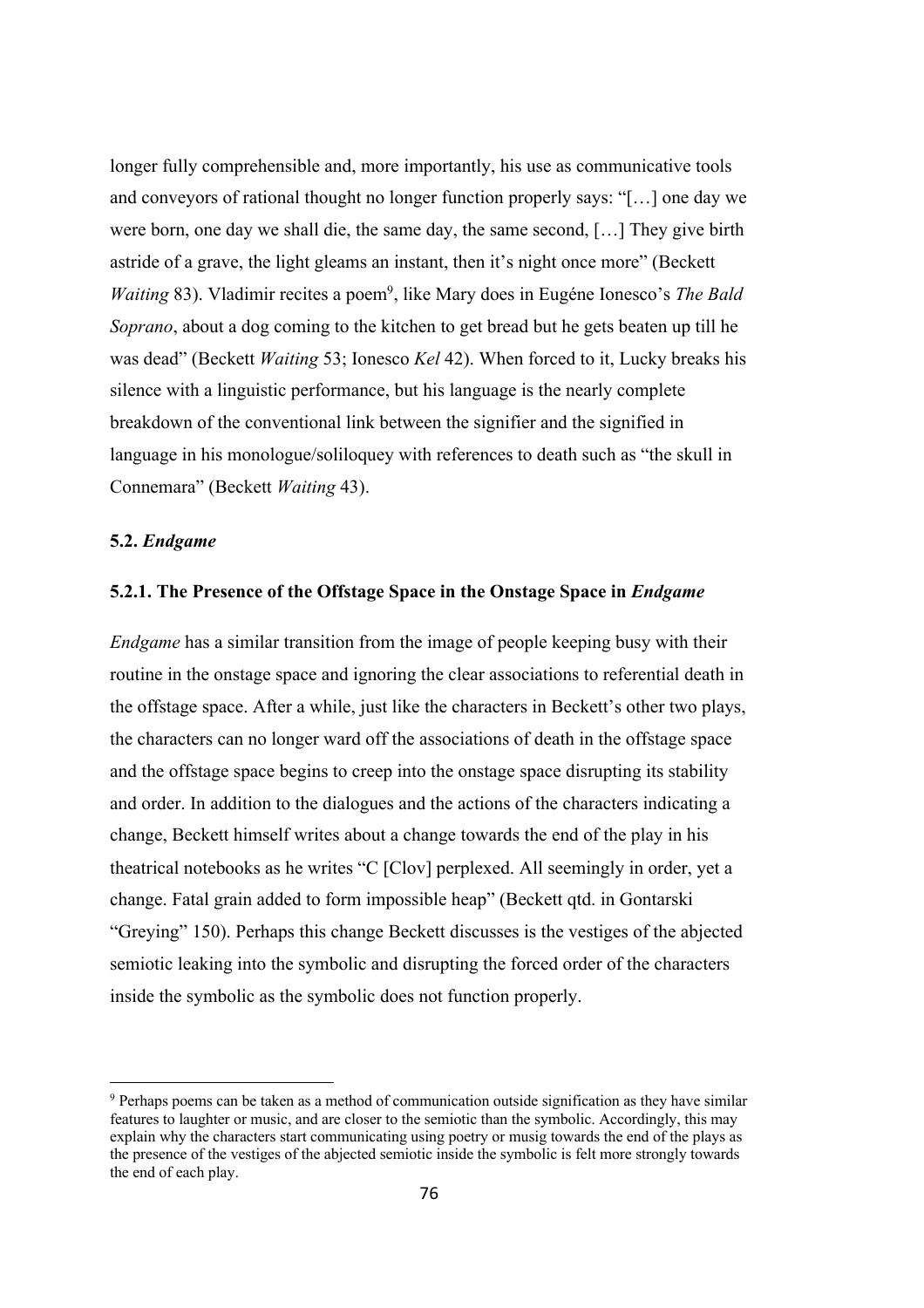The disruption of the routine in the onstage space in *Endgame* is more gradual compared to *Waiting for Godot* as the beginning of the play depicts the characters as characters who keep busy with a certain routine of their own in a shabby interior space. While the dialogues of the characters refer to the offstage space as a space of death as in Hamm stating: "[o]utside of here it's death", the characters are depicted as being unable to take their eyes off of the offstage space (Beckett *Endgame* 96). As a blind old man about whom it is suggested he cannot stand up and walk, Hamm is addicted to see the offstage space. Right after Clov helps Hamm do his round that it is indicated to be Hamm and Clov's routine consisting of Clov pushing Hamm's armchair and taking him back to the center of the room, the first thing Hamm asks about is the offstage space as he wants to know about the weather and orders Clov to look outside with a telescope (Beckett *Endgame* 105). Clov looking outside and telling Hamm what he sees might be part of their routine, but it is interesting for Hamm to be interested to know about the offstage space. As Clov is implied – through his dialogues – to be someone who is used to seeing nothing outside, he is able to make jokes about the offstage space and according to him, there is only "zero" in every direction he looks from the window as discussed earlier (Beckett *Endgame* 106). "The light is sunk", all the gulls are gone, there is no sun, and it is "[l]ight black. From pole to pole" (Beckett *Endgame* 106-107). "All outside, if we are to believe the testimony of Clov and his telescope, is grey, deserted and lifeless", but somehow Hamm wants to be updated on the offstage space (McDonald 43). Hamm could have continued his round and Clov could have kept himself busy serving Hamm, but the characters are unable to distance themselves from the offstage space and it is as if they were being drawn towards death lurking outside in the offstage space. Slowly, the offstage space's presence outside the walls of the room starts to be felt inside the onstage space with associations to death. Similar to *Waiting for Godot*, the offstage space begins to creep into the onstage space and to disrupt the order in it with its associations to death. In one instance, Hamm and Clov start discussing Clov dying in the kitchen and as Hamm cannot go to the kitchen and see Clov, he can only assume Clov is dead if Clov does not come to him when Hamm uses his whistle. Furthermore, just like Hamm smelling the corpse of Clov in the kitchen, it is also indicated that the two characters can smell the corpses of other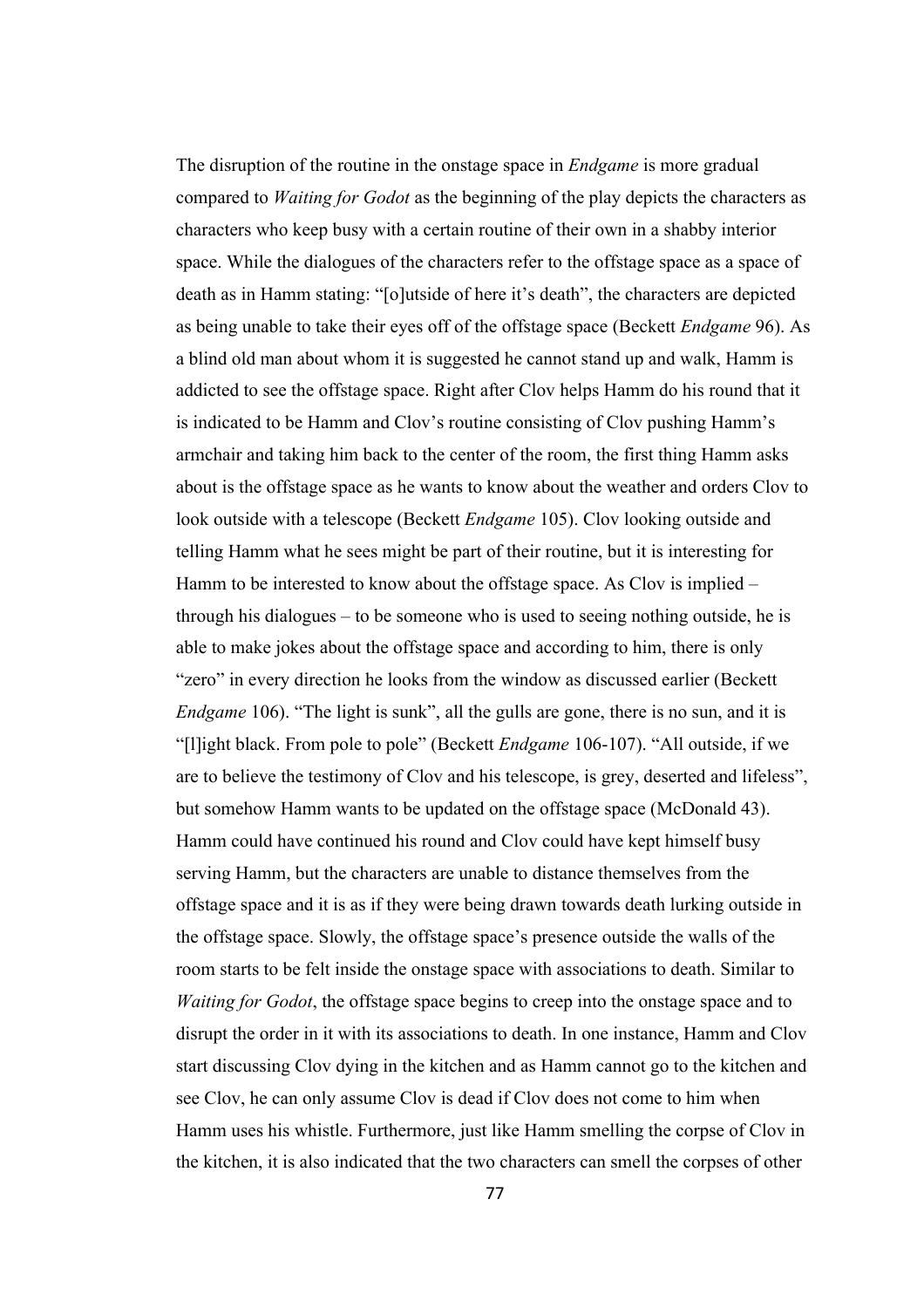people coming from the offstage space. Accordingly, it is indicated that death, like an unseen smell of a corpse, comes into the living space of the characters unnoticed and makes its presence known. In the following part, Hamm and Clov discuss the possibility of Clov dying in the kitchen:

HAMM: But you might be merely dead in your kitchen. CLOV: The result would be the same. HAMM: Yes, but how would I know, if you were merely dead in your kitchen? CLOV: Well… sooner or later I'd start to stink. HAMM: You stink already. The whole place stinks of corpses. CLOV: The whole universe. (Beckett *Endgame* 114)

Now that the offstage space has permeated into the onstage space, the characters talk with more direct references to death. At this stage when the "ray of sunshine" is gone, the play gets closer to darkness (Beckett *Endgame* 123). Discussing aging characters in Beckett's writing, Rehm writes:

We confront character after character in Beckett's writing who have failing memories, failing bodies, decreasing capacities, increasing debilities; who demonstrate *a growing dependency on habit and daily ritual to survive*; who betray a desperate (albeit often suppressed) need for company, companionship, an answering voice, another pair of eyes to verify their existence; who express *a yearning for lost time*; who *sense the encroaching dark*; who admit a fear of – and sometimes desire for – an ending that arrives, rather than one that is ever impending. (Rehm 167; emphasis added)

Hamm is "freezing" as the onstage space is slowly filled with the death associations of the offstage space and he asks for a rug, but there are no more rugs that indicates there is no way for the characters to warm themselves up; death and its coldness is inescapable (Beckett *Endgame* 125). At this stage when the "ray of sunshine" is gone, the play gets closer to darkness (Beckett *Endgame* 123). Hamm is "freezing" (Beckett *Endgame* 125). Although the characters' dialogues indicate that all around them is death and every living being is dead, there is an interesting exception to it as Clov finds a flea inside his trousers. The two main characters jokingly discuss the possibility of the whole universe coming into life from that flea and Hamm urges Clov, as indicated through the insecticide Clov uses on it, to kill it immediately (Beckett *Endgame* 108). "Flies may have been of interest to Beckett not just because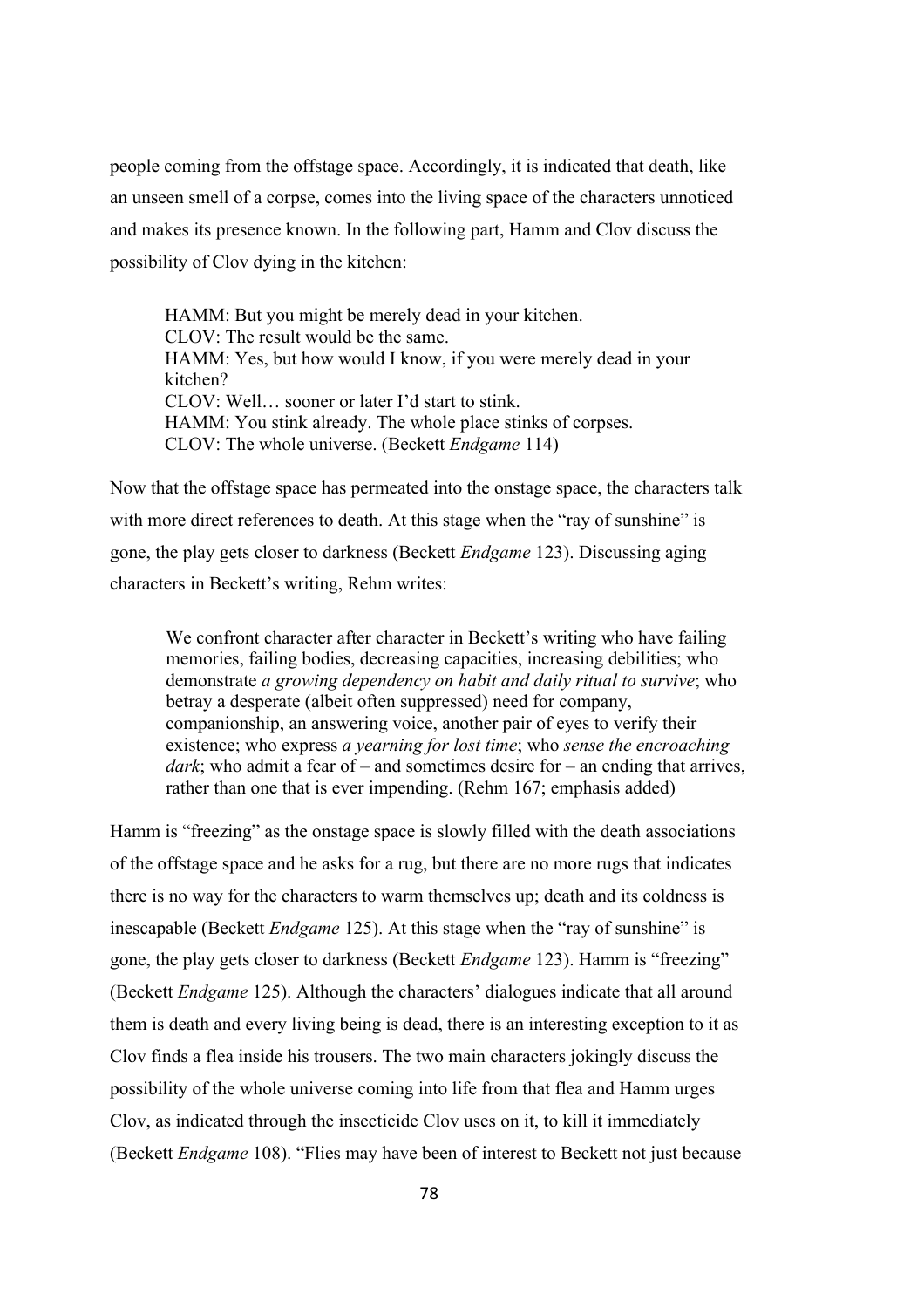of the possibility they held out for anthropomorphic identification, but more particularly because humans and flies were analogously anomalous" (Connor 49). Flies and humans, according to Connor, live off of each other and in this sense they are our "fellow-travellers" (Connor 49). Like flies, flea has similar connotations and is similar to human beings on earth. Through the flea in *Endgame* discussed in relation to its death, perhaps it is indicated that death of humans is similarly instantaneous and sudden and through the imagery of small insects, it may be indicated that humans, just like flies and fleas, are small and insignificant creatures whose lives, just like their deaths, do not make a difference. Discussing the flea in *Endgame*, Gontarski similarly likens the life of the flea to the life of a human and writes that "Nell dies and a flea appears, one life simply—symmetrically—replacing another" and his understanding of the flea indicates that the characters in *Endgame* may be equally insignificant ("Greying" 153). Now that the imagery of death has leaked from the offstage space into the onstage space, even the lives of the characters are likened to the lives of small, insignificant creatures. Life is accompanied with death.

In the offstage space, no human or living creature is left; nature is dead. The only living creature other than the characters is a flea and fleas are associated with dirt<sup>10</sup> and a general uncleanliness, rather than a lively nature and "[t]he only woods left now are in Hamm's dreams" (McDonald 50). Even the dog Hamm believes to be with them is a broken toy dog. Just like the tree in *Waiting for Godot*, the moment Hamm and Clov find a representation of nature and life, they immediately associate it with death and even try to kill it themselves. After the flea discussion, Clov mentions that there is a rat in the kitchen and although Clov may be hallucinating as Harmon suggests, it is interesting how he is quick to associate the rat with death right after he mentions it (Beckett *Endgame* 125; Harmon qtd. in Gontarski "Greying" 146). Rat, like the flea, is a significant choice of an animal as together with its association with uncleanliness and poor living conditions, rats are also associated

<sup>&</sup>lt;sup>10</sup> As dirt and uncleanliness arouse disgust, the flea may connect the play closer to Kristeva's theory of abjection. At this stage of the play, the flea may mean the vestiges of the abjected semiotic is leaking more into the symbolic and that the symbolic is unable to ward them off.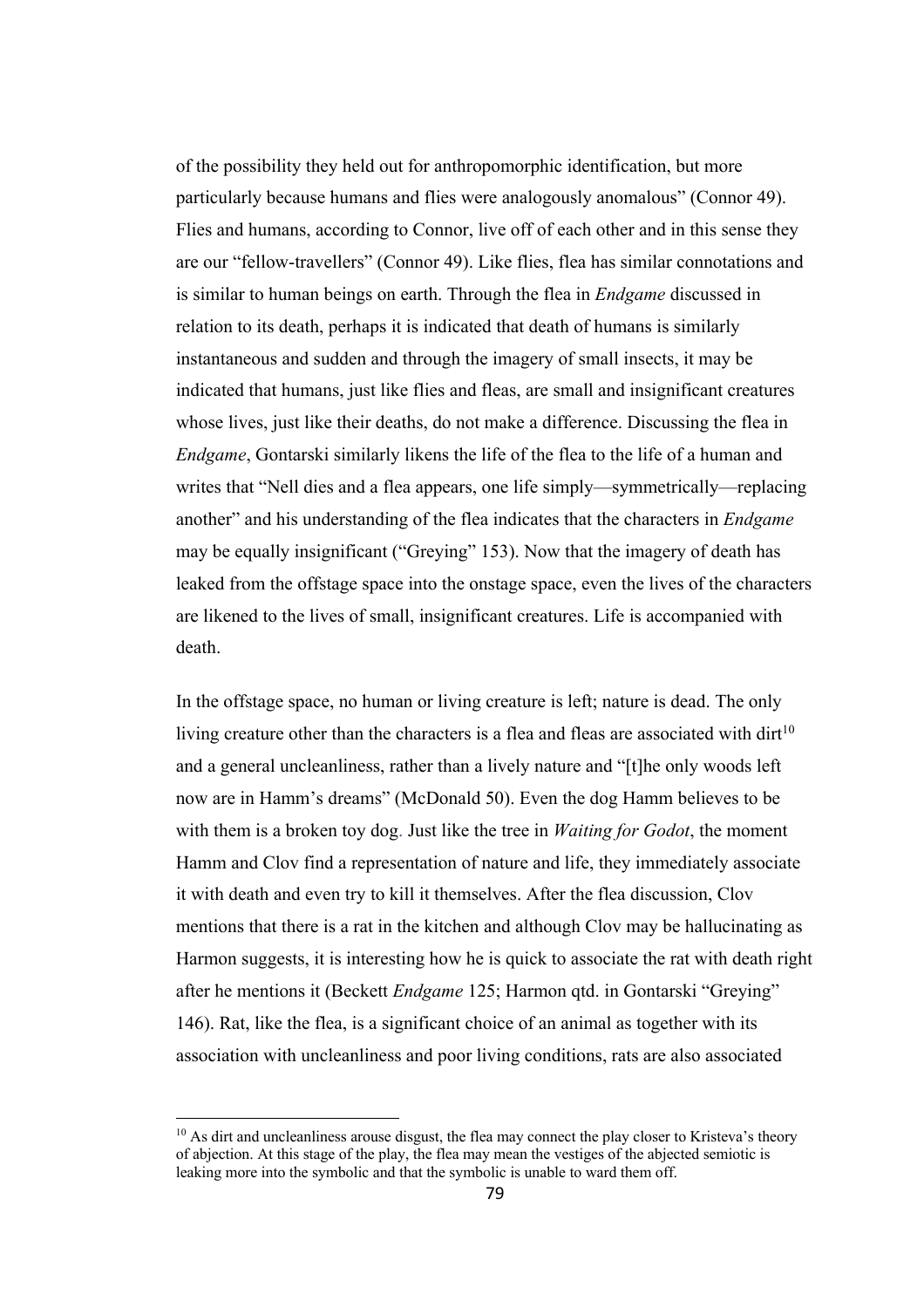with eating corpses. Harmon doubts the existence of the rat together with the boy at the end and argues that Clov's escape mechanism is his visions and "[w]hen Clov admits to having his visions less it means that his escape mechanism is breaking down. Dramatically this allows his perception of life (the boy) at the end and of course of the rat to be construed as hallucination" (Harmon qtd. in Gontarski "Greying" 146). Hallucination or not, everything in the play is there for a reason and I believe the rat indicates the increasing amount of the offstage space inside the onstage space. Like a cloud covering the sun and killing its light, the offstage space gradually covers the onstage space with its associations of death, darkens the daily routine of the characters and gets the characters closer to their death in the space of signification. "CLOV: [*Harshly*.] When old Mother Pegg asked you for oil for her lamp and you told her to get out to hell, you knew what was happening then, no? [*Pause*.] You know what she died of, Mother Pegg? Of darkness" (Beckett *Endgame* 129).

From this point onwards, death will be present in the dialogue of the characters even more vividly than before. In the following instance, Hamm openly asks Clov to kill him after Clov throws the toy dog to Hamm in anger. Although there are instances where Hamm wishes to die peacefully, this time he wants Clov to murder him brutally. "HAMM: If you must hit me, hit me with the axe11. [*Pause*.] Or with the gaff, hit me with the gaff. Not with the dog. With the gaff. Or with the axe" (Beckett *Endgame* 130). As if visualising Clov killing Hamm with an axe or gaff was not enough, in the following instance Clov makes a suggestion of killing "a small boy" outside with a gaff right after telling Hamm about the boy (Beckett *Endgame* 130). Towards the end of the play, Clov looks into the ashbin that Nell occupies and says Nell "looks like" she is dead, thus making death not a reference anymore: death is literally inside the onstage space now as the only female character is supposedly

<sup>&</sup>lt;sup>11</sup> From the beginning of the play, Hamm has been presented as the master while Clov is presented as the servant who keeps obeying him no matter how he hates to do so. The way Hamm asks Clov to kill him with an axe may be a reference to Dostoyevski's *Crime and Punishment* and the scene where the protagonist kills the pawnbroker, the master in a way, with an axe.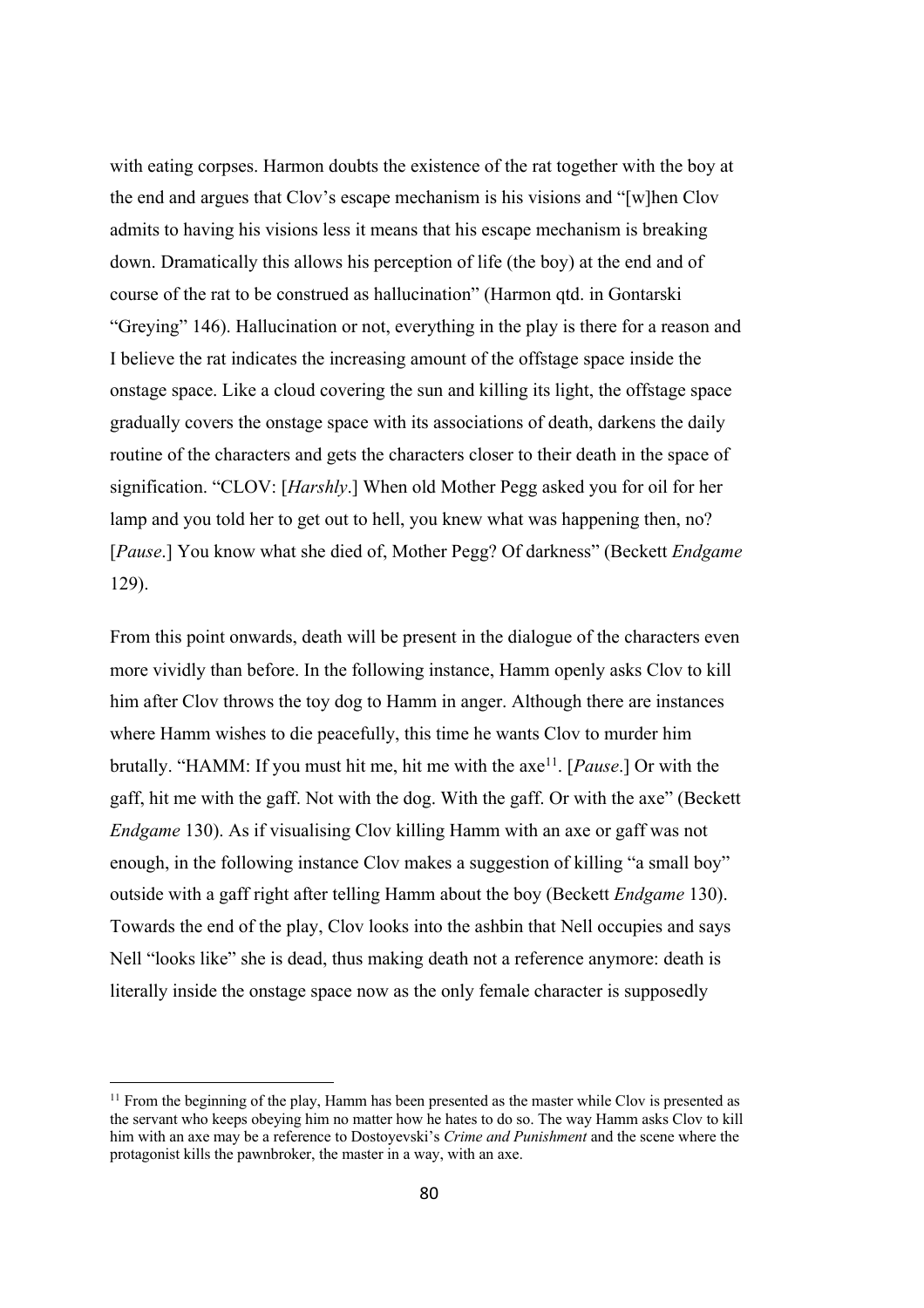dead12 (Beckett *Endgame* 122). The two characters continuing to talk while there might be a corpse in the onstage space and the increasing references to death both indicate that the onstage space can no longer be separated from the offstage space. In other words, death cannot be separated from the characters and stay abjected/othered in the offstage space; it is finished.

#### **5.2.2. The Characters as the Narrators in** *Endgame*

Like Pozzo in *Waiting for Godot*, Hamm in *Endgame* wants to be the narrator towards the end of the play as the influence of the offstage space inside the onstage space increases. Hamm demands an audience to tell a story<sup>13</sup> and bribes his father to listen to him. While telling his story in which it is indicated that he was perhaps a rich landowner with resources others did not have, Hamm makes constant references to the offstage space and to death. Initially, the characters would talk about their past – if there can be any past, present and future in Beckett's plays - as lovely, but now Hamm, while telling his story, remembers the past differently. His first reference to a past that is not as ideal and beautiful as initially narrated in the play is hinted through the following lines, if not through his first words being before the story is "finished": "[t]he man came crawling towards me, on his belly. Pale, wonderfully pale and thin, he seemed on the point of – [*Pause. Normal tone.*] […]" (Beckett *Endgame* 116). He does not verbalise it, but perhaps, judging from the paleness and thinness of the man, the man was on the point of death. Furthermore, the man is crawling on his belly and although he may be likened to Hamm who is unable to walk, the image of a man crawling on his belly indicates a closer connection to the earth and to the body. As the offstage space is slowly felt more in the onstage space, the characters, as is indicated through the image of the crawling man, get closer to the remnants of the

 $12$  It is interesting to note that, out of the four characters, the only female character is the first one to die. Also, Mother Pegg, another female character that is unseen, is mentioned with her death.

<sup>&</sup>lt;sup>13</sup> It is interesting to note that at the beginning of the play, it was Nagg telling a story, the story of the tailor, and now his son Hamm tells a story and replaces his father. They are the only characters telling stories and both are powerful male characters. Nell is a female character and Clov serves Hamm, both Nell and Clov are, hierarchically speaking, beneath Nagg and Hamm. Similarly, both Nagg, father to Hamm and Hamm, a possible father figure to Clov, are fathers and these two fathers are the only characters who are able to use the power of language to tell their stories.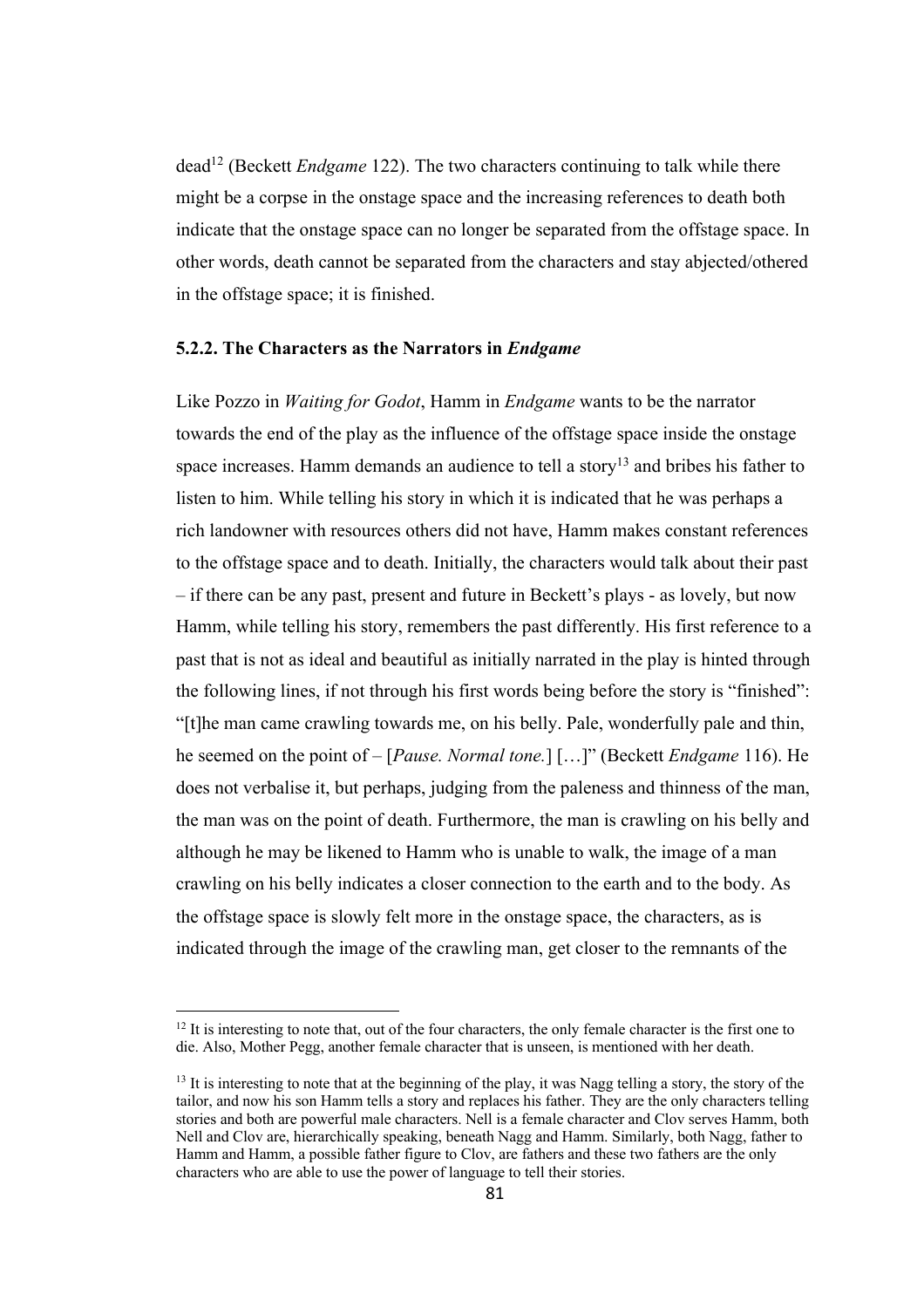abjected semiotic in the symbolic. Hamm's story continues with other references that are similar to the offstage space of the play. "It was an extra-ordinarily bitter day, I remember, zero by the thermometer" and quickly adds that it is usual since it was Christmas Eve, but the word "zero" and Clov's usage of that same word to depict the offstage space looking outside the window with a telescope connects the two spaces together and perhaps indicates that now even their memories/stories have the imagery of death associated with the offstage space: Hamm is under the effect of the abjected semiotic. "Seasonable weather, for once in a way" says Hamm and again hints that the weather has not been normal for a while (Beckett *Endgame* 117). He then continues and tells that the man "raised his face to me [to Hamm], black with mingled dirt and tears" (Beckett *Endgame* 117). With the depiction of an unknown man who comes crawling on his belly, who is very pale and thin and whose face is "black with mingled dirt and tears", the story is no longer a story of an ideal past (Beckett *Endgame* 117). Perhaps it was fine for Hamm as Hamm, together with his claim in the story that the man cames to him, that he "calmly" fills his pipe, his "meerschaum", that he is a busy man and wants the unknown man to be quick as there is little time before "the festivities", is depicted as a rich landowner, but even with that detail of Hamm living comfortably, the story continues with references to a bleak space (Beckett *Endgame* 117). Even if Hamm was living comfortably, it is indicated the others did not and Hamm's story is quick to have death associations from the beginning as can be exemplified in the following lines: "It was a glorious bright day, I remember, fifty by the heliometer, but already the sun was sinking down into the…down among the dead" (Beckett *Endgame* 117). While Weiss believes these references to meters "reflect Hamm's attempt to create an accurate and precise story, much like Pozzo's references to time", Cohn notes that Hamm consults all these devices, "but no clock" (Weiss *The Plays* 28; Cohn *Just* 43). Gatewood, however, argues that "while Hamm seeks an ordered telling, stories from the past evade such order" as "the descriptions of the day on which the story takes place change according to the measuring device used" (59). In addition, Hamm verbalises death with likening sunset to the sun dying with everyone else. Hamm's story comes towards the end of the play and narrates, with no conclusion, how the man begs Hamm to take him and his boy in so that they won't starve, but it is interesting to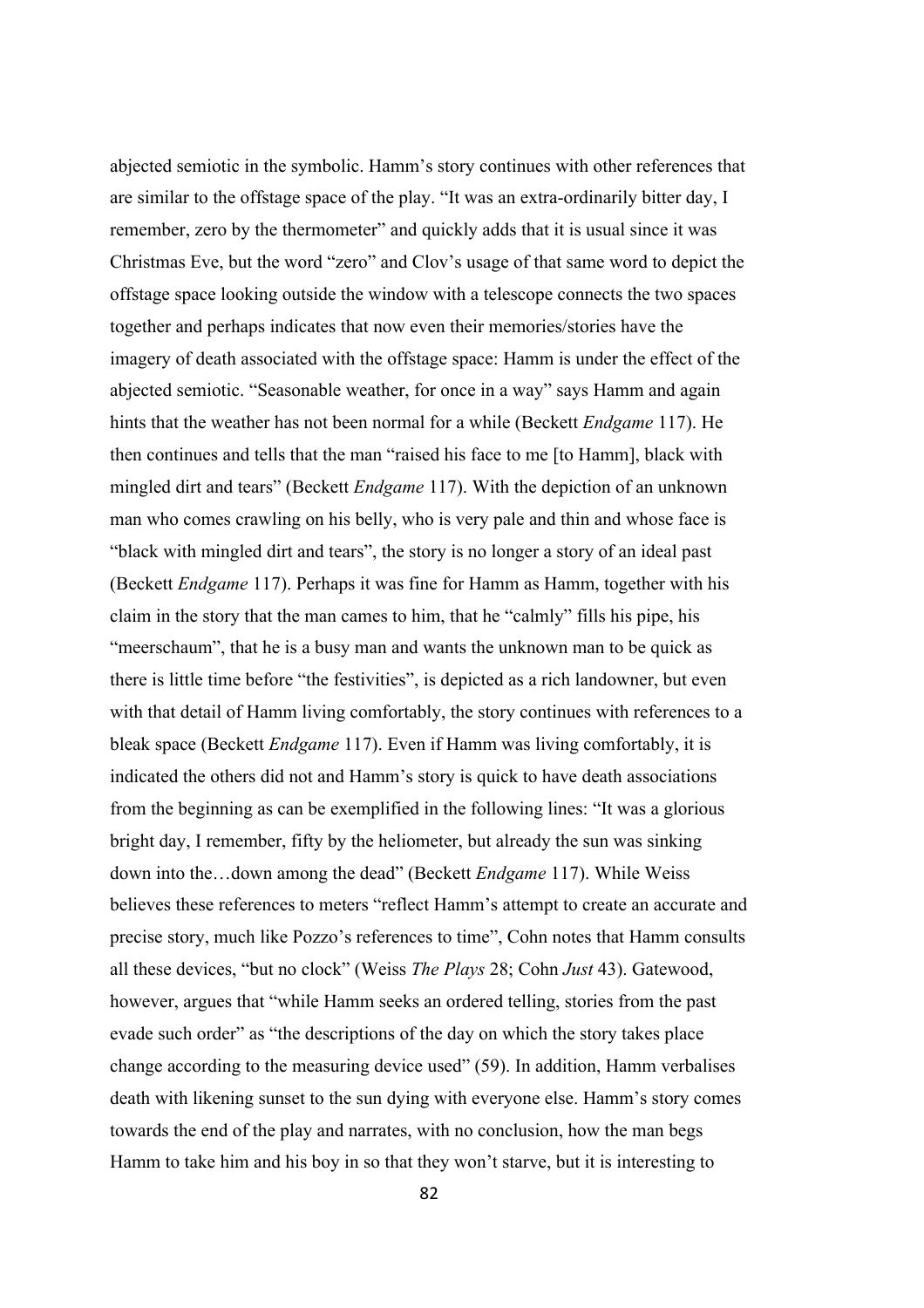note the way Hamm depicts the space in his story similarly to the offstage space with associations with death. Hamm's story may be made-up, and it may have no connection to Clov's past at all, but the way Hamm depicts the space in the story is significant due to the imagery of death in it.

# **5.2.3. Fragmented Language in** *Endgame*

In the last pages of *Endgame*, Clov says that "the earth is extinguished, though I [Clov] never saw it lit" and his speech is fragmented and is out of context, similar to Hamm's monologues/soliloquy at the end (Beckett *Endgame* 132). Just like in Hamm's last monologue/soliloquy when his speech is out of context such as "[d]ig my nails into the cracks and drag myself forward with my fingers" that is unrelated to the larger dialogue and is fragmented, Hamm starts drifting apart (Beckett *Endgame* 126). Now his language turns into a chant as he says that "[y]ou cried for night; it falls: now cry in darkness" and then he says "speak no more<sup>14</sup>" (Beckett *Endgame* 133). The last sentence Hamm utters, while Clov is there "dressed for the road", is "[y]ou…remain" (Beckett *Endgame* 132; 134). As the offstage space becomes one with the onstage space, language starts becoming fragmented and the characters use more fragmented language towards the end. In other words, the change in the language used by characters from its initial version at the beginning into a more fragmented version indicated the presence of the vestiges of the abjected semiotic inside the symbolic that is unable to ward them off in the play.

In another such instance, Hamm's language gradually becomes more fragmented when he narrates his story about that man crawling on his belly. In the story, it is revealed that the man wanted "bread" for his "little boy", but coincidentally, as death leaks into his story coincidentally with the increasing presence of the semiotic inside the symbolic towards the end of the play, Hamm's words begin to be contradicting. In addition to "[…] an extra-ordinarily bitter day, I remember, zero by the thermometer […]", now there is "[…] a glorious bright day, I remember, fifty by the heliometer [...] and "[...] a howling wild day, I remember, a hundred by the

<sup>&</sup>lt;sup>14</sup>Again, towards the end of the play, as the presence of vestiges of the abjected the semiotic inside the symbolic is gaining power, Hamm chants.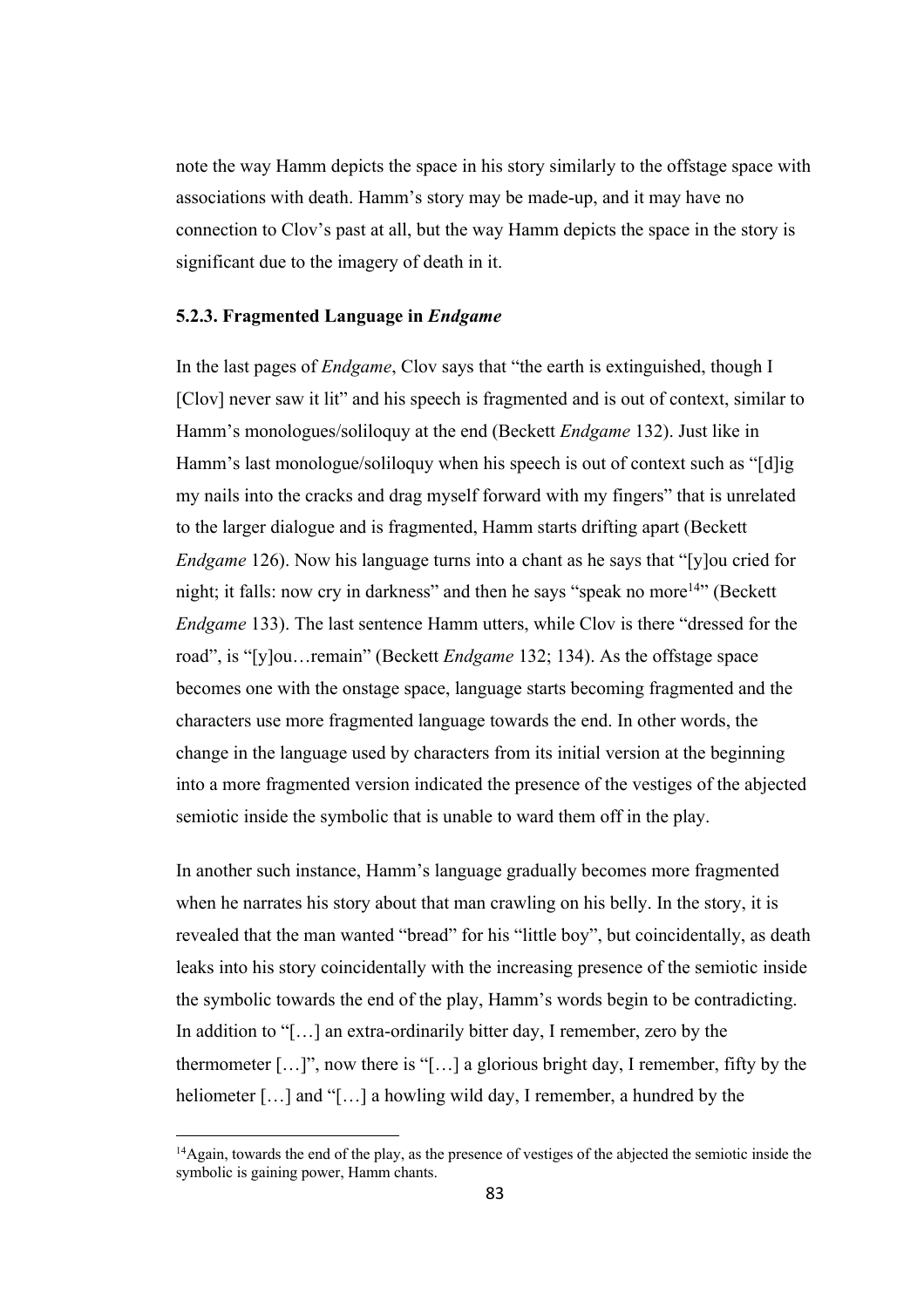anemometer […]" and "[…] an exceedingly dry day, I remember, zero by the hygrometer" (Beckett *Endgame* 117). His language starts to change as he mentions "dead pines" swept away by the wind exaggerating the power of the wind in unrealistic terms, referring to where the man and the boy lived as a "hole", indicating that he is sick, he has "lumbago", imagining that he would die "a nice natural death, in peace and comfort" out of context and in fragmented, contradicting words (Beckett *Endgame* 117-118). The story is about the man and the little boy, but Hamm keeps talking about other things that are associated with death as his language is fragmented, distracted or otherwise disturbed in language patterns. Later on, Hamm offers to take the man into his service and the man asks Hamm if he would take in the boy as well, and right at that moment, when Hamm verbally remembers thinking about/considering giving his consent to take in the child although he does not mention what he did; he cuts the story short: his story has no conclusion (Beckett *Endgame* 118). The play does not give any further clues regarding the boy or Clov's past, but the way Hamm tells his story with increasing references to death and the parallel fragmentation and disturbing lack of consistency of his language indicates that the abjected semiotic is disrupting the symbolic order and that the law of the father, that is so intimately tied to language, is being broken down and can scarcely function properly. Perhaps, as the offstage space gradually takes over, the characters are growingly unable to deal with their past traumatic experiences that have initially been abjected to the offstage space and towards the end of the play, when the imagery of death initially abjected into the offstage space is more present in the onstage space than ever, the characters start verbalising these previously abjected experiences as traumatic haunting. Their narration is a form of verbally calling the offstage space's death imagery into being inside the onstage space. The characters are unable to deal with the vestiges of the abjected semiotic.

# **5.3.** *Happy Days*

# **5.3.1. Death Inside the Onstage Space in** *Happy Days*

Similar to *Waiting for Godot* and *Endgame*, *Happy Days* begins with a depiction of the routine in the onstage space. With Winnie waking up, praying, brushing her teeth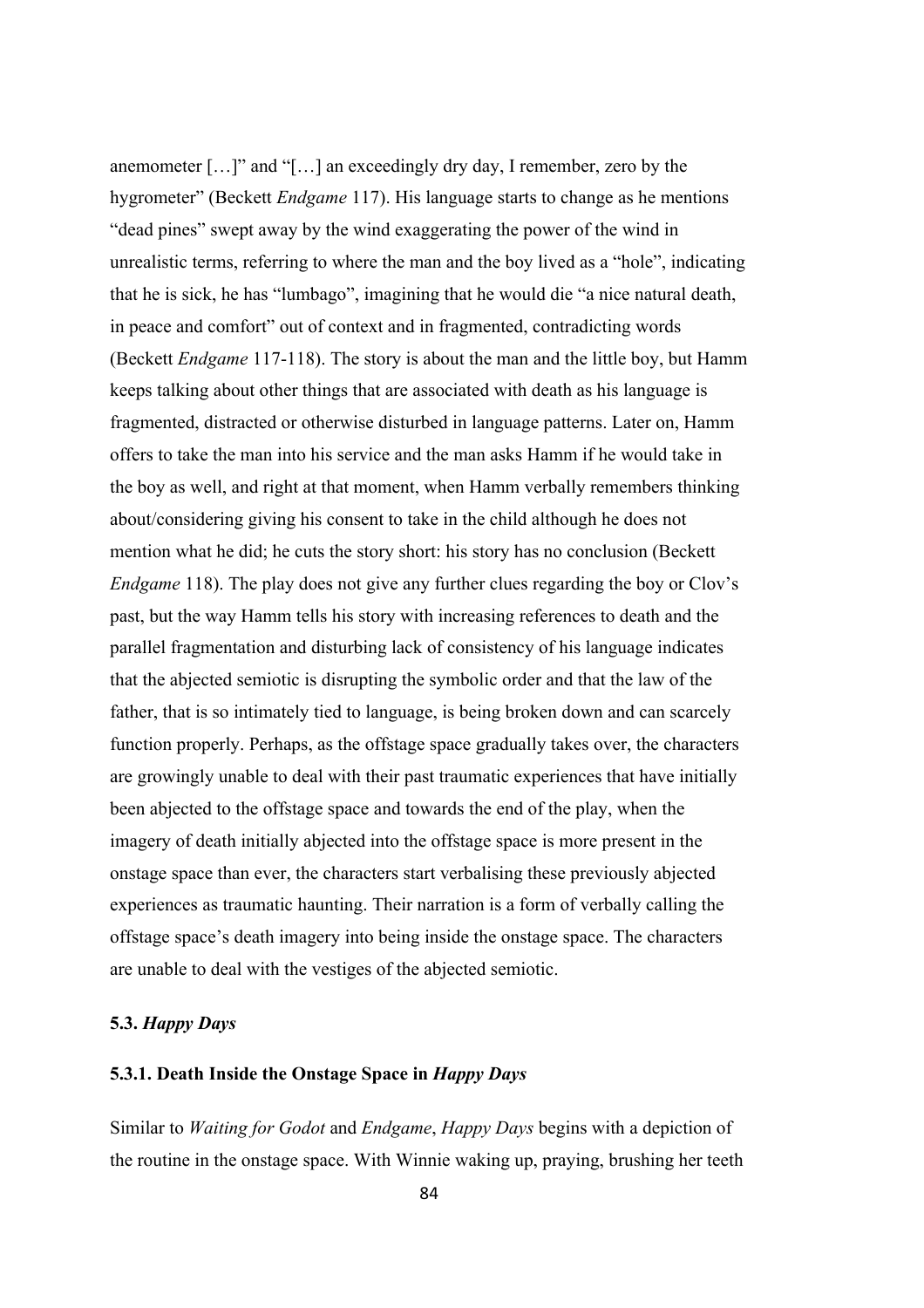and putting on her lipstick and with Willie reading his newspaper while Winnie talks endlessly about every little thing, the scene looks like a lazy Sunday morning and at first, nothing is unusual other than the space the two main characters occupy as in the middle of nowhere with scorched grass. Slowly, this starts to change. The first disruption is provided by Willie through his newspaper as he reads one headline out loud: "His Grace and Most Reverend Father in God Dr Coralus Hunter dead in tub" (Beckett *Happy* 142). This is the first death, and it is also a suspicious one. Willie does not go into detail, but "dead in tub" suggests a suicide. Suicide is mentioned again later in the play as indicated to be attempted by Willie. In the following instance, Winnie takes out the revolver and addressing it as "Brownie", she hints that Willie begged for Winnie to take the revolver away so that he wouldn't be able to "put myself [himself] out of my [his] misery" (Beckett *Happy* 151). Winnie also tells that "it's a comfort to know" the revolver is here with them and perhaps she, too, sees suicide as an escape from a possible melting of her flesh under a blazing sun (Beckett *Happy* 151). In fact, she openly wishes for such a death. In the following instance Winnie discusses a violent and painful death by describing it as happy with the following lines: "And if for some strange reason no further pains are possible, why then just close the eyes – [*she does so*]- and wait for the day to come – [*opens eyes*]- the happy day to come when flesh melts at so many degress and the night of the moon has so many hundred hours. [*Pause.*] […]" (Beckett *Happy* 144). The transition from the busy routine into the constant death associations is a lot faster in *Happy Days*, but it is similar to the one in *Waiting for Godot* and *Endgame*: the play begins with routine and ends with a disrupted forced routine overflowing with associations with death. In fact, Beckett himself discusses the play with the word "interruption" and says: "One of the clues of the play is interruption. […] She's [Winnie is] constantly being interrupted or interrupting herself. She's an interrupted being" (Beckett qtd. in Knowlson 687).

Unlike the characters in the other two plays, Winnie is depicted as too cherful to be aware of anything bad in her life. "Instead of evolving towards a better state of mind, Winnie desperately clings to the past and to her routines while her days wind down and she sinks into the earth" (Weiss *The Plays* 39). Even Winnie, however, admits to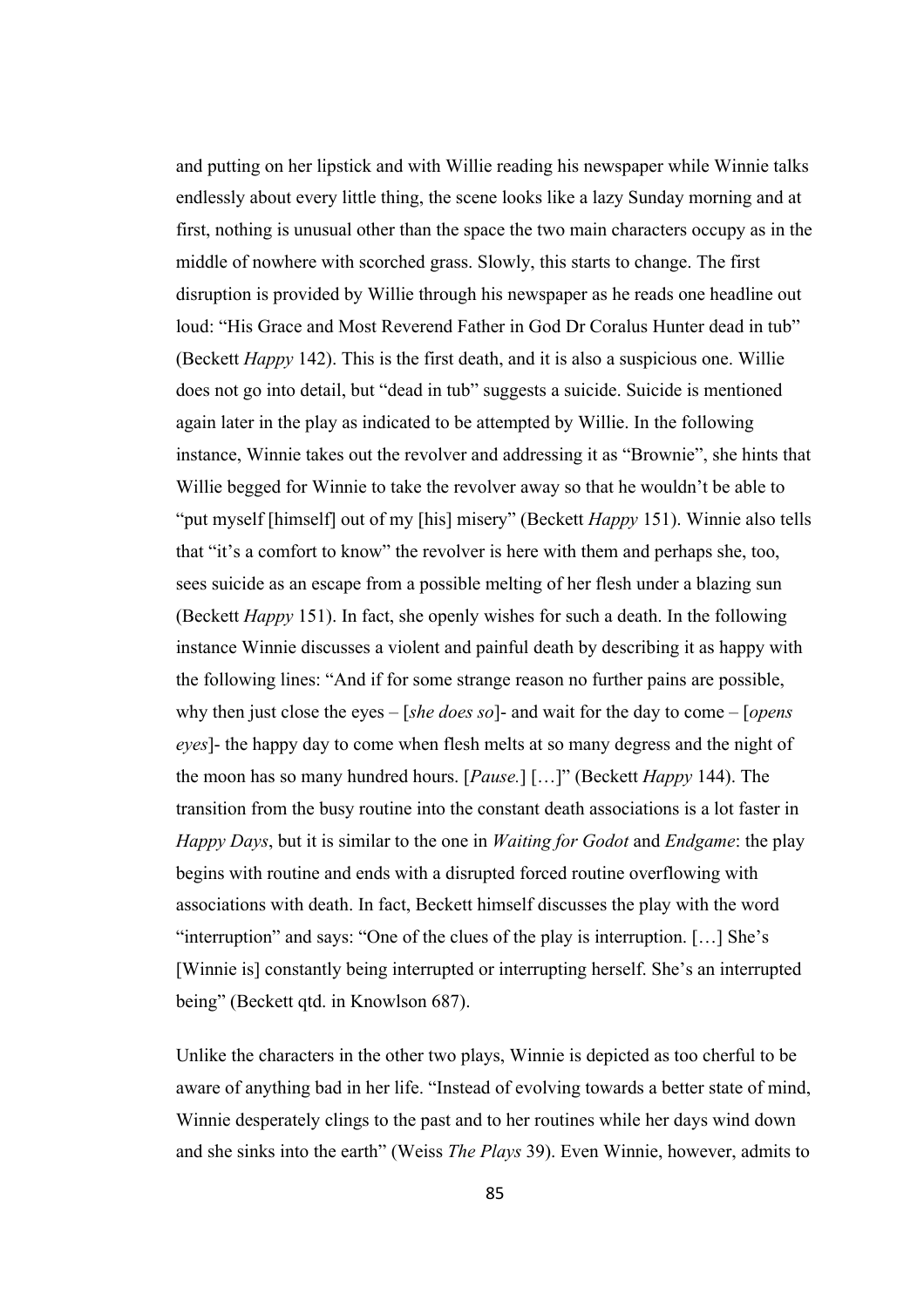the leakage of the offstage space into her orderly onstage space, somehow. Her dialogues and actions suggest her attempt "to sustain her humanity in a situation of inevitable decline" (Chambon 168). In the following instance while again trying to keep a positive attitude, Winnie admits "sorrow keeps breaking in" and right after that line she continues to avoid complaning as she says: "What a blessing nothing grows" (Beckett *Happy* 152). The text does not provide any explanation on why the fact that nothing grows is a blessing for Winnie. She cannot stand up and get food for herself, but regardless, she believes nothing growing is something good. "The most interesting thing here is of course that Blin both assumes that Winnie is unaware of the tragedy of living, and yet at the same time that she feels disgusted by life" (Chambon 172). Even with her forced optimistic attitude, however, things don't go well. In the following instance, right after Winnie says: "Oh yes, great mercies", her parasol catches fire. "[*Maximum pause. The parasol goes on fire. Smoke, flames if feasable. She sniffs, looks up, throws parasol to her right behind mound, cranes back to watch it burning. Pause.*] Ah earth you old extinguisher<sup>15</sup>" (Beckett *Happy* 153). This scene is very interesting as Winnie does not notice the fire at first and is just in the onstage space half-buried to the ground and unknowingly holding a parasol on fire. In another instance, Winnie thinks Willie is unresponsive to her and immediately jumps into the conclusion, just like Hamm assuming an unresponsive Clov to be dead, that Willie is dead, and she asks Willie to raise a finger so that she will know he is alive (Beckett *Happy* 154). These instances grow in number towards the end of the play. In the following instance, Winnie again refers to a possible death caused by the blazing sun right above her:

With the sun blazing so much fiercer down, and hourly fiercer, is it not natural things should go on fire never known to do so, in this way I mean, spontaneous like. [*Pause*.] Shall I myself not melt perhaps in the end, or burn, oh I do not mean necessarily burst into flames<sup>16</sup>, no, just little by little charred to a black cinder, all this – [*ample gesture of arms*] – visible flesh. […]. (Beckett *Happy* 154)

<sup>15</sup> Winnie's choice of word is interesting as Hamm and Clov also talk about dying as extinguishing in *Endgame*.

<sup>&</sup>lt;sup>16</sup> The contrast of places that are either very hot or very cold in Beckett's spaces is interesting.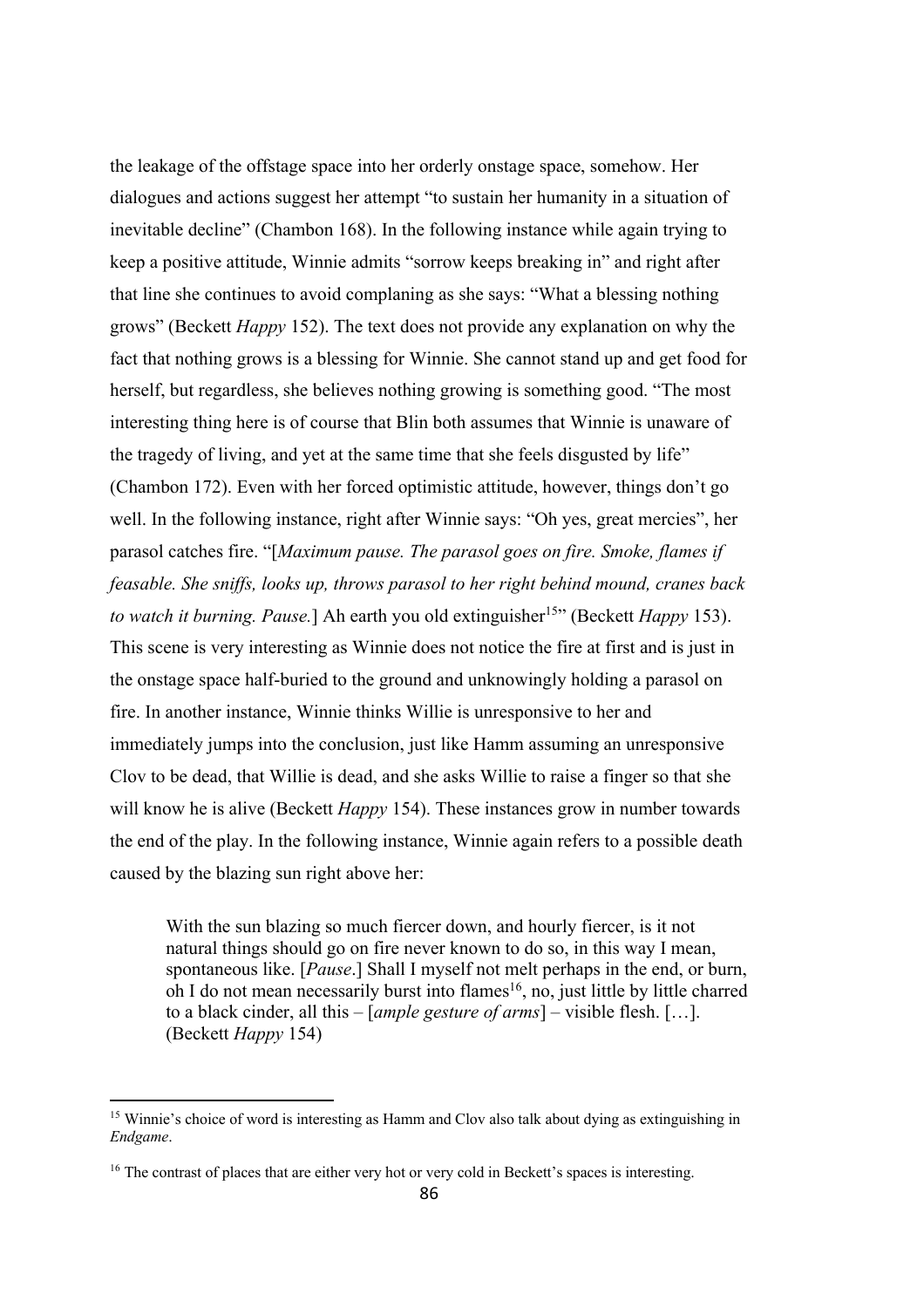While saying these lines, Winnie gestures to her arms as if she wanted the reader/audience to imagine her arms as burnt. Slowly, the initial image of Winnie keeping herself busy with her routine is replaced with an image of her painful and violent death. The image of melting human flesh or human arms burned black thus turns the initial beachy scene into something completely different and it is in this way the offstage space makes its presence known in the onstage space.

In addition to the dialogues, one of the items taken from the black bag also indicates the closeness of death to the characters: the presence of the revolver right next to Winnie (Beckett *Happy* 158). Another image of death is a brutal one about death of animals as in the first act Willie refers to pigs as "[c]astrated male swine. […] Reared for slaughter. […]" and the first act ends as it began: with their routines (Beckett *Happy* 159). Interestingly, Pozzo refers to Lucky as a hog in *Waiting for Godot* and in this sense, Lucky is indicated to be reared for slaughter as his only purpose is to keep serving his master while also being a victim of all kinds of violence in his hands: Lucky too may be reared for slaughter in the hands of his master (Beckett *Waiting* 31).

The influence of the offstage space messing with the characters inside the onstage space becomes more vivid in the second act. In the following instance, Winnie wonders whether Willie has been crying for help all this time he was unresponsive, and she mentions she hears cries inside her head, a crucial information indicating that her initial cheerful and talkative optimism in the first act was forced/fake (Beckett *Happy* 163-164). Another instance where Winnie remembers a man and a woman running into her implies physical violence. Thinking again of the day when the man-Mr. Shower if she remembers correctly – asks questions to the woman with him whether Winnie has any clothes on underneath the sand indicating that he might have raped her if she was not half-buried in the ground (Beckett *Happy* 165). With the indication that the man might inflict violence on Winnie, the woman with him is also suggested to be victim of his violence. All this time, the man might have been holding the woman without her consent as the woman, Winnie remembers, says: "Let go of me, for Christ's sake and drop! [*Pause. Do*.] Drop dead! [*Smile*.] […]"

87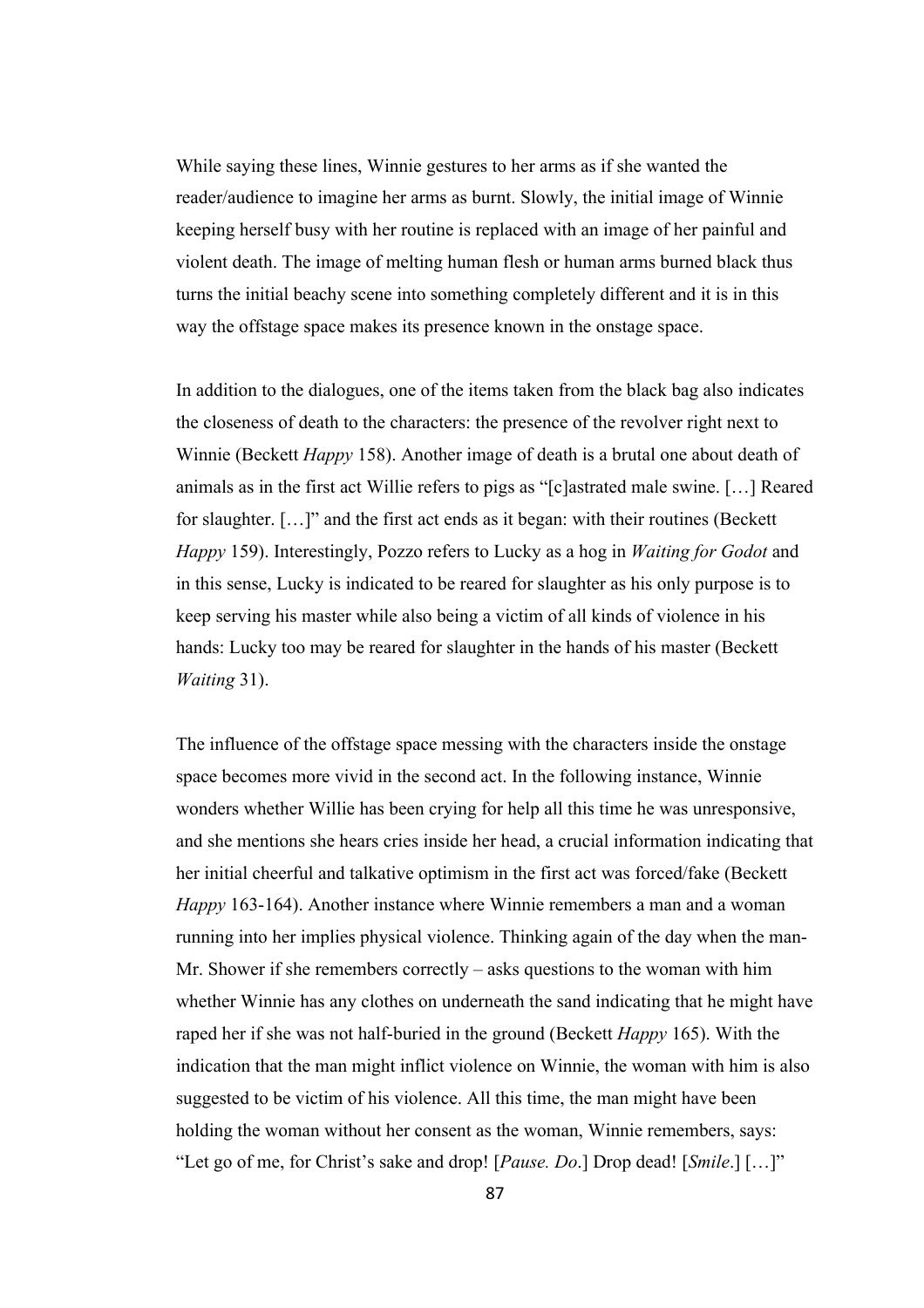(Beckett *Happy* 165). The woman with the man would wish the man to be dead and, in a way, let her free as a result. The initial image of Willie and Winnie as perhaps comfortably sitting on a beach, happily keeping busy with their routines at the beginning of the play is now being replaced with the imagery of death and violence leaking into that safe spot in the onstage space. At this point, Winnie can no longer avoid her living conditions. Her initial chatty voice is replaced with her talking with violence: "[*Pause. With sudden violence.*] My neck is hurting me!" (Beckett *Happy*  166). This is very different from the Winnie in the first act, sweet and patient. Originally, she would even avoid complaining and would try to be content with whatever she has, but now her vocabulary has changed as she says: "It might be the eternal dark. [*Pause.*] Black night without end. […]" (Beckett *Happy* 166). "By the second act of *Happy Days* Winnie is no longer able to occupy herself with her souvenirs" (Goldman 51-52).

Even with the offstage space's presence in the onstage space, the characters are able to force their routine and escape into that safe spot of order and stability. In other words, "Even if we can understand Winnie and Willie as two aspects of the same self, Beckett does not let us forget that they also dwell in the mundane world of conjugal life" (Chambon 170). As if they did not just talk about human flesh slowly burning into a black cinder or animals reared to be murdered, now Willie reads the headlines of his newspaper out loud while Winnie checks the way she looks once again (Beckett *Happy* 159). "Winnie, in other words, goes about her day, repeating her daily habits – but does so mechanically, as unconscious acts perhaps to keep a more unpleasant thought away" (Weiss *The Plays* 42). Furthermore, while Clov looks outside from the two small windows and gives information about the offstage space on Hamm's demand, all Winnie does is to look at herself in the mirror and even when Willie talks about someone else, Winnie instantly talks about that person in connection to herself<sup>17</sup>. She avoids looking out and looks inside instead perhaps as an attempt to avoid looking right into the problem. Winnie talks about death refering to an unanswering Willie when she says: "…Oh, no doubt you are dead, like the others, no doubt you have died…" addressing an apparently dead Willie (Beckett

<sup>&</sup>lt;sup>17</sup> This idea is suggested by Assoc. Prof. Dr. Margeret J.M. Sönmez during a meeting discussing this chapter.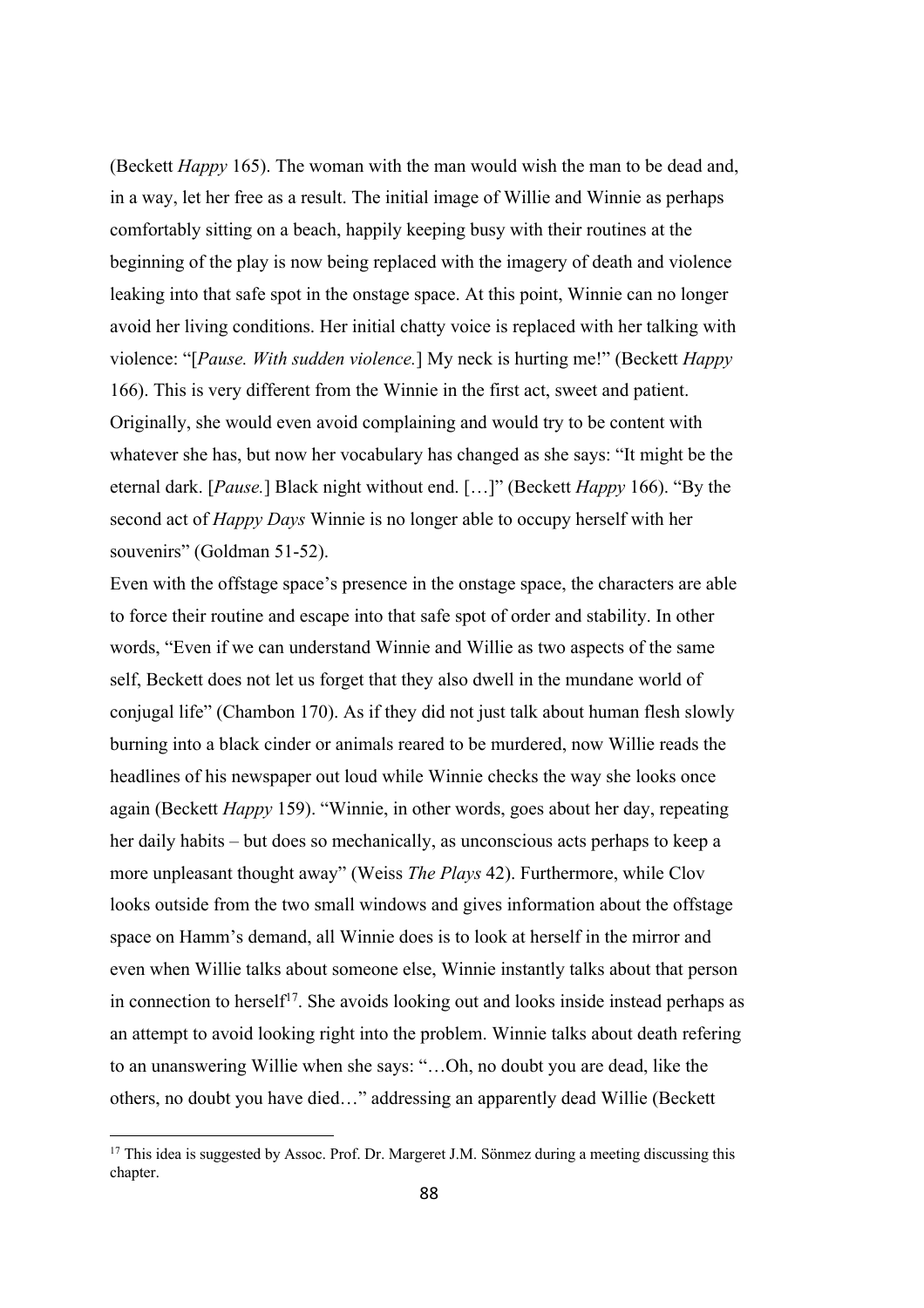*Happy* 160). It is unclear whether Winnie refers to the fact that Willie and Winnie have been the only people left alive and the rest of the world is dead except for a man and a woman passing by, but the effect is similar: the characters are surrounded by death and their space is depicted as dead. Later on, Winnie asks questions to an unanswering Willie and that scene itself indicates a dead Willie lying on the ground before Willie shows himself again at the end of the play. The scene hints that Winnie is nearly wholly buried in the ground next to the corpse of Willie. While half of her body was buried to the ground in the first act, the second act opens with Winnie buried to her neck and it is indicated that her condition is degenerating physially in the case of her burial and mentally as she is no longer able to keep her positive attitude and continue with her routine amidst all. Winnie's physical conditions deteriorate as more of Winnie's body disappears into the offstage space and the characters being consumed by the imagery of death associated with the offstage space. The offstage space means death for the actors as performance dies in the offstage space and as more of Winnie's body disappears into the offstage space, less of her remains in the symbolic, the space of signification<sup>18</sup>. Weiss believes, as she is buried up to her neck, Winnie can no longer "entertain herself with other habits to distance herself from the pain of the past" ("Beckett's" 47). Moreover, Winnie notes a similar coldness at the end of the play, like Estragon and Vladimir in *Waiting for Godot* and Hamm and Clov in *Endgame*. The coldness of death, as opposed to the warmth of life, has taken over the onstage space now as Winnie's words addressing Willie suggest in the following part: "Do you think the earth has lost its atmosphere, Willie? […] It might the the eternal cold. [*Pause*.] Everlasting perishing cold. […]" (Beckett *Happy* 161). Now Winnie "hear[s] cries" (Beckett *Happy* 166). The play ends with Willie "dressed to kill" and on all fours looking at Winnie's head on the ground (Beckett *Happy* 166-168). While Winnie thinks that perhaps Willie is after a kiss, he may be also after that revolver near Winnie and as she cannot use her buried arms, Willie may use the revolver to kill her. Perhaps the way Willie is "dressed to kill" as noted in the stage directions and also Willie saying "win" to Winnie at the end refers to Willie finally getting rid of Winnie (Beckett *Happy* 166-167).

<sup>18</sup> This idea was suggested by Assist. Prof. Dr. Özlem Karadağ.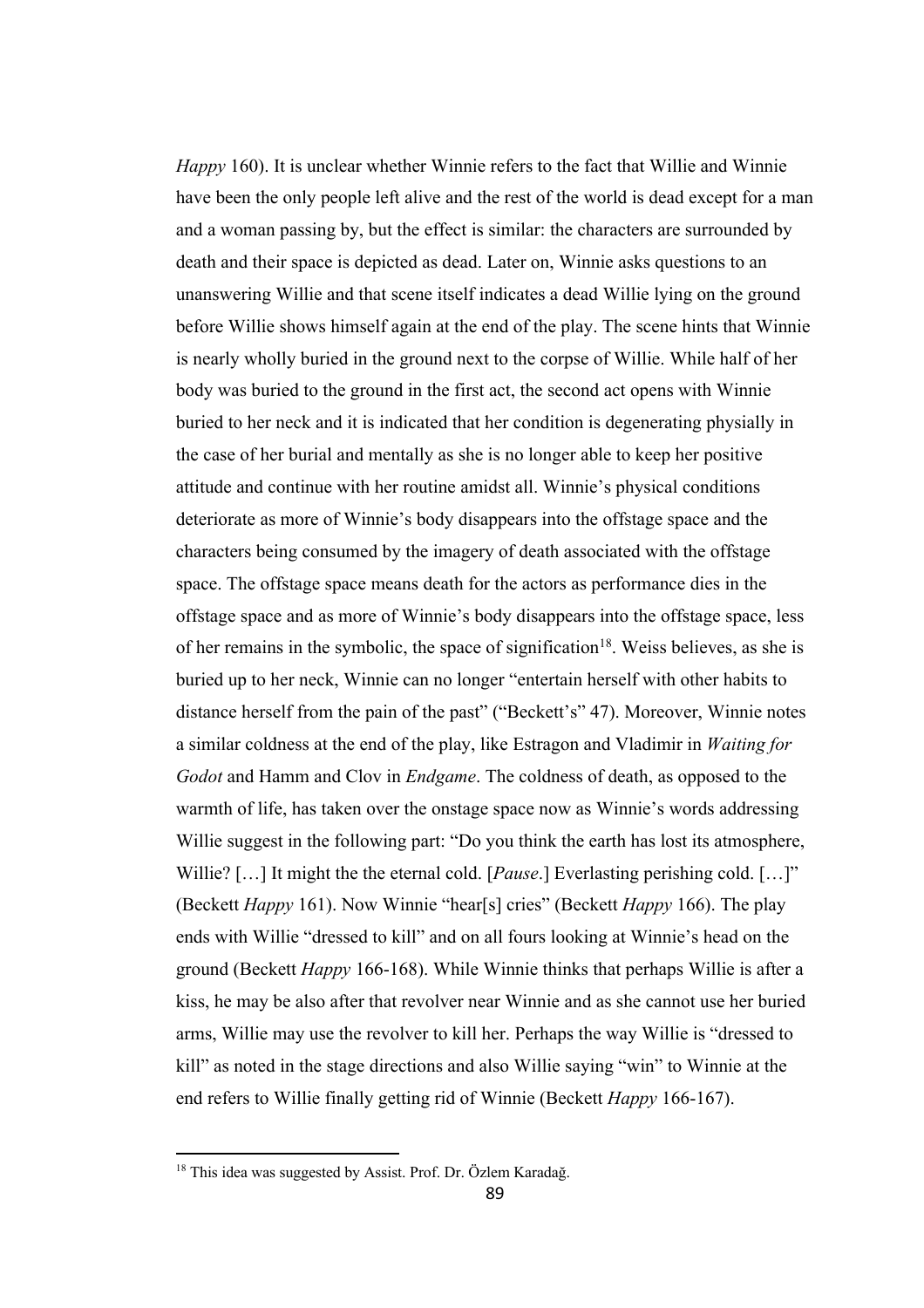### **5.3.2. Winnie as A Narrator in** *Happy Days*

Similar to *Waiting for Godot* and *Endgame*, Winnie in *Happy Days* tells a story towards the end of the play with the increased influence of the offstage space inside the onstage space. Instead of the setting of the story as a space full of associations with death, Winnie's story is traumatic due to what happens to the protagonist in the story. Just like the story of Hamm, this story may be made-up, but with such a minimalistic play, the choice of the story must matter to both Winnie and the play. Now her whole body except for her head buried in the ground, Winnie is getting closer to being outside the space of signification completely and it is only then does she stop her routine and encroach herself with associations with death through her story. Whether she is talking about her past life, Winnie refers to herself/the persona in the story as Mildred and says: "Beginning in the womb, where life used to begin, Mildred has memories, she will have memories, of the womb, before she dies, the mother's womb. […]" (Beckett *Happy* 163). Dreaming of the womb, Mildred/Winnie is partly aware of her life as nearly over in the symbolic. Later on, Winnie continues her story and says: "Suddenly a mouse ran up her little thigh and Mildred, dropping Dolly [a doll] in her fright began to scream – [WINNIE *gives a sudden piercing scream*] – and screamed and screamed – [WINNIE *screams twice*] – […]" (Beckett *Happy* 165). Although it is not certain whether the story is mere fiction or is about Winnie's past as Yüksel claims that Beckettian characters' memory is far from being reliable, Weiss believes that the pronoun "my" in the story "testifies that Winnie is closer to the tale than she wishes to admit" (Yüksel *İbsen'den* 33; Weiss *The Plays* 45). In fact, Weiss believes "Winnie is a victim of molestation" ("Beckett's" 37). In addition, the mouse in the story may signify the fear of rats eating dead bodies and as Winnie is buried in the ground except for her head, she might be afraid of being eaten by rats. She also talks about seeing an emmet that indicates her body buried under the ground is in danger of being eaten by insects (Beckett *Happy* 149). Perhaps, as rats signify death, she may even be afraid of being raped by a rat. In this sense, Winnie's story indicates that the offstage space is within the onstage space and the vestiges of the abjected semiotic, in the form of death, has taken Winnie's mind over as she is unable to protect herself with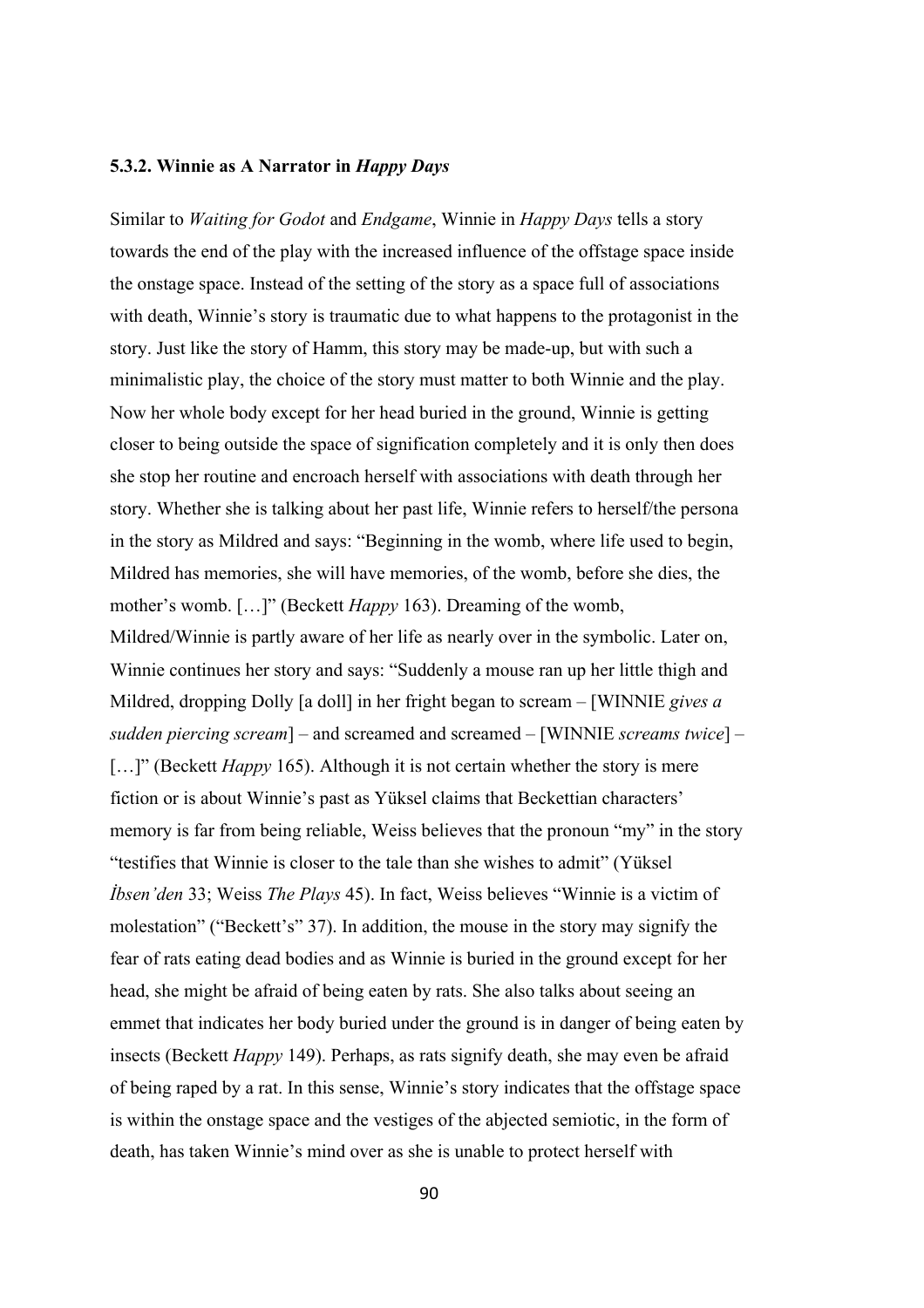continuing her forced routine in the onstage space and ward off death to the offstage space. Perhaps Winnie is keeping her distance from her trauma by refering to herself as Mildred. "Winnie is winding down, becoming slower and increasingly trapped by her trauma" (Weiss "Beckett's" 37). Stories in *Endgame* and *Happy Days* are narrated towards the end of the plays when the offstage space's permeating into the onstage space is evident and they indicate that the characters are closer to death. As Tuğlu argues on a main character in Beckett's novel *Malone Dies*, "Malone's identity is correlated with a Freudian death instinct which influences him to create stories in an attempt to explore his self" and Winnie may be doing the same (Tuğlu 308).

# **5.3.3. Fragmented Language in** *Happy Days*

Similar to *Waiting for Godot* and *Endgame*, language in *Happy Days* towards the end of the play starts to change. Unlike the other two, however, the fragmentation of language in *Happy Days* is indicated by Winnie being unable to express herself using language. Insteead of communicating through language, Winnie screams and her scream is similar to Clov's laugh at the beginning of *Endgame* as discussed earlier. Her positive attitude and ability to ignore the presence of death that has been warded off to the offstage space is not working anymore as discussed earlier, and as she cannot use language to communicate her feelings, she starts to communicate outside language. Something has changed and Winnie, knowingly or unknowingly, is aware of it.

As discussed earlier, Winnie tells a story about a little girl and whether that girl is herself or just a character in a made up story, it is strongly indicated that the story has a powerful effect on Winnie as her screams begin with the screams of Mildred, the little girl in the story. In other words, Winnie screams for the first time when Mildred screams in the story and the image of a woman passing her time on the beach, unbothered by the inhospitable terrain she is in, is destroyed. The following part is when Winnie screams while telling the story: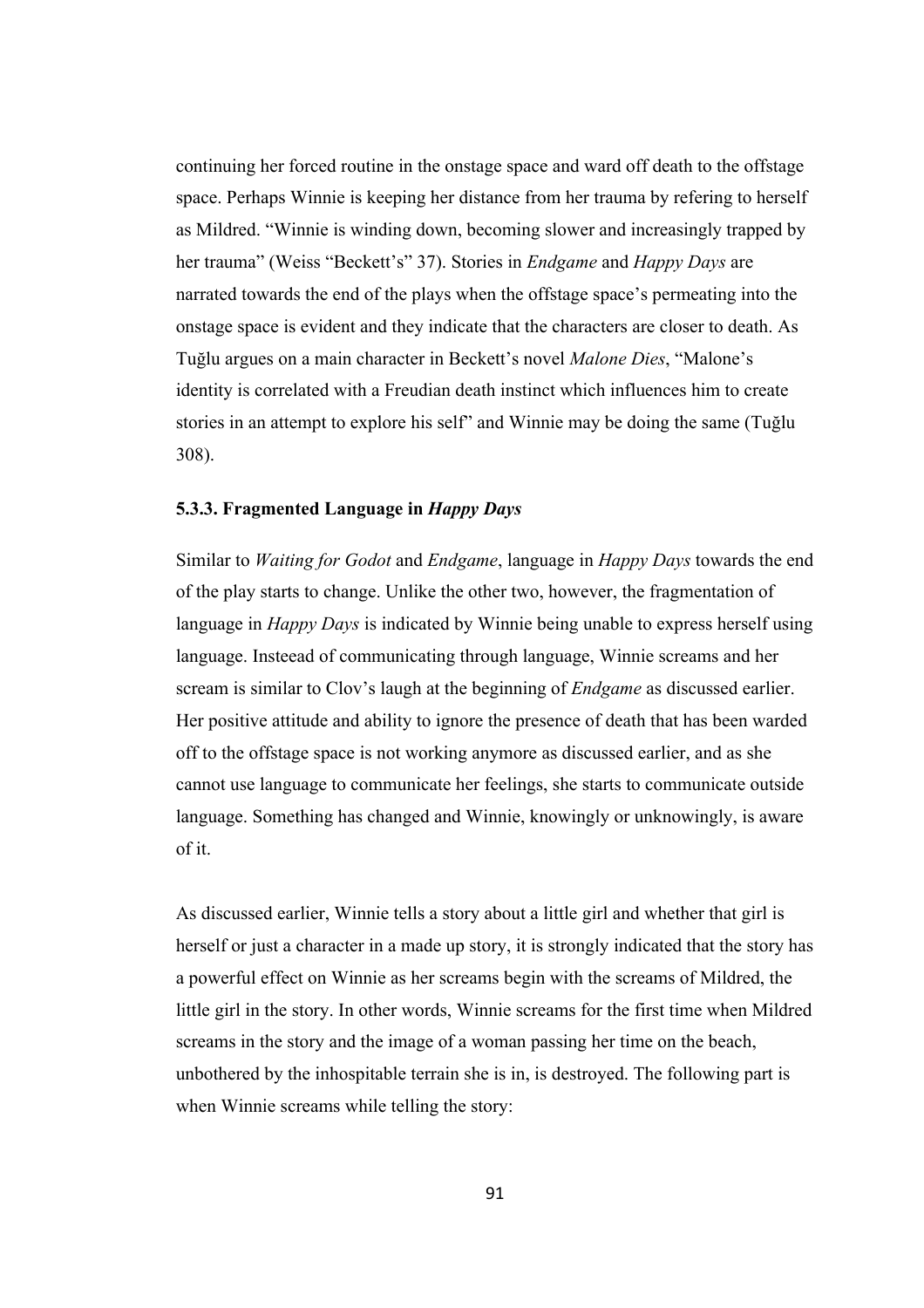[*Long pause*. *Narrative*.] Suddenly a mouse…[*Pause*.] Suddenly a mouse run up her little thigh and Mildred, dropping Dolly [a doll] in her fright, began to scream – [*Winnie gives a sudden piercing scream*] – and screamed and screamed – [*Winnie screams twice*] – and screamed and screamed and screamed and screamed till all came running […] (Beckett *Happy* 165)

Now at the end of the play, the association to death initially warded off to the offstage space has a clear impact on the characters as they cannot continue their routine and the order in the onstage space is gone, just like in *Waiting for Godot* and *Endgame*.

### **5.4. Death Felt In the Onstage Space in All Three**

All three plays by Beckett change their initial onstage space of routine into a disorderly space with close associations with death and as death has initially been warded off to the offstage space, it is argued that the imagery of death associated with the offstage space leaks into the routine in the onstage space later in these plays. In addition to the associations of death disrupting the routine in the onstage space, the methods are also similar. Like death imagery initially associated with the offstage space slowly becoming a part of the onstage space through imagery of death in the characters' dialogues, the selected plays by Beckett also share a similarity of their characters telling stories and becoming narrators themselves. "In *Endgame*, *Happy Days* [...] such back stories become increasingly elaborate, providing Beckett's audience with pictures from the past that both energize and destabilize the material presence of the mise en scéne […]" (Brater "Talk" 508). With the onstage space invaded by the offstage space's associations with death, the onstage space becomes a darker space.

Language has been taken by Lacan and all his followers (including Kristeva) as a defining part of the symbolic; and as the subject enters into the symbolic, he or she actively uses language in the symbolic as the law of the father. Towards the end of these three plays, however, especially in *Endgame* and *Happy Days* as the transition is gradual in them, the characters start to lose the ability to talk coherently. In addition to increasing references to death, the language of the characters starts to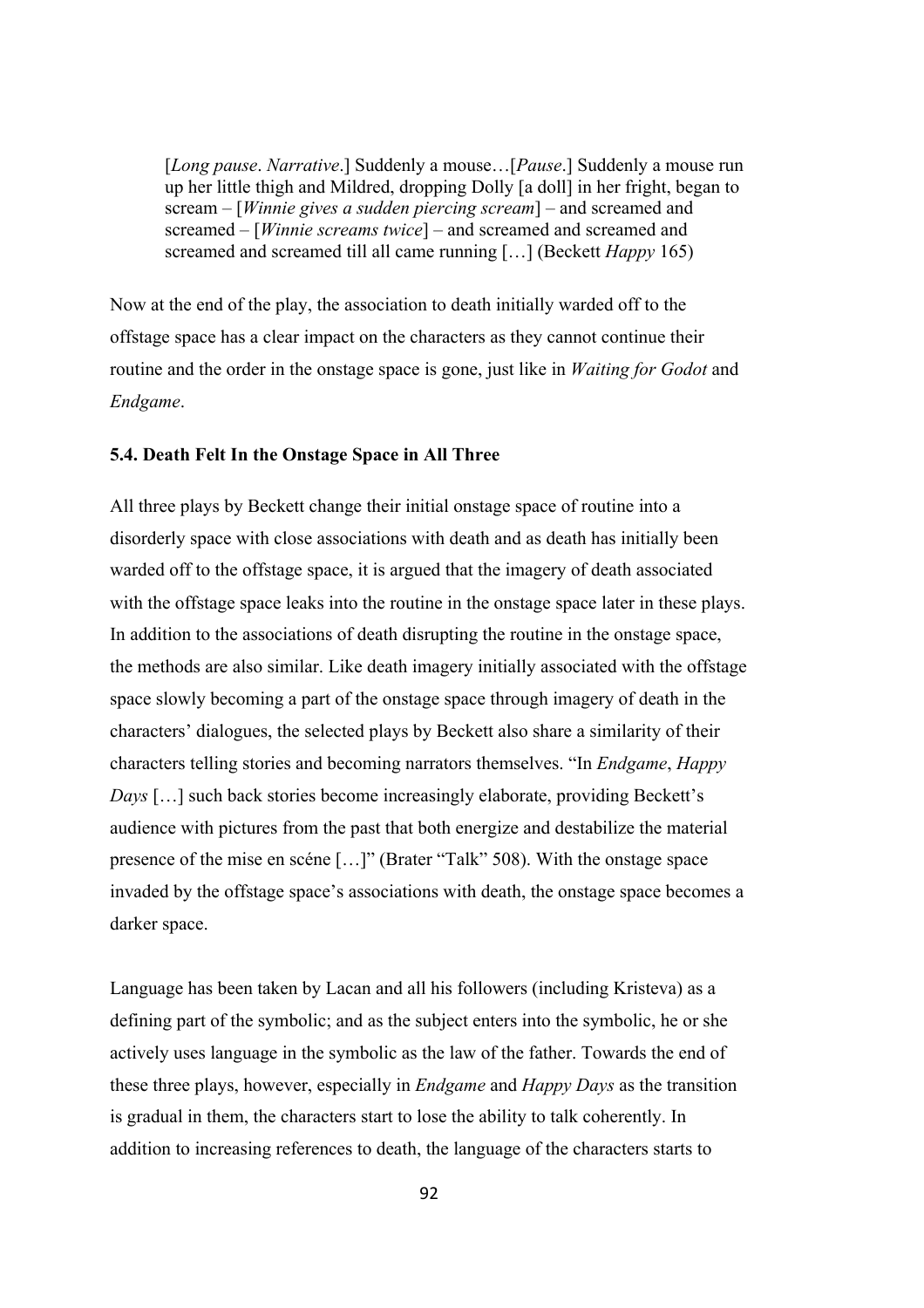become fragmented and some of the characters are unable to communicate through language at all once the offstage space has crept into the onstage space and the associations with death disrupt the order in the onstage space.

Briefly, some scholars discuss Beckettian texts with "the double bind of maternalpaternal laws and a male-female engendering", but this thesis finds that the double bind in selected plays by Beckett is presented in the form of the paternal law abjecting the maternal at first and being overcome by its return later (Moorjani "Beckett" 184). The selected plays by Beckett indicate that the vestiges of the abjected semiotic is felt by the subject as the symbolic is unable to ward them off.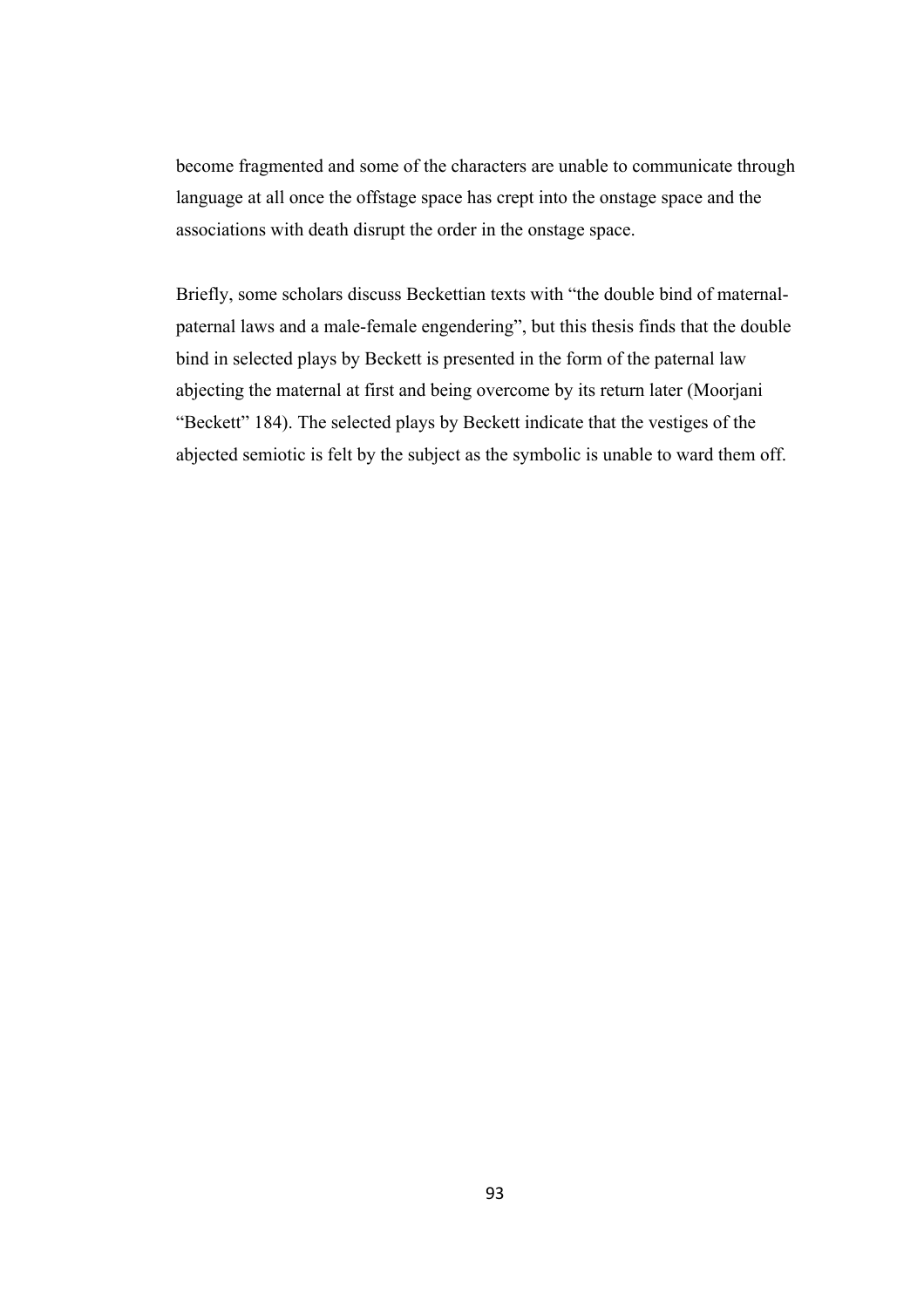### **CHAPTER 6**

# **CONCLUSION**

As discussed in Chapter 1, studies examining space in literature, especially in plays that have been critically acclaimed as absurdist, are found to be largely ignored. To fill the gap in the research, this thesis has examined representation of space(s) in *Waiting for Godot*, *Endgame* and *Happy Days* by Samuel Beckett in relation to the Kristevan theory. Accordingly, by analysing space(s) as presented in the selected plays by Samuel Beckett, this thesis has traced Beckettian space(s) and found the following characteristics of space(s) in the selected plays by Beckett: 1) spatial binarism that is found at the beginning of the plays - each play represents space in spatial binarism and an opposition between the onstage space, the known and seen, and the offstage space, the unknown and unseen; 2) imagery of death in the onstage space that is found as each play evolves - the initial spatial binarism between the onstage (now a space of life and routine) and offstage spaces (now a space of death and violence) starts to collapse with the additional information about the offstage space; 3) death coming into the onstage space that is found as each play gets closer to its end - the spatial binarism between the onstage and offstage spaces collapses and the imagery of death initially warded off to the offstage space leaks into the onstage space and disrupts its order. The representation of spaces in this way in Beckettian drama is explained with Kristevan theory.

In Chapter 2 Kristevan theory in relation to space(s) in Beckettian drama is looked into. Like Beckettian spaces, the Kristevan symbolic and semiotic are indicated to be separate from one another but are also believed to be inseparable. Kristeva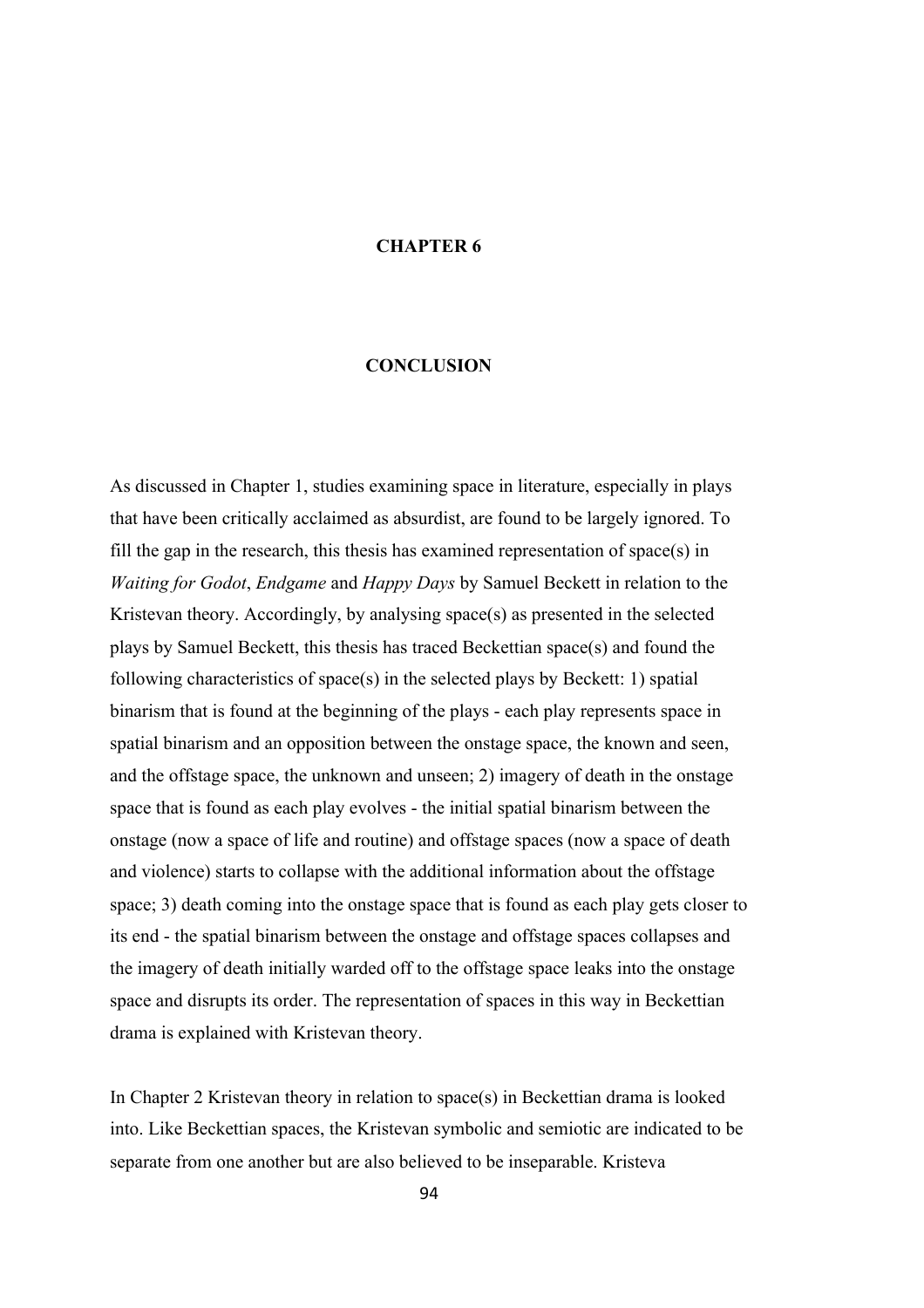"consistently describes the semiotic and the symbolic as co-dependant, co-existing, intertwined" and, spaces in Beckettian drama, like the co-dependant semiotic and symbolic, are intertwined at the end of the play and the subject is indicated to be in limbo (Söderbäck 6). Kristeva describes the semiotic as pre-signification, and the symbolic as signification. After the thetic break, the symbiotic relationship between the infant and the mother is cut, and the infant finds itself forced to live in the symbolic. As the infant or subject-to-be has to become a separate subject in the symbolic, the semiotic is abjected for the subject-to-be to adapt to its life in the symbolic. However, according to Kristeva, there may be vestiges of the abjected semiotic.

In Chapter 3 the initial spatial binarism in Beckettian drama is explored. Spatial binarism in Beckettian drama is formed with the representation of the onstage and offstage spaces as different from one another. While the onstage space is presented as the living space of the characters in the selected spaces, the offstage space is left as a mystery. In *Waiting for Godot*, although "the set [is] simplicity itself", it is indicated that the main characters live on the spot while they are waiting for Godot to come and meet them (Bradby 339). As they wait, they keep themselves busy with a routine of their own and avoid exploring the offstage space that surrounds the onstage space. Accordingly, while the onstage space in *Waiting for Godot* is thus a living space that is seen and known, the offstage space is indicated to be its opposite as it is unseen and unknown. Similarly, in *Endgame*, it is indicated that the main characters live in the small room in the onstage space and the stage directions do not provide any information about the offstage space and thus a similar spatial binarism is formed: the onstage space, the seen and known versus the offstage space, the unseen and unknown. This time the characters keep breaking away from their routine and looking outside from the two windows into the offstage space and one of them, Clov, even tries to go outside into the offstage space, but he does not. The spatial binarism at the beginning of the play is formed in *Endgame* in similarity to *Waiting for Godot*. In addition to these two plays, *Happy Days* together with "[t]he stark simplicity of [its] set", also presents its onstage space as a living space and the offstage space as a mystery (Hutchings 308). The two main characters of *Happy*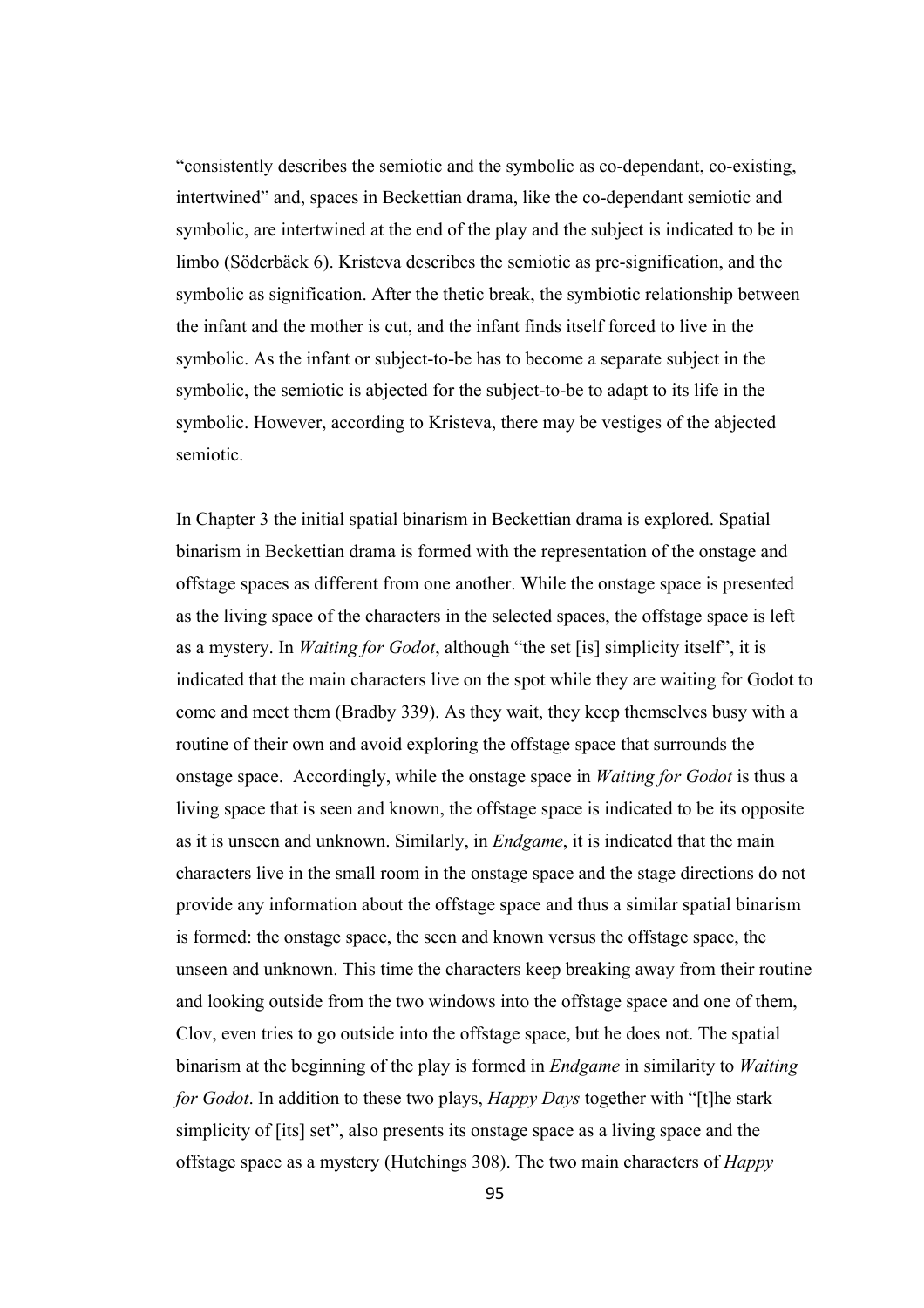*Days* live on a spot in the onstage space while an unseen, unknown offstage space surrounds them.

In Chapter 4 the way additional information on the offstage space reveals the offstage space to be closely associated with death. As each play presents its offstage space as a mystery at first, it is found that the dialogues and actions of the characters provide additional information on the offstage space. Through this information, it is implied that the offstage space is closely associated with death, violence and sickness. All three plays refer to the offstage as a space of death. In *Waiting for Godot*, the characters constantly talk about physical violence in the offstage space. Similarly, the main characters in *Endgame* directly refer to the offstage space as the embodiment of death as Hamm says "[o]utside of here it's death" (Beckett *Endgame* 96). In *Happy Days*, the offstage space, through diegetic references, is indicated to be equally full of death. In addition to diegetic references to the offstage space as closely associated with death, it is indicated that fertility is abjected in the selected plays. In *Waiting for Godot*, nature that is associated with fertility is nearly always referred to in close association with death and there are "countless references to death" (Bradby 330). Furthermore, there are no female characters in the play and even when female characters are mentioned in the dialogues, they are mentioned either as giving sexual pleasure to men or with infertility related sickness. While there is one female character in *Endgame*, half of her body is hidden inside a trash bin. The other female character (never seen and is only mentioned in the dialogues) is referred to in close relation to her death. Nature in *Endgame*, just like in *Waiting for Godot*, is constantly referred to as dead. Unlike the other two, *Happy Days* has a female main character, but half of her body is buried under the ground and as such her fertility is hidden, as well. Lastly, the characters in all three plays yearn for a space that is very different from the space they live in and is not associated with death at all. In *Waiting for Godot*, the two main characters refer to a distant past when the nature was not dead, and they were employed. In *Endgame*, all characters except for Clov talk about a distant past when the nature was not dead like it is where they live. In *Happy Days*, Winnie talks about her distant past where there were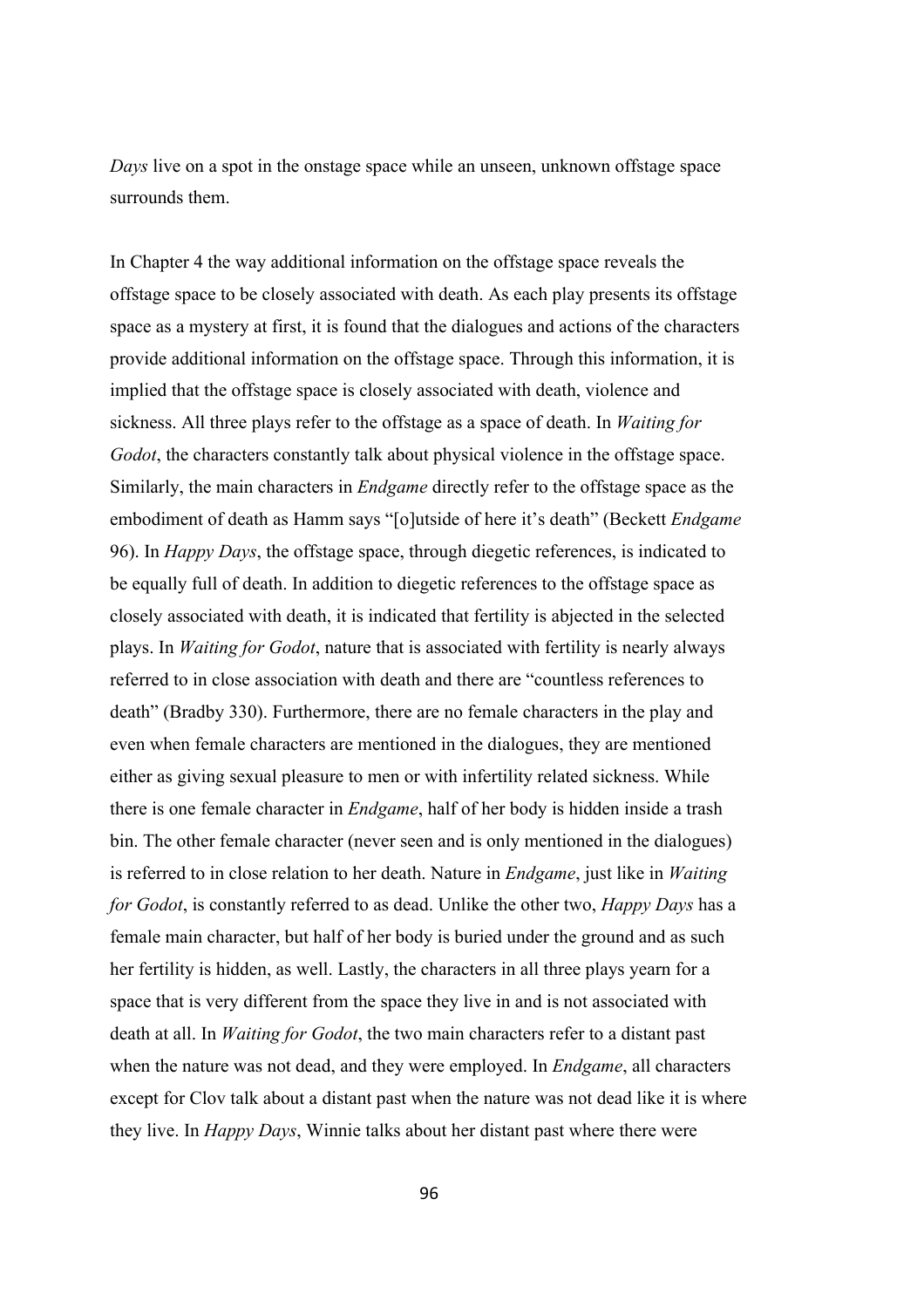"gardens" instead of scorched grass (Beckett *Happy* 142). Death of nature and lack of fertility imply that they have been warded off to the offstage space.

In Chapter 5 how the imagery of death initially associated with the offstage space leaks into the onstage space is discussed. In *Waiting for Godot*, physical violence initially warded off into the offstage space is openly shown in the onstage space. In *Endgame*, the only female character dies and the main characters start to talk about violence openly in the onstage space while that was not the case at the beginning of the play. In *Happy Days*, the main character Winnie gets nearly wholly buried under the ground and her ability to ignore associations with death is indicated to be gone. Furthermore, towards the end of each play, the characters start to narrate stories with associations with death in them. In *Waiting for Godot*, the main characters talk about the mother in Gozzo family closely associated with sickness. In *Endgame*, Hamm tells a story with strong imagery of death. In *Happy Days*, Winnie talks about a little girl associated with death. Briefly, the order at the beginning of these three plays is indicated to be disrupted towards the end of each play after the associations with death that have been initially warded off to the offstage space is felt in the onstage space. Discussing T.S. Eliot's *The Waste Land*, Ellman writes "[t]his is the game *The Waste Land* plays, and the nightmare that it cannot lay to rest, as it stages the ritual of its own destruction" and similarly, the selected plays also stage the ritual of their own destruction: a destruction of the routine in the onstage space by the associations with death intruding from the offstage space (Ellman 198).

For further studies, it would be recommended to look into spaces in Beckettian drama in every written and/or published version of each play. Bradby writes that Beckett has made considerable changes to his plays in his work as a director and one such change is made in the initial stage directions of *Waiting for Godot* (330). Beckett expanded the initial stage directions from "[a] country road. A tree. Evening" to "[a] county road. A tree. A stone. Evening" and with this change Estragon was seated on a stone instead of a low mound at the beginning of the play (Bradby 330). This change in the stage directions is important for an analysis of Beckettian spaces, but as it is difficult to acquire each version of the play, this was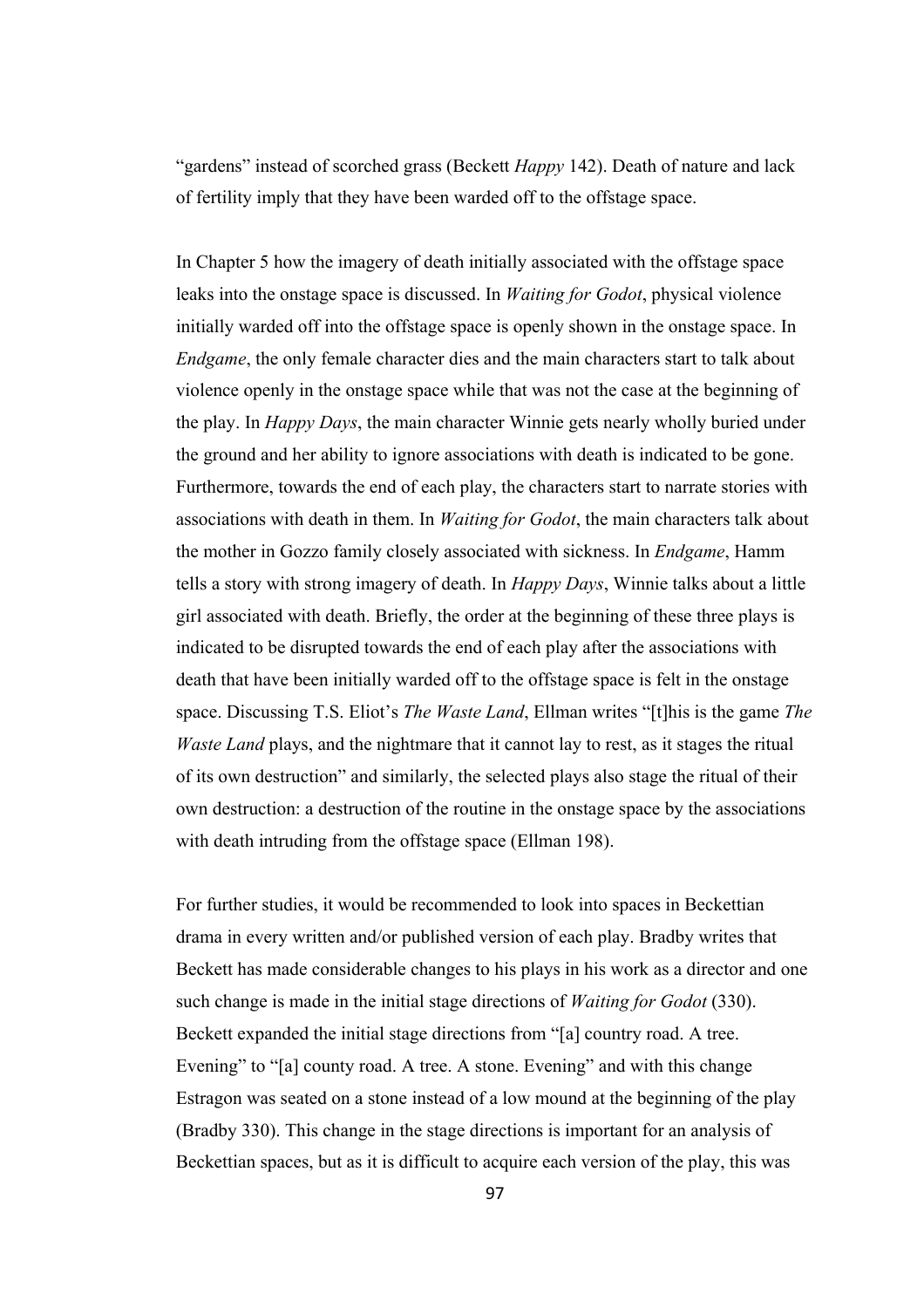not possible in this thesis. Furthermore, Bradby mentions that Samuel Beckett has had two notebooks housed at the Reading University archive: "a preliminary version" that is known as the "green" notebook and "a final version" that is known as the "red" notebook (331). Neither these notebooks, nor studies on these notebooks are easily available and this difficulty leaves researchers no choice but to examine one version of Beckett's plays without his notes on his plays. Some academic studies cited as "qtd. in" in this thesis are examples of such studies that have been difficult to obtain in Turkey.

Furthermore, the way the vestiges of the abjected semiotic intruding into the symbolic in these three plays by Beckett may be viewed as his reaction to modernity. Perhaps Beckett emphasizes that in the modern world, the symbolic cannot function properly. In other words, due to the bankruptcy of the symbolic in the modern world<sup>19</sup>, the abjected semiotic leaks and epistemologically, these plays depict the bankruptcy of the symbolic unable to deal with the leakage of the abjected semiotic. While the characters are subjects fully functioning inside the symbolic, as the symbolic gradually loses its function, the vestiges of the abjected semiotic disrupts its order. Due to this bankruptcy of the spiritual cultures, the abjected semiotic cannot be translated into the symbolic and perhaps this leaves the characters in a limbo situation. As the symbolic no longer functions, it cannot continue to abject the semiotic and the abjected semiotic intrudes into the symbolic. When the reality of the characters are not organized in the symbolic, it is very much like the mud and even the audience is implied to be part of that mud-like existence in the non-functioning symbolic invaded by the semiotic as is depicted in these three plays by Samuel Beckett.

<sup>&</sup>lt;sup>19</sup> This idea was suggested by Prof. Dr. Nurten Birlik.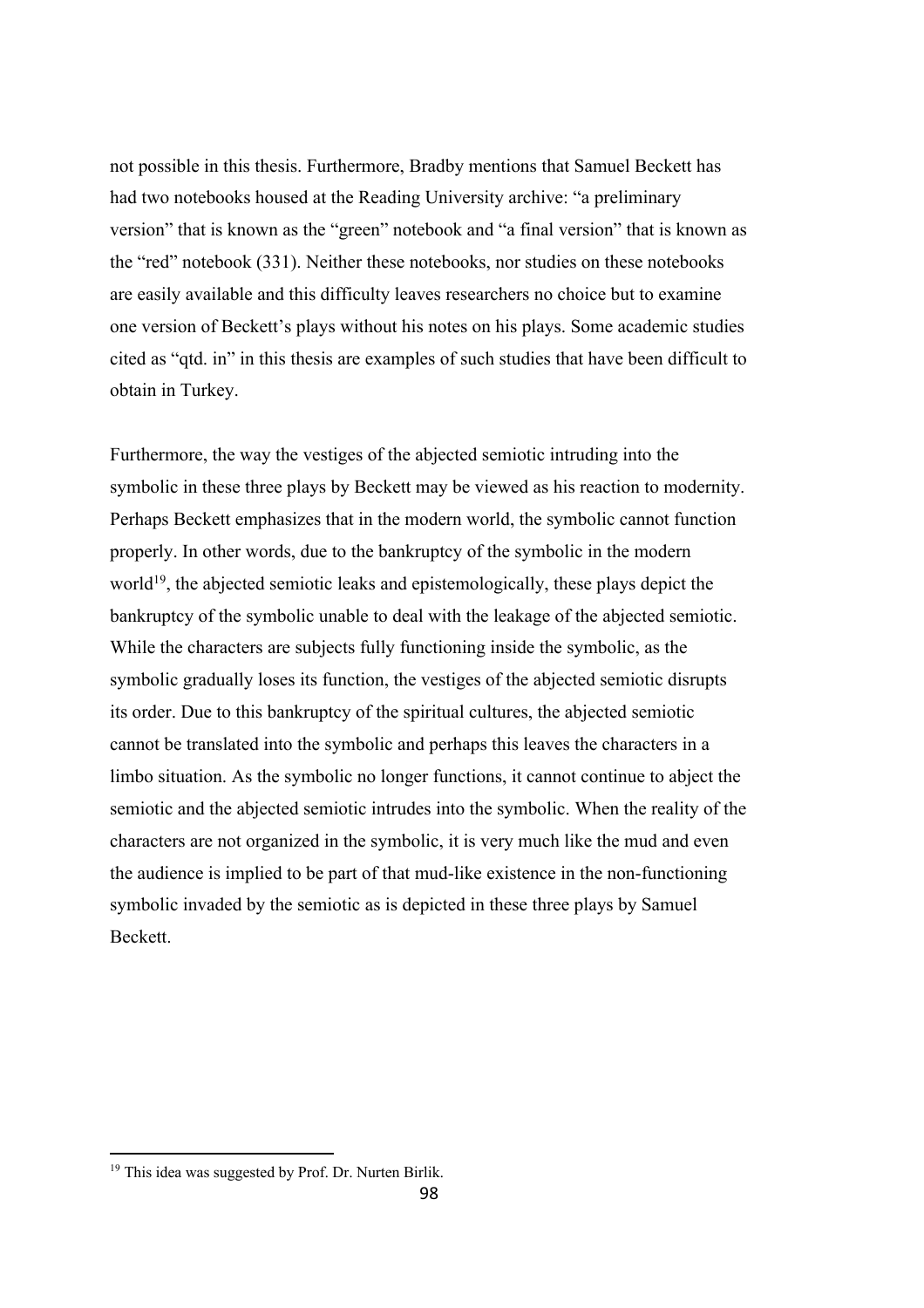### **REFERENCES**

- Abbott, H. Porter. "Narrative" in *Palgrave Advances in Samuel Beckett Studies*, edited by Lois Oppenheim, Palgrave Macmillan, 2004, pp. 7-29.
- Acker, Paul. "Horror and the Maternal in 'Beowulf'." *Modern Language Association*  vol. 121, no. 3, 2006, pp.702-716.
- Ackerley, C.J. and S.E. Gontarski. *The Grove Companion to Samuel Beckett: A Reader's Guide to His Works, Life, and Thought,* Grove Press, 2004.
- Adorno, Theodor W., and Michael T. Jones. "Trying to Understand Endgame." *New German Critique,* no. 26, 1982, pp. 119-150.
- Albayrak, Gökhan. *Dialectical Oscillations in Keats: A Kristevan Reading of Endymion, Hyperion and The Fall of Hyperion.* Middle East Technical U., PhD. Thesis, 2019.
- Barry, Elizabeth. "Samuel Beckett and the Contingency of Old Age." *Clinique et poétique du vieillir dans le théatre de Beckett / Clinics and Poetics: Beckett's Theatre and Aging*, special issue of *Samuel Beckett Today / Aujourd'hui*, vol. 28, no.2, 2016, pp. 205-217.
- Beardsworth, Sara. *Julia Kristeva: Psychoanalysis and Modernity,* State University of New York Press, 2004.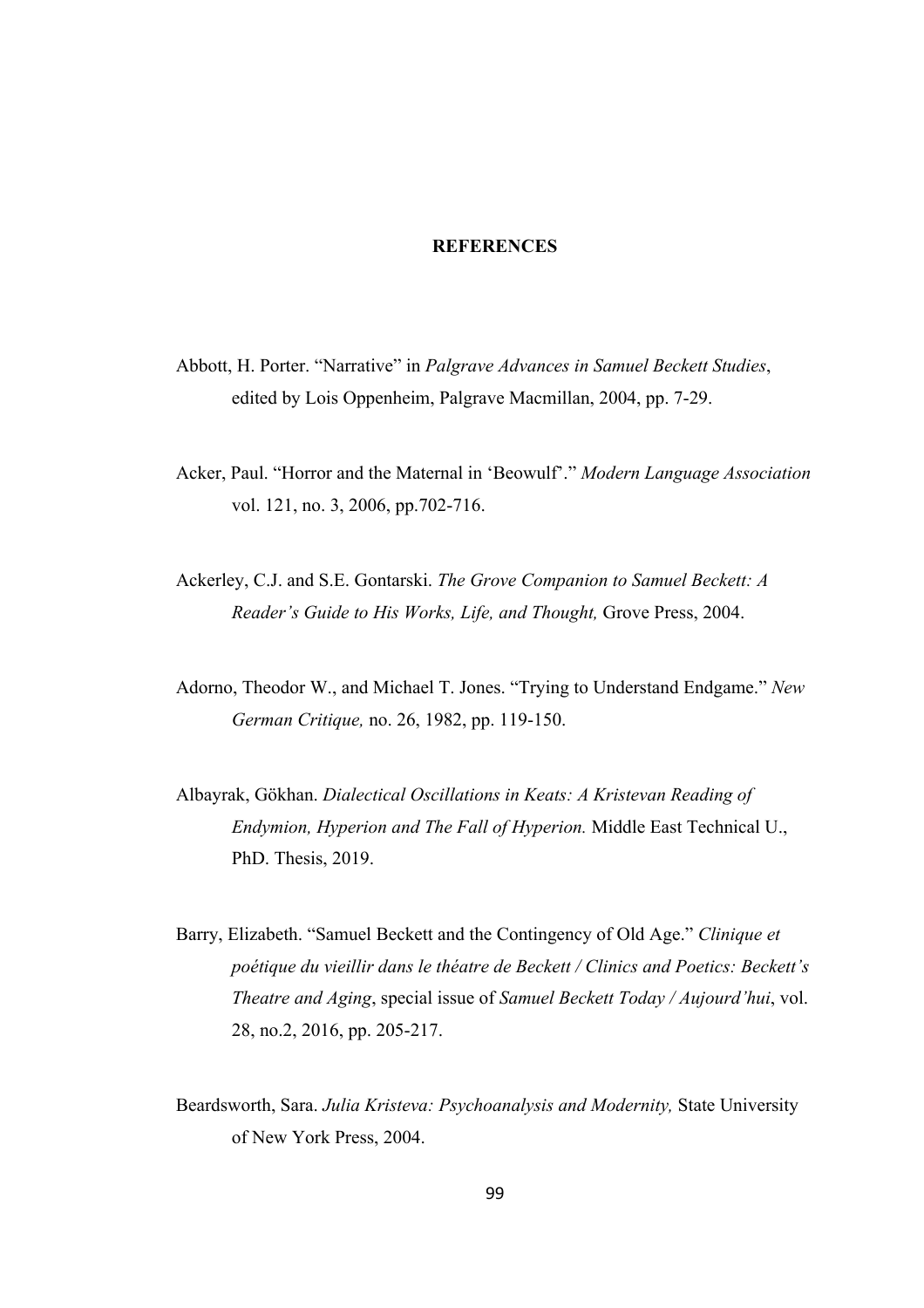- Beckett, Samuel. *Waiting for Godot: A tragi-comedy in two acts. Samuel Beckett The Complete Dramatic Works*, Faber and Faber, 2006, pp. 7-88.
- ---. *Happy Days: A play in two acts. Samuel Beckett The Complete Dramatic Works*, Faber and Faber, 2006, pp. 135-168.
- ---. *Endgame: A play in one act*. *Samuel Beckett The Complete Dramatic Works*, Faber and Faber, 2006, pp. 89-134.
- Bennett, Michael Y. *Reassessing The Theatre of the Absurd: Camus, Beckett, Ionesco, Genet, and Pinter*, Palgrave Macmillan, 2011.
- ---. *The Cambridge Introduction to Theatre and Literature of the Absurd*. Cambridge UP, 2015.
- Ben-zvi, Linda. "Biographical, Textual, and Historical Origins" in *Palgrave Advances in Samuel Beckett Studies*, edited by Lois Oppenheim, Palgrave Macmillan, 2004, pp. 133-153.
- Boxall, Peter. "Freedom and Cultural Location in Beckett's: 'Eleuthéria'." *Samuel Beckett Today / Aujourd'hui*, vol. 7, 1998, pp. 245-258.
- Birlik, Nurten. "Godot'yu Beklerken: Epistemolojik Kategorilerin Sorunsallaştırılması." *Hacettepe Edebiyat Fakültesi Dergisi*, vol. 28, no. 1, 2011, pp. 21-38.
- Brater, Enoch. "A Footnote to 'Footfalls': Footsteps of Infinity on Beckett's Narrow Space." *Comparative Drama*, vol. 12, no. 1, 1978, pp. 35–41.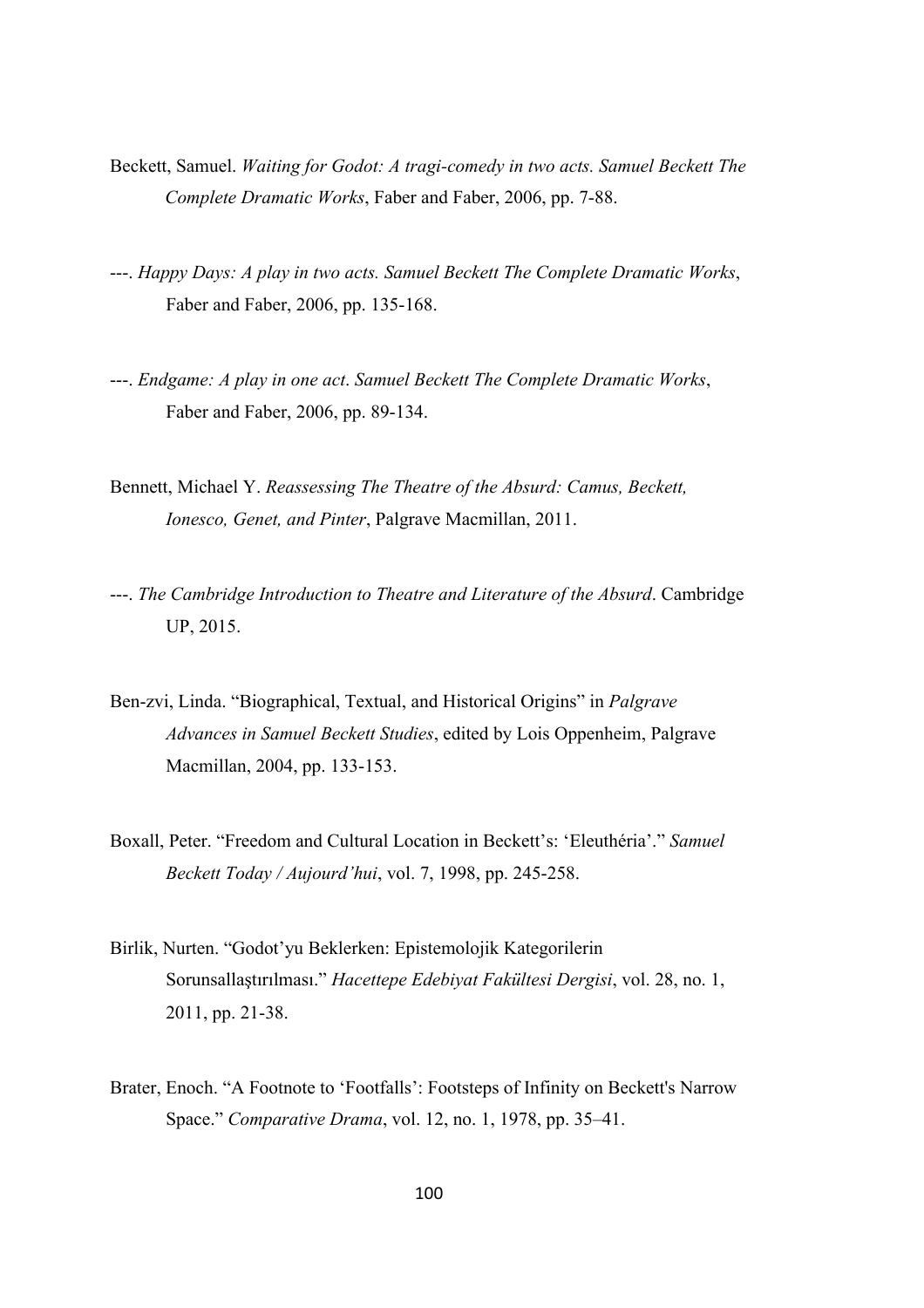- ---. "Talk about Landscapes: What There Is to Recognize." *Modern Drama*, vol. 49, no. 4, 2006, pp. 501-513.
- Blau, Herbert. *Sails of the Herring Fleet: Essays on Beckett*. The University of Michigan Press, 2004.
- Bradby, David. "Beckett's Production of *Waiting for Godot* (*Warten auf Godot*)" in *A Companion to Samuel Beckett* edited by S. E. Gontarski, Blackwell Publishing, 2010, pp. 329-345.
- Byron, Mark S. "Introduction: *Endgame* Very Nearly, But Not Quite" in *Samuel Beckett's Endgame.* Rodopi, 2007, pp. xi-xiii.
- Chambon, Joëlle. "What Winnie Knew or Beckett's Deriding Smile." *Clinique et poétique du vieillir dans le théatre de Beckett / Clinics and Poetics: Beckett's Theatre and Aging*, special issue of *Samuel Beckett Today / Aujourd'hui*, vol. 28, no.2, 2016, pp. 168-176.
- Cixous, Hélène, et al. "The Laugh of the Medusa." *Signs*, vol. 1, no. 4, 1976, pp. 875- 893.

Cohn, Ruby. *Just Play: Beckett's Theatre*. Princeton UP, 1980.

---. *A Beckett Canon*. The University of Michigan Press, 2005.

Connor, Steven. *Beckett, Modernism and the Material Imagination*. Cambridge UP, 2014.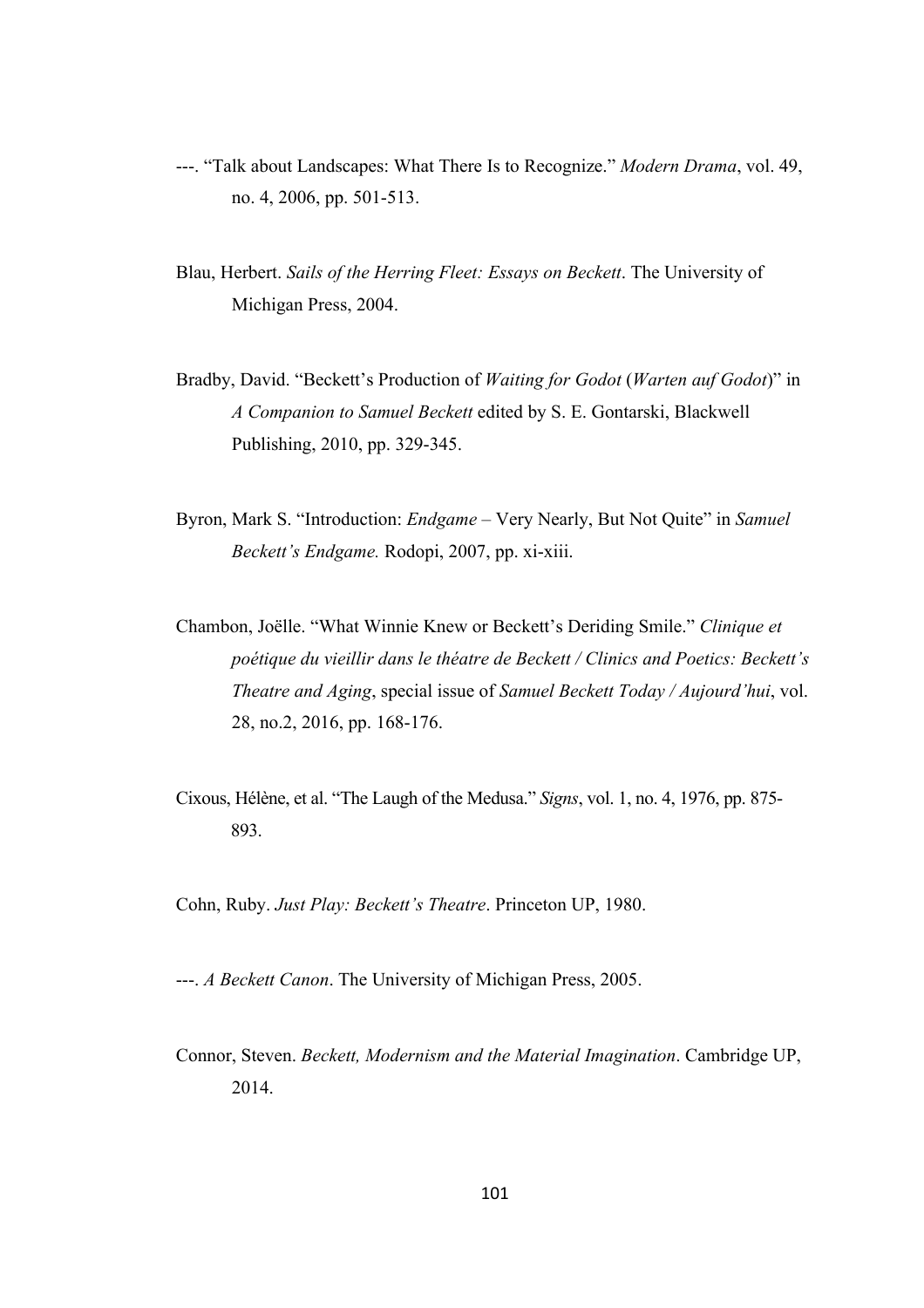- Czarnecki, Kristin. "'Signs I Don't Understand': Language and Abjection." *Journal of Beckett Studies*, vol.17, no. 1-2, 2008, pp. 52-77.
- Dobrez, L.A.C. *The Existential and Its Exits: Literary and Philosophical Perspectives on the Workds of Beckett, Ionesco, Genet and Pinter.* Bloomsbury Publishing, 2013.

Eagleton, Terry. *Literary Theory: An Introduction*. Blackwell Publishing, 1996.

Elam, Keir. *The Semiotics of Theatre and Drama*. Routledge, 2002.

- Elden, Stuart. *Understanding Henri Lefebvre : Theory and the Possible.* Continuum, 2004.
- Ellman, Maud. "Eliot's Abjection" in *Abjection, Melancholia and Love: The Work of Julia Kristeva* edited by John Fletcher and Andrew Benjamin, Routledge, 2012.
- Esslin, Martin. *The Theatre of the Absurd*. Penguin Books, 1991.
- Foucault, Michel, and Jay Miskowiec. "Of Other Spaces." *Diacritics*, vol. 16, no. 1, 1986, pp. 22–27.
- Gatewood, Jane E. "Memory and Its Devices in *Endgame*" in *Samuel Beckett's Endgame.* Rodopi, 2007, pp. 49-67.
- Gilman, Richard and Gordon Rogoff. *The Drama is Coming Now: The Theater Criticism of Richard Gilman, 1961-1991*. Yale U.P., 2005.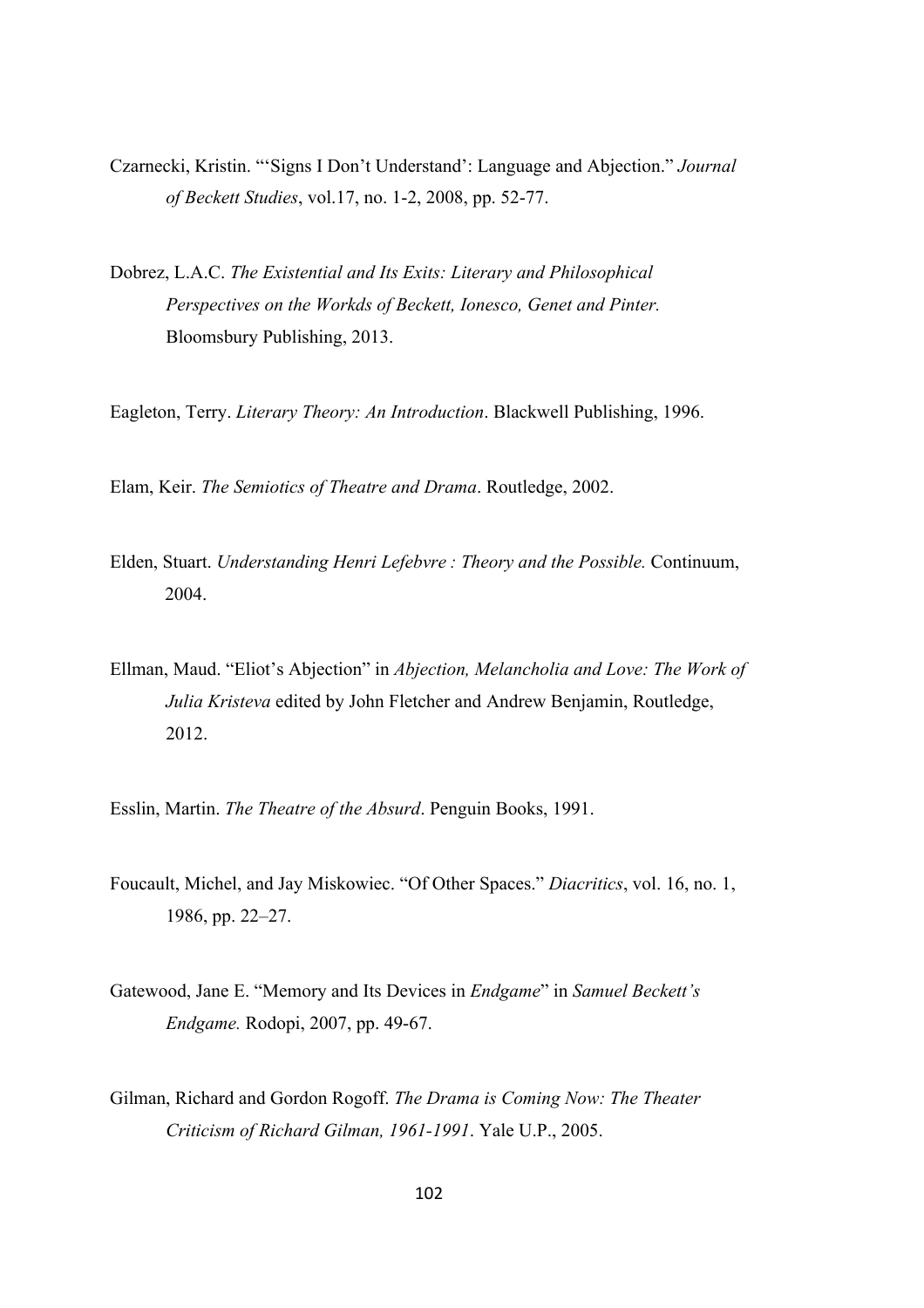- Goldman, Derek. "What Was That Unforgettable Line?: Remembrances from the Rubbleheap." *The South Atlantic Quarterly*, vol. 103, no.1, 2004, pp. 45-55.
- Gontarski, S.E. "Greying the Canon: Beckett in Performance" in *Beckett after Beckett*, University Press of Florida, 2006, pp. 141-157.
- Gordon, Lois. "Samuel Beckett and Waiting for Godot" in *A Companion to Samuel Beckett* edited by S. E. Gontarski, Blackwell Publishing, 2010, pp. 32-47.
- ---. "Introduction: Towards a Minoritarian Criticism The Questions We Ask" in in *The Edinburgh Companion to Samuel Beckett and Arts.* Edinburgh U.P., 2014, pp. 1-13.
- Gruber, William. *Offstage Space, Narrative, and the Theatre of the Imagination*. Palgrave Macmillan, 2010.
- Hutchings, William. "'In The Old Style,' Yet Anew: Happy Days in the 'AfterBeckett'" in *A Companion to Samuel Beckett* edited by S. E. Gontarski, Blackwell Publishing, 2010, pp. 308-325.
- Ionesco, Eugéne. *Kel Şarkıcı*. Translated by Ülkü Tamer and Genco Erkal. De Yayınevi, 1961.
- İnan, Dilek. *The City and Landscapes Beyond Harold Pinter's Rooms*. 2000. Warwick U, Ph.D. dissertation.
- ---. "'Fluorescence of Place': Spatiality in Harold Pinter's Ashes to Ashes" in *Representations of Space in Literature* edited by Selma Elyildirim, Bilgin Kültür Sanat Yayinlari, 2018, pp.77-85.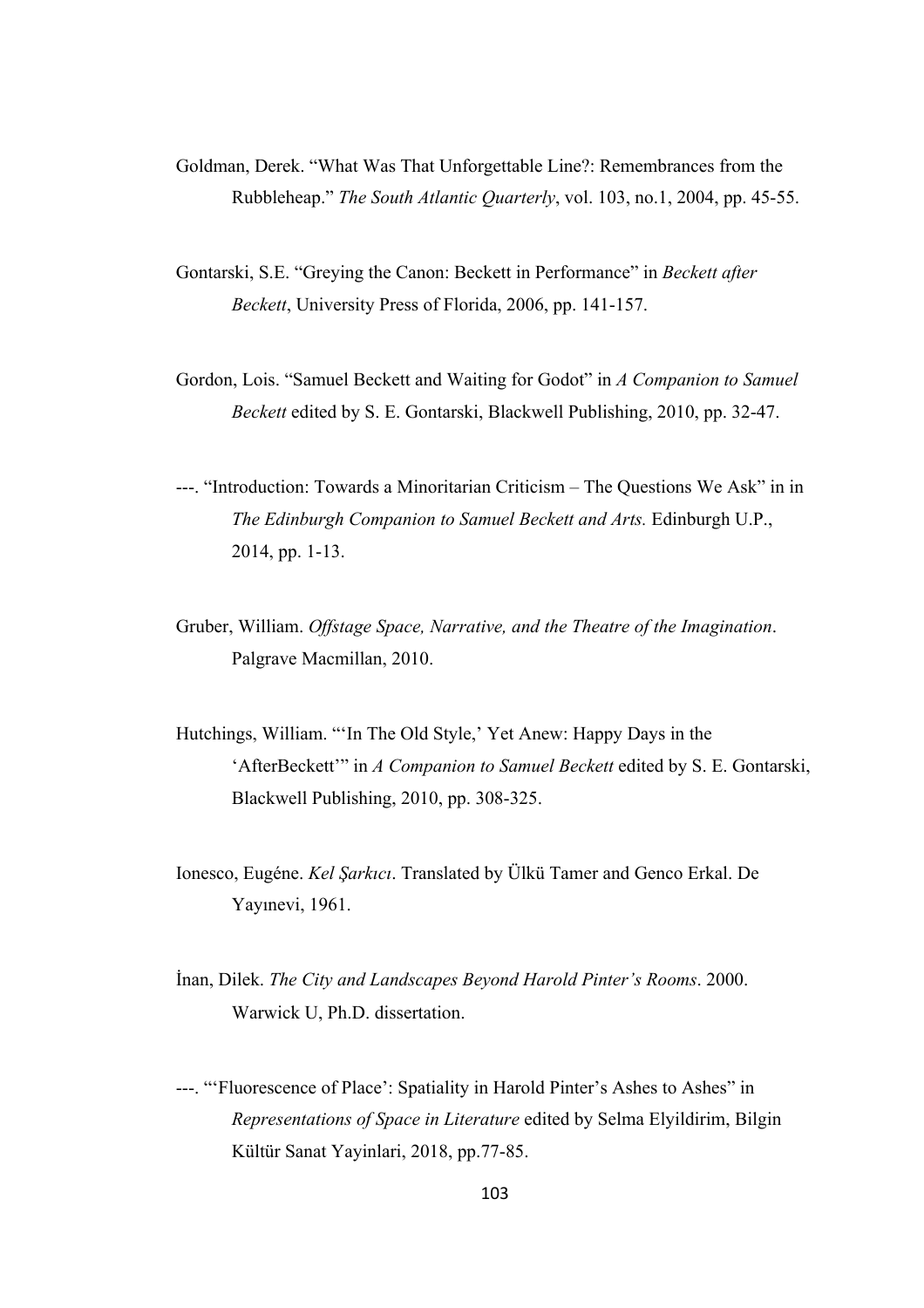- Issacharoff, Michael. "Space and Reference in Drama." *Poetics Today*, vol. 2, no. 3, 1981, pp. 211–224.
- Karadağ, Özlem. *Pain and Violence in Three Contemporary English Plays*. İstanbul U, MA Thesis, 2008.
- Knowlson, James. *Damned to Fame: The Life of Samuel Beckett*. Bloomsbury, 2014.
- Kristeva, Julia. *Desire in Language: A Semiotic Approach to Literature and Art*. Translated by Thomas Gora, Alice Jardine, and Leon S. Roudiez. Columbia UP, 1980.
- ---. *Powers of Horror: An Essay on Abjection.* Translated by Leon S. Roudiez. Columbia UP, 1982.
- ---. *Revolution in Poetic Language*. Translated by Margaret Waller. Columbia UP, 1984.
- ---. "The Semiotic and the Symbolic" in *The Portable Kristeva*, edited by Kelly Oliver, Columbia U.P., 2002, pp. 32-70.
- Lamont, Rosette C. "The Metaphysical Farce: Beckett and Ionesco." *The French Review*, vol. 32, no. 4, 1959, pp. 319-328.
- Lechte, John. *Julia Kristeva*. Routledge, 2013.
- ---. "Art, Love, and Melancholy in the Work of Julia Kristeva" in *Abjection, Melancholia and Love: The Work of Julia Kristeva* edited by John Fletcher and Andrew Benjamin, Routledge, 2012.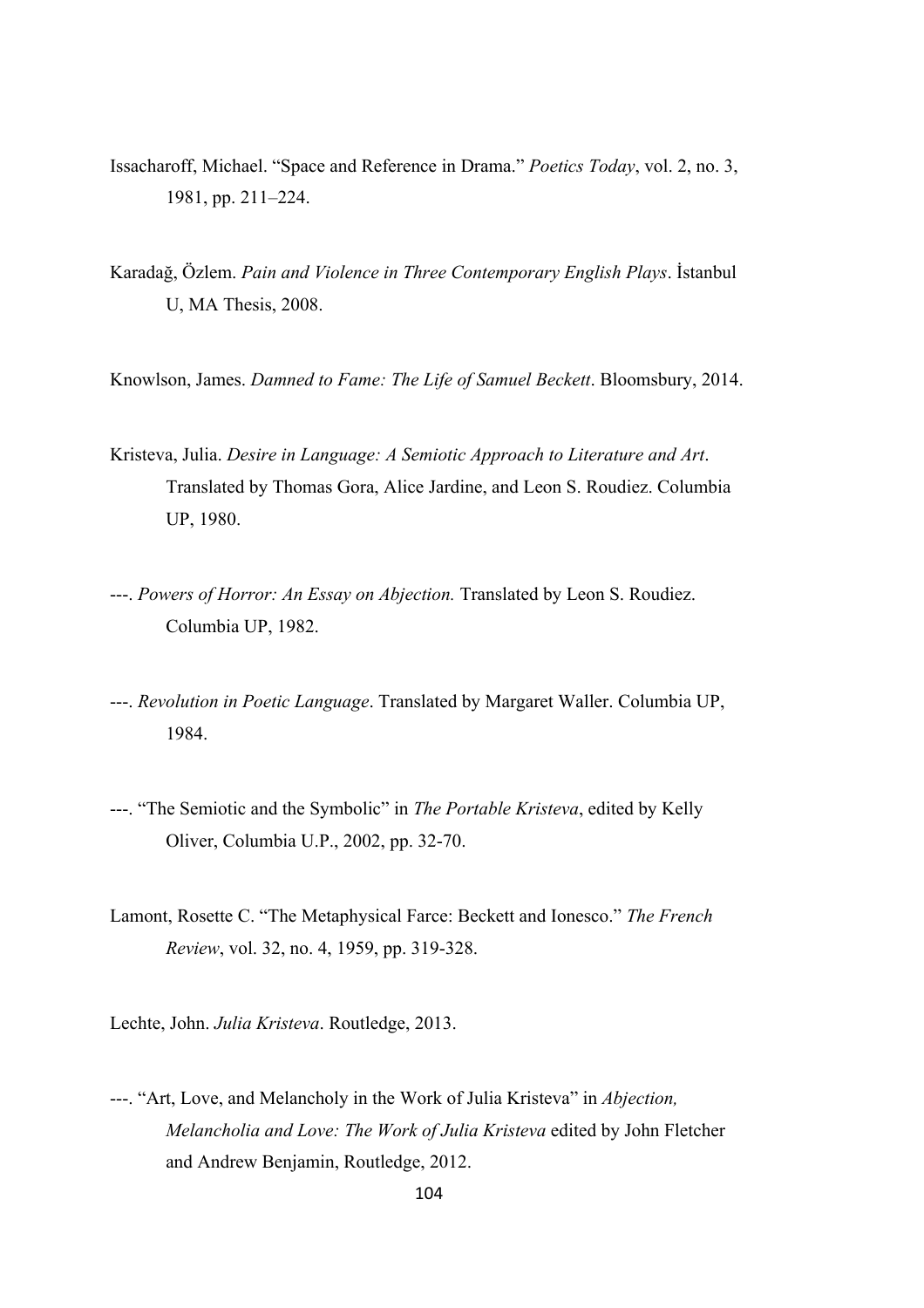- Lefebvre, Henri. *The Production of Space*. Translated by Donald Nicholson-Smith. Blackwell Publishing, 1991.
- Lei, Daphne. "Staging the Binary: Asian American Theatre in the Late Twntieth Century" in *A Companion to Twentieth-Century American Drama*, edited by David Krasner, Blackwell Publishing, 2005, pp. 301-317.
- Lojek, Helen Heusner. *The Spaces of Irish Drama: Stage and Place in Contemporary Plays*. Palgrave Macmillan, 2011.
- Martin, Deborah G., and Byron Miller. "Space and Contentious Politics." *Mobilization*, vol. 8, no. 2, June 2003, pp. 143-156.

McAfee, Noëlle. *Julia Kristeva*. Routledge, 2004.

- McDonald, Rónán. *The Cambridge Introduction to Samuel Beckett*. Cambridge UP, 2006.
- McMullan, Anna. "Irish/Postcolonial Beckett" in *Palgrave Advances in Samuel Beckett Studies*, edited by Lois Oppenheim, Palgrave Macmillan, 2004, pp. 89-109.
- Moorjani, Angela. "Diogenes Lampoons Alexandre Kojéve: Cultural Ghosts in Beckett's Early French Plays" in *Drawing on Beckett: Portraits, Performances, and Cultural Contexts*, edited by Linda Ben-Zvi, Assaph Books, 2003, pp. 69-88.
- ---. "Beckett and Psychoanalysis" in in *Palgrave Advances in Samuel Beckett Studies*, edited by Lois Oppenheim, Palgrave Macmillan, 2004, pp. 172-193.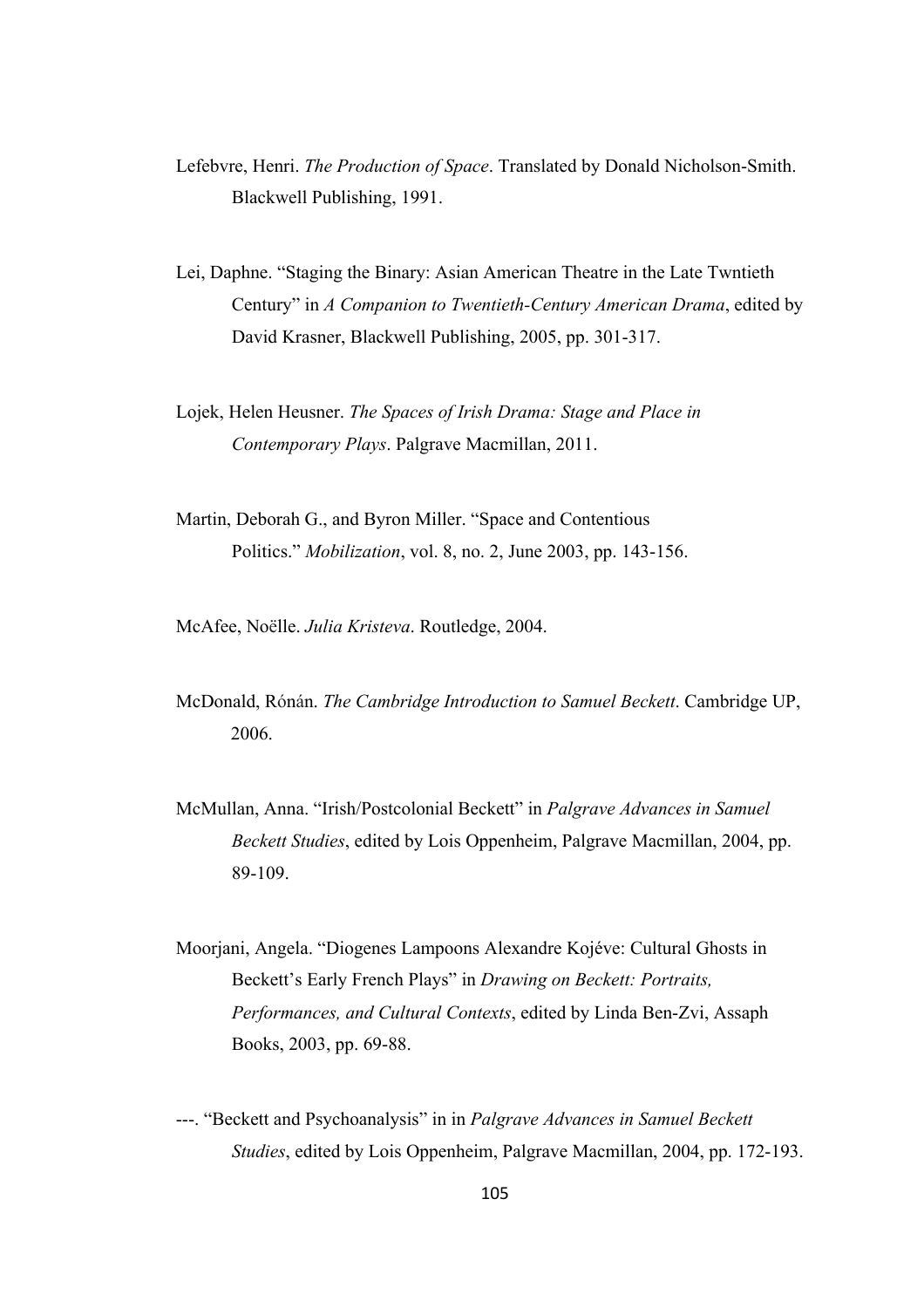- Morash, Chris, and Shaun Richards. *Mapping Irish Theatre: Theories of Space and Place*. Cambridge UP, 2013.
- Oliver, Kelly. "Introduction: Kristeva's Revolutions" in *The Portable Kristeva*, edited by Kelly Oliver, Columbia UP, 2002, pp. xi-xxix.
- Pattie, David. "Beckett and Bibliography" in *Palgrave Advances in Samuel Beckett Studies*, edited by Lois Oppenheim, Palgrave Macmillan, 2004, pp. 226-246.
- Rehm, Rush. "Beckett on Ageing." *Clinique et poétique du vieillir dans le théatre de Beckett / Clinics and Poetics: Beckett's Theatre and Aging*, special issue of *Samuel Beckett Today / Aujourd'hui*, vol. 28, no.2, 2016, pp. 161-167.
- Roche, Anthony. "The 'Irish' Translation of Samuel Beckett's *En Attendant Godot*" in *The Edinburgh Companion to Samuel Beckett and Arts.* Edinburgh U.P., 2014, pp. 199-208.
- Söderbäck, Fanny. "Motherhood: A Site of Repression or Liberation? Kristeva and Butler on the Maternal Body." *Studies in the Maternal*, vol. 2, no. 1, January 2010, pp-1-15.
- Shields, Paul. "What We Are Given to Mean: *Endgame*" in in *A Companion to Samuel Beckett* edited by S. E. Gontarski, Blackwell Publishing, 2010, pp. 296-307.
- Tompkins, Joanne. "Space and the Geographies of Theatre: Introduction." *Modern Drama*, vol.46, number 4, Winter 2003, pp. 537-541.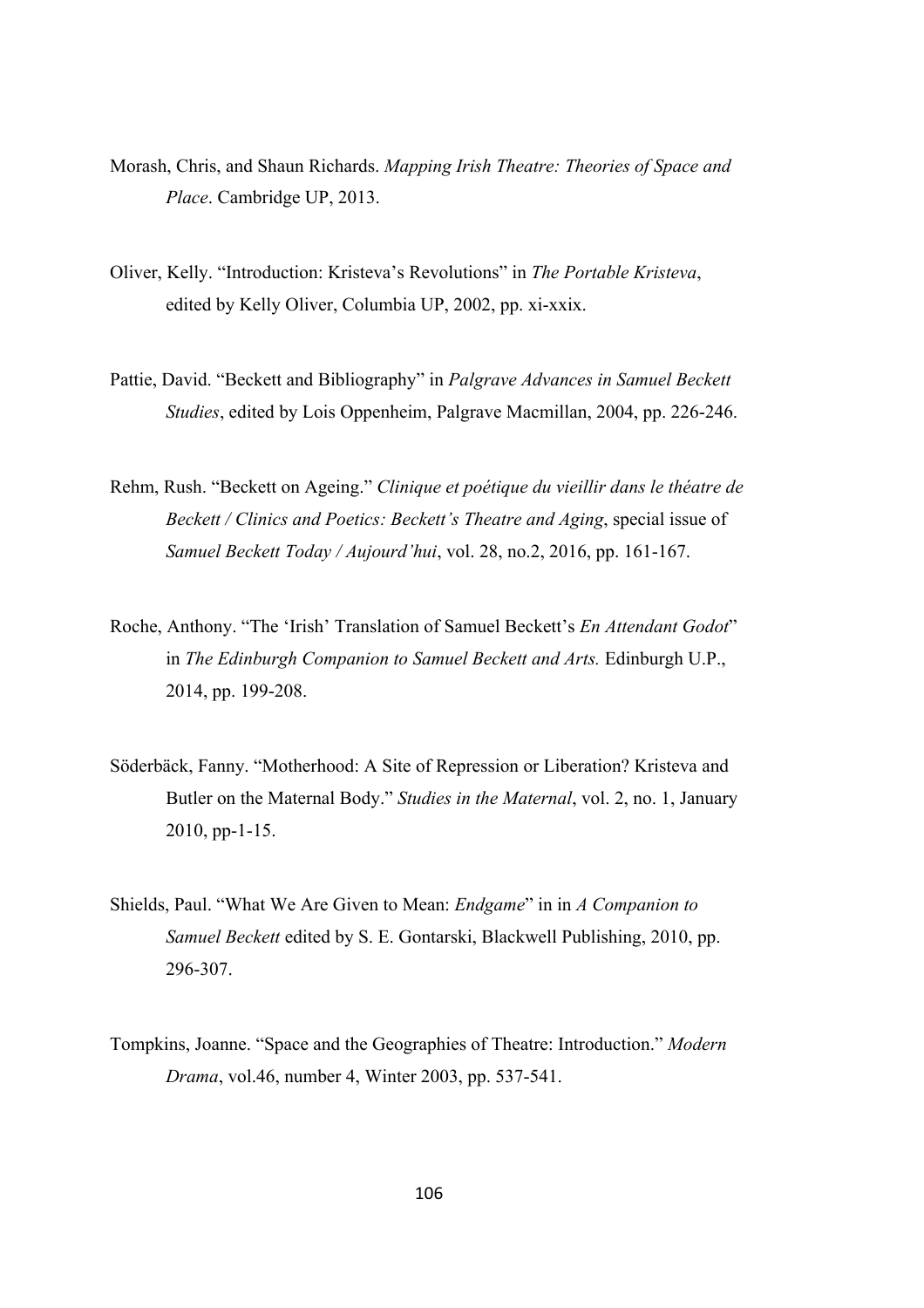- ---. *Theatre's Heterotopias: Performance and the Cultural Politics of Space*. Palgrave Macmillan, 2014.
- Tönnies, Merle. "The Immobility of Power in British Political Theatre after 2000: Absurdist Dystopias." *Journal of Contemporary Drama in English*, vol.5, no.1, Apr. 2017, pp. 156-172.
- Tuan, Yi-Fu. *Space and Place: The Perspective of Experience.* Minnesota UP, 1977.
- Tuğlu, Begüm. *Metamorphic Perpections of Reality From Modernism to Postmodernism in Samuel Beckett's Novels*. Ege U., PhD. Thesis, 2018.
- Turner, Henry S. "'King Lear' Without: The Heath." *Renaissance Drama*, vol. 28, 1997, pp. 161–193.
- Ubersfeld, Anne. *Reading Theatre.* Translated by Frank Collins. Toronto UP, 1999.
- Valcourt, Tray. *A Country Road. A Tree. An Evening: Beckett in a Minor Key Landscape*. Concordia U, MA Thesis, 2014.
- Watson, Joanna, et al. "Increased Gonorrhea Cases Utah, 2009–2014." *Morbidity and Mortality Weekly Report*, vol. 65, no. 34, 2016, pp. 889–893.

Weiss, Katherine. *The Plays of Samuel Beckett*. Methuen Drama, 2013.

---. "Beckett's *Happy Days*: Rewinding and Revolving Histories." *South Atlantic Review*, vol. 75, no. 4, 2010, pp-37-50.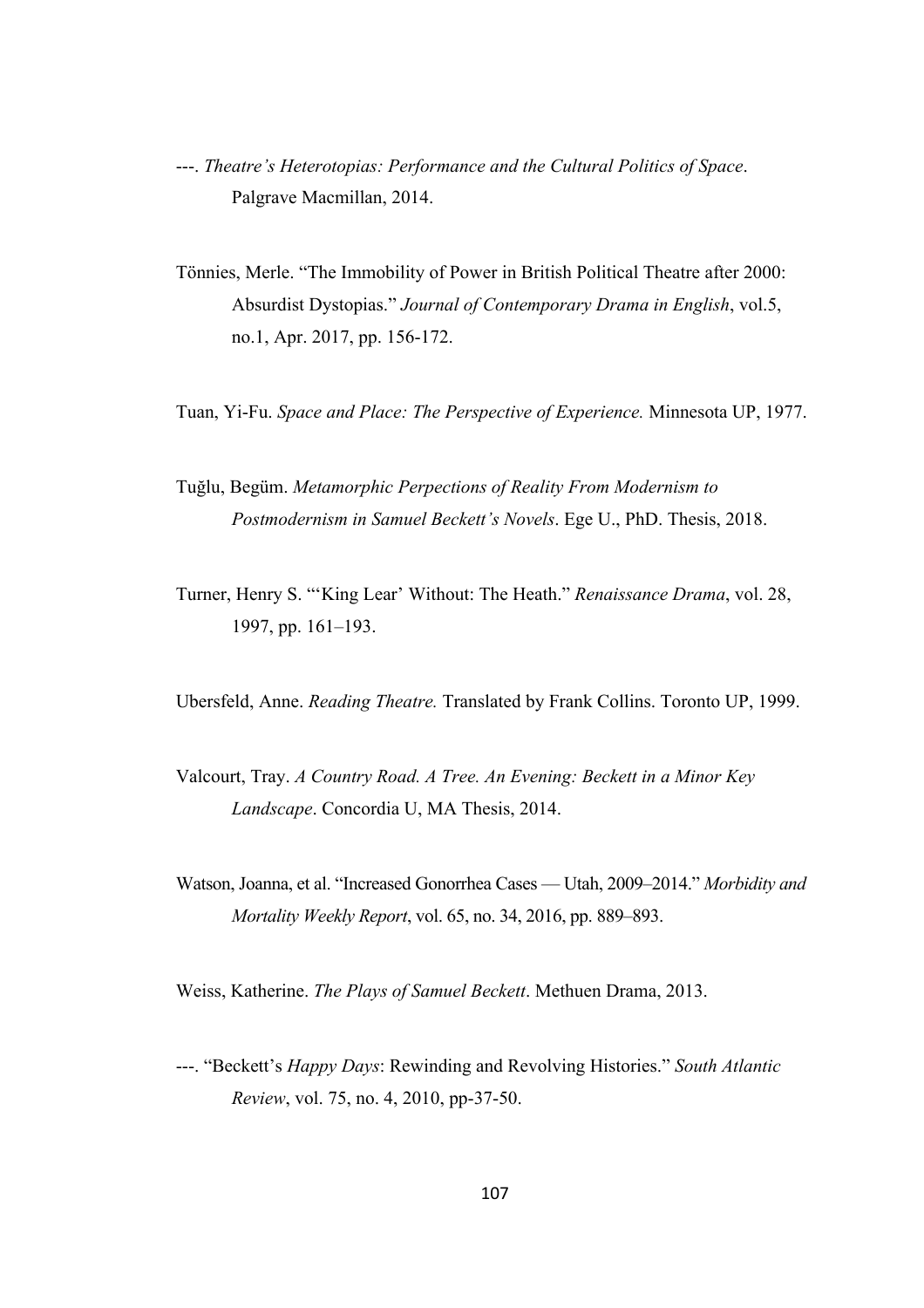- Westphal, Bernard. *Geocriticism: Real and Fictional Spaces*. Translated by Robert T. Tally Jr. Palgrave Macmillan, 2011.
- White, Kathryn. *Beckett and Decay*. Continuum, 2009.
- Yoshimura, Kiyoshi. "Samuel Beckett: His Use of Quotations in 'Happy Days.'" *The Harp*, vol. 1, 1985, pp. 21–25.
- Yüksel, Ayşegül. "İbsen'den Beckett'e: Yıkım Öncesi ve Sonrası." *Tiyatro Araştırmaları Dergisi*, vol. 23, 2007, pp. 25-34.
- ---. *Samuel Beckett Tiyatrosu*. Yapı Kredi Yayınları, 1992.
- ---. "Samuel Beckett Tiyatrosu ve Godot'yu Beklerken: Ayşegül Yüksel'le Söyleşi." *Günün ve Güncelin Edebiyatı*, interview by Seval Şahin, Açık Radyo 95.0, İstanbul, 9 July 2020 14:00-14:30.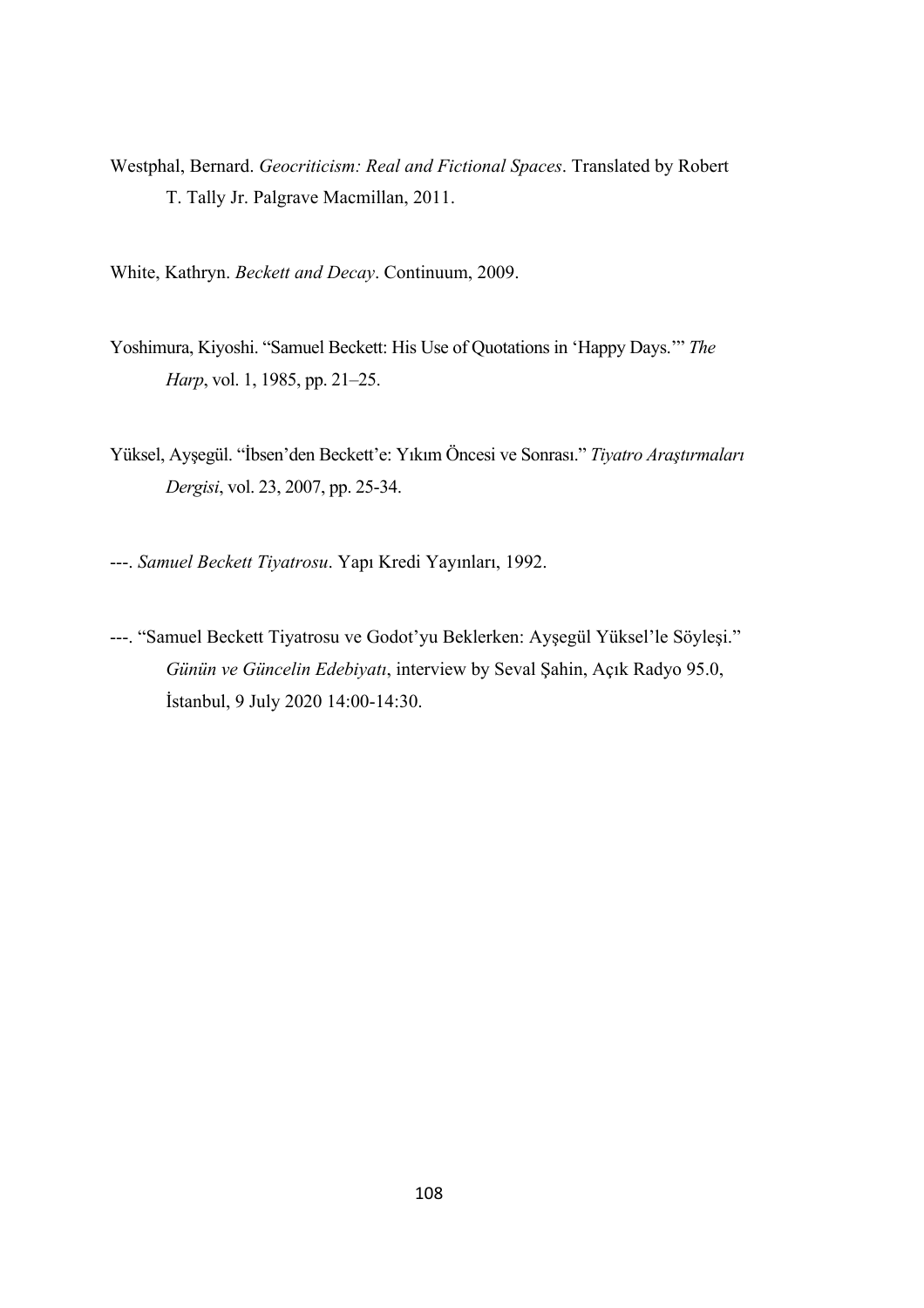### **APPENDICES**

# **A. TURKISH SUMMARY / TÜRKÇE ÖZET**

Bu çalışmaya göre Samuel Beckett'in *Godot'yu Beklerken* (*Waiting for Godot*), *Oyun Sonu* (*Endgame*) ve *Mutlu Günler* (*Happy Days*) başlıklı eserlerinde sıkça rastlanan iki farklı psişik uzam (sahnedeki uzam ile sahne-dışındaki uzam) arasındaki ilişki, Julia Kristeva'nın teorileri ışığında incelenmiştir. Dolayısıyla, bu çalışma yukarıda bahsi geçen üç tiyatro oyununu incelemekte ve Beckett'in tiyatro yazınında sıkça görülen uzamı/uzamları irdelemektedir. Çalışmada uzam kuramının (spatial theory) tiyatro yazınında, özellikle de Beckett'in tiyatro yazınında, diğer dönem eserlerine kıyasla daha az uygulandığı – hatta kimi araştırmacılara göre mütemadiyen görmezden gelindiği- tespit edilmiş, buradan hareketle literatürde bulunan bu boşluğu doldurma amacı güdülmüştür (Tompkins "Space" 537). Uzam kuramına Henri Lefebvre, Michael Foucault, Yi-Fu Tuan gibi önemli isimler katkıda bulunmuşsa ve Bertrand Westphal gibi coğrafi uzamı edebi eserler üzerinde analiz eden araştırmacılar olsa da, bu kuramlar çalışmanın araştırma sorusunu ve Beckett'in tiyatro yazınında görülen uzam temsilini açıklamaya uygun bulunmadığından, çalışmada uzam kuramları kullanılmamıştır.

Beckett'in tiyatro yazını içerisinden temsil ettikleri psişik uzamın/uzamların birbirleriyle benzer özellikler göstermesi nedeniyle seçilen *Godot'yu Beklerken* (*Waiting for Godot*), *Oyun Sonu* (*Endgame*) ve *Mutlu Günler* (*Happy Days*) başlıklı eserlerinde uzam şu şekilde yansıtılmaktadır: 1) oyunların başında sahnedeki uzam ile sahne-dışındaki uzam arasında uzamsal bir ikicillik oluşturulmaktadır ve bu ikicillikte sahnedeki uzam karakterlerin bilinen/görülen yaşam alanı olarak temsil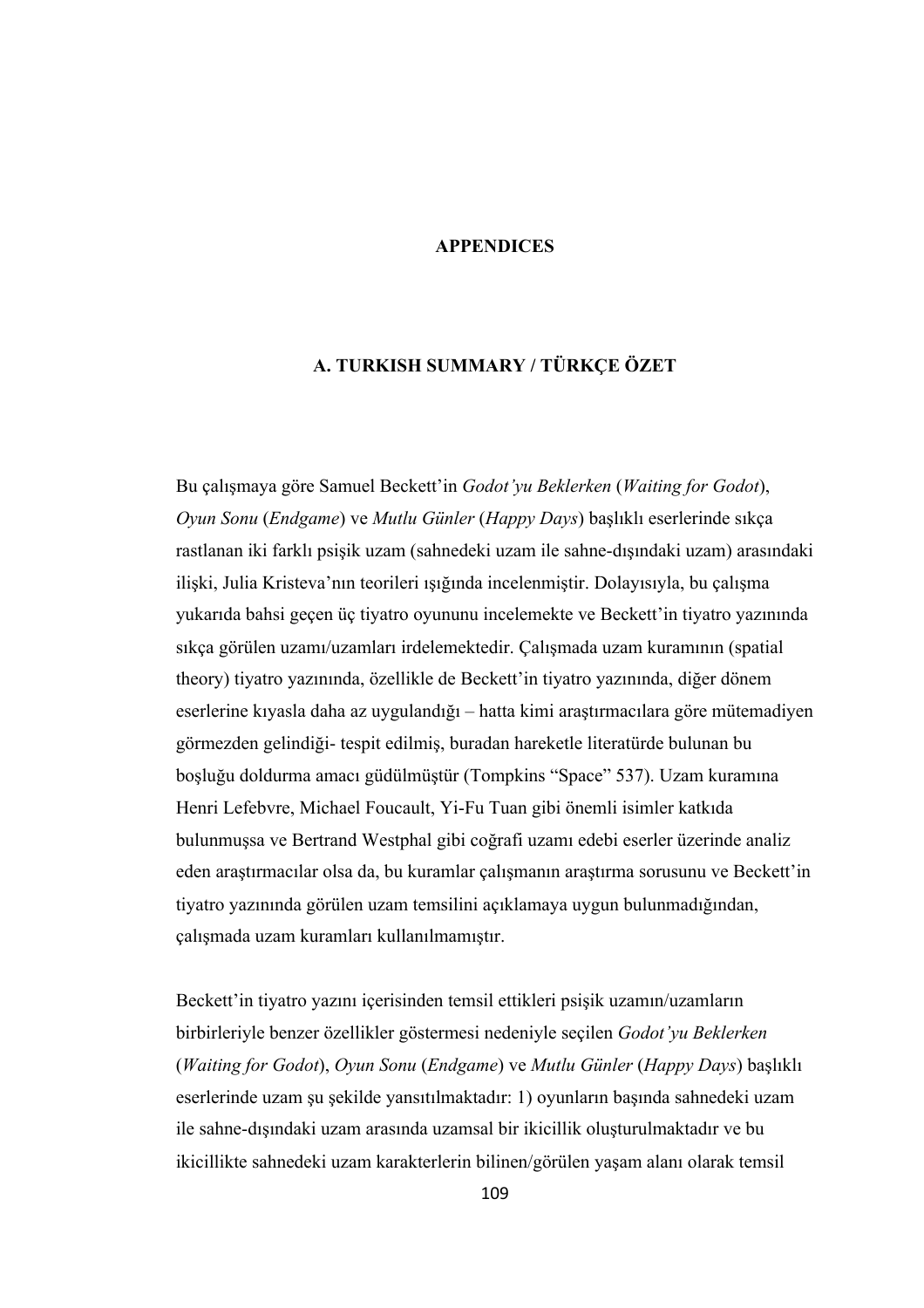edilmekteyken, sahne-dışındaki uzam ise ölüm imgesi ile ilişkilendirilen bilinmeyen/görülmeyen olarak seyirciye/okuyucuya verilmektedir; 2) oyunlar ilerledikçe karakterlerin konuşmaları ve eylemleri aracılığıyla sahne-dışındaki uzam hakkında bilgi sağlanmaktadır ve sahne-dışındaki uzam ile ilişkilendirilmiş ölüm çağrışımları bu yolla sahnedeki uzama sızmaktadır; 3) oyunların başında sahnedışındaki uzam ile ilişkilendirilmiş olan ölüm çağrışımları sahnedeki uzama sızmaya başladıkça sahnedeki uzamda yaratılmış yaşam alanında kendi rutinlerine göre yaşamakta olan oyun karakterlerinin bu zoraki rutini bozulmaya başlamakta ve sahnedeki uzamda bulunan düzen algısı kırılmaktadır. Kısaca, seçilen bu üç oyunda görüldüğü üzere Beckett'in tiyatro yazınında birbirlerinden ayrı olan sahnedeki uzam ile sahne-dışındaki uzam, oyunların başında ve devamında karakterlerin diyalogları ve eylemleri aracılığıyla sahne-dışındaki uzamdan geriye kalanların sahnedeki uzama sızması ve oyunların sonuna gelindiğinde ise sahnedeki uzamda bulunan öznenin bu kalıntılarla başa çıkamamasıyla sonuçlanmaktadır. Çalışmanın ilk bölümünde yukarıda da bahsedildiği gibi tiyatro yazınında uzam konusunda yapılmış akademik çalışmalardaki eksikliklerden bahsedilmiştir ve Beckett'in tiyatro yazınında temsil ettikleri uzam/uzamlar açısından birbirlerine çok benzedikleri için seçilmiş üç oyunda bulunan psişik uzamın/uzamların ortak özellikleri anlatılmıştır.

Beckett'in tiyatro yazınında psişik uzamın/uzamların yukarıda bahsedildiği şekilde bir ilişki ile okuyucuya/seyirciye aktarılmaktadır. Kristeva dil üzerine çalışmış ve anlamlama (signification) hakkındaki çalışmalarında dilde bulunan iki öğeden, semiyotik ve sembolik, bahsetmiştir. Kristeva semiyotik kavramını anlamlama öncesi olarak tanımlarken, sembolik hakkında ise semiyotik sonrasında gelen ve anlamlamanın gerçekleştiği düzlem olarak bahsetmektedir (*Desire* 133-134). Kimi araştırmacılar Kristeva'nın bu iki kavramı aslında dili anlatmak için kullandığını ve Kristeva'nın kullandığı sembolik kavramının psikanalizdeki Sembolik olmadığını öne sürse de, kimi başka araştırmacılar bu iki kavramı psikolojik gelişim evresine benzer bir şekilde ele almıştır; fakat çoğu araştırmacı semiyotik ve sembolik arasındaki ilişkiden özellikle bahsetmektedir (Oliver xiv; Acker 703; Lechte *Julia* 129; Söderbäck 1; Moorjani "Beckett" 181). Bu bağlamda, anlamlama (signification) ve anlamlama-öncesi (pre-signification) evreleri arasında bir ayrı olma hali söz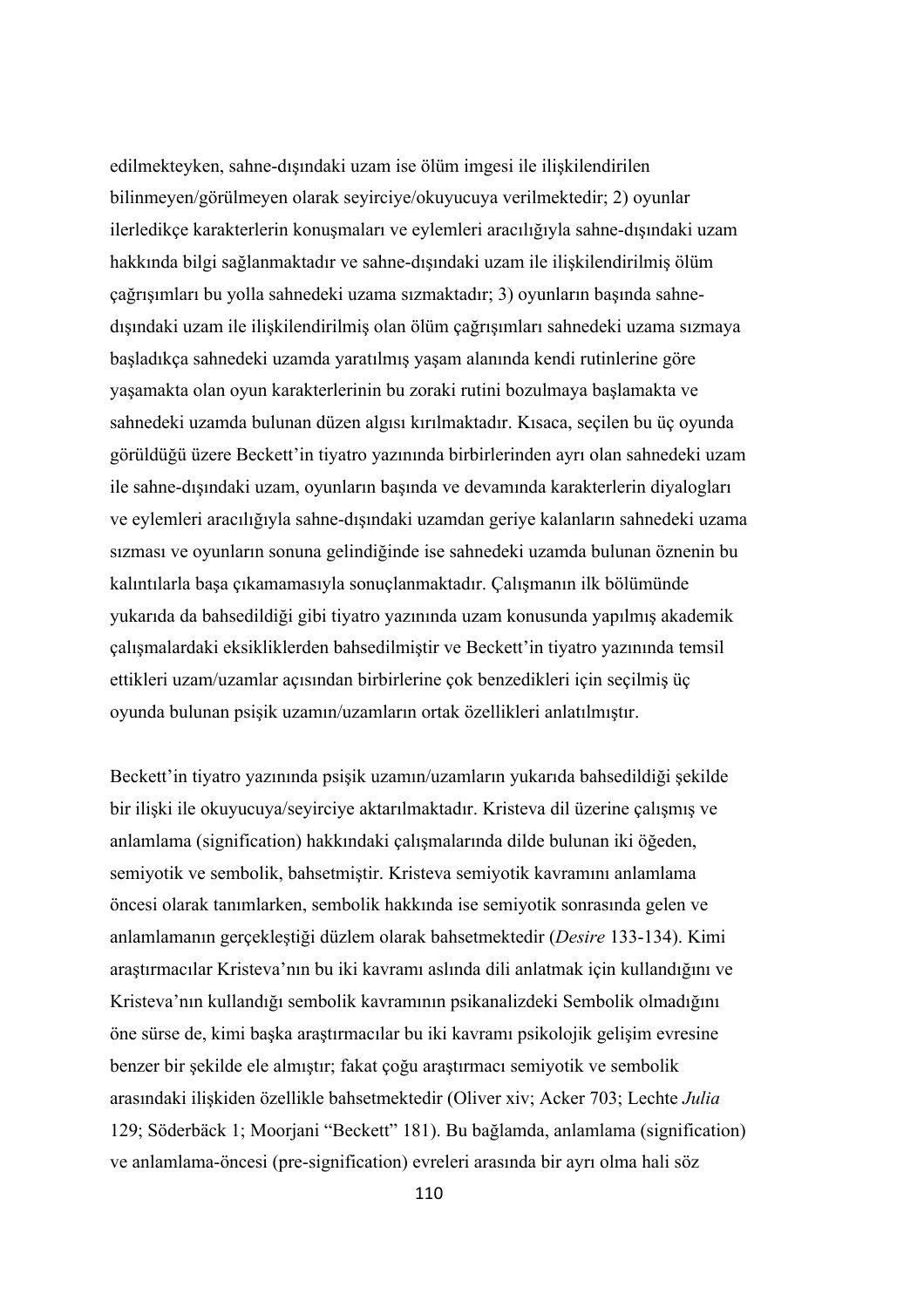konusudur. Kişi semboliğe girdikten sonra özne halini almaktadır ve artık sembolikte olan özne için semiyotik yoktur. Ne var ki artık sembolikte olan özne için iğrençleşmiş semiyotikten geriye kalıntılar kalmış olabilmektedir.

Özne, anlamlama sürecine yani semboliğe girmeden önce özne değildir ve bu yalnızca özne semboliğe girdikten sonra gerçekleşmektedir. Kristeva semiyotik kavramının semboliğin bir nevi zıttı olarak, anlamlama dışında kalan ya da anlamlandırılamayan olarak ele almaktadır. Özne sembolikte yaşayabilmek için semiyotiği iğrençlik ile ilişkilendirmekte ya da iğrençleştirmektedir ("abject" etmektedir); fakat Kristeva'ya göre semiyotikten geriye kalanlar iğrençleşmiş bir şekilde sembolikte bulunabilmektedir (Kristeva *Powers* 3; 14). Bu nedenle kişi semiyotikten kopup semboliğe girdikten ve özne halini aldıktan sonra semiyotikten arta kalanları iğrençleşmiş, ötelenmiş halleriyle algılayabilmektedir. Çalışmanın teorik arka planını anlatan ikinci bölümünde Julia Kristeva'nın semiyotik, sembolik ve iğrençlik kavramları hem tek başlarına, hem de Beckett'in tiyatro yazınındaki uzam/uzamlar bağlamında irdelenmiştir.

Beckett tarafından kaleme alınmış seçili üç oyunun başlarında sahnedeki uzam ile sahne-dışındaki uzam arasında oluşturulan ikicil ayrılık çerçevesinde, sahnedeki uzamın rutin ile ilişkilendirildiği öne sürülmüştür. Yüksel'in de yazdığı gibi "Beckett'in kişileri yüzeysel gerçeklerin 'en az'a indirgendiği, 'çıplaklaşmış' bir dünyada yaşarlar", ama bu çıplak dünyada okuyucuya/seyirciye bu dünya hakkında bilgi veren semboller bulunduğu gibi, oyun karakterlerinin eylemleri de sahnedeki uzam hakkında bilgi vermektedir (*Samuel* 29). Seçili üç oyunda da sahnedeki – boş gibi görünen ama aslında boş olmayan - uzamda bulunan karakterler zoraki bir rutin içerisinde kendi kendilerini meşgul eder halde verilmekte, daha da önemlisi içinde bulundukları koşulları bu zoraki rutin içerisindeyken görmezden gelir şekilde temsil edilmekte ya da okuyucuya/seyirciye bu şekilde yansıtılmaktadır. *Godot'yu Beklerken* oyununun başındaki sahne direktiflerine göre dış mekân olarak anlatılan sahnedeki uzamda yalnızca bir yol ile bir ağaç bulunmaktadır ve akşam vaktidir (Beckett *Waiting* 11). "Oyunun 'uzam'ı 'kimsenin gelip kimsenin gitmediği', hiçbir olayın yer almadığı ıssız bir yol kenarıdır" ve oyun "[o]rta yerdeki kuru bir ağaçtan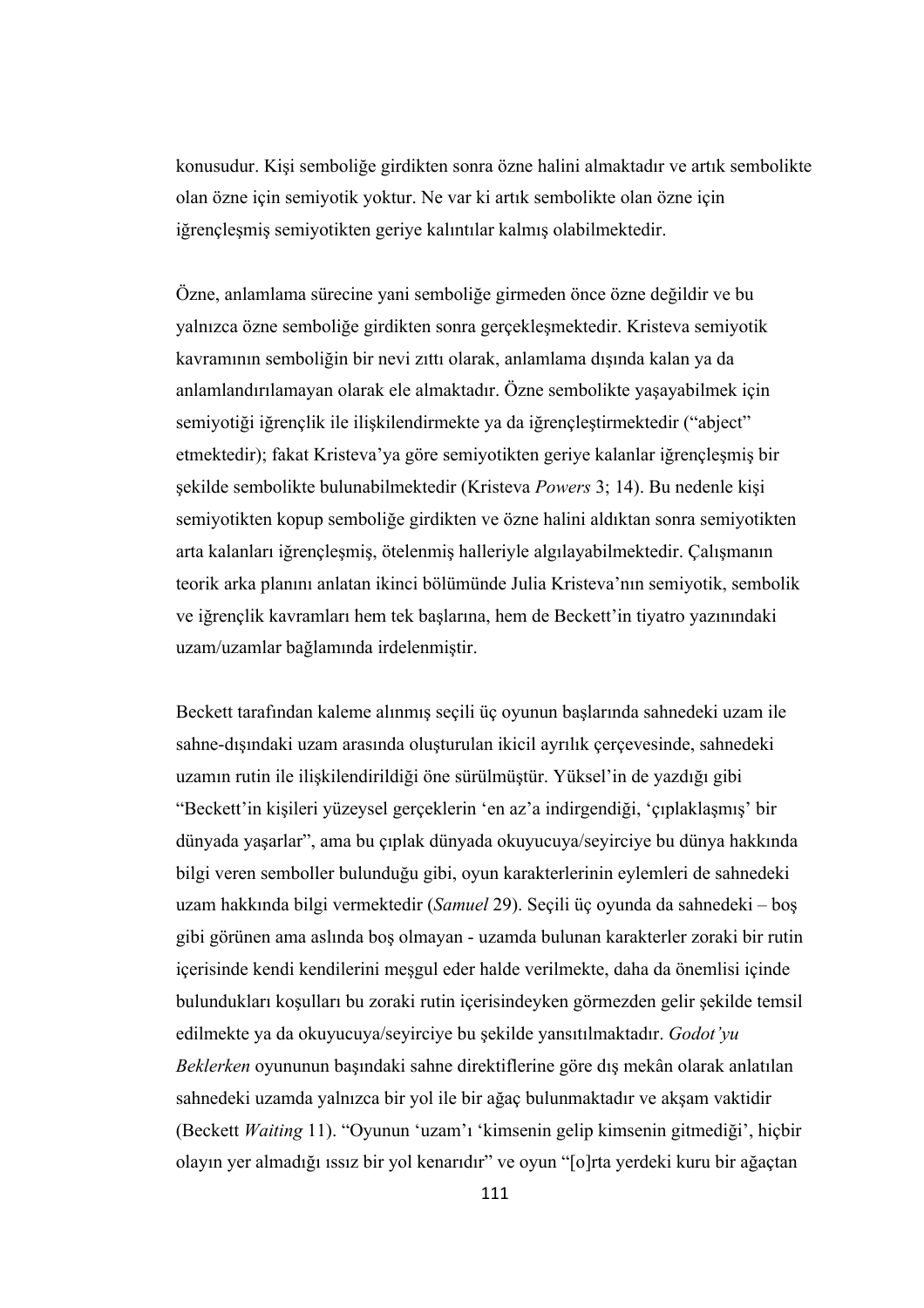başka hiçbir şeyin bulunmadığı bu boşluk ve yalnızlık ortamında" geçmektedir (Yüksel *Samuel* 48). Bu aşamada oyunun geçtiği sahnedeki uzam hakkında sahne direktiflerinde oldukça az bilgi sunulmuştur. Benzer bir şekilde *Oyun Sonu* oyunundaki sahne direktifleri de bir iç mekân olan sahnedeki uzam hakkında olabildiğince az bilgi paylaşmıştır. Oyunun başındaki sahne direktiflerinde paylaşılan bilgilere göre oyunun geçtiği küçük odada perdeleri kapalı iki yüksek pencere, bir adet kapı, kapının yanında ters asılmış bir resim (ki bu resimden bir daha bahsedilmemiştir), üzeri çarşaf ile örtülmüş bir koltuk ve iki adet çöp kovası/kutusu bulunmaktadır ki bu oyun diğer oyunların aksine iç mekânda geçmesine rağmen çöp kovaları/kutuları gibi garip eşyalar barındırmakta ve bir eve pek benzememektedir (Beckett *Endgame* 92). *Oyun Sonu* oyunu *Godot'yu Beklerken* oyununa kıyasla sahnedeki uzam hakkında daha fazla bilgi verse de, *Endgame* oyunundan sonra gelen *Mutlu Günler* oyunu da tıpkı *Godot'yu Beklerken* gibi başta boş gibi görünen bir dış mekânda geçmektedir. *Mutlu Günler* oyununun başındaki sahne direktiflerine göre yanmış/yanık çimlerle kaplı sahnedeki uzamda mümkün olan en basit ve en simetrik görsellik öğeleri kullanılmıştır (Beckett *Happy* 138). Bu üç oyunda da sahnedeki uzam başta boş gibi görünse de oyunlar ilerledikçe sahnedeki uzamın karakterlerin yaşam alanı işlevi gördüğü ima edilmiştir. Her bir oyundaki karakterler farklı sebeplerle de olsa sahnedeki uzamı yaşam alanları olarak kabul etmekte ve o alanda kendilerince bir rutine göre yaşamaktadır. *Godot'yu Beklerken* oyunundaki ana karakterler olan Estragon ve Vladimir, Godot'un onlara söylediği gibi onu bir ağacın yakınlarında beklemektedir ki hiçbir şeyin kesin olmadığı bu oyunda Godot'nun bahsettiği ağacın sahnedeki uzamda görülen ya da sahne direktiflerinde bahsi geçen ağaç olup olmadığı belli olmasa da, Godot gelene kadar sahnedeki uzamda konumlandırıldıkları alanın Estragon ve Vladimir için bir yaşam alanı olduğuna işaret edilmiştir (Beckett *Waiting* 16). Karakterler bu alanda uyumakta, yemek yemekte ve konuşarak zaman geçirmektedir. Benzer olarak *Oyun Sonu* oyununda da sahnedeki uzam başta pek yaşam alanı gibi görünmese de aslında Hamm, Nagg ve Nell karakterlerinin – Clov bahsi geçen mutfakta yaşıyor olabilir - uyuyup uyandığı ve yemek yediği, yani yaşamlarını sürdürdükleri bir alandır ki kimi araştırmacılar da karakterlerin içinde bulunduğu küçük odadan bir *barınak* olarak bahsetmekte ve böylece karakterlerin sahne dışındaki uzamdan kendilerini korumak için bu küçük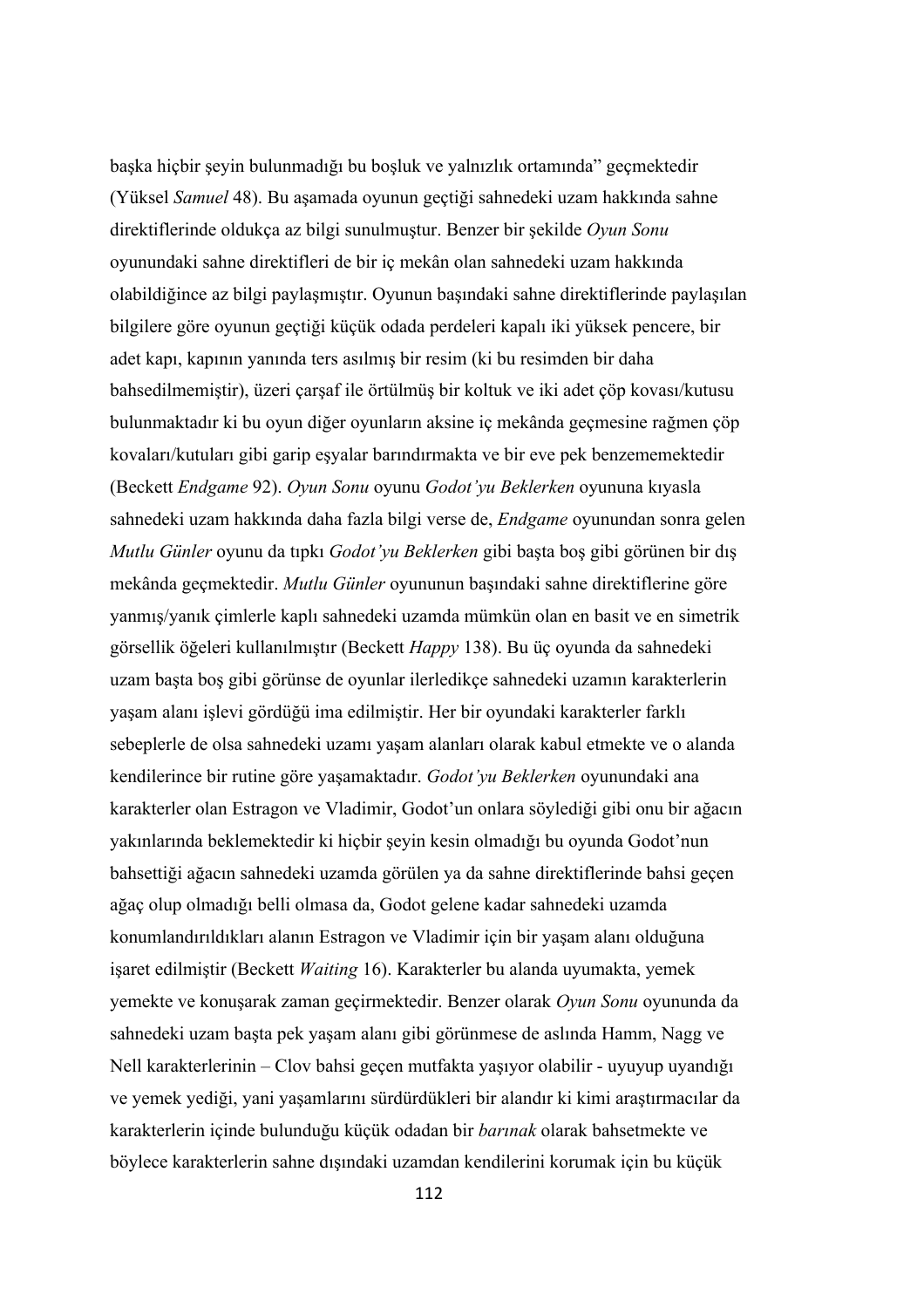odada bulunduklarını ima etmektedir (Gontarski "Introduction" 9; Gontarski "Greying" 143-155; Cohn *Just* 22). *Oyun Sonu* oyunundaki küçük odadan barınak olarak bahsedilmesi belki de sahne-dışı uzamda bulunan çorak dünyanın savaş sonrası olması ihtimaline işaret etse de, barınak fikri sahnedeki uzamın karakterlerin yaşam alanı olduğunu doğrular niteliktedir. Aynı şekilde *Mutlu Günler* oyununda da oyundaki ana karakterler olan Winnie ve Willie yanmış/yanık çimlerle çevrili boş gibi görünen bir alanda yaşamakta olarak yansıtılmıştır ki bu da çoğunlukla Winnie karakterinin büyük siyah çantasında tuttuğu nesneler (bunlar diş macunu ve diş fırçası gibi oldukça gündelik ve her evde bulunan nesnelerdir) ve eylemleri üzerinden verilmiştir (Beckett *Happy* 138-140). Bu bağlamda, seçilen üç oyunda da sahnedeki uzam zoraki bir rutin ve bir yaşam alanı olarak okuyucuya/seyirciye verilirken, sahne-dışı uzam bambaşka bir şekilde anlatılmıştır. Çalışmanın üçüncü bölümünde seçili oyunlarda sahnedeki uzamın bir yaşam alanı olarak ele alınması irdelenmiştir.

Seçili üç oyunda da başlarda sahnedeki uzam zoraki bir rutin ve bir yaşam alanıyla ilişkilendirilirken sahne-dışındaki uzam ise – karakterlerin replikleri aracılığıyla – ölümle ilişkilendirilmiş olarak verilmiştir. Bu oyunların her birindeki karakterler sahnedeki uzamda yarattıkları rutine bağlı bir şekilde yaşamlarını sürdürürken, aynı zamanda aktif bir şekilde sahne-dışındaki uzamdan kaçınır olarak gösterilmiştir. Sahnedeki uzam oyun karakterleri için ideal yaşam koşulları oluşturmasa da tüm karakterler sanki sahne-dışı uzamda çok daha kötüsü varmış gibi davranmakta ve sahne-dışı uzamdan olabildiğince kaçınmaktadır. Bir diğer deyişle Beckett'in tiyatro yazınındaki bu karakterler "ölmeye yatmış, yaşlı, sakat, güçsüz kişinin, kapalı bir uzamda, yaşamla ölüm arasındaki incecik çizgide sanki sonsuza dek sürecekmiş izlenimi uyandıran 'tedirgin' sesi…" ile hareket etmektedir ve sanki bu ince çizgi üzerinde son nefeslerini sahnedeki uzamda kalarak sahne-dışı uzamdan korunmaktadırlar (Yüksel *Samuel* 19). Yüksel'in "yaşamla ölüm arasındaki incecik çizgide" ibaresi ise Beckett'in tiyatro yazınındaki ikicil ayrılık üzerinden anlatılmış sahnedeki uzam ile sahne-dışı uzam farklılığını ima eder nitelikle olabilir ve karakterler de bu iki farklı uzam arasındaki ince çizgidedir belki de (*Samuel* 19). Yukarıda bahsi geçen sahnedeki uzamda kurulan zoraki rutin ve yaşam alanı, sahne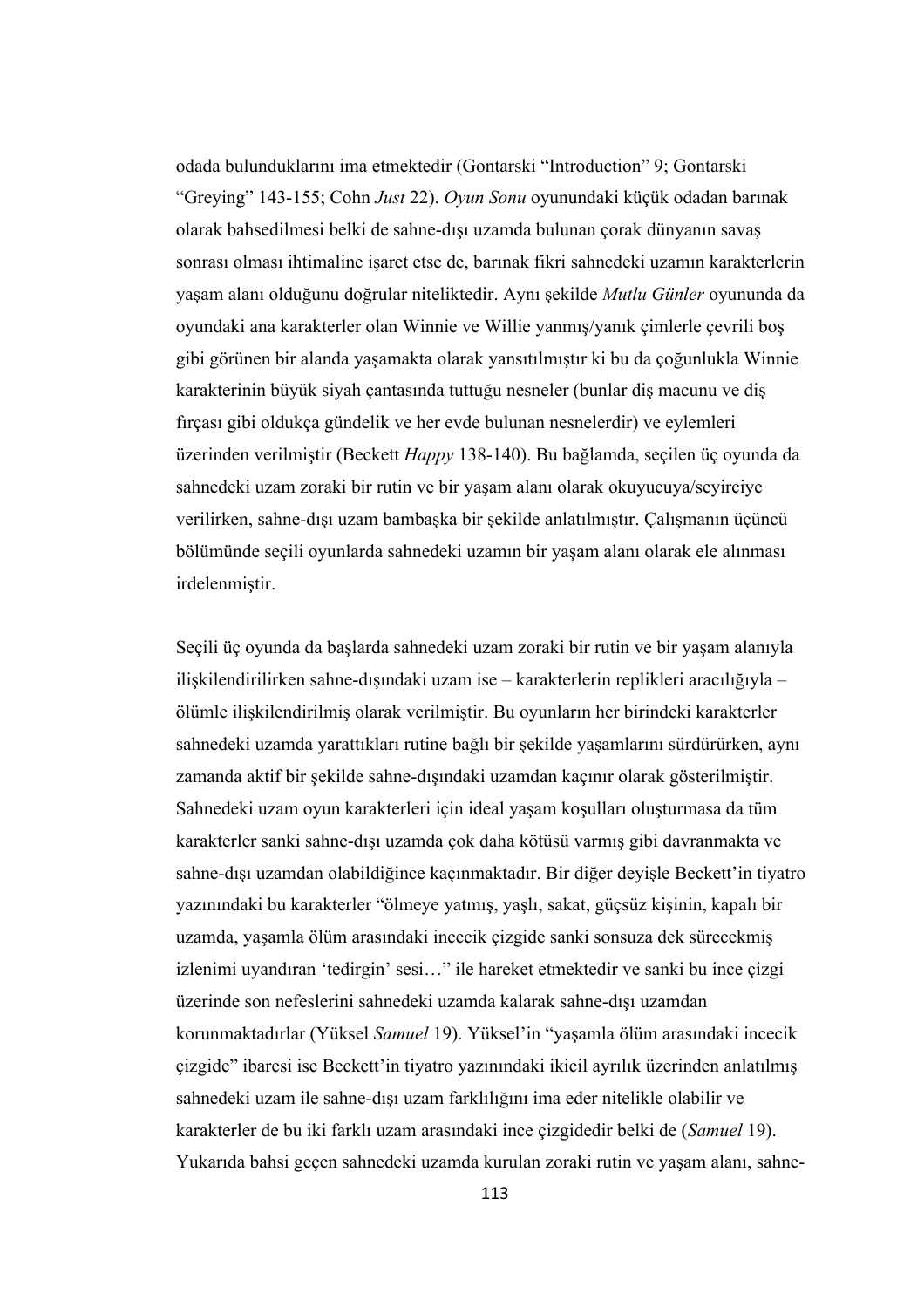dışı ile ilişkilendirilen ölüm imgesi ile büyük bir tezat oluşturmakta ve böylece sahnedeki uzam içerisinde bulunan düzen, sahne-dışındaki uzamda bulunan düzensizlik algısını daha da güçlendirmektedir.

*Godot'yu Beklerken* oyununda sahne-dışı ile ilişkilendirilen ölüm imgesi ile olan bağlantı en fazla fiziksel şiddet üzerinden kurulmaktadır. Godot'nun gelmesini bekleyen Vladimir ve Estragon birbirleriyle konuşurken konu bir şekilde sürekli dayak yemeye gelmektedir ve ikili fiziksel şiddetin varlığını değil, yokluğunu tuhaf karşılar ve hatta bu ihtimale şaşırır olmuştur (Beckett *Waiting* 11). Oyundaki ana karakterlerin yanı sıra diğer karakterler de mütemadiyen fiziksel şiddeti konuşmaktaysa da tüm bu konuşulanlara rağmen fiziksel şiddet sahnedeki uzamda gösterilmemekte ve hep sahne-dışına ötelenmekte, sanki her şey sahne-dışında olmuş ya da oluyormuş gibi konuşulmaktadır (Beckett *Waiting* 50). Bu durum daha sonra değişmekte ve oyun ilerledikçe sahnedeki uzamda doğrudan fiziksel şiddet gösterilmeye başlanmaktadır; fakat bu değişim çalışmanın beşinci bölümünde ele alınacaktır. Fiziksel şiddete ek olarak *Godot'yu Beklerken* oyununda doğurganlık iğrençleştirilmektedir ki bu da doğurganlık ile ilişkilendirilebilecek kadın karakterlerin ya da doğanın her zaman ölüm ile bir arada bahsedilmesiyle yapılmaktadır (Beckett *Waiting* 15; 18; 24; 88). Bunlara ek olarak oyunda bir de doğanın olduğu eski günler yad edilmektedir. Benzer bir şekilde *Oyun Sonu* oyununda da sahnedeki uzam zoraki rutin ve yaşam ile özdeşleştirilmişken sahnedışındaki uzam ölüm ile ilişkilendirilmiş, ölüm imgesi karakterlerin yaşadığı küçük odanın dışında kol gezmekte olarak aktarılmıştır (Beckett *Endgame* 96; 98; 114). Diğer iki oyuna kıyasla *Oyun Sonu* oyununda sahnedeki uzam ile sahne-dışındaki uzam arasındaki fark o kadar net çizilmiştir ki karakterlerin içinde bulundukları odanın dışında bulunduğu ima edilen cesetlerin kötü kokusu karakterlerin yaşam alanı olan, yaşamı temsil eden odaya sızmaktadır ve dolayısıyla duvarlar cesetleri gizlese ve yaşam alanını çevrelese de ölüm yaşamın içine sızmaktadır bir nevi (Beckett *Endgame* 114). Tıpkı *Godot'yu Beklerken* oyununda olduğu gibi *Oyun Sonu*  oyununda da doğa ve kadın bedeni üzerinden anlatılan doğurganlık ölüm ile iç içe olarak ele alınmıştır. Oyunda doğa, yaşam kaynağı olarak temsil edilmek şöyle dursun, yaşamın yitip gittiği gri bir sıfırdır: doğa yoktur (Beckett *Endgame* 106-107).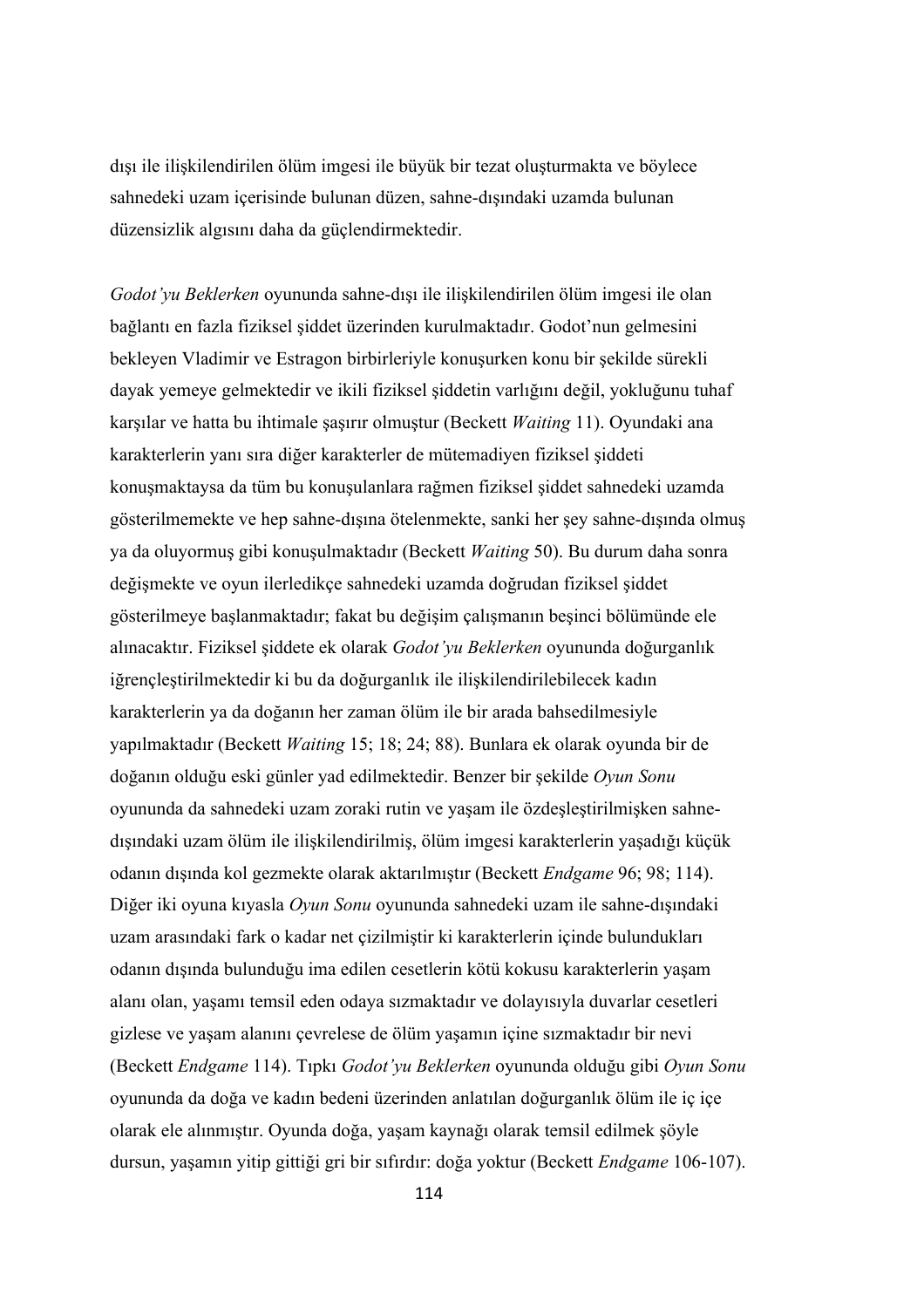Kadın bedeni ise belden aşağısı, doğurganlığı bastırılmış ya da saklanmış şekilde sahnedeki uzamda gösterilmekte ve diyaloglarda da ölüm ile beraber anılmaktadır (ilk ölen karakter oyundaki tek kadın karakterdir). Diğer oyunlarda görülen daha güzel bir geçmişi anma bu oyunda da vardır ve karakterler (Nagg, Nell ve Hamm) yaşadıkları uzamın bambaşka olduğu zamanları hatırlamaktadır (Beckett *Endgame*  99; 113). *Mutlu Günler* oyunu da diğer oyunlar gibi sahnedeki uzamda bir yaşam alanı yaratmışken, sahne-dışı uzamı ölüm ile ilişkilendirmiştir (Beckett *Happy* 142). Diğer oyunlardan farklı olarak bu oyunda Winnie karakterinin kendini, kendi yarattığı rutine vererek sahne-dışındaki uzam ile ilişkilendirilen ölüm imgesini ısrarla görmezden gelişini daha güçlü bir şekilde sahnelemektedir. Yine benzer bir şekilde doğurganlık bu oyunda da diğer oyunlarda olduğu gibi hem doğa hem de kadın bedeni üzerinden bastırılmış ya da saklanmış ve ölüm ile ilişkilendirilmiştir (Beckett *Happy* 138). Bu oyundaki karakterler de diğer oyunlardaki karakterler gibi farklı bir uzamda oldukları zamanları hatırlamaktadır (Beckett *Happy* 142). Çalışmanın dördüncü bölümünde bu konular ele alınmıştır. Bu bağlamda sahnedeki uzamda yaratılan düzen Kristeva'nın sembolik kavramı ile benzerlik göstermekteyken, sahne-dışındaki uzam Kristeva'nın semiyotik kavramı ile benzerlik göstermektedir. Özne artık semboliktedir ve semiyotik artık yoktur, fakat semiyotikten geriye kalanlar iğrençleştirilmiş olarak sembolikte bulunabilmektedir ve benzer bir şekilde Beckett'in tiyatro yazınında oyunların başında sahnedeki uzam ile sahne-dışındaki uzam arasında ikicil bir ayrılık yaratılmış gibi görünse de, aslında bir ayrılık yoktur ve sahne-dışı uzam ile ilişkilendirilen ölüm imgesinden kalıntılar bulunmaktadır. Bu kalıntılara rağmen oyun karakterleri sahnedeki uzam içerisinde zoraki rutinlerini sürdürür ve yaşamlarına devam eder şekilde gösterilmiştir ve kurdukları bu düzen algısı bu kalıntılardan başta etkilenmemektedir.

Beckett'in tiyatro yazınında bu şekilde oluşturulan sahnedeki uzam ile sahnedışındaki uzam arasındaki ikicil ayrılık, oyunların sonlarına doğru bozulmaya başlar ve ortadan kaybolur. Oyunların başında her bir karakter tıpkı sembolikteki özne gibidir ve iğrençleşmiş semiyotik kalıntılarını görmezden gelerek yaşamlarına sahnedeki uzamda devam etmektedirler. Ne var ki oyunlar ilerledikçe bu durum değişmektedir ve özne giderek iğrençleşmiş semiyotik kalıntılarına karşı kayıtsız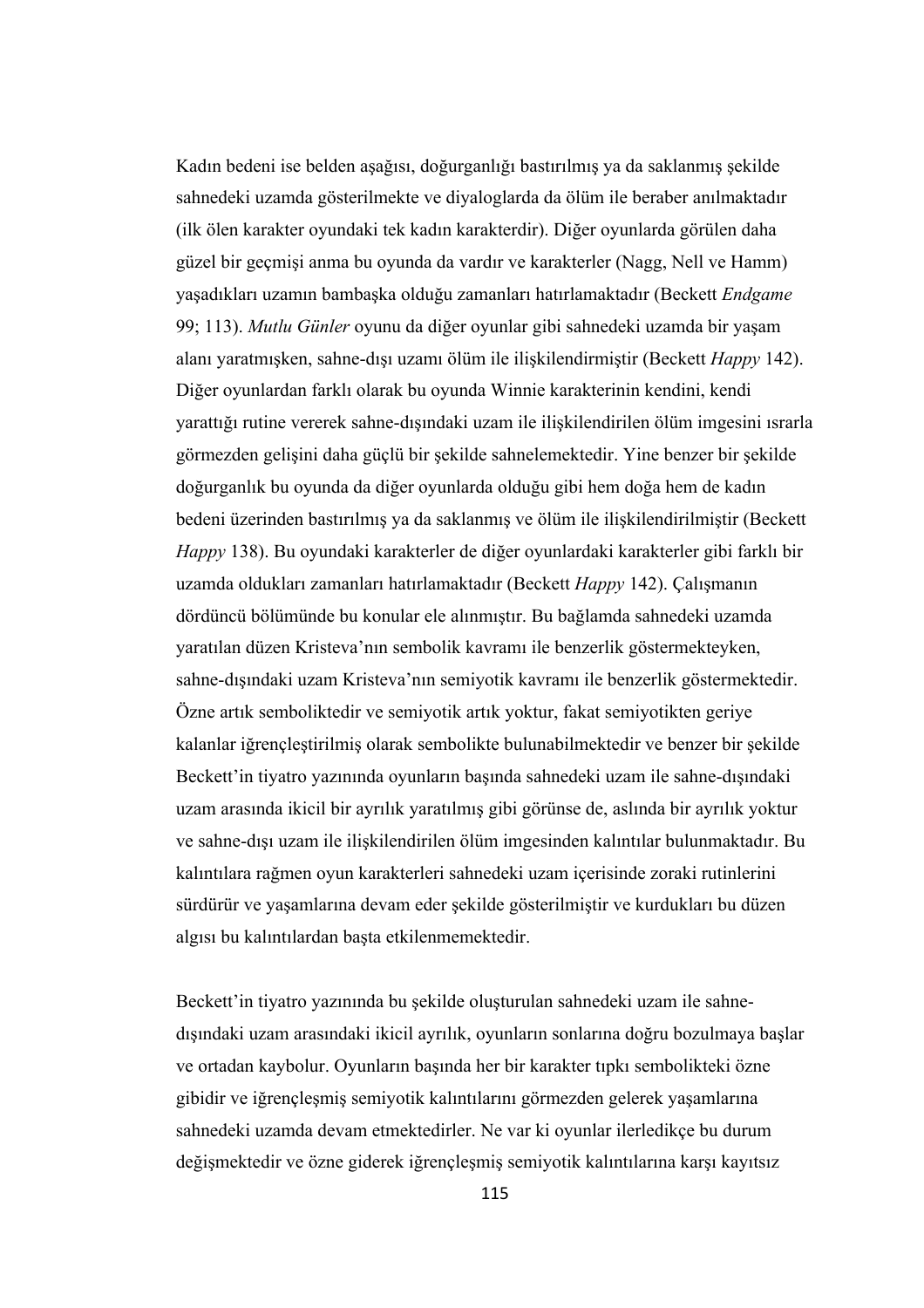kalamaz hale gelmektedir. Bu şekilde hala sembolikte olan öznenin içinde bulunduğu düzen kırılmaya başlamakta ve özne bu iğrençleşmiş semiyotik kalıntılarıyla başa çıkamaz olarak ele alınmaktadır. Sahnedeki uzam düzen ve yaşam ile ilişkilendirilirken ve sahne-dışındaki uzam ölüm ile ilişkilendirilmiş olmasına rağmen, bir süre sonra sahne-dışındaki uzama ötelenen ölüm imgesi sahnedeki uzama da yansıtılmakta ve sahne-dışına ötelenen iğrençleşmiş ("abject" edilmiş) ölüm imgesi, sahnedeki uzamda bulunan düzeni bozmaya başlamaktadır. Bu bağlamda Beckett'in tiyatro uzamında sahne-dışındaki ölüm imgesi, sahnedeki uzama sızmaktadır ve sahnedeki uzamın düzenini sekteye uğratmaktadır.

Bu değişim *Godot'yu Beklerken* oyununda daha önce de bahsedildiği gibi önce fiziksel şiddet üzerinden aktarılmaktadır. Başta sahnedeki uzamda bahsi geçse de hiçbir şekilde gösterilmeyen ve sahne-dışı uzama itilen fiziksel şiddet, sonralarda sahnedeki uzamda doğrudan gösterilir olmuştur. Sahne-dışı uzamdan sahnedeki uzama birden giren Pozzo ve Lucky ile sanki sahne-dışına itilen fiziksel şiddet de sahnedeki uzama girmiş ve kendini göstermiştir ki Pozzo ve Lucky sahneye girerken – kimi araştırmacılar bu durumdan yabancıların işgali diye bahsetmiştir - Pozzo'nun Lucky'ye şiddet uygulamakta olduğu sahne direktiflerinde açıkça belirtilmiştir (Beckett *Waiting* 22-23; Gordon 37; 44). Tıpkı sahne-dışındaki uzama ötelenenlerin sahnedeki uzama girişi gibi Pozzo ve Lucky beraberlerinde fiziksel şiddeti sahnedeki uzama taşımış ve diğer karakterleri de bu yönde etkilemiştir ki karakterler birbirlerine karşı fiziksel şiddet uygulamaya başlamıştır (Beckett *Waiting* 25; 32; 44; 77). Benzer bir şekilde, başlarda karakterler açlık ve hastalıktan sadece söz eder ve bunlar sahnedeki uzamda gösterilmezken, sonraları sahne-dışındaki uzama ötelenen açlık ve hastalık gibi durumlar sahnedeki uzama sızmakta ve sahnede açıkça gösterilmektedir (Beckett *Waiting* 11; 35-38; 51-52; 40; 62; 80). Bunlara ek olarak Pozzo karakteri oyunun sonlarına doğru anlatıcı konumuna getirilmiştir ki bu hikayelerde de ölüm imgesi kol gezmekte ve kullanılan dilin yapısı da yavaş yavaş parçalara ayrılmaktadır (fragmented). Oyunların başında sahnedeki uzamda net bir şekilde gösterilen zoraki rutin ve yaşam ile sahne-dışındaki uzama ötelenen ölüm imgesi oyunların sonlarına gelindiğinde artık ayrı değil tektir ki Kristeva da ötelenen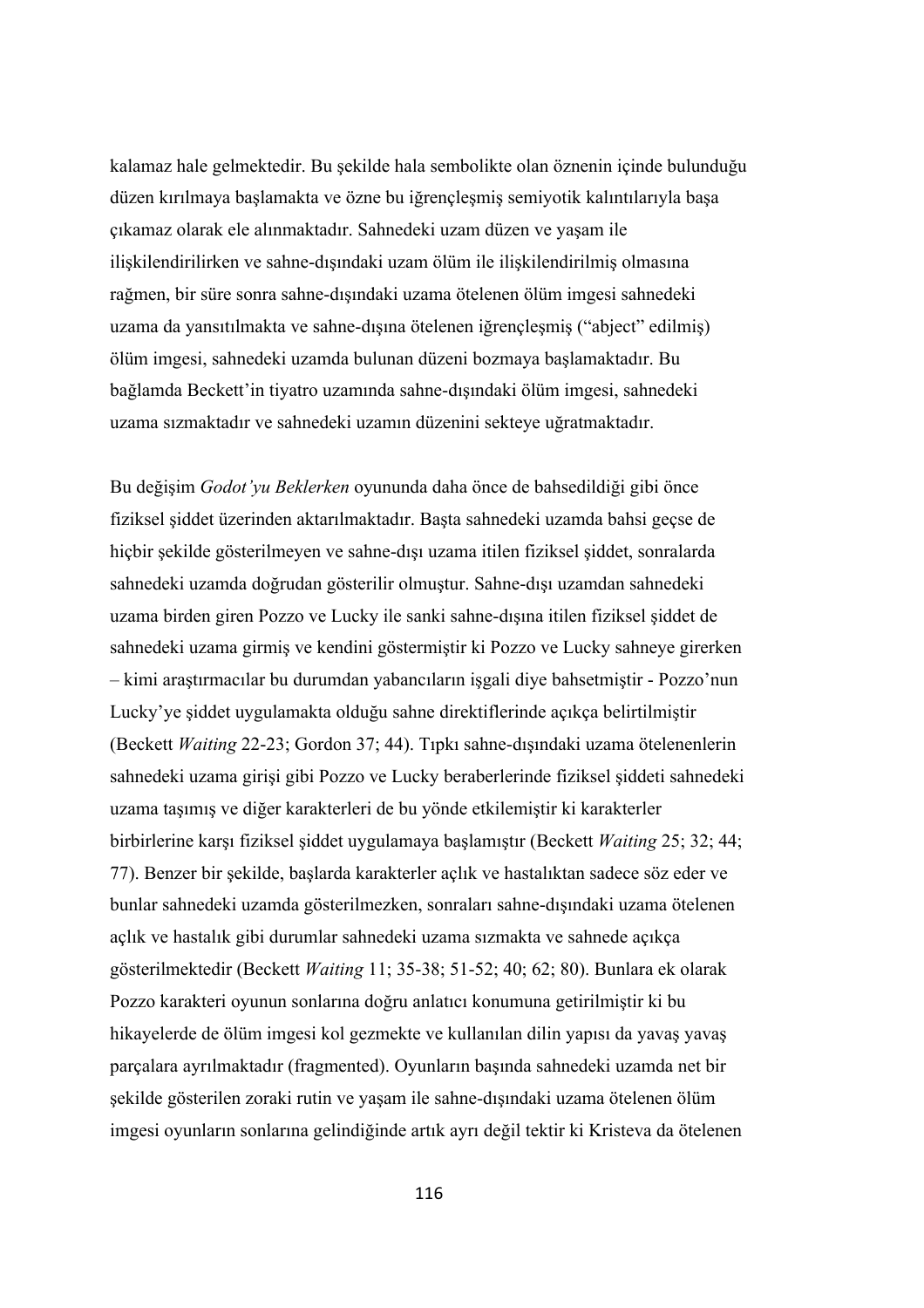semiyotikten geriye kalanların iğrençleşmiş bir şekilde sembolikte bulunabildiğini savunmaktadır.

*Oyun Sonu* oyununda da benzer bir şekilde başta sahne-dışındaki uzama ötelenenler yavaş yavaş sahnedeki uzama sızmakta ve sahnedeki uzamda yaratılan düzen algısını bu şekilde kırmaktadır. Başlarda yaşam alanlarında belli bir rutine göre yaşayıp gitmekte olarak gösterilen karakterler, oyun ilerledikçe ve sahne-dışındaki uzama ötelenen ölüm imgesi sahnedeki uzama sızdıkça bu imgesi görmezden gelerek rutinlerine devam edemez hale gelmiştir. O kadar ki Clov'un Hamm'in emriyle teleskobunu kullanarak pencereden dışarı baktığı ve ışığın battığı bir yer olarak tanımladığı sahne-dışındaki uzamı betimleyen bu karanlık yavaş yavaş sahneye de sızmıştır ki dışarısı McDonald'ın deyimiyle cansızdır ve bu cansızlık yaşamın olduğu alan olan sahnedeki uzamdadır (Beckett *Endgame* 106-107; McDonald 43). Dışarıda yitip giden ışık içeride de yok olmuş olmalı ki karakterler oyunun sonlarına doğru donuyor olmaktan yakınmaktadır (aynı durum *Godot'yu Beklerken* ve *Mutlu Günler*  oyunlarında da görülmektedir: karakterler oyunların sonlarına doğru üşüyor olmaktan yakınmaya başlamaktadır) ve eğer Clov doğru söylüyorsa Nagg karakterinin cesedi – ölüm- karakterlerin yaşam alanındadır (Beckett *Endgame* 123; 125). Nagg karakterine ek olarak diyaloglarda adı geçen bir diğer kadın karakter - Mother Pegg- ise *karanlıktan* dolayı ölmüştür (Beckett *Endgame* 129). Tıpkı *Godot'yu Beklerken* oyununda Pozzo karakterinde olduğu gibi bu oyunda da Hamm karakteri anlatıcı rolünü üstlenmekte, ölüm imgesiyle sarılı hikayeler anlatmakta ve giderek daha parçalarına ayrılmış bir dil yapısı kullanmaktadır (Beckett *Endgame* 116-117; 126; 132-133). Diğer oyunlarla benzer bir şekilde sahnedeki ve sahnedışındaki uzamlar birbirinden ayrı olsa da sahne-dışı uzamın kalıntıları sahneye sızmış ve özne bununla başa çıkamamıştır.

*Mutlu Günler* oyunu da tıpkı diğer oyunlar gibi sahne-dışındaki uzamdan geriye kalanların sahnedeki uzamda kalıntılarının kaldığı ve sahnedeki uzamda bulunan öznenin bununla başa çıkamadığı bir oyundur. Diğer oyunlardan farklı olarak bu oyunda ölüm imgesi oyunun başından itibaren sahnedeki uzamda – gerek bedeninin önce yarısı, sonra neredeyse tamamı kuma/toprağa gömülü Winnie karakteri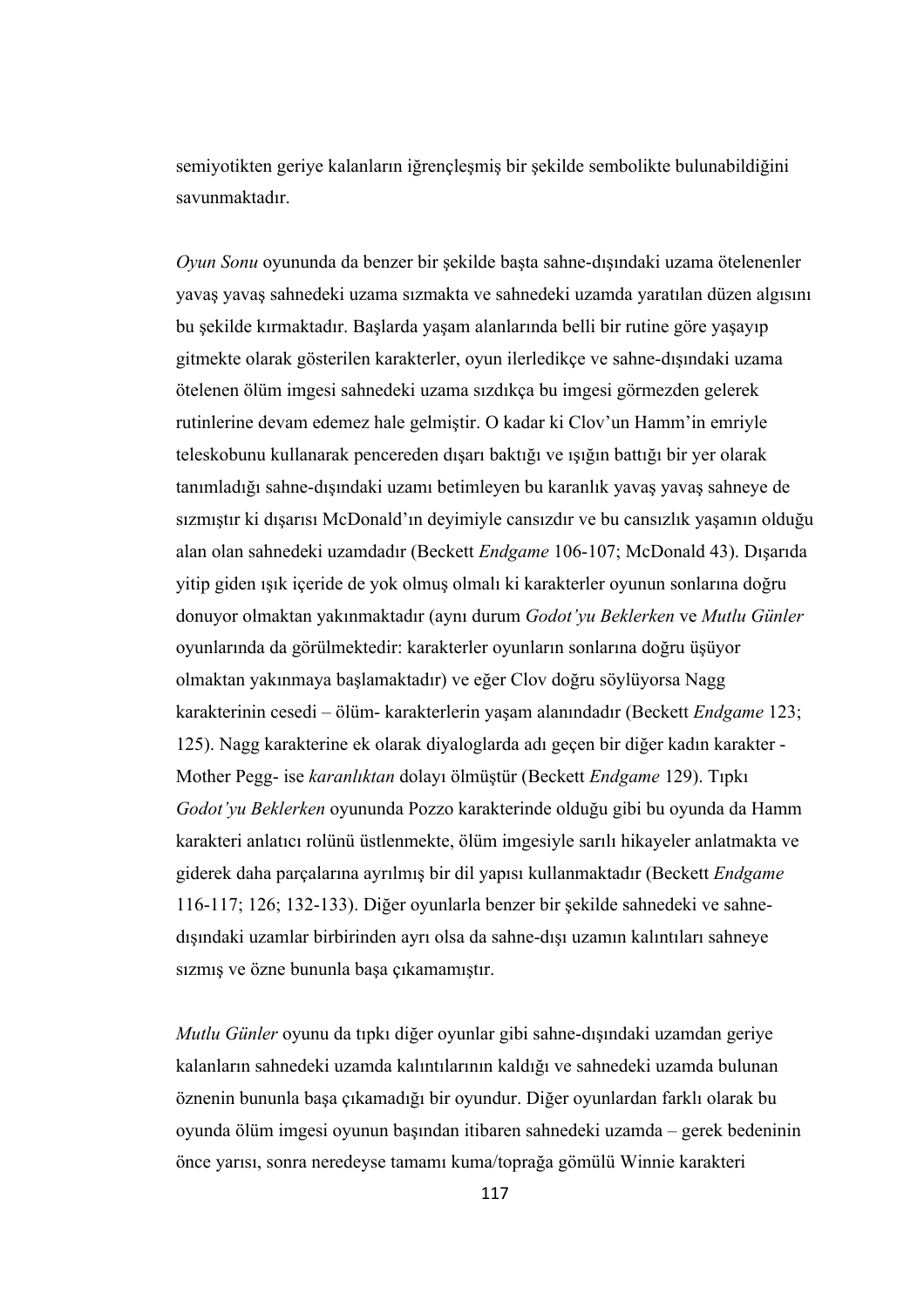üzerinden, gerekse gündelik eşyaların arasından birden çıkıveren ve hep Winnie'nin yakınlarında duran tabanca üzerinden – açıkça gösterilmekte ve Winnie başarılı bir şekilde tüm bunları görmezden gelip kendi rutinine göre yaşamını sürdürebilmektedir (Weiss *The Plays* 39; Chambon 168). Oyun ilerledikçe bu durum değişir ve Winnie sahneye sızan ölüm imgesine artık kayıtsız kalamamakta ve yavaş yavaş bu kayıtsız kalamama hali oyuna yansıtılmaktadır (Beckett *Happy* 152; 154). O kadar ki etrafı yanmış/yanık çimlerle kaplı ve bedeninin yarısı/yarısından fazlası kuma/toprağa gömülü olan ama buna rağmen aynasını çıkarıp her şey yolundaymış gibi makyajını tazeleyen Winnie, kafasının içinde çığlıklar duymakta olduğundan bahsetmeye ve - sahne direktiflerine göre – ani bir *şiddetle* boynunun ağrıdığından yakınmaya başlar (Beckett *Happy* 163-164;166). İkinci perdeye gelindiğinde Winnie artık kendini hatırası olan eşyalarıyla oyalayamamaktadır (Goldman 51-52). Tıpkı *Godot'yu Beklerken* oyunundaki Pozzo ve *Oyun Sonu* oyunundaki Hamm gibi Winnie de oyunun sonlarına doğru anlatıcı rolüne bürünmekte ve travmatik bir hikaye – belki kendi geçmişi hakkında, belki de değil – anlatmaya başlar ki artık kullandığı dil de parçalanmaya başlamıştır (Beckett *Happy* 163; 165; Yüksel *İbsen'den* 33; Weiss *The Plays* 45). Böylelikle *Mutlu Günler* oyununda da başta sahnedeki uzamda kurulan düzen, sahne-dışına ötelenmişlerin sahnedeki uzama sızmasıyla bozulmaya başlamıştır. Sahne-dışına ötelenenlerin sahneye sızması ve sahnedeki düzeni bozması da bu çalışmanın beşinci bölümünde ele alınmıştır.

Sonuç olarak, seçilen bu üç oyun üzerinden Beckett'in tiyatro yazınında sıklıkla görülen uzamlar arasındaki ilişki, Kristeva'nın kavramları ile incelenmiş ve metinsel kanıtlarla desteklenmiştir. Çalışmanın altıncı bölümünde çalışmada elde edilen bulgular tekrarlanmış ve konuyla ilgili gelecekte yapılabilecek çalışmalar için tavsiyeler paylaşılmıştır.